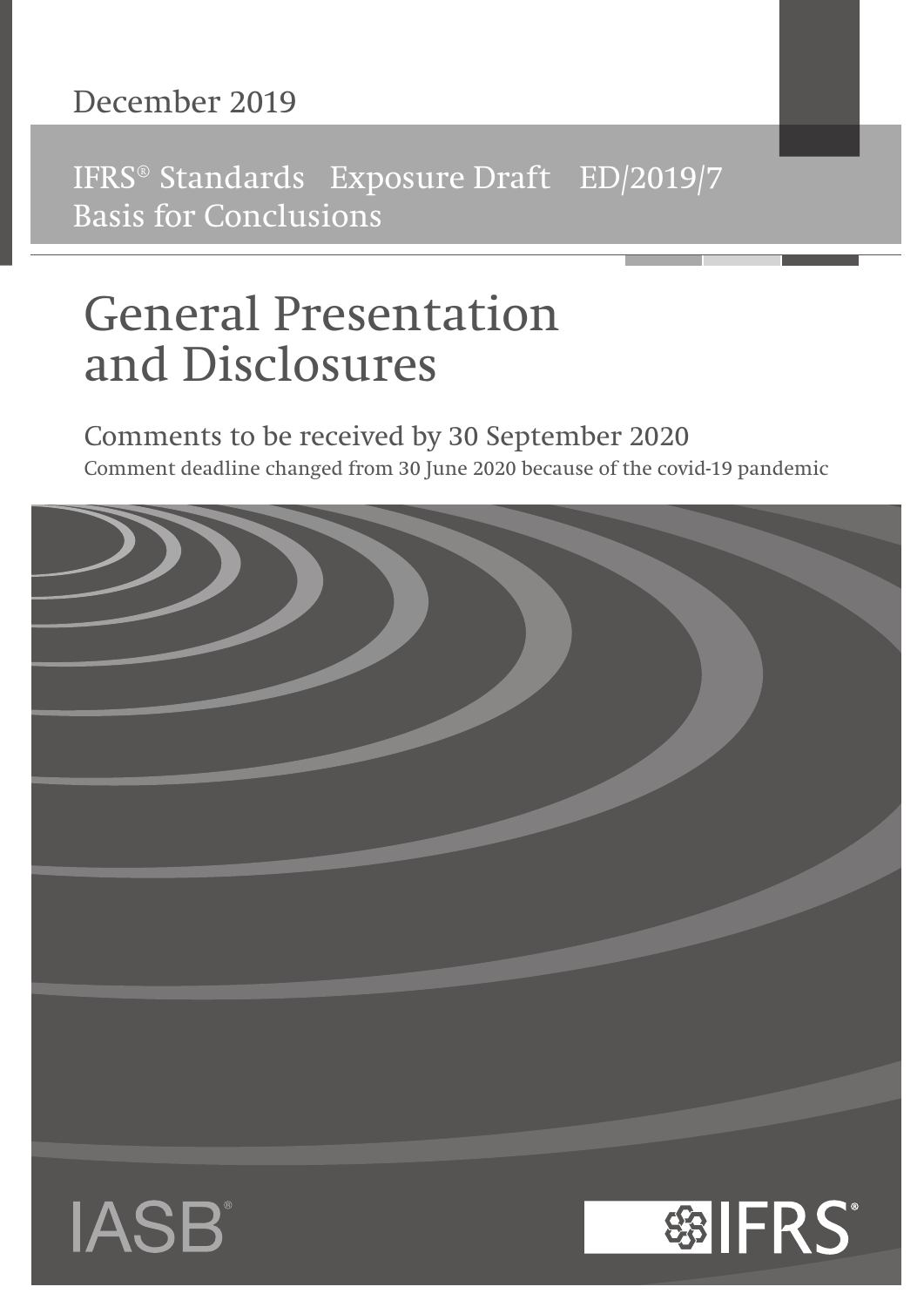# **Basis for Conclusions on**

# **Exposure Draft**

*General Presentation and Disclosures*

Comments to be received by 30 September 2020 Comment deadline changed from 30 June 2020 because of the covid-19 pandemic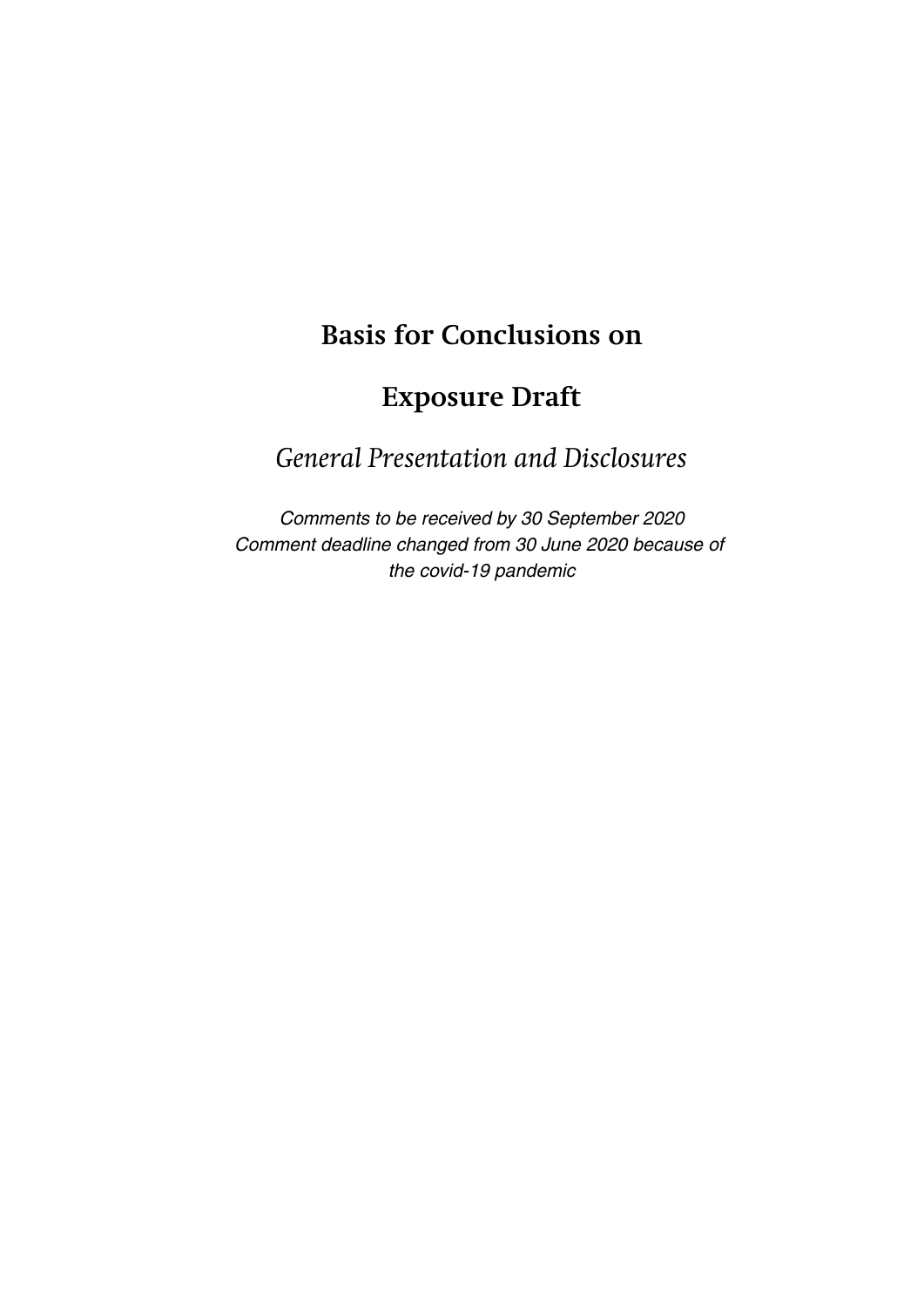This Basis for Conclusions accompanies the Exposure Draft ED/2019/7 *General Presentation and Disclosures* (issued December 2019; see separate booklet). The proposals may be modified in the light of comments received before being issued in final form. Comments need to be received by 30 September 2020 and should be submitted in writing to the address below, by email to [commentletters@ifrs.org](mailto:commentletters@ifrs.org) or electronically using our 'Open for comment documents' page at: [https://](https://www.ifrs.org/projects/open-for-comment/) [www.ifrs.org/projects/open-for-comment/](https://www.ifrs.org/projects/open-for-comment/).

All comments will be on the public record and posted on our website at [www.ifrs.org](http://www.ifrs.org) unless the respondent requests confidentiality. Such requests will not normally be granted unless supported by good reason, for example, commercial confidence. Please see our website for details on this and how we use your personal data.

**Disclaimer:** To the extent permitted by applicable law, the Board and the IFRS Foundation (Foundation) expressly disclaim all liability howsoever arising from this publication or any translation thereof whether in contract, tort or otherwise to any person in respect of any claims or losses of any nature including direct, indirect, incidental or consequential loss, punitive damages, penalties or costs.

Information contained in this publication does not constitute advice and should not be substituted for the services of an appropriately qualified professional.

ISBN for this part: 978-1-911629-64-1

ISBN for complete publication (three parts): 978-1-911629-62-7

#### **Copyright © 2019 IFRS Foundation**

**All rights reserved.** Reproduction and use rights are strictly limited. Please contact the Foundation for further details at [licences@ifrs.org](mailto:licences@ifrs.org).

Copies of Board publications may be obtained from the Foundation's Publications Department. Please address publication and copyright matters to [publications@ifrs.org](mailto:publications@ifrs.org) or visit our webshop at [http://](http://shop.ifrs.org) [shop.ifrs.org.](http://shop.ifrs.org)



The Foundation has trade marks registered around the world (Marks) including 'IAS<sup>®</sup>, 'IASB<sup>®</sup>, the 'IASB<sup>®</sup> logo', 'IFRIC<sup>®</sup>', 'IFRS<sup>®</sup>', the IFRS<sup>®</sup> logo, 'IFRS for SMEs<sup>®</sup>', the IFRS for SMEs<sup>®</sup> logo, the 'Hexagon Device', 'International Accounting Standards<sup>®</sup>', 'International Financial Reporting Standards<sup>®</sup>', 'IFRS Taxonomy<sup>®</sup>' and 'SIC<sup>®</sup>'. Further details of the Foundation's Marks are available from the Foundation on request.

The Foundation is a not-for-profit corporation under the General Corporation Law of the State of Delaware, USA and operates in England and Wales as an overseas company (Company number: FC023235) with its principal office in the Columbus Building, 7 Westferry Circus, Canary Wharf, London, E14 4HD.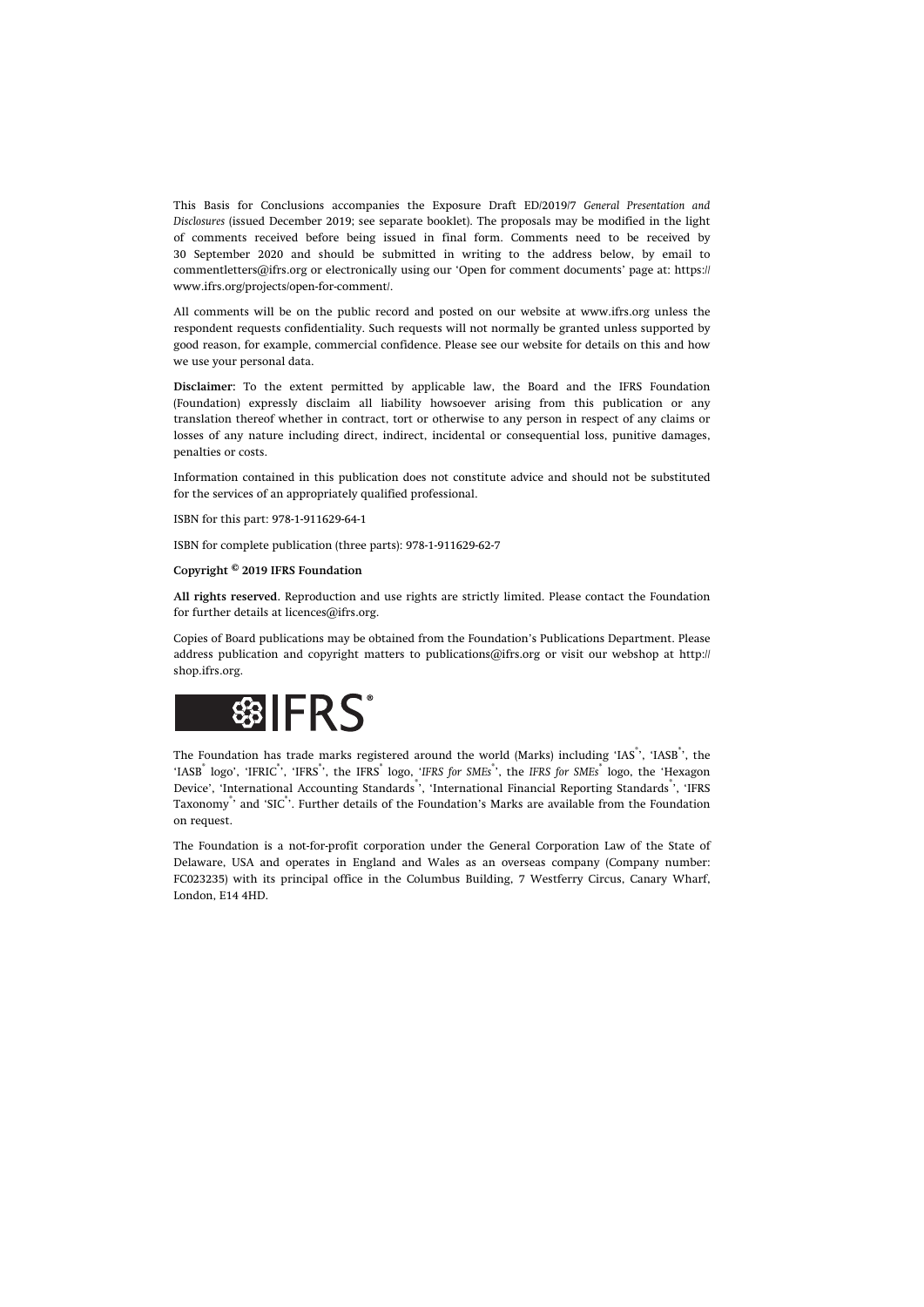# **CONTENTS**

from paragraph

# **BASIS FOR CONCLUSIONS ON EXPOSURE DRAFT GENERAL PRESENTATION AND DISCLOSURES**

| INTRODUCTION                                                                                                      | BC1          |
|-------------------------------------------------------------------------------------------------------------------|--------------|
| The need for the project                                                                                          | BC4          |
| Project objective and the scope                                                                                   | <b>BC12</b>  |
| <b>Structure of the Exposure Draft</b>                                                                            | <b>BC15</b>  |
| <b>GENERAL PRESENTATION AND DISCLOSURE REQUIREMENTS</b>                                                           | <b>BC18</b>  |
| Objective and roles of the primary financial statements and the notes                                             | <b>BC19</b>  |
| <b>Aggregation and disaggregation</b>                                                                             | <b>BC21</b>  |
| <b>STATEMENT(S) OF FINANCIAL PERFORMANCE</b>                                                                      | <b>BC28</b>  |
| Structure of the statement of profit or loss                                                                      | <b>BC28</b>  |
| Financing category and the subtotal of profit or loss before financing and<br>income tax                          | <b>BC33</b>  |
| Investing category                                                                                                | <b>BC48</b>  |
| Operating category and the operating profit or loss subtotal                                                      | <b>BC53</b>  |
| Classification of income and expenses from associates and joint ventures<br>accounted for using the equity method | <b>BC77</b>  |
| Classification of fair value gains and losses on derivatives and of exchange<br>differences                       | <b>BC90</b>  |
| Line items to be presented in the statement of profit or loss                                                     | <b>BC103</b> |
| Presentation of operating expenses                                                                                | <b>BC109</b> |
| Statement presenting comprehensive income                                                                         | <b>BC117</b> |
| <b>STATEMENT OF FINANCIAL POSITION</b>                                                                            | <b>BC119</b> |
| Line items to be presented in the statement of financial position                                                 | <b>BC119</b> |
| UNUSUAL INCOME AND EXPENSES                                                                                       | <b>BC122</b> |
| Definition of unusual income and expenses                                                                         | <b>BC129</b> |
| <b>Remeasurements</b>                                                                                             | <b>BC137</b> |
| Information to be disclosed about unusual income and expenses                                                     | <b>BC140</b> |
| <b>MANAGEMENT PERFORMANCE MEASURES</b>                                                                            | <b>BC145</b> |
| <b>Definition and restrictions</b>                                                                                | <b>BC153</b> |
| Location of information about management performance measures                                                     | <b>BC163</b> |
| Information to be disclosed about management performance measures                                                 | <b>BC167</b> |
| Relationship of unusual income and expenses with management<br>performance measures                               | <b>BC180</b> |
| <b>EFFECTIVE DATE AND TRANSITION</b>                                                                              | <b>BC181</b> |
| PROPOSED AMENDMENTS TO OTHER IFRS STANDARDS                                                                       | <b>BC185</b> |
| <b>IAS 7 Statement of Cash Flows</b>                                                                              | <b>BC185</b> |
|                                                                                                                   | continued    |

© IFRS Foundation 3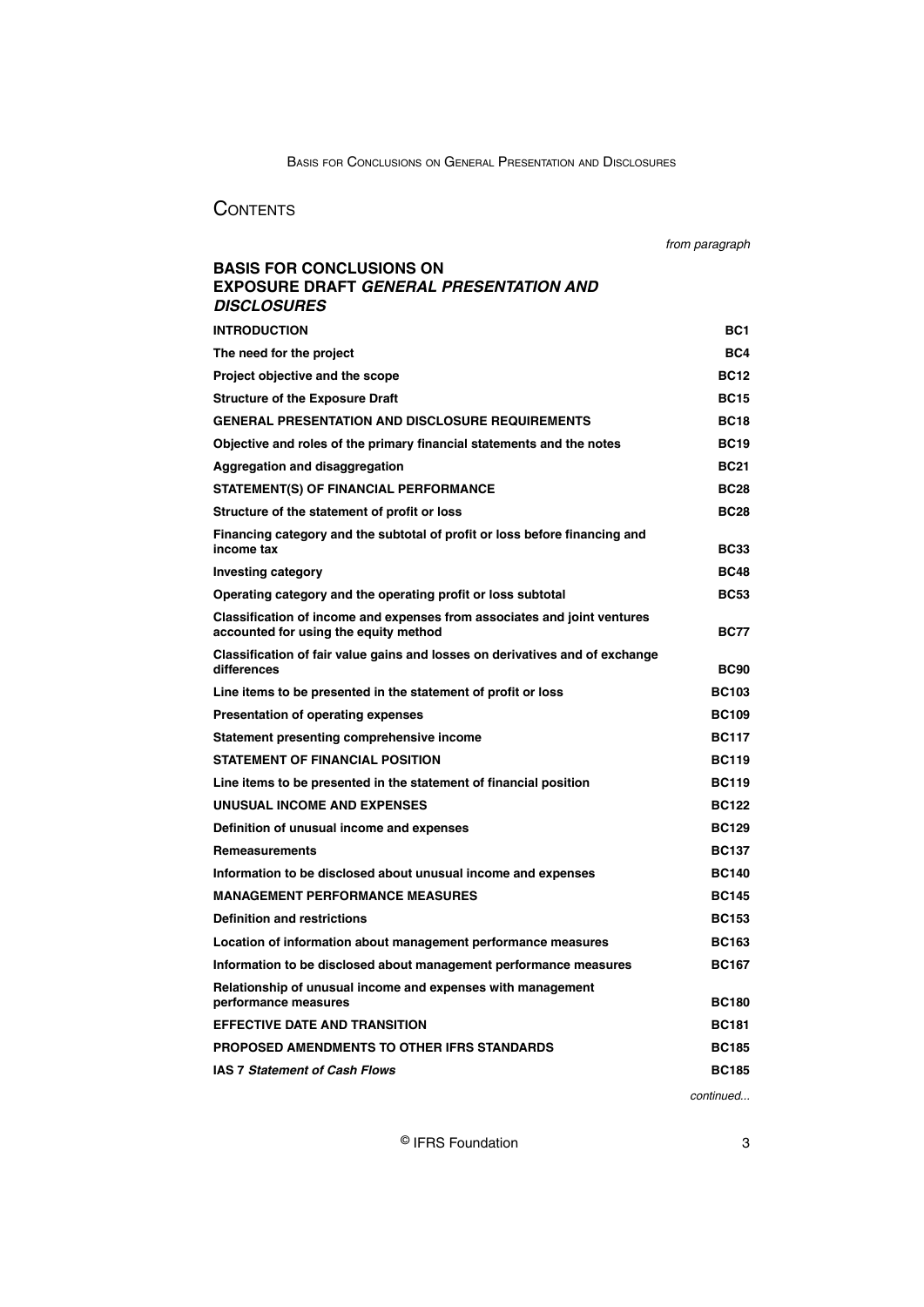#### ...continued

| <b>IFRS 12 Disclosure of Interests in Other Entities</b>                                          | <b>BC209</b> |
|---------------------------------------------------------------------------------------------------|--------------|
| IAS 33 Earnings per Share                                                                         | <b>BC214</b> |
| IAS 34 Interim Financial Reporting                                                                | <b>BC219</b> |
| IAS 8 Accounting Policies, Changes in Accounting Estimates and Errors                             | <b>BC226</b> |
| <b>IFRS 7 Financial Instruments: Disclosures</b>                                                  | <b>BC230</b> |
| <b>EXPECTED EFFECTS OF THE PROPOSALS</b>                                                          | <b>BC232</b> |
| Summary of effects analysis                                                                       | <b>BC236</b> |
| Entities affected by the Board's proposals                                                        | <b>BC248</b> |
| The likely effects of the proposals on the quality of financial reporting                         | <b>BC250</b> |
| The likely effects of the proposals on how information is reported in the<br>financial statements | <b>BC279</b> |
| The likely costs of the proposals                                                                 | <b>BC281</b> |
| Other effects of the proposals                                                                    | <b>BC301</b> |
| <b>APPENDIX-ANALYSIS OF CURRENT PRACTICE</b>                                                      |              |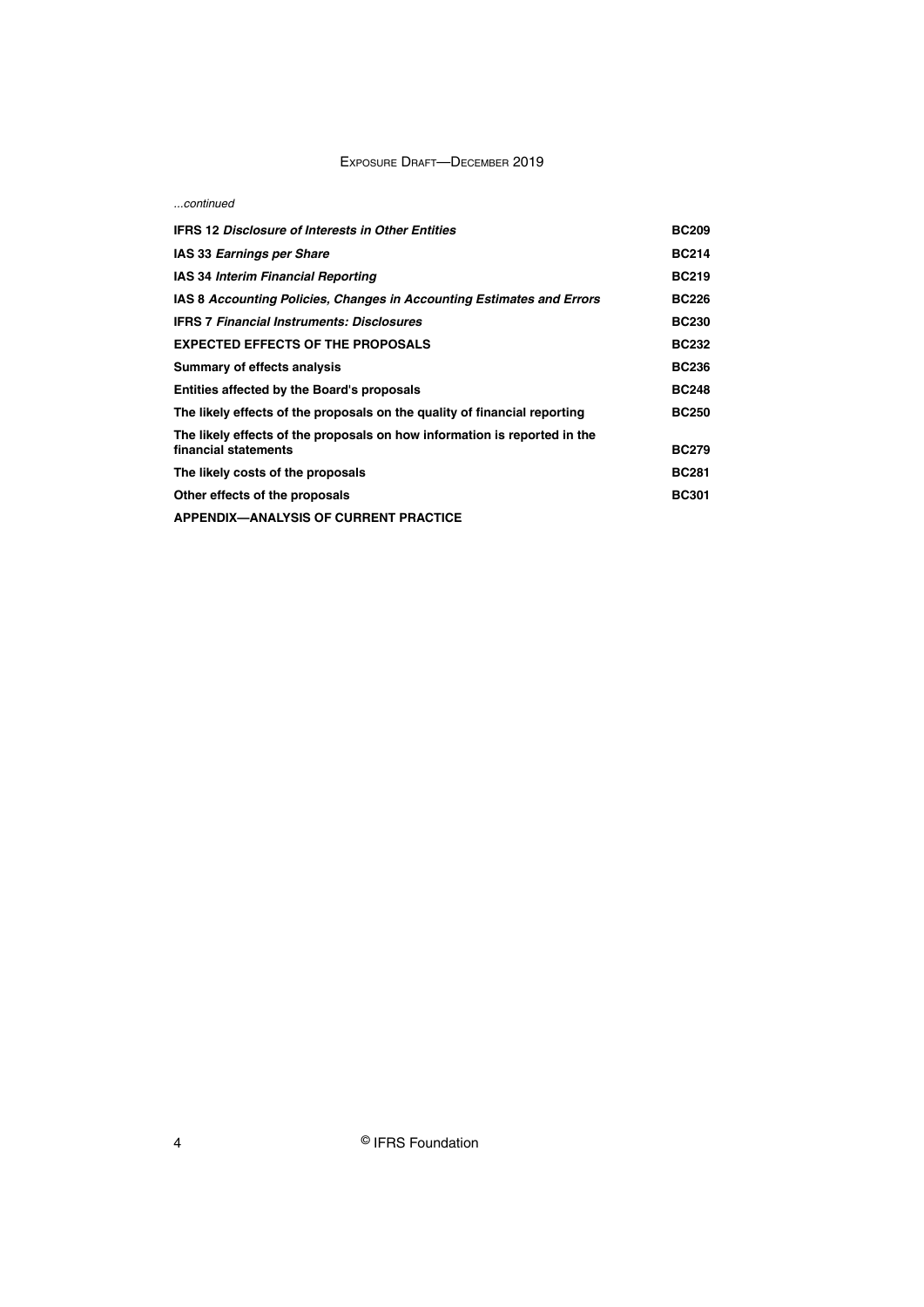# <span id="page-5-0"></span>**Basis for Conclusions on Exposure Draft General Presentation and Disclosures**

*This Basis for Conclusions accompanies, but is not part of, Exposure Draft* General Presentation and Disclosures*. It summarises the considerations of the International Accounting Standards Board (Board) when developing the Exposure Draft. Individual Board members gave greater weight to some factors than to others.*

# **Introduction**

- The Exposure Draft sets out proposals for a draft IFRS Standard on presentation and disclosures in financial statements that, when finalised, will replace IAS 1 *Presentation of Financial Statements* (IFRS X). It also proposes amendments to IAS 7 *Statement of Cash Flows*, IFRS 12 *Disclosure of Interests in Other Entities*, IAS 33 *Earnings per Share* and IAS 34 *Interim Financial Reporting*. The Exposure Draft responds to the strong demand from users of financial statements for the Board to undertake a project on performance reporting. BC1
- The Exposure Draft also proposes amendments to IAS 8 *Accounting Policies, Changes in Accounting Estimates and Errors* and IFRS 7 *Financial Instruments: Disclosures* to move the requirements currently set out in IAS 1 that would be better located in those Standards.  $RC2$
- This Basis for Conclusions is organised as follows:  $RC<sub>3</sub>$ 
	- (a) the need for the project (see paragraphs BC4–BC11);
	- (b) project objective and the scope (see paragraphs BC12–BC14);
	- (c) structure of the Exposure Draft (see paragraphs BC15–BC17);
	- (d) the proposals in the Exposure Draft (see paragraphs BC18–BC231); and
	- (e) the expected effects of the proposals (see paragraphs BC232–BC312).

### **The need for the project**

- The Exposure Draft proposes improvements to the presentation and disclosure of information in an entity's financial statements with a focus on the statement of profit or loss. The Board developed these proposals in its Primary Financial Statements project, which is part of the Board's work on Better Communication in Financial Reporting. BC4
- The Primary Financial Statements project was added to the Board's research agenda in July 2014 in response to the strong demand from stakeholders, and in particular users of financial statements, for the Board to undertake a project to improve the reporting of financial performance. Feedback on the Board's 2015 Agenda Consultation reinforced the view that the Primary Financial Statements project should be a high priority for the Board.  $RC5$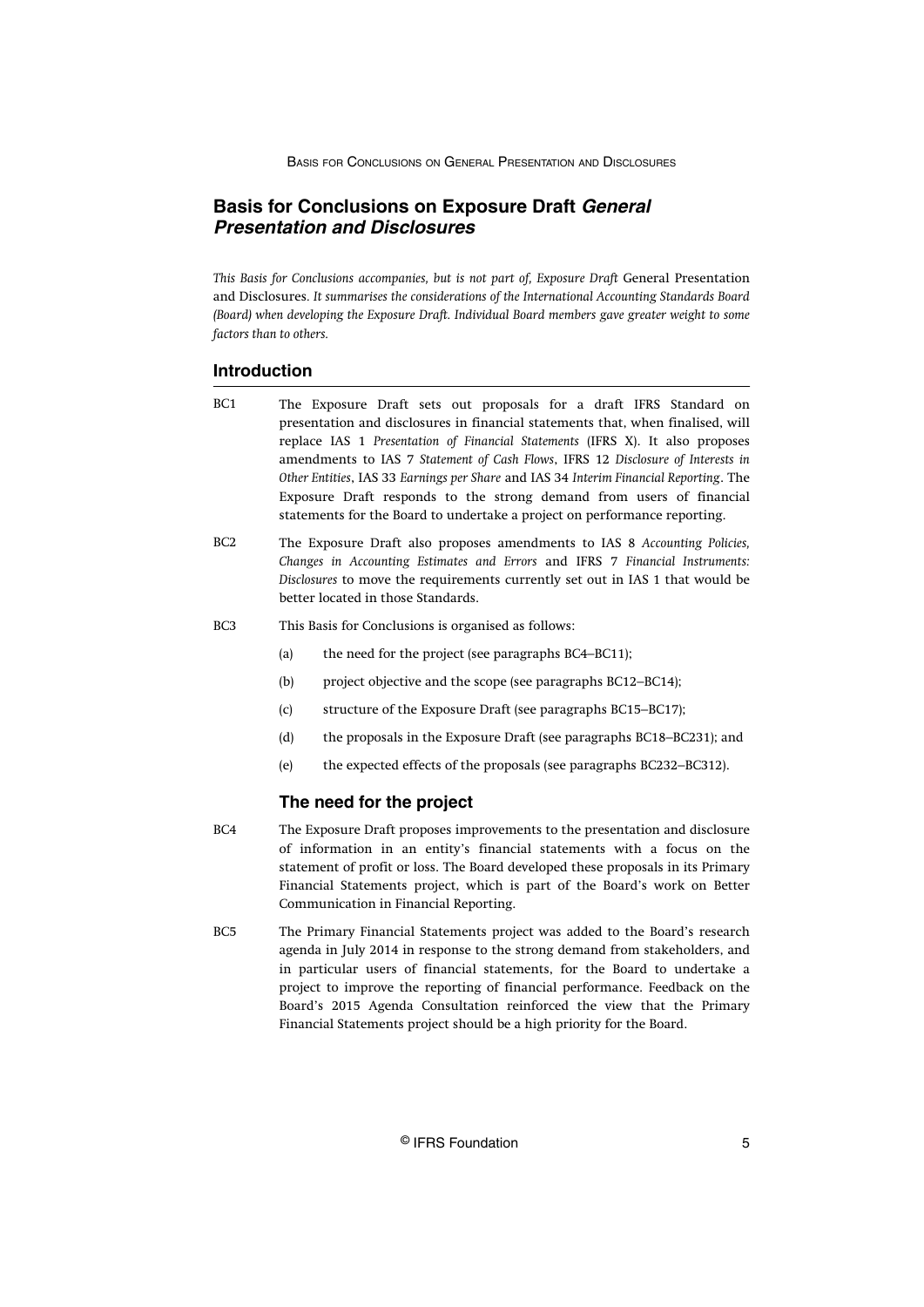- Research and outreach meetings undertaken as part of the project showed that: BC6
	- (a) the structure and content of the statement(s) of financial performance vary even among entities in the same industry. This reduces the ability of users of financial statements to compare the financial performance of entities. Therefore, many users said that they would welcome more defined subtotals and line items in that statement (see paragraphs BC7–BC8).
	- (b) users would like to see greater disaggregation of information in the primary financial statements and the notes (see paragraphs BC9–BC10).
	- (c) users find management-defined measures of performance, sometimes called alternative performance measures or non-GAAP measures, useful in analysing performance or making forecasts about future performance. However, sometimes entities provide these measures without defining them or explaining their intended purpose, reducing their usefulness (see paragraph BC11).

#### **Presentation of subtotals in the statement(s) of financial performance**

IAS 1 requires an entity to present profit or loss, but no other specific subtotals, in the statement(s) of financial performance. The lack of specific requirements in IAS 1 has led to diversity in the presentation and calculation of subtotals even among entities in the same industry. Subtotals with the same label are often defined differently by different entities. This diversity makes it difficult for users of financial statements to understand the information provided and compare information across entities. Comparability is important to users, in particular to buy-side investors who typically analyse many entities across different industries rather than focus on a few entities. BC7

#### Presentation of information about associates and joint ventures

IAS 1 requires presentation of the share of profit or loss of associates and joint ventures accounted for using the equity method as a separate line item but does not specify its location. The Board has observed significant diversity in practice in the presentation of this information. Some entities present the share of profit or loss as part of the measure labelled operating profit or loss, some present it just below the measure labelled operating profit or loss and others present it after the tax line item. A reason for the diversity could be that some associates and joint ventures' activities are more closely related to an entity's main business activities than others. Users of financial statements expressed concerns that this diversity in practice reduces comparability, particularly of the subtotals presented in the statement of profit or loss, making their analysis more difficult and time consuming. BC8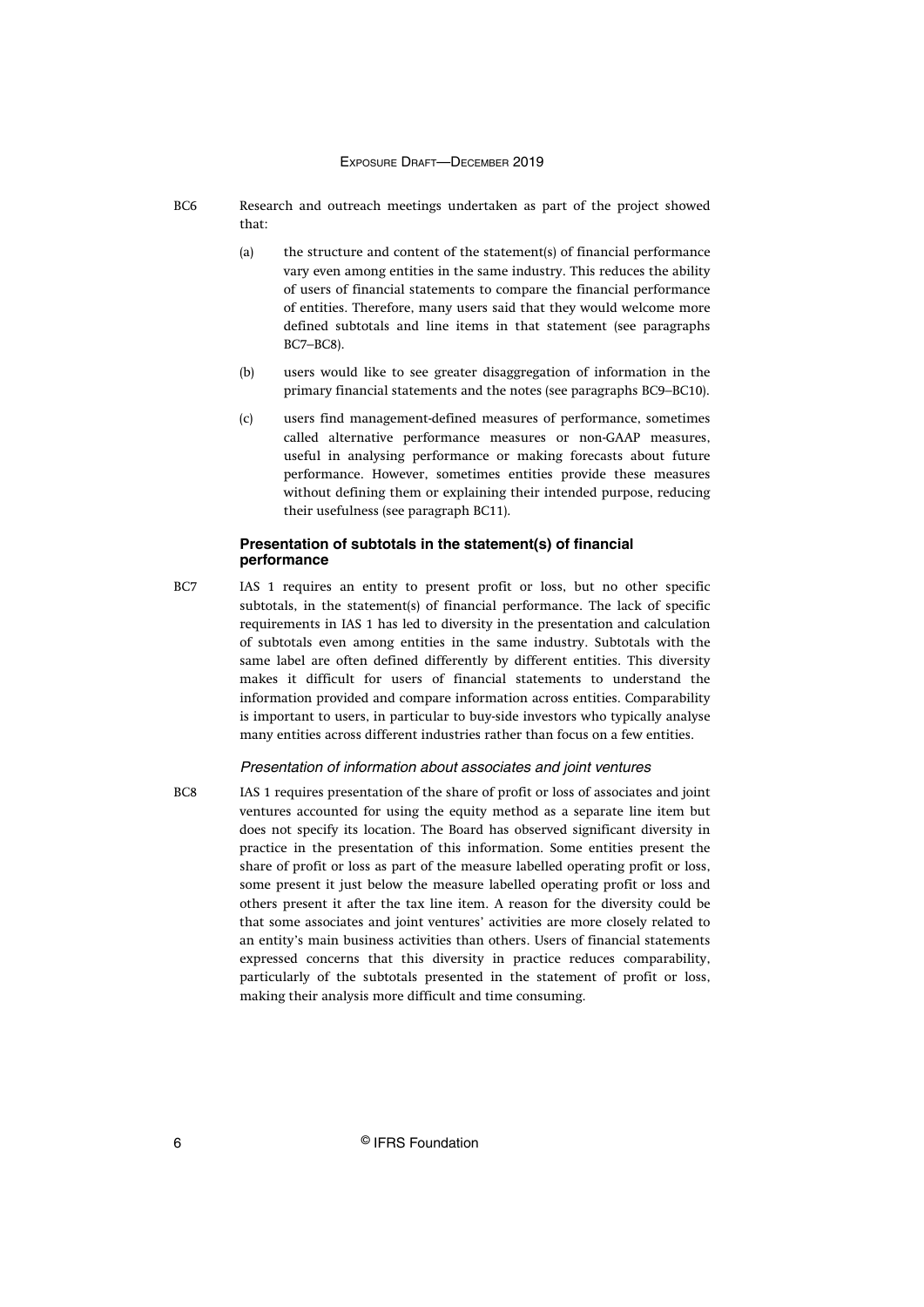#### **Disaggregation of information in the financial statements**

- <span id="page-7-0"></span>Requirements for the disaggregation of information in the primary financial statements and the notes are sometimes not understood nor applied well in practice. This can make it difficult for users of financial statements to find and understand relevant information. An entity might also disclose in the notes large 'other' expenses with no information provided to help users understand what these items comprise. B<sub>C9</sub>
- Many entities also disclose unusual or similarly described expenses (and a few disclose unusual income) to provide information about what many refer to as underlying earnings or normalised earnings. However, users of financial statements expressed concerns that the way entities provide this information varies significantly and that it is often not clear how or why items have been identified as unusual. BC10

#### **Information about management-defined performance measures**

Users of financial statements have stated that management-defined performance measures can provide useful information (see paragraph BC6(c)). However, users have expressed concerns that information about managementdefined performance measures, including how and why they are calculated, can be difficult to find and understand. Because information about these measures is also often presented outside the financial statements, such information is typically not audited and is subject to varying regulatory requirements. BC11

# **Project objective and the scope**

- The objective of the project is to improve how information is communicated in the financial statements, with a focus on information included in the statement of profit or loss. The Board proposes: BC12
	- (a) requiring additional subtotals in the statement of profit or loss (see paragraphs BC28–BC89). These subtotals would provide relevant information and create a more consistent structure to the statement of profit or loss, thereby improving comparability.
	- (b) requiring separate presentation of the income and expenses from, investments in, and cash flows from investments in integral and nonintegral associates and joint ventures (see paragraphs BC77–BC89).
	- (c) requiring further disaggregation to help an entity to provide relevant information (see paragraphs BC21–BC27). The Board proposes disaggregation principles, disaggregation of operating expenses either by nature or by function in the statement of profit or loss, a requirement for disaggregation of large 'other' balances, a requirement to disaggregate information about unusual income and expenses and additional minimum line items in the statement of financial position.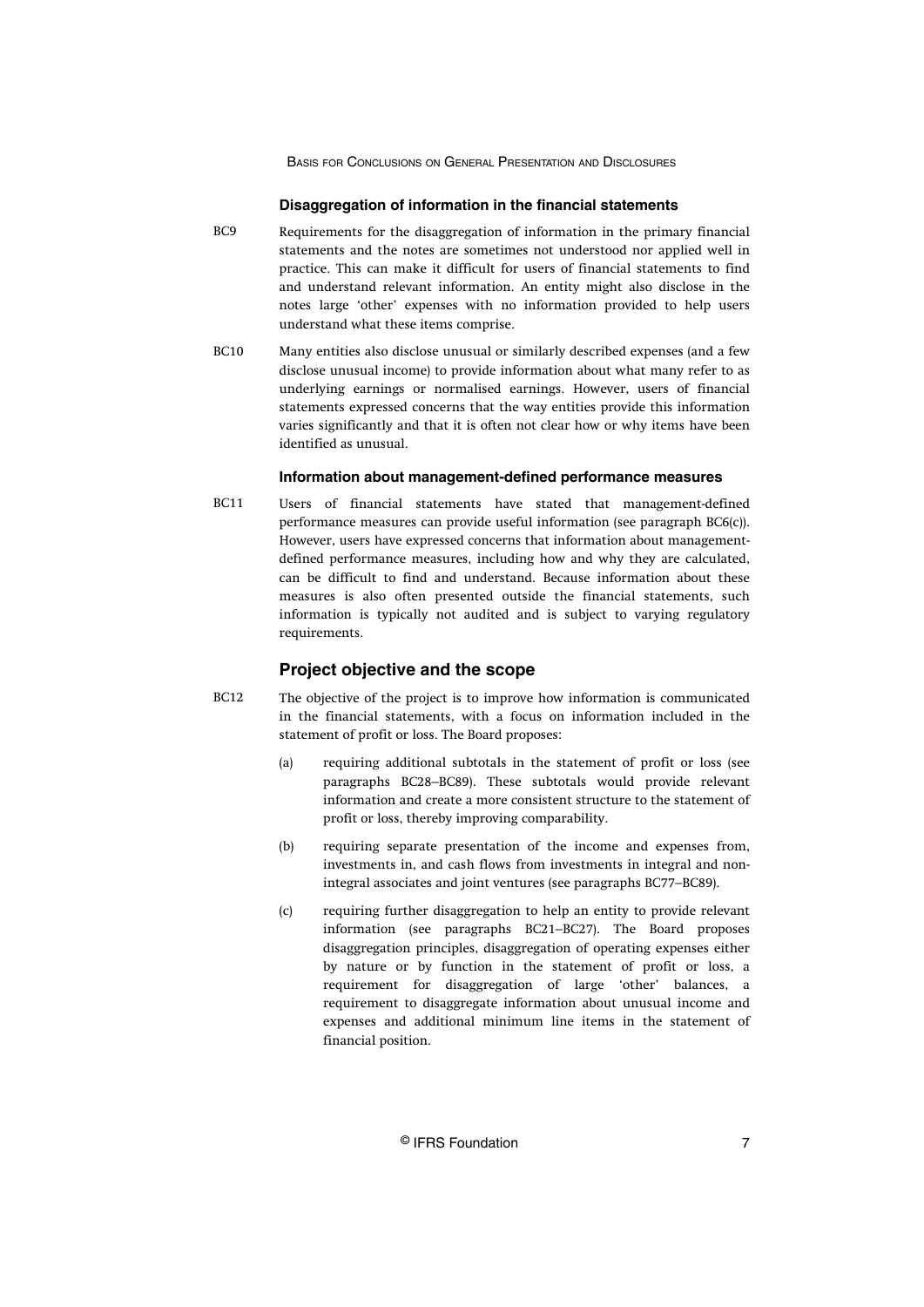- <span id="page-8-0"></span>(d) requiring disclosure of some management-defined performance measures, that is performance measures not specified by IFRS Standards (see paragraphs BC145–BC180). To promote transparency, the Board proposes reconciliations between some management-defined performance measures and subtotals specified by IFRS Standards.
- (e) limited changes to the statement of cash flows to improve consistency in classification by removing options (see paragraphs BC185–BC208).
- The Board decided not to consider changes as part of this project to: BC13
	- (a) segment reporting and the presentation of discontinued operations. The Board decided not to consider these areas as part of this project because doing so would significantly widen the scope of the project, potentially delaying improvements to the structure and content of the statement of profit or loss.
	- (b) the statement of changes in equity. The Board may consider changes to that statement in its project on Financial Instruments with Characteristics of Equity.
- The Board decided not to reconsider when income or expenses should be reported in other comprehensive income or when such items should be reclassified to the statement of profit or loss. It had already considered this topic as part of its *Conceptual Framework for Financial Reporting* (*Conceptual Framework*). However, the Exposure Draft includes proposals designed to improve the communication of information about income and expenses included in other comprehensive income (see paragraphs BC117–BC118). BC14

#### **Structure of the Exposure Draft**

- The Exposure Draft includes: BC15
	- (a) a draft new Standard that sets out:
		- (i) proposed new requirements on presentation and disclosures in an entity's financial statements; and
		- (ii) requirements brought forward from IAS 1 with only limited changes to the wording; and
	- (b) proposed amendments to other Standards:
		- (i) IAS 7 (see paragraphs BC185–BC208);
		- (ii) IFRS 12 (see paragraphs BC209–BC213);
		- (iii) IAS 33 (see paragraphs BC214–BC218);
		- (iv) IAS 34 (see paragraphs BC219–BC225);
		- (v) IAS 8 to include some requirements from IAS 1 (see paragraphs BC226–BC229); and
		- (vi) IFRS 7 to include some requirements from IAS 1 (see paragraphs BC230–BC231).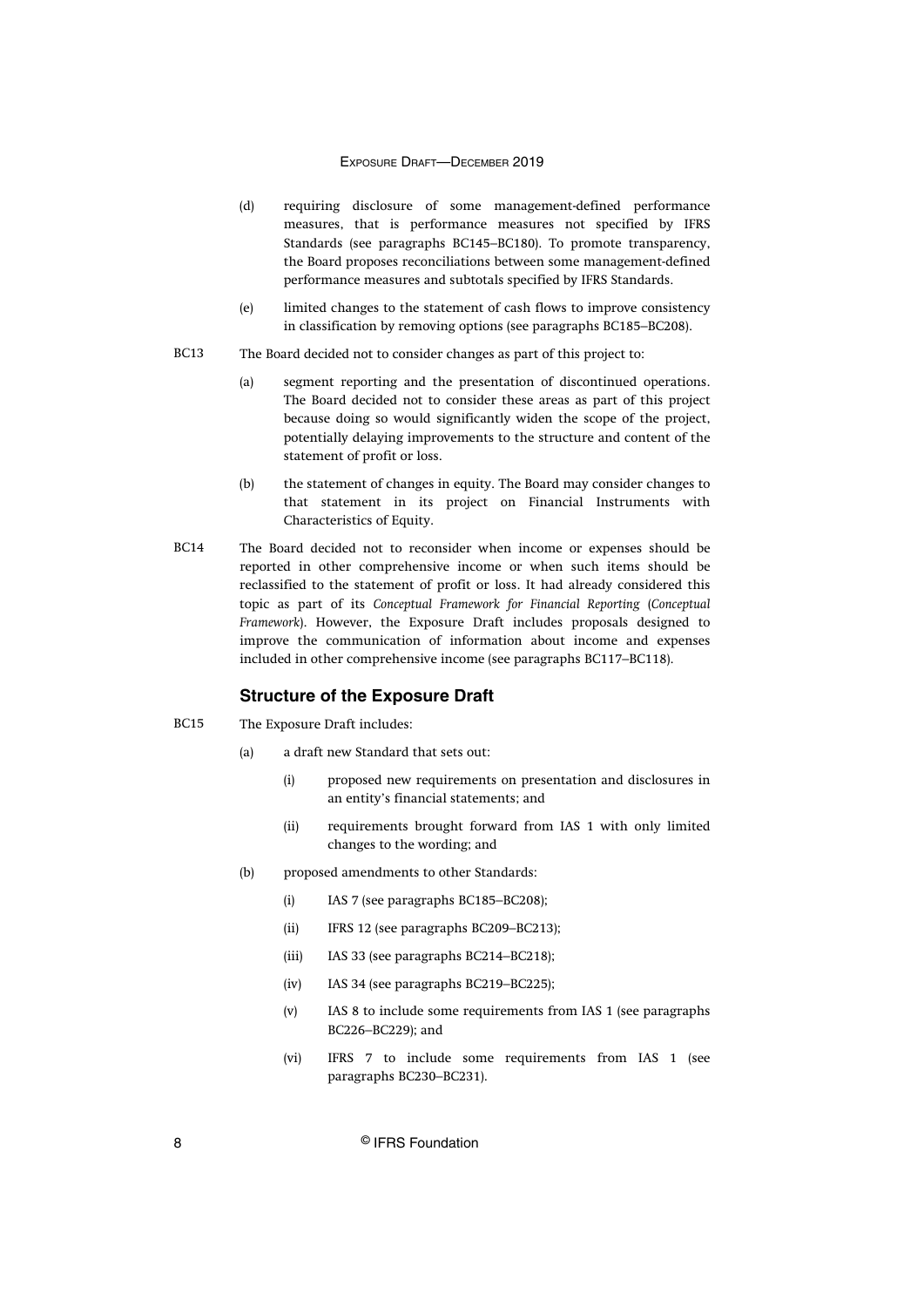- <span id="page-9-0"></span>The changes described in paragraph BC15(a)(ii) are limited to changes to ensure consistency with other proposals in the Exposure Draft and with the *Conceptual Framework*. These proposed changes are not intended to modify any requirements. The text of these requirements brought forward from IAS 1 is coloured in grey in the Exposure Draft. A document providing a mark-up of changes to those IAS 1 paragraphs is included in the Exposure Draft package. BC16
- The Board decided to combine the paragraphs it proposes to bring forward from IAS 1 with new requirements to create a coherent set of general and specific requirements relating to presentation and disclosure in a draft Standard. As a result: BC17
	- (a) some requirements in IAS 1 are replaced or made redundant by the proposed new requirements and the order of the requirements brought forward from IAS 1 differs from their order in IAS 1;
	- (b) some requirements in IAS 1 have been moved to IAS 8 and IFRS 7 because they relate more closely to the matters addressed in those Standards than to the matters addressed in draft IFRS [X]; and
	- (c) the Board proposes to withdraw IAS 1.

# **General presentation and disclosure requirements**

- To help entities exercise judgement when deciding whether to provide information in the primary financial statements or in the notes and when deciding what amount of detail is needed to provide useful information to users of financial statements, the Board proposes: BC18
	- (a) describing the roles of the primary financial statements and the notes (see paragraphs BC19–BC20); and
	- (b) adding definitions, principles and requirements for aggregation and disaggregation (see paragraphs BC21–BC27).

# **Objective and roles of the primary financial statements and the notes (paragraphs 19–24 and B3–B4)**

- The Board proposes to describe the roles of the primary financial statements and the notes. The proposed descriptions are based on those in Section 3 of the 2017 Discussion Paper *Disclosure Initiative—Principles of Disclosure*. The feedback received on the Discussion Paper was broadly supportive. Respondents commented that the descriptions would help preparers of financial statements decide whether information should be provided in an entity's primary financial statements or in the notes. BC19
- Such descriptions would also help the Board when developing new or revised IFRS Standards. BC20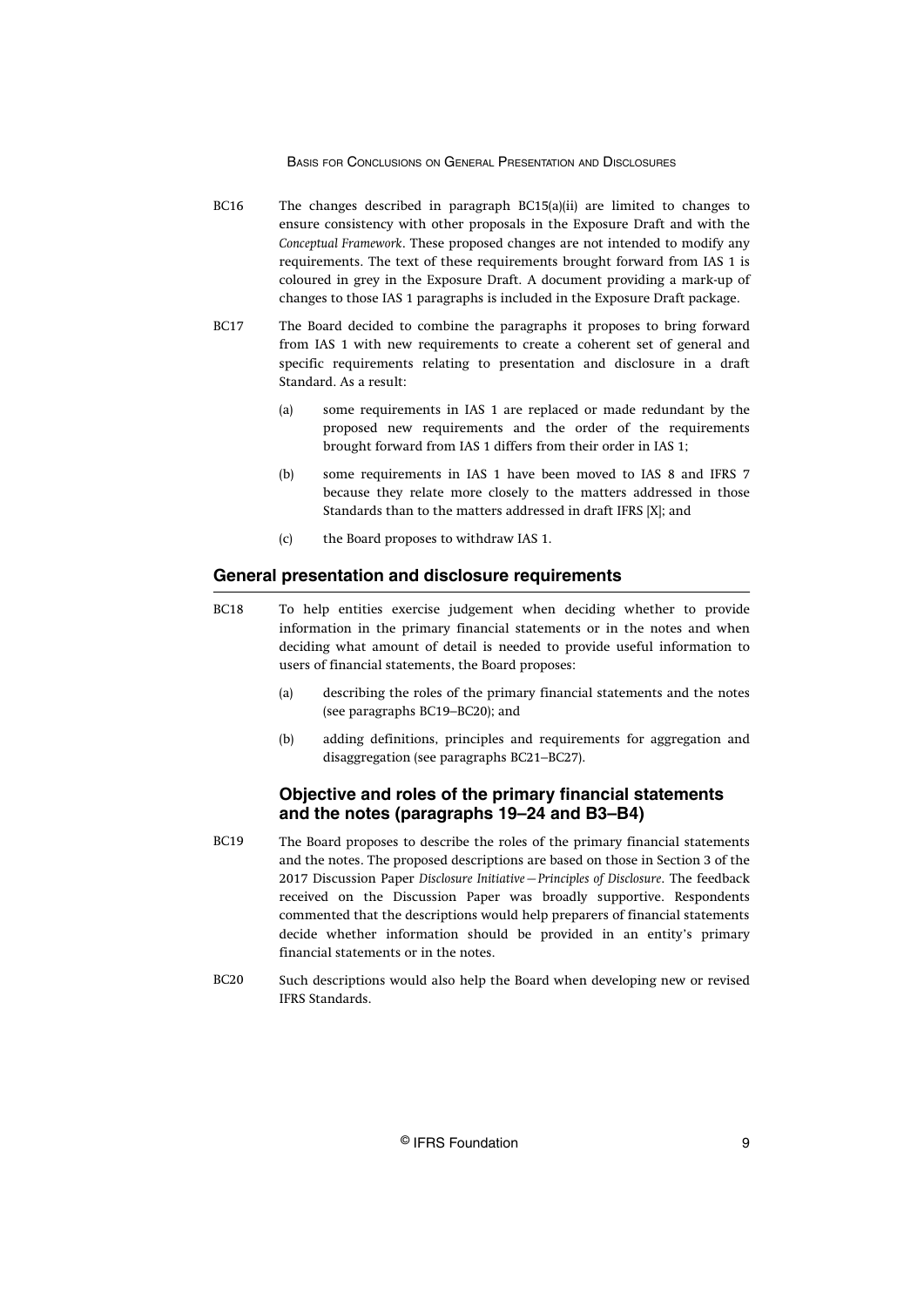### **Aggregation and disaggregation (paragraphs 25–28 and B5–B15)**

- <span id="page-10-0"></span>The Board's proposals include principles for aggregation and disaggregation, supporting definitions and specific requirements. The principles state, in summary, that items with shared characteristics should be grouped together and those that do not share characteristics should be separated. BC21
- These principles are derived from the descriptions of classification and aggregation in the *Conceptual Framework* which emphasise the existence of shared characteristics as a condition for classifying and aggregating items. Aggregating items that have shared characteristics makes large volumes of information understandable and avoids obscuring relevant information. Similarly, disaggregating items with dissimilar characteristics provides users of financial statements with relevant information and avoids obscuring material information. BC22
- Definitions of classification, aggregation and disaggregation are proposed to support the principles of aggregation. These definitions are based on the definitions in the *Conceptual Framework*. To help entities apply the principles, the Board also proposes requirements on the steps involved in deciding whether to aggregate or disaggregate the effects of transactions or other events. BC23
- The proposals respond to feedback from users of financial statements in the 2015 Agenda Consultation that financial statements do not always include information that is appropriately aggregated or disaggregated. For example, an entity might present in the statement of profit or loss all its operating expenses as a single line item, or an entity might disclose in the notes large 'other' expenses with no information provided to help users understand what these items comprise. In contrast, some users were concerned that some entities disclose too much detail, thereby obscuring material information. Providing the appropriate amount of detail will better enable users to compare information for the same entity between reporting periods and across different entities. BC24
- The Board also recognised that an entity may need to aggregate immaterial items with dissimilar characteristics to avoid obscuring relevant information and that aggregation in this way may result in items that cannot be faithfully represented without further information. In response to the concerns of users of financial statements about such items, which are often described as 'other', the Board proposes specific requirements to provide more useful information about aggregations of dissimilar immaterial items. BC25
- The Board considered providing quantitative thresholds for disaggregation, for example, requiring separate disclosure of any balances over 10% of an entity's revenue or requiring entities to review whether balances exceeding such threshold should be disaggregated. However, it rejected this approach to avoid conflict with the definition of materiality and the guidance that an entity's judgement of materiality should include a qualitative assessment. Also, the Board concluded that it would be difficult to determine an appropriate threshold that would apply in all cases. BC26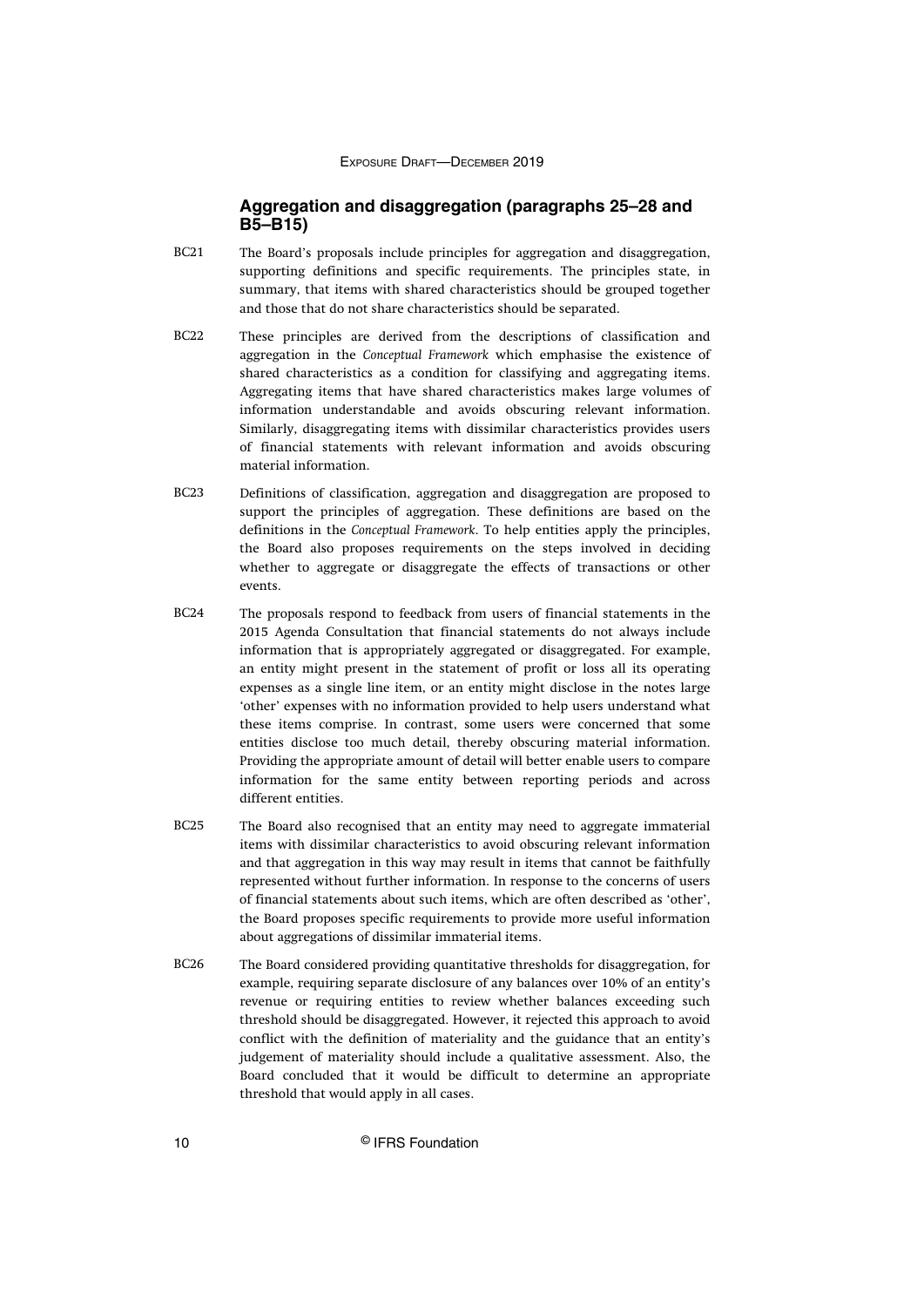<span id="page-11-0"></span>The Board considered introducing mandatory templates that would require specified line items. However, it rejected this approach because it would not be possible to develop templates applicable to all types of entities or business activities or to all methods of reporting. Additionally, mandatory templates may conflict with local laws and regulations in some jurisdictions. The Board has, however, developed a set of draft non-mandatory illustrative examples to help stakeholders understand the proposals and illustrate how they could be applied. BC27

# **Statement(s) of financial performance**

# **Structure of the statement of profit or loss (paragraphs 44–72)**

- The Board proposes that an entity classify income and expenses included in profit or loss, other than income or expenses related to income taxes or discontinued operations, into the following categories in its statement of profit or loss: BC28
	- (a) the operating category (see paragraphs BC53–BC76);
	- (b) the integral associates and joint ventures category (see paragraphs BC77–BC89);
	- (c) the investing category (see paragraphs BC48–BC52); and
	- (d) the financing category (see paragraphs BC33–BC47).
- The Board also proposes to require an entity, except in circumstances discussed in paragraph BC69, to present the following new subtotals in its statement of profit or loss: BC29
	- (a) operating profit or loss (see paragraphs BC53–BC76);
	- (b) operating profit or loss and income and expenses from integral associates and joint ventures (see paragraphs BC77–BC89); and
	- (c) profit or loss before financing and income tax (see paragraphs BC33–BC47).
- The Board developed proposals for the categories in the statement of profit or loss without trying to align classifications across the primary financial statements. Instead, the Board focused on providing information in the statement of profit or loss that meets the needs of users of financial statements for that statement. BC30
- The Board proposes to retain the requirement for entities to present additional subtotals when relevant to understanding the entity's financial performance. The Board noted that any additional subtotals can be presented only if they fit in the proposed structure of the statement(s) of financial performance. The Board proposes to remove the requirement that any additional subtotals need to reconcile with the required subtotals because the proposed structure and content of the statement(s) of financial performance make this requirement redundant. BC31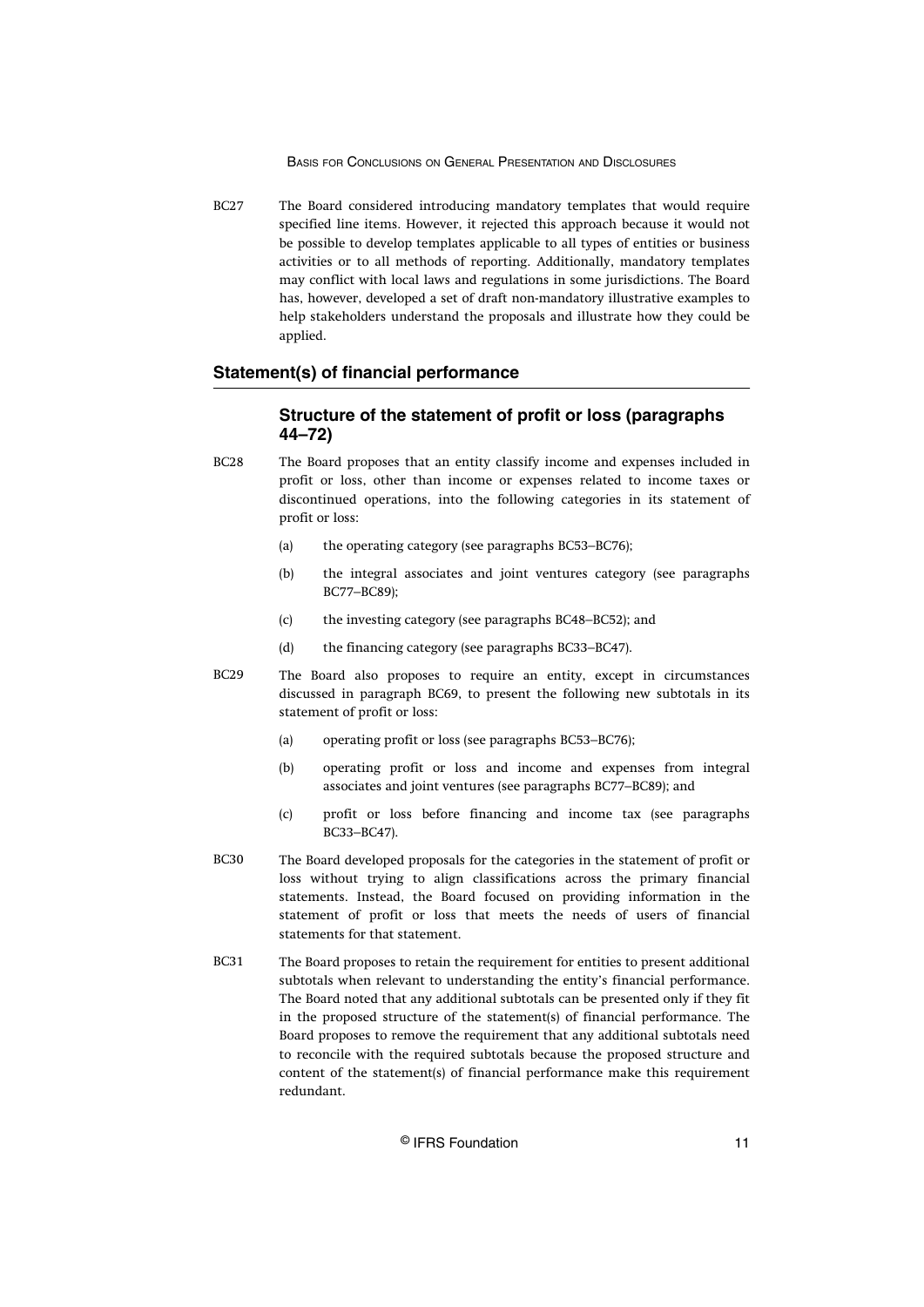<span id="page-12-0"></span>The Board began work on the subtotals by developing the proposal for profit or loss before financing and income tax, followed by proposals for the investing category and integral associates and joint ventures, and finally the operating profit or loss subtotal. The following sections explain the basis for the Board's proposals. BC32

# **Financing category and the subtotal of profit or loss before financing and income tax (paragraphs 49–52 and B34–B37)**

- Many users of financial statements seek to analyse an entity's performance independently of how that entity is financed. To facilitate such analysis, the Board proposes to require an entity to classify specified income and expenses into a financing category and to present a profit or loss before financing and income tax subtotal in its statement of profit or loss. BC33
- To meet the objective of providing a useful basis for comparing an entity's performance independently of how that entity is financed, the proposed subtotal would present profit or loss of the entity before income and expenses classified in the following categories: BC34
	- (a) financing (see paragraphs BC35–BC47);
	- (b) income tax; and
	- (c) discontinued operations.
- The financing category includes: BC35
	- (a) income and expenses on liabilities arising from financing activities (see paragraph BC37);
	- (b) income and expenses from cash and cash equivalents (see paragraphs BC38–BC41); and
	- (c) interest income and expenses on liabilities that do not arise from financing activities (see paragraphs BC42–BC45).
- The Board proposes to require some entities, depending on their main business activities, to classify some or all income and expenses that meet the definition of income and expenses from financing activities in the operating category instead of the financing category in the statement of profit or loss. This is discussed in paragraphs BC62–BC69. BC36

#### **Income and expenses from financing activities**

To describe which income and expenses arise from financing activities, the Board proposes to expand and clarify the definition of financing activities in IAS 7 and apply it to the statement of profit or loss. The Board based its proposed definition on the work of the IFRS Interpretations Committee in March 2013. The Committee explored how the definitions in IAS 7 of financing activities and borrowing could be clarified, and thus achieve greater consistency in their application. Providing a clear definition of financing BC37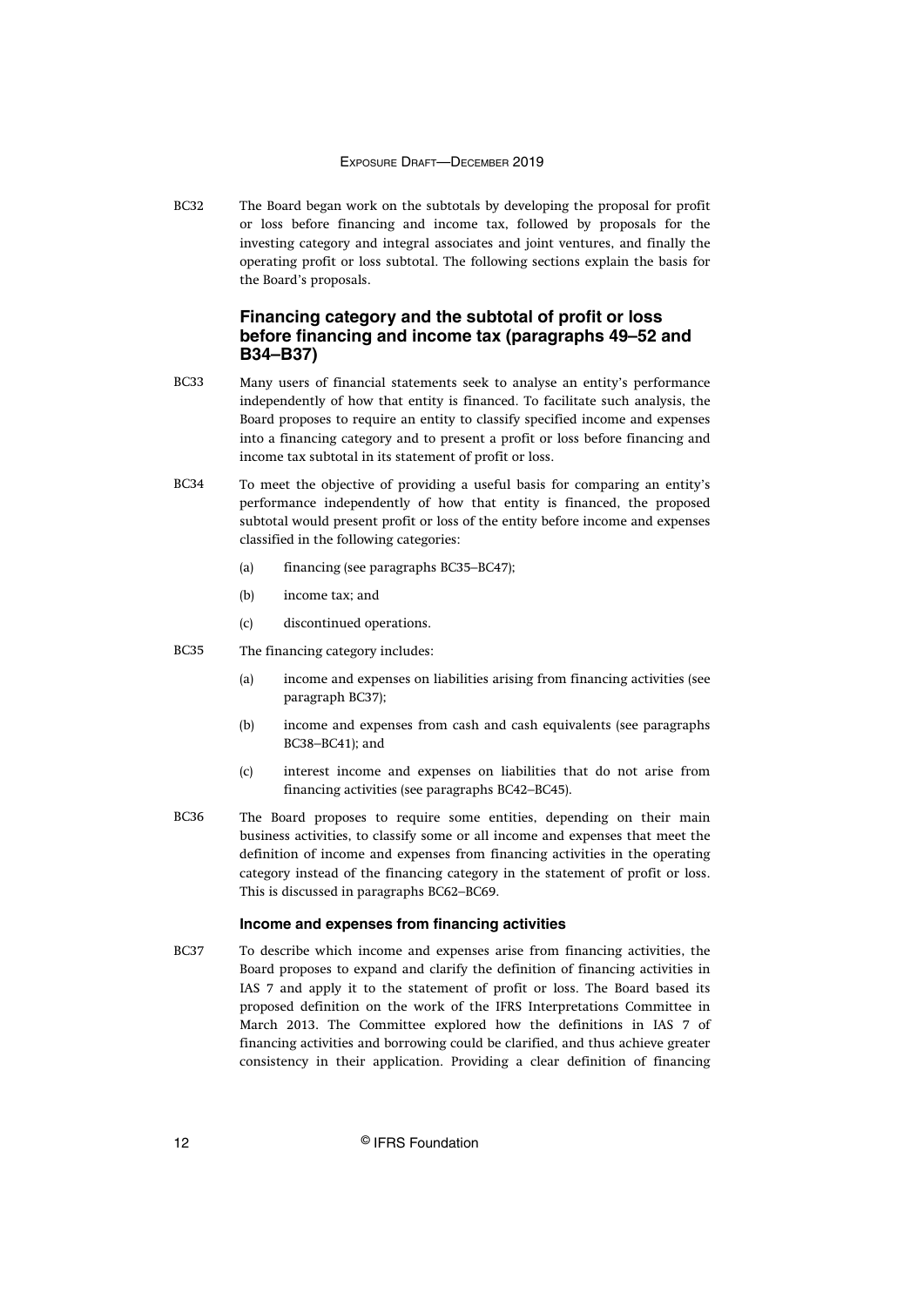activities is also expected to result in more transparency about the classification of items in the financing category.

#### **Income and expenses from cash and cash equivalents**

- The Board proposes that income and expenses from cash and cash equivalents should be classified in the financing category (see paragraphs BC39–BC41), except for in some cases, depending on an entity's main business activities, as discussed in paragraphs BC70–BC72. BC38
- Typically, users of an entity's financial statements treat excess cash and temporary investments of excess cash as part of the entity's financing. This treatment is typical because how an entity manages such assets is interrelated with its decisions about debt and equity financing. Excess cash can, for instance, be used to pay dividends, repay debt or buy back shares. BC39
- The Board proposes to classify income and expenses from cash and cash equivalents in the financing category because: BC40
	- (a) cash and cash equivalents represent a reasonable proxy for excess cash and the temporary investments of excess cash for many entities (see paragraphs BC70–BC72 for a discussion of the Board's proposal when this is not the case).
	- (b) cash and cash equivalents are defined in IAS 7. Using existing definitions that are well understood helps to ensure that the requirement is applied consistently and that the amounts classified in the financing category are comparable.
	- (c) while most entities require some cash for operational purposes (for example, as a part of working capital) requiring entities to split cash and cash equivalents between amounts used for operational purposes and excess cash would impose undue cost or effort.
- The Board acknowledges that some users of financial statements view investments other than cash and cash equivalents as part of an entity's financing—for example, some liquid financial assets. However, the Board's proposal to require an entity to provide information about income and expenses from investments in the investing category should enable users to make adjustments in their analysis if they regard a particular investment as part of the entity's financing. For example, a user could reclassify items of income from the investing category and include them in the financing category. BC41

#### **Interest income and expenses on liabilities that do not arise from financing activities**

- The Board proposes that the unwinding of a discount on liabilities that do not arise from financing activities be classified in the financing category. BC42
- This proposal is intended to capture income and expenses that reflect the effect of the time value of money on liabilities that do not arise from financing activities. These include, for example, net defined benefit liabilities (or assets) and decommissioning liabilities. Many users of financial statements BC43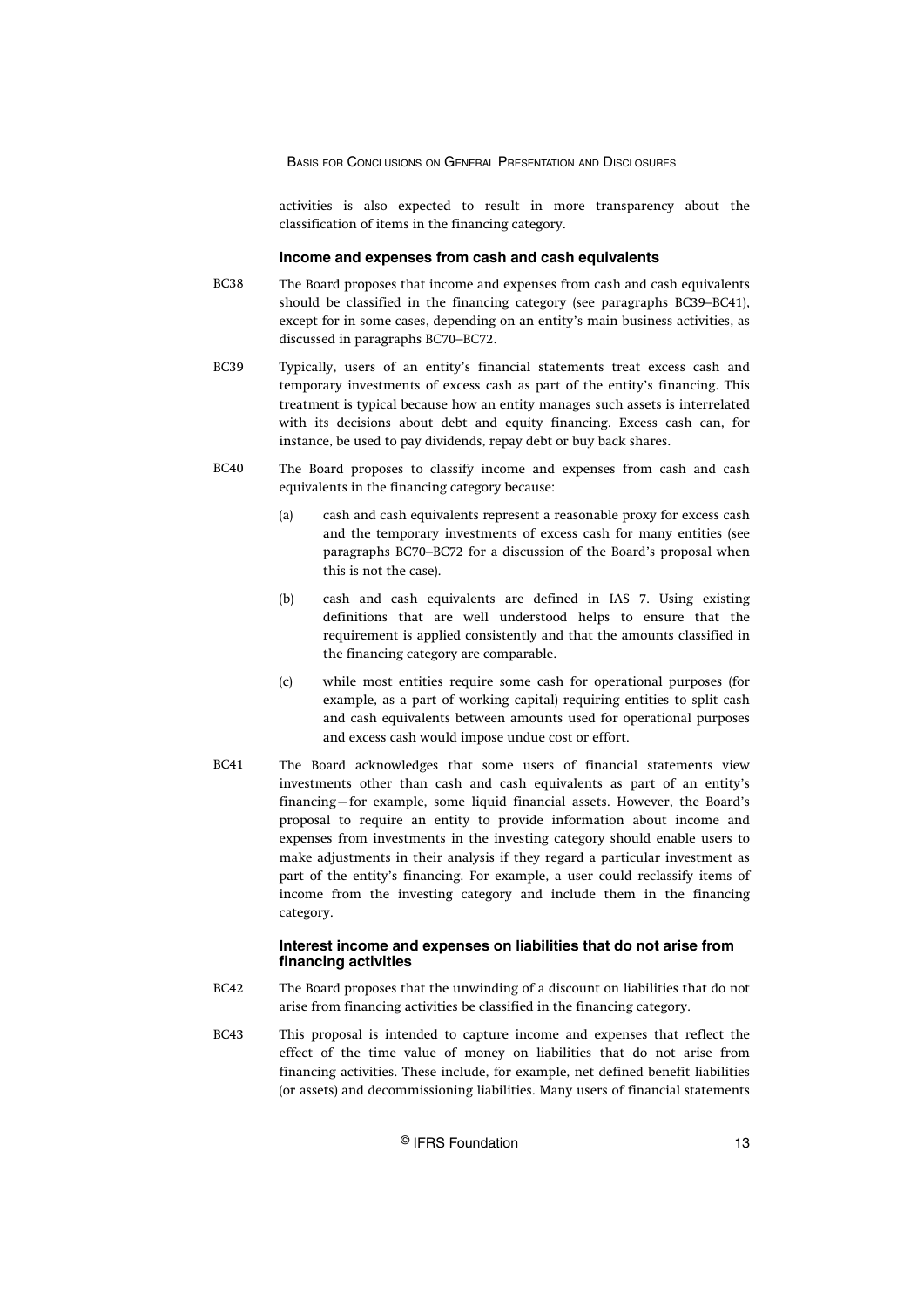consider such income and expenses to be similar to income or expenses from financing activities.

- The Board recognises that not all users of financial statements consider such income or expenses to be similar to income or expenses from financing activities. However, the Board's proposal provides a consistent basis for the presentation of information related to financing and the related disclosures should enable users that disagree with the classification of these income and expenses as financing to adjust the profit or loss before financing and income tax subtotal if they wish to do so. BC44
- The Board's proposed subtotal of profit or loss before financing and income tax precedes the financing category. The financing category incorporates definitions of items that users of financial statements commonly regard as part of an entity's financing. This approach provides a consistent basis for the presentation of the information related to an entity's financing, resulting in a comparable subtotal. The requirements for separate presentation of items classified in the financing category enable users, when doing their own analyses, to adjust the amounts classified in this category if they have different views about whether those items form part of an entity's financing. BC45

#### **The EBIT subtotal**

- Today, many users of financial statements use subtotals such as earnings before interest and tax (EBIT) to compare the financial performance of entities that are financed differently. However, EBIT and similar subtotals are not comparable between entities because of the diverse ways in which entities classify items between finance income and expenses and other income and expenses. Many calculations of EBIT also include some interest items, which is incompatible with describing EBIT as a subtotal *before* interest. The proposed subtotal of profit or loss before financing and income tax would be comparable between entities. BC46
- The proposed subtotal serves a similar purpose to a consistently defined EBIT subtotal—it allows users of financial statements to analyse an entity's performance independently of how that entity is financed. However, the Board decided not to describe the proposed subtotal as EBIT because such a description would imply that all interest is excluded from the subtotal, and that the subtotal only excludes interest and tax and nothing else. This may not be the case and so the description would be misleading. Under the Board's proposals interest may be included in profit or loss before financing and income tax because most interest revenue would be classified in the investing category. Furthermore, interest revenue may be classified in the operating category, for example when an entity provides financing to customers as a main business activity. Profit or loss before financing and income tax also excludes expenses from financing activities other than interest, for example exchange rate differences on foreign currency denominated liabilities. BC47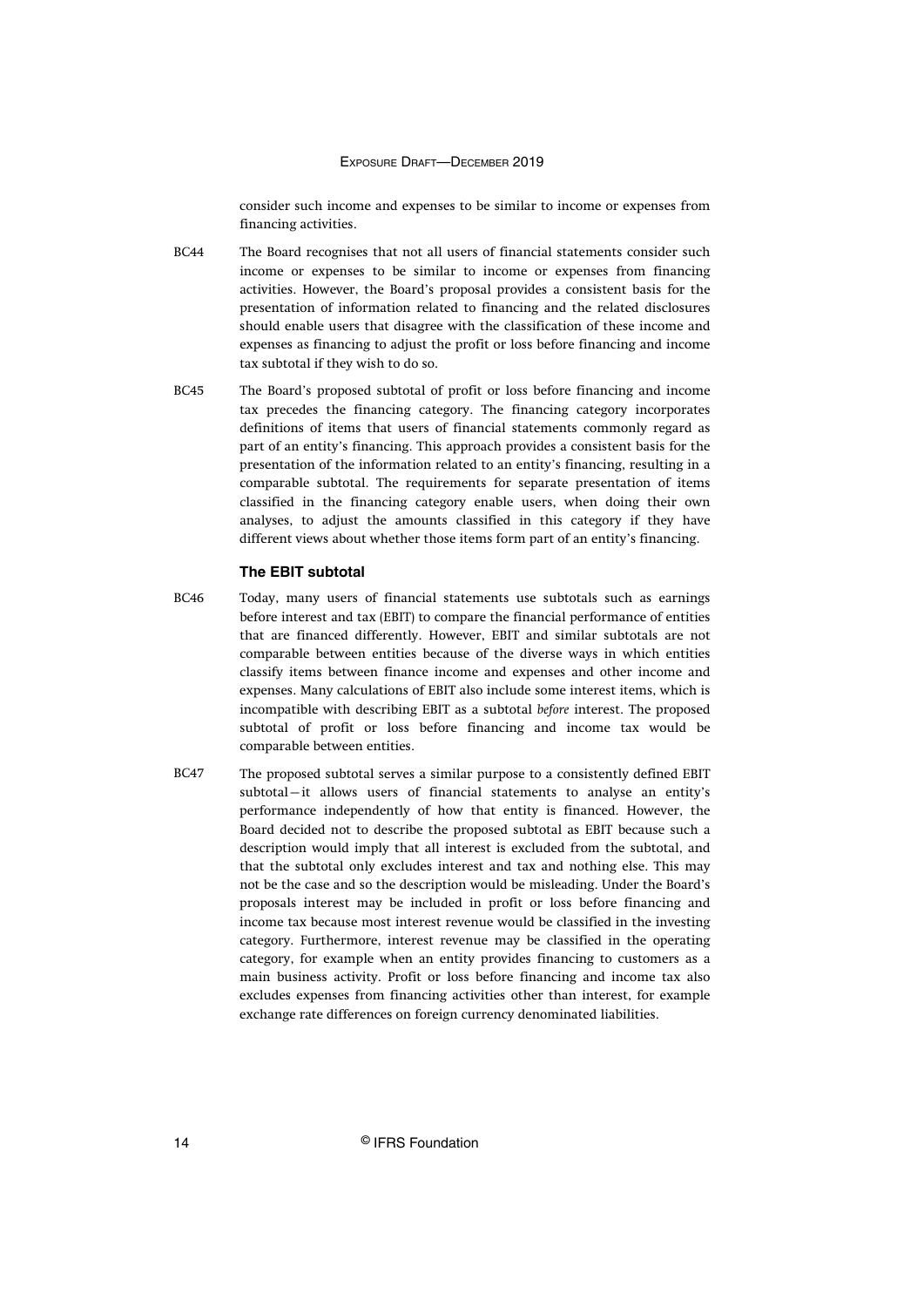# **Investing category (paragraphs 47–48 and B32–B33)**

- <span id="page-15-0"></span>The Board proposes to require entities to present an investing category in the statement of profit or loss. This category would include income and expenses from investments and incremental expenses related to those investments. Income and expenses from investments comprise income and expenses from assets that generate a return individually and largely independently of other resources held by the entity. BC48
- The objective of the investing category is to identify returns from investments that are not part of the entity's main business activities. For example, equity or debt investments typically generate dividend or interest returns individually and largely independently of an entity's other assets. Information about the income or expenses arising from such assets would provide useful information to users of financial statements who often analyse returns from an entity's investments separately from the entity's operations. BC49
- The Board proposes that the investing category include incremental expenses related to the investments only—expenses that would not have been incurred had the investment not been made. The Board considered whether it should include all expenses directly related to investments in this category. However, it rejected this approach because it would result in expense allocations that could be complex and costly. For example, expenses directly related to an investment may include an allocation of labour costs if some employees of an entity are engaged in both operating and investing activities. The Board's objective for the investing category is not to present the profit from an entity's investing activities, but to separate investing income and expenses from operating income and expenses without imposing undue cost or effort on preparers of financial statements. Therefore, the Board decided to limit the allocation to the investing category to incremental expenses related to the investments. BC50
- The investing category in the statement of profit or loss is different from investing activities as defined in IAS 7. The objective of the IAS 7 classification is to identify investments made in long-term assets that will generate future returns. Some of these investments may include assets whose returns would be classified in the investing category in the statement of profit or loss. However, the definition of investing activities in IAS 7 would also include investments in operating assets, such as property, plant and equipment. Because income and expenses related to such assets reflect an entity's main business activities, they would be classified in the operating category of the statement of profit or loss. BC51
- The Board also proposes that income and expenses from non-integral associates and joint ventures are classified in the investing category. The Board's proposals for the presentation of information about associates and joint ventures are discussed in paragraphs BC77–BC89 and BC209–BC213. BC52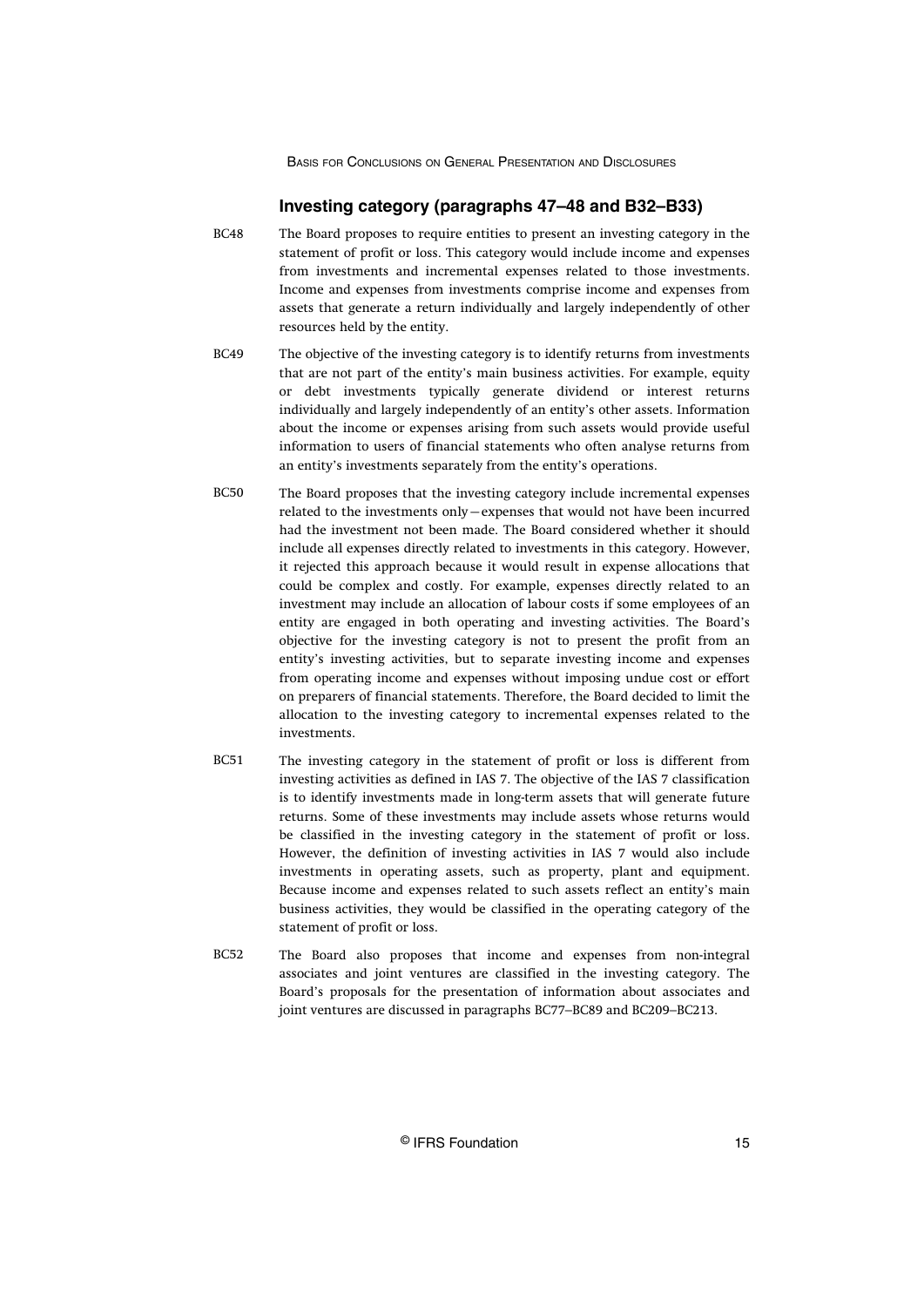### **Operating category and the operating profit or loss subtotal (paragraphs 46, 48, 51–52 and B25–B31)**

- <span id="page-16-0"></span>To increase comparability between entities, the Board proposes to require entities to classify specified income and expenses into an operating category and present an operating profit or loss subtotal in the statement of profit or loss. This may require some entities to change which income and expenses they include in operating profit or loss as they currently define it, as discussed in the effects analysis (see paragraphs BC232–BC312). BC53
- The operating category comprises all income and expenses included in profit or loss that are not classified as income or expenses from integral associates and joint ventures, investing or financing, and those that are not classified in income taxes or discontinued operations—that is, operating profit or loss is defined as a default or a residual category. However, the Board considers that, because of the way in which amounts excluded from operating profit or loss are defined, the operating category would include income and expenses from an entity's main business activities. BC54
- Some stakeholders have told the Board that operating profit or loss is such an important measure of performance that it should be defined directly. However, the Board concluded that defining operating profit or loss as a default category would result in a faithful representation of an entity's activities, because: BC55
	- (a) the Board's view is that all income and expenses included in profit or loss, other than those related to financing, tax, some investments or discontinued operations, arise from an entity's operations. The definitions of financing and investing include exceptions for entities for which investing and financing are main business activities, resulting in an operating profit category that includes all income and expenses that relate to an entity's main business activities (see paragraphs BC58–BC76).
	- (b) defining operating profit or loss as a default category is simpler than using a direct definition. This is because entities have various business activities making it difficult to arrive at a direct definition that could be applied consistently, even between entities in the same industry. Furthermore, the Board noted that previous attempts at developing a direct definition were not successful.
	- (c) defining operating profit or loss as a default category is also simpler for entities to apply because determining which income and expenses are classified in the investing or financing categories is expected to require less judgement then applying a direct definition of operating. There is also likely to be more agreement on proposed classification in investing and financing categories than any direct definition of operating. Therefore, the proposed definition is more likely to be consistently applied, resulting in more comparable information to users of financial statements.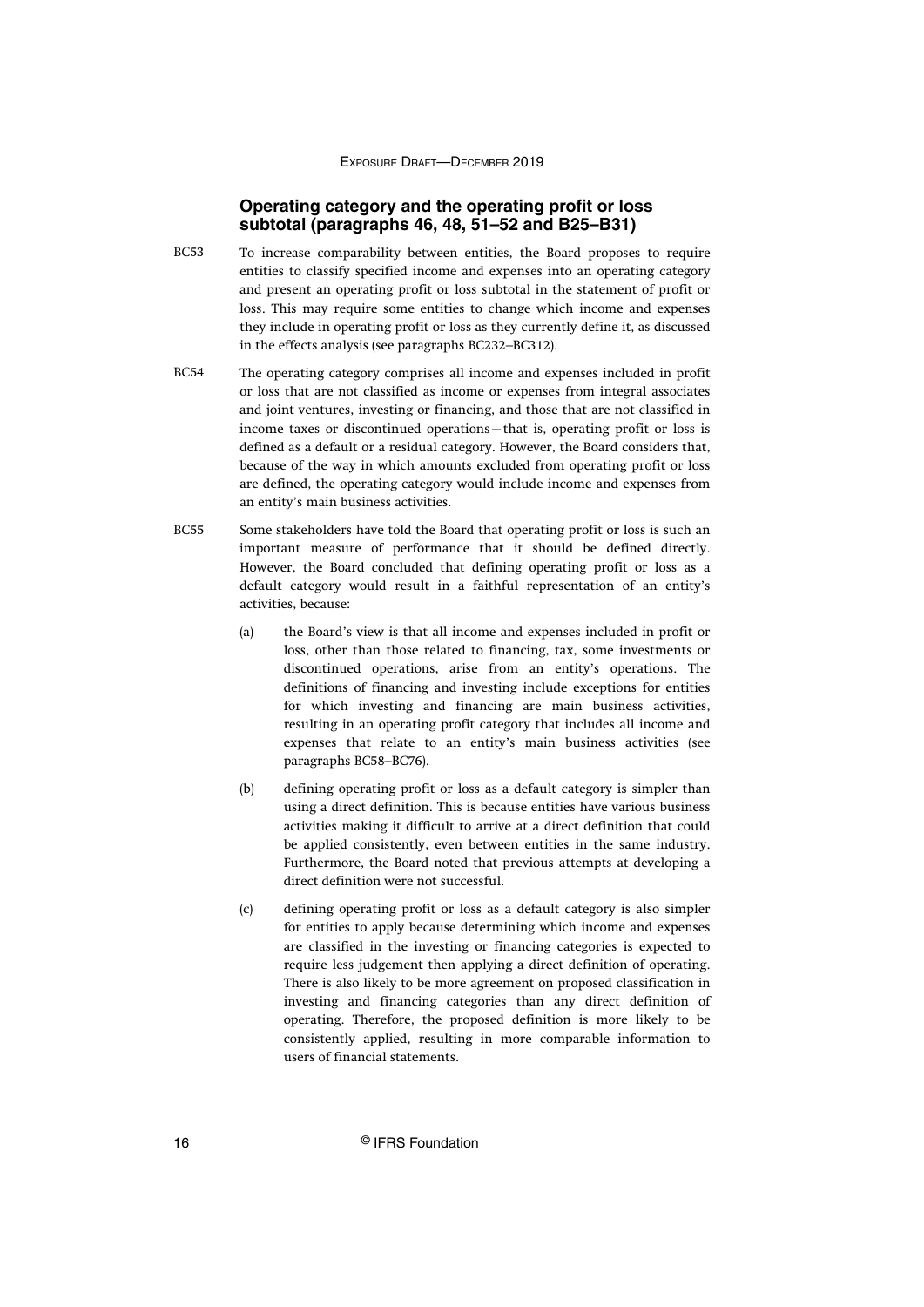- The operating category includes unusual income and expenses, which have limited predictive value. The Board does not view predictive value as a characteristic that differentiates whether income or expenses are operating (or any other category). However, the Board is aware that users of financial statements find information about unusual income and expenses useful; it has created a separate proposal to require entities to provide this information (see paragraphs BC122–BC144). BC56
- The operating category is designed to include all income and expenses from an entity's main business activities, even if such income or expenses meet the definitions of income or expenses from investing or financing activities. For example, a bank would classify interest expense used to finance lending to its customers in the operating category, even when such expense meets the definition of expense from financing activities. The Board has, therefore, specified circumstances in which an entity would not classify income or expenses in the financing or investing categories and instead classify them as operating. These circumstances are as follows: BC57
	- (a) income and expenses from investments are classified in the operating category, when an entity, in the course of its main business activities, invests in assets that generate returns individually and largely independently of the entity's other resources (see paragraphs BC58–BC61); and
	- (b) some income and expenses from the financing category are classified in the operating category when:
		- (i) an entity provides financing to customers as a main business activity (see paragraphs BC62–BC69);
		- (ii) an entity's cash and cash equivalents are closely linked to income and expenses from investments included in operating profit or loss (see paragraphs BC70–BC72);
		- (iii) an entity recognises insurance finance income or expenses as defined by IFRS 17 *Insurance Contracts* (see paragraph BC73); and
		- (iv) an entity incurs expenses related to liabilities arising from investment contracts with participation features that are in the scope of IFRS 9 *Financial Instruments* (see paragraphs BC74–BC76).

#### **Income and expenses from investments classified in the operating category (paragraph 48)**

- The Board proposes that an entity classify in the operating category income and expenses from investments made in the course of its main business activities. BC58
- When an entity, in the course of its main business activities, invests in assets that generate a return individually and largely independently of its other resources, the investment returns are an important indicator of operating performance. For some entities, presenting investment returns separately from operating profit or loss would mean that operating profit or loss would BC59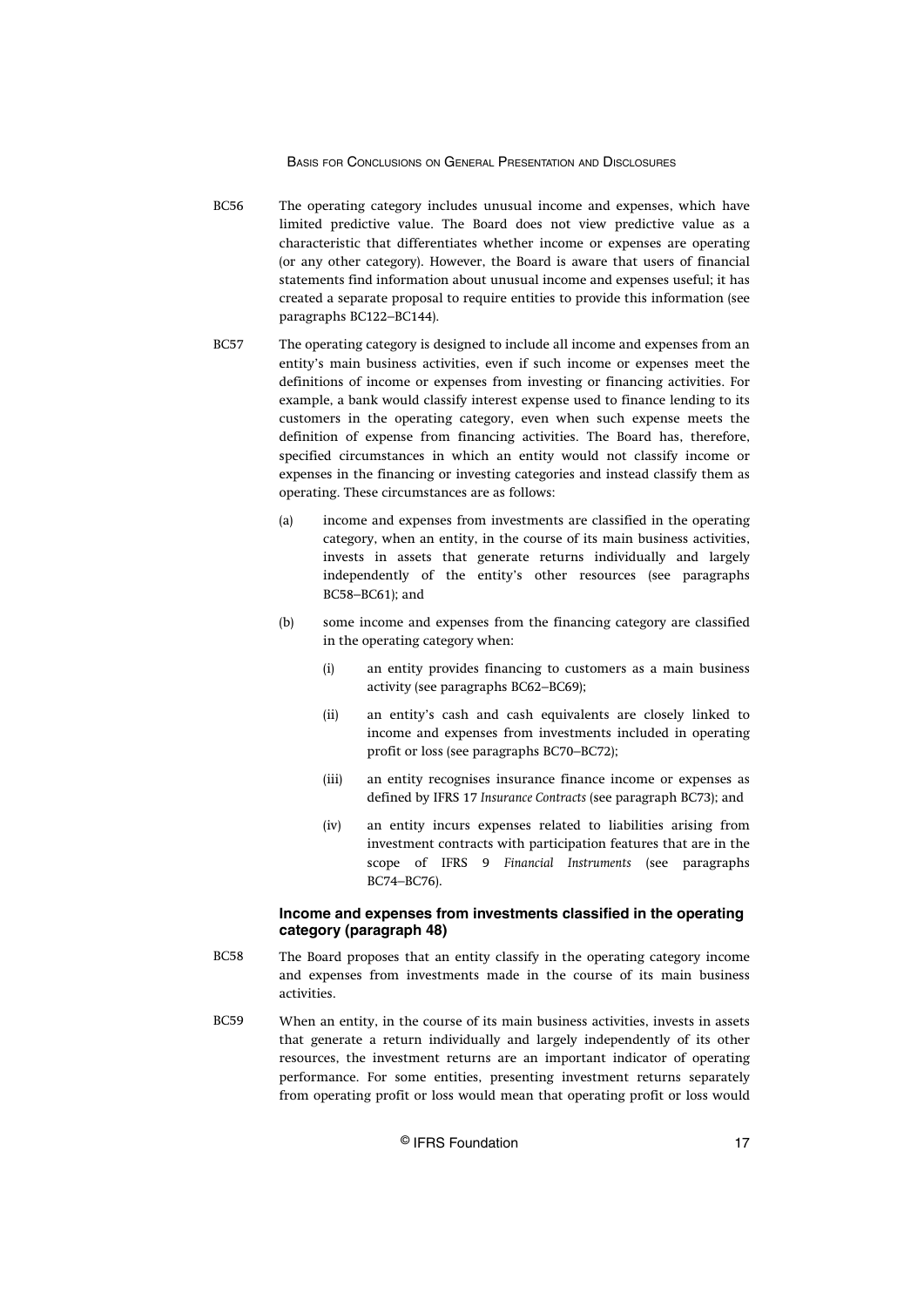only include expenses. For example, an investment property entity's operating profit or loss would exclude rental income and remeasurements of investment properties. For such entities, a subtotal of operating profit or loss that excludes returns from those investments would not faithfully represent that entity's main business activities. The Board's proposals are designed so that operating profit or loss provides useful information in such circumstances.

- For some entities, such as insurers, investing in assets that generate returns individually and largely independently of entity's other resources is an important activity performed in the course of their main business activities although it may not be their main business activity. For example, an insurer's main business activity may be underwriting, but it may invest in assets that generate returns individually and largely independently of its other resources in the course of its underwriting business activity. To classify income and expenses from such assets in the operating category, the proposals refer to 'activities that are conducted in the course of an entity's main business activities' rather than to an entity's main business activities. This proposal would also capture entities for whom such activities are their main business activity, for example, investment entities. BC60
- The Board's proposal relates only to returns from investments made in the course of an entity's main business activities. Entities with such investments may also have investments that are not made in the course of their main business activities. Income or expenses arising from such investments are classified in the investing category. The Board recognises that this would require entities to separate returns from investments made in the course of their main business activities from those that are not. However, the Board concluded that this would not cause significant incremental costs as entities are likely to have this information to manage their business. Also, users of financial statements would benefit from separate information about returns from investments that are unrelated to an entity's main business activities for all entities. BC61

## **Income and expenses from financing activities classified in the operating category (paragraph 51)**

- The Board proposes to require entities with a main business activity of providing financing to customers to classify in the operating category income and expenses from financing activities and income and expenses from cash and cash equivalents. BC62
- When an entity provides financing to customers as a main business activity, the difference between the interest revenue from that activity and the related interest expense—a cost of earning that income—is an important indicator of operating performance. For example, in the lending business, a main business activity is earning interest revenue from providing financing to customers. The difference between interest revenue and interest expense incurred to obtain some or all of the financing needed for that main business activity is a key performance measure for financial institutions and is used by users of financial statements when analysing the performance of such entities. The BC63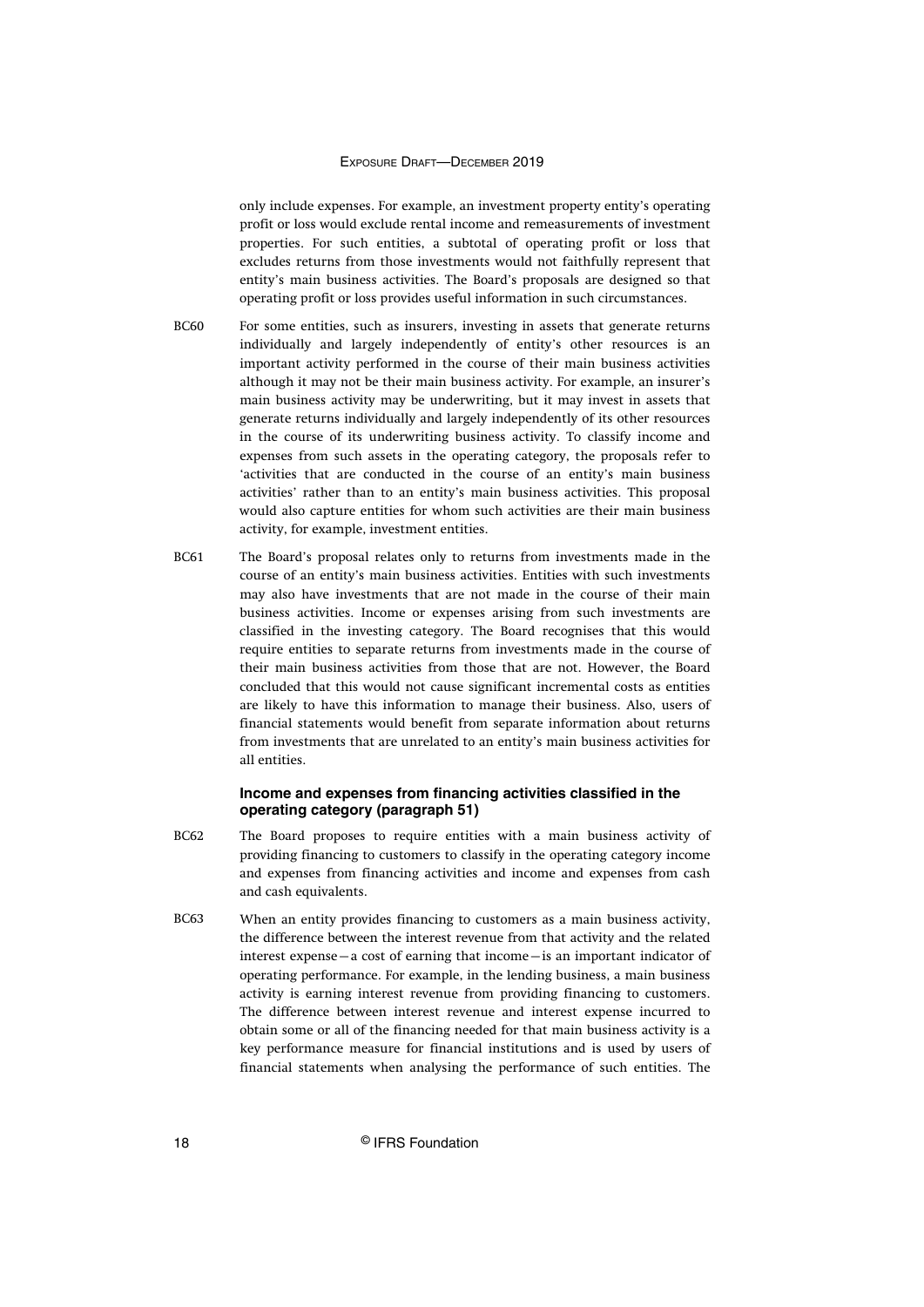Board's proposal would enable entities such as banks to continue presenting a net interest income subtotal.

- When an entity that provides financing to customers has more than one main business activity, it may have financing activities that are unrelated to the provision of financing to customers. In some such situations, the entity may be unable to identify which income and expenses from financing activities and income and expenses from cash and cash equivalents relate to the provision of financing to customers and which do not without undue cost or effort. BC64
- For example, an entity with a central treasury that raises funding for all of the entity's activities and allocates those costs internally may not be able to identify a non-arbitrary basis for allocating financing expenses between those that do or do not relate to the provision of financing to customers. BC65
- Some entities both provide financing to customers and invest in the course of their main business activities. It may be difficult to allocate expenses from financing activities to these two activities. For example, a bank that provides financing to customers, but also invests in equity instruments, may not be able to identify a non-arbitrary basis for allocating interest expense from its financing activities between these two activities. BC66
- Therefore, the Board proposes that when an entity provides financing to customers, it should make an accounting policy choice between classifying in the operating category: BC67
	- (a) only income and expenses that arise from financing activities and income and expenses from cash and cash equivalents relating to its provision of financing to customers; or
	- (b) all income and expenses from financing activities and all income and expenses from cash and cash equivalents.
- The Board recognised that permitting an accounting policy choice may result in some loss of comparability between entities and that classifying in the operating category only the income and expenses arising from financing activities related to providing financing to customers would provide more useful information. However, because of the difficulty in some cases in allocating income or expenses between the categories, the Board concluded that allocation should not be required but should be permitted. BC68
- The Board concluded that presenting a subtotal of profit or loss before financing and income tax would be misleading if all of an entity's expenses from financing activities were included in that subtotal. The Board, therefore, proposes that an entity that classifies all expenses from financing activities in the operating category shall not present a subtotal of profit or loss before financing and income tax. BC69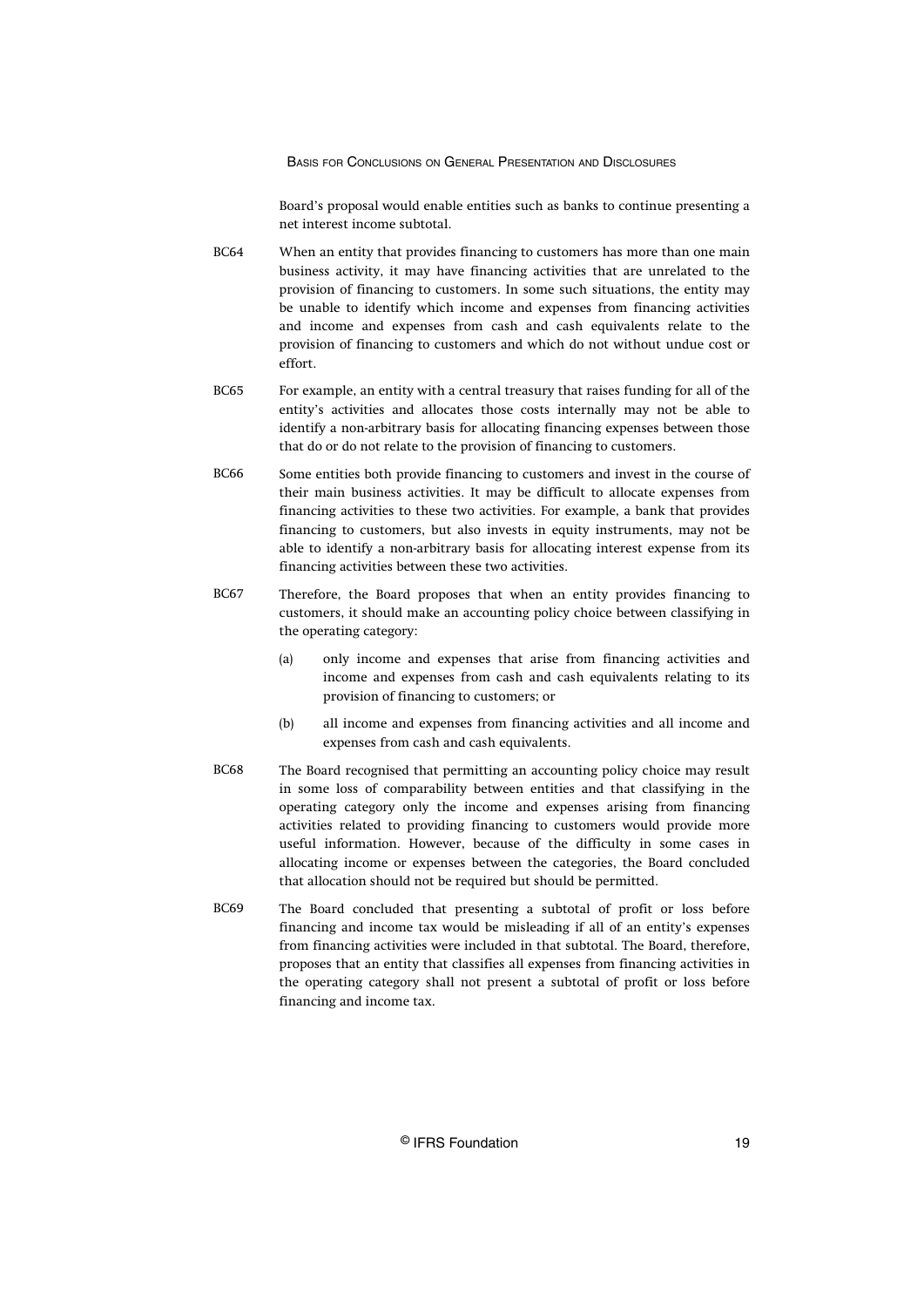#### **Income and expenses from cash and cash equivalents classified in the operating category (paragraph 52(a))**

- As discussed in paragraph BC40, the Board concluded that, for most entities, cash and cash equivalents are a reasonable proxy for excess cash and investments of excess cash and that income and expenses from cash and cash equivalents should therefore be classified in the financing category. However, the Board observed that some entities require a significant balance of cash and cash equivalents for operational purposes. The Board concluded that for such entities cash and cash equivalents are not a reasonable proxy of excess cash and investments of excess cash. For example: BC70
	- (a) insurers need to maintain a significant balance of cash and cash equivalents to be able to pay out insurance claims;
	- (b) insurers and investment funds often have significant balances of cash and cash equivalents as a result of continuously rebalancing their investment portfolios; and
	- (c) open-ended investment funds need to maintain a significant balance of cash and cash equivalents to be able to buy back shares from investors who wish to redeem their shares.
- In cases where an entity needs a significant balance of cash and cash equivalents for operational purposes, classifying the income and expenses from cash and cash equivalents in the operating category provides more useful information than classifying such income and expenses in the financing category. Therefore, the Board proposes to address this issue. BC71
- The Board considered different ways to describe entities that would classify income and expenses from cash and cash equivalents in the operating category. The Board decided to limit the scope of that requirement to entities that invest in financial assets in the course of their main business activities. Feedback from users of financial statements suggested that for entities that only invest in non-financial assets in the course of their main business activities, such as property companies, classifying income and expenses from cash and cash equivalents in the operating category would not be useful. The Board concluded that such classification would not be useful because entities such as property companies invest in non-current assets and therefore cash is less likely to be interchangeable with their investments. BC72

#### **Insurance finance income and expenses (paragraph 52(c))**

The Board proposes classifying insurance finance income and expenses as defined in IFRS 17 in the operating category. Insurance finance income and expenses arise from insurance contracts and investment contracts with direct participation features accounted for applying IFRS 17. Because insurance finance income and expenses relate to the main business activities of insurers, the Board concluded that insurance finance income and expenses should be classified in operating profit or loss, noting that IFRS 17 requires them to be presented separately from the insurance service result. This proposal also enables an insurer to present its insurance service result and insurance finance result in the operating category. BC73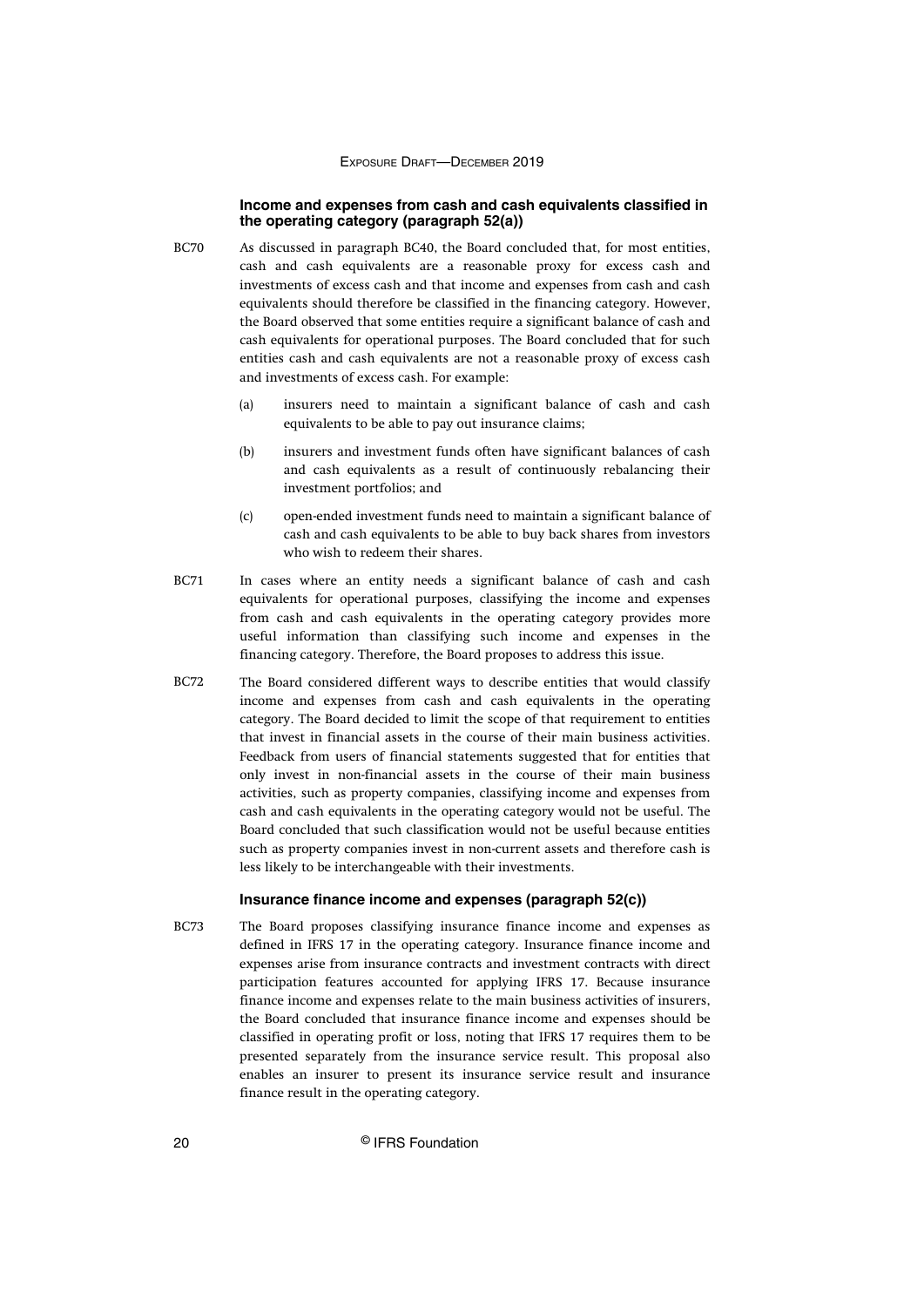#### **Income and expenses from investment contracts with participation features**

- <span id="page-21-0"></span>In the course of their main business activities, some entities issue investment contracts within the scope of IFRS 9 with participation features—that is, contracts specifying that the compensation owed to the investor varies with the returns on underlying items. For some of these contracts, the entity issuing the contract recognises the investors' claim as a liability and the investments linked to the contract as assets. BC74
- Applying the Board's proposals, the income or expenses from the investment contract liability that represent the investors' claim may meet the definition of income and expenses from financing activities and would be classified in the financing category, and the returns on the underlying investments would be classified in the operating category. However, the difference between the investment returns and the expense on the investment contract liability is an important indicator of the operating performance of the entity. Classifying the income and expenses on these liabilities in operating profit or loss would provide more useful information than would classifying them in the financing category. BC75
- Therefore, the Board proposes that income and expenses related to liabilities arising from issued investment contracts with participation features that are accounted for applying IFRS 9 are classified in the operating category. The Board considered different approaches to determining when entities that do not provide financing to customers should classify income and expenses from financing activities in the operating category. A possible approach would be a principle that income and expenses related to financing *from* customers should be classified in the operating category. Such a principle would be likely to cover the specific proposals for insurance finance income and expense (see paragraph BC73) as well as the income and expenses on liabilities arising from investment contracts with participation features accounted for applying IFRS 9. However, the Board concluded that such a principle would be likely to have too broad an effect in that it would also apply to entities for whom such an outcome would not provide useful information, for example for construction companies recognising interest expense on customer prepayments. BC76

# **Classification of income and expenses from associates and joint ventures accounted for using the equity method (paragraphs 53, 60, 62–63 and B38)**

As discussed in paragraph BC8, the Board has observed significant diversity in practice in the presentation of an entity's share of the profit or loss of associates and joint ventures accounted for using the equity method. Therefore, the Board considered specifying where in the statement of profit or loss an entity should present its share of the profit or loss of associates and joint ventures accounted for using the equity method. BC77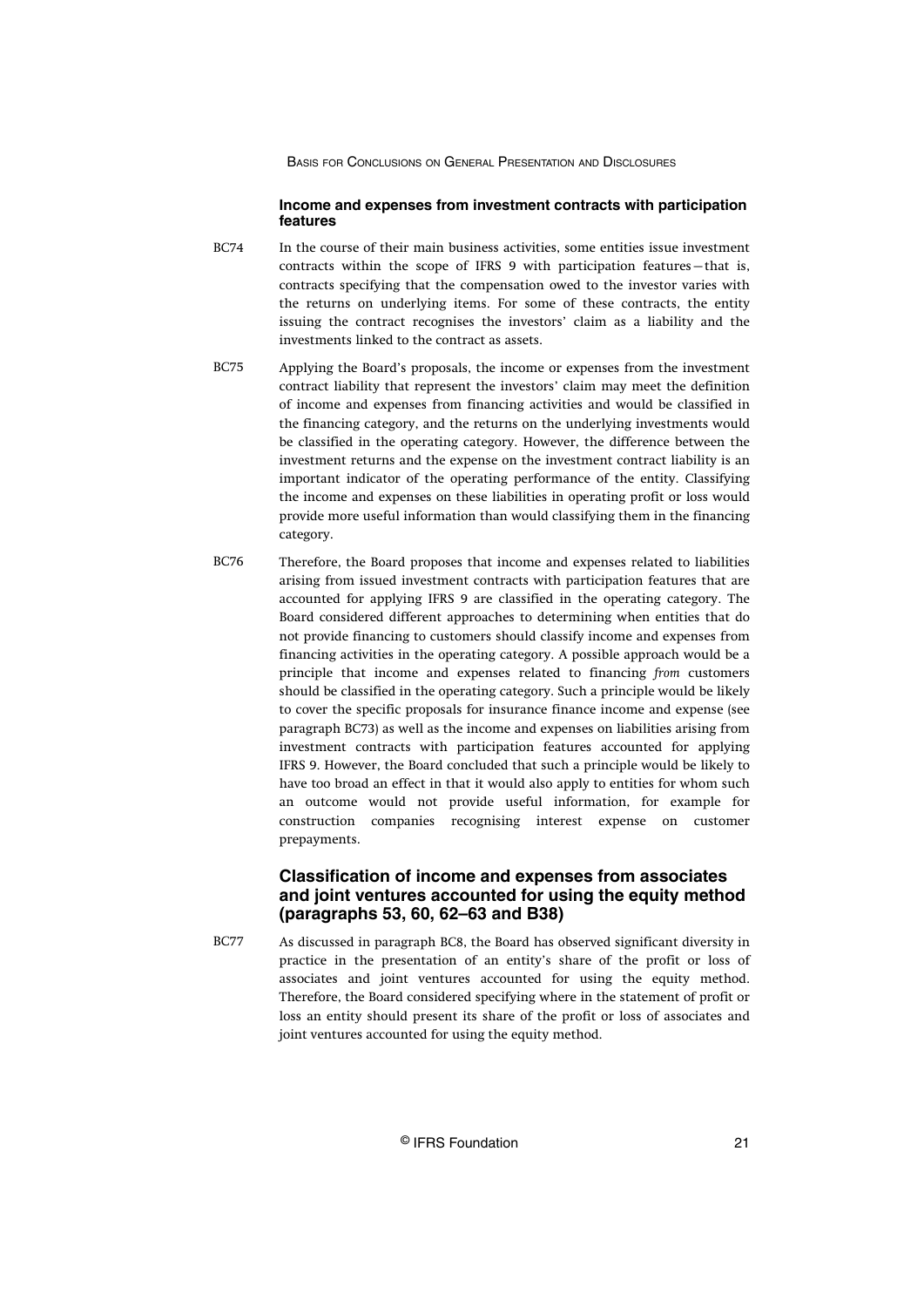- The Board considered requiring entities to present their share of the profit or loss of associates and joint ventures in a single location in the statement of profit or loss—the investing category. However, stakeholder feedback suggests some associates and joint ventures may have important differences in characteristics in that: BC78
	- (a) the activities of some associates and joint ventures are integral to the reporting entity's main business activities. Feedback suggests this characteristic is common in joint ventures.
	- (b) the activities of some associates and joint ventures are not integral to the reporting entity's main business activities, that is they have little or no effect on those activities.
- Therefore, the Board proposes to require entities to classify their associates and joint ventures as either integral or non-integral associates and joint ventures and present separately the share of profit or loss of these different types of associates and joint ventures. To achieve this the Board proposes to amend IFRS 12 to define integral and non-integral associates and joint ventures and to provide indicators to help entities apply those definitions, as well as requirements for when a change in classification may be appropriate (see paragraphs BC209–BC213). BC79
- The Board concluded that the share of profit or loss of non-integral associates and joint ventures meets the definition of income and expenses from investments and therefore proposes to classify it in the investing category. BC80
- In contrast, the Board concluded that an entity should not classify the share of profit or loss of integral associates and joint ventures in the investing category because such income and expenses are not largely independent from income and expenses classified in the operating category. In other words, they do not meet the definition of income or expenses from investments. BC81
- The Board considered whether to require entities to classify the share of profit or loss of integral associates and joint ventures in the operating category. Such an approach would be a response to the views of some stakeholders that entities may invest in integral associates and joint ventures in the course of their main business activities. However, it rejected this approach because many users of financial statements analyse the results of investments in associates and joint ventures accounted for using the equity method separately from the results of an entity's operating activities. Users explain that this is because: BC82
	- (a) the equity method of accounting combines income and expenses that users would normally analyse separately, including financing expenses and income taxes.
	- (b) classifying the share of profit or loss of associates and joint ventures in the operating category would significantly disrupt users' analyses of operating margins. For example, the revenue line does not include revenue from associates and joint ventures.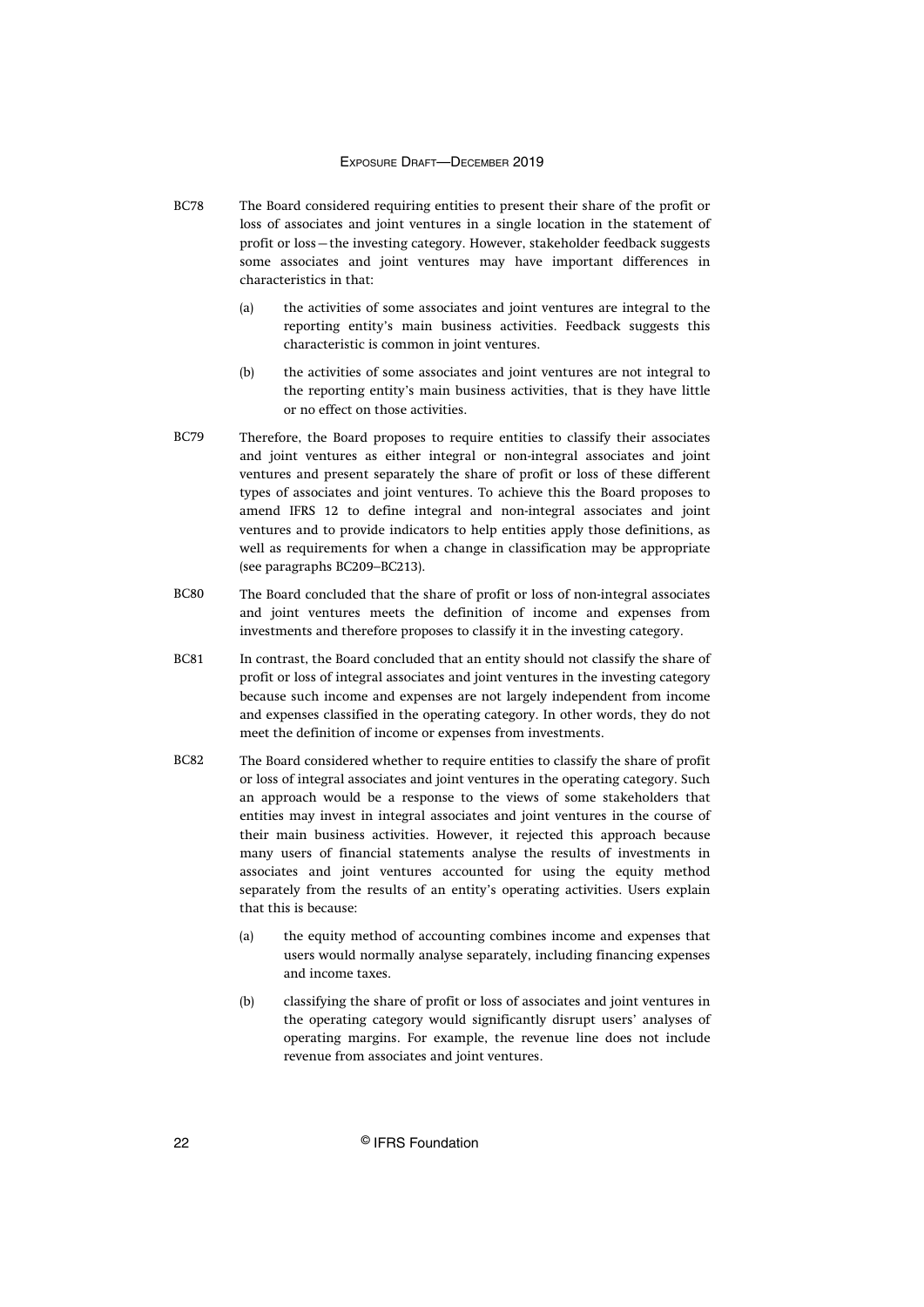- (c) the entity does not control the activities of associates and joint ventures as it controls the other activities giving rise to income and expenses classified in the operating category and only exercises joint control over the activities of joint ventures.
- Instead of classifying the share of profit or loss of integral associates and joint ventures in the operating category, the Board proposes to create a separate category for income and expenses from integral associates and joint ventures and to require entities to: BC83
	- (a) classify income and expenses from integral associates and joint ventures in this proposed category; and
	- (b) present an operating profit or loss and income and expenses from integral associates and joint ventures subtotal.
- The Board discussed whether, in addition to the share of profit or loss of integral associates and joint ventures, the integral associates and joint ventures category should include: BC84
	- (a) impairment losses and reversals of impairment losses on integral associates and joint ventures; and
	- (b) gains or losses on disposals of integral associates and joint ventures.
- One view was that integral associates and joint ventures contribute in combination with other assets to an entity's main business activities, creating synergies that have an impact on the entity's operating profit or loss. Consequently, any income and expense relating to these investments should, in principle, be classified as operating. According to this view, presentation of the share of profit or loss of integral associates and joint ventures separately from the operating category should be regarded as an exception (justified in paragraph BC82). However, that exception should not be extended to income and expenses listed in paragraph BC84. BC85
- The Board proposes, however, to classify the income and expenses from integral associates and joint ventures listed in paragraph BC84 in the integral associates and joint ventures category because: BC86
	- (a) this is consistent with the Board's general approach to classifying related income and expenses in the statement of profit or loss. Including such income and expenses in separate categories could lead to accounting mismatches.
	- (b) this would respond to the views of users of financial statements who do not want to include any income and expenses relating to associates and joint ventures in the operating category because they would analyse returns on these investments separately from operating profit or loss.
	- (c) although investments in integral associates and joint ventures may give rise to economic benefits arising from synergies with an entity's main business activities, classifying income and expenses from these investments in the operating category would nevertheless disrupt

© IFRS Foundation 23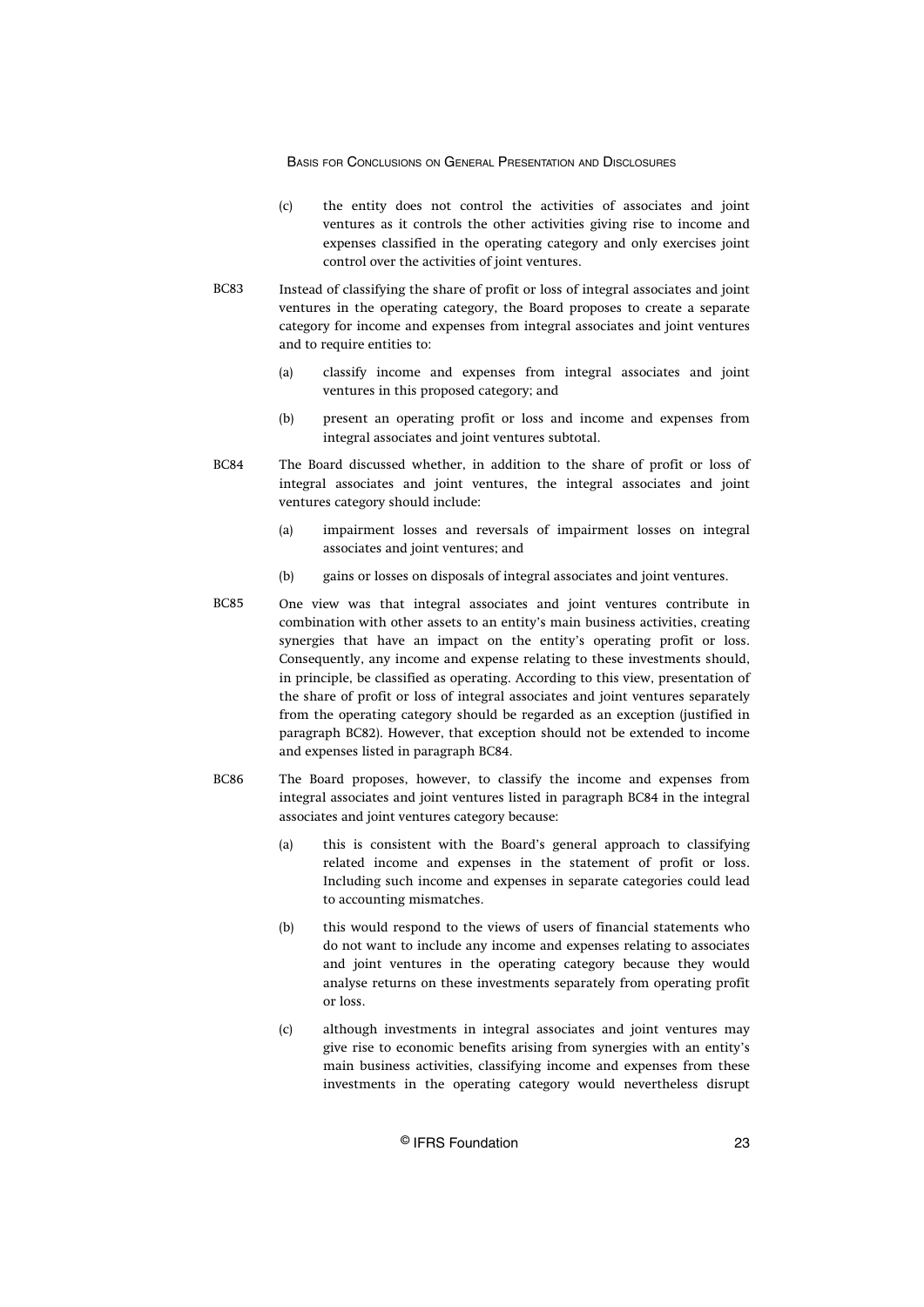users' analyses of operating margins. This is because the revenue line, for example, does not include revenue from associates and joint ventures.

- <span id="page-24-0"></span>The Board noted that some users of financial statements have said that, for reasons similar to those described in paragraph BC82, they would not use the proposed subtotal of operating profit or loss and income and expenses from integral associates and joint ventures. The Board however concluded that the proposed presentation and the subtotal requirement balance the needs for: BC87
	- (a) an operating profit or loss that excludes any income or expenses from financing, investing and income taxes, and provides a comparable basis for calculating operating margins; and
	- (b) separate presentation of income and expenses from associates and joint ventures that are integral to the entity's main business activities.
- Some stakeholders have asked the Board to require entities to disaggregate the share of profit or loss of integral associates and joint ventures between different categories in the statement of profit or loss. The Board, however, concluded that such a proposal would go beyond the scope of this project because it would involve a fundamental reconsideration of the requirements of IFRS 11 *Joint Arrangements*, IFRS 12 and IAS 28 *Investments in Associates and Joint Ventures*. BC88
- Consistent with its proposal to require entities to present the share of profit or loss of integral associates and joint ventures separately from the share of profit or loss of non-integral associates and joint ventures, the Board also proposes to amend: BC89
	- (a) IAS 7 to require that cash flows from investments in integral associates and joint ventures are presented separately from cash flows from investments in non-integral associates and joint ventures (see paragraphs BC205–BC208).
	- (b) IFRS 12 to, in addition to requirements relating to the definition of integral and non-integral associates and joint ventures (see paragraph BC79), require separate disclosures about integral and nonintegral associates and joint ventures. See paragraphs BC209–BC213 for discussion about proposed amendments to IFRS 12.

# **Classification of fair value gains and losses on derivatives and of exchange differences (paragraphs 56–59 and B39–B43)**

The Board concluded that applying the proposed definitions of the financing, investing and operating categories, it was not clear how an entity would classify fair value gains and losses on derivatives or exchange differences. The Board has, therefore, developed specific proposals for how an entity would classify such income and expenses. BC90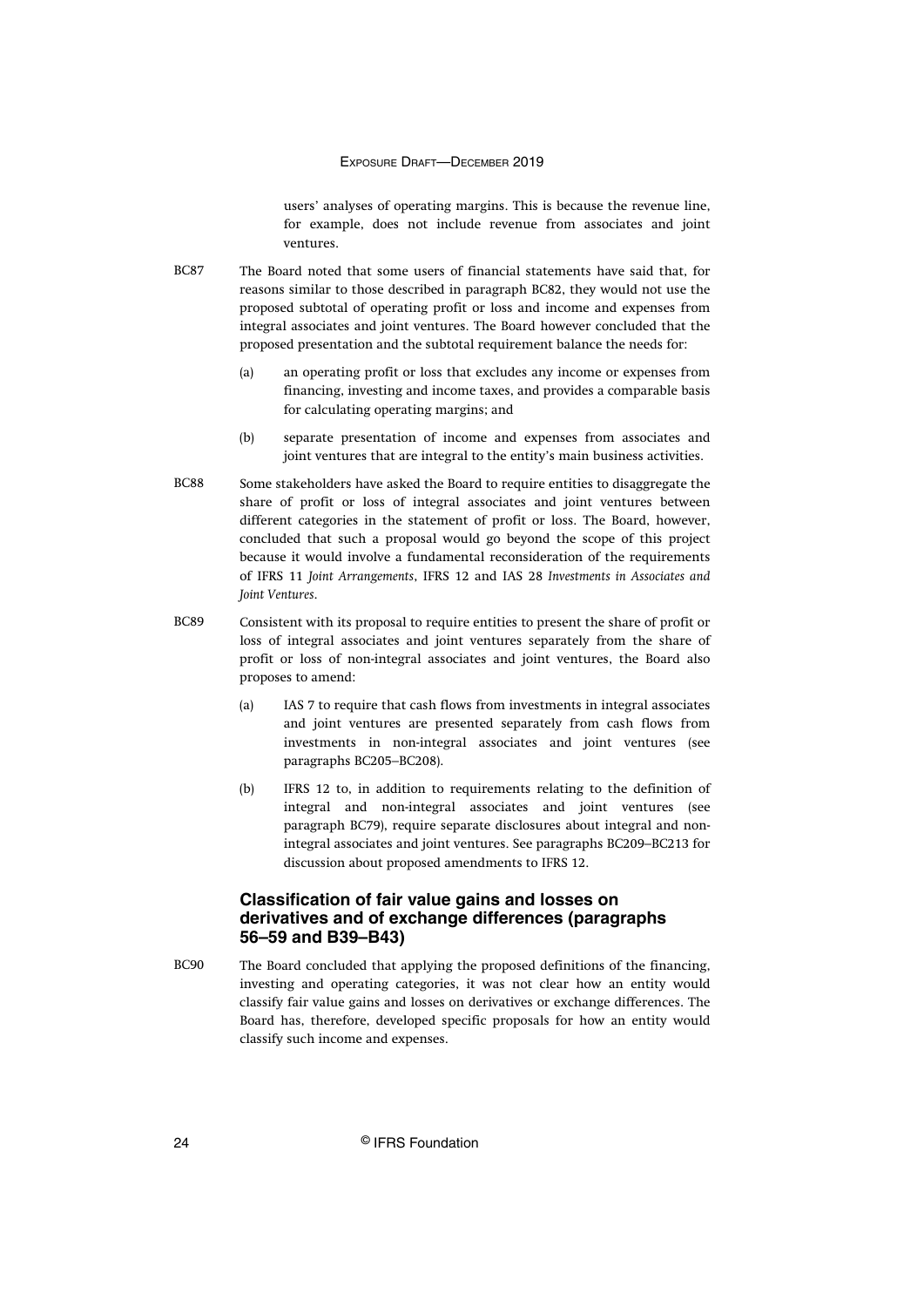- The Board proposes that an entity classify foreign exchange differences in the same category of the statement of profit or loss as the income and expenses from the items that give rise to the foreign exchange differences. For example, foreign exchange differences relating to revenue would be classified in the operating category whereas foreign exchange differences on foreign currency denominated loans would be classified in the financing category (unless those loans relate to provision of finance to customers and are classified as operating, as discussed in paragraphs BC62–BC69). BC91
- Classifying exchange differences in the same category of the statement of profit or loss as the income and expenses from the items that give rise to them contributes to a faithful representation of an entity's business activities. For example, in the Board's view, an entity would provide an incomplete picture of the performance of its main business activities if it excluded exchange differences related to the main business activities from operating profit or loss and classified them in a different category. BC92
- Classification of gains or losses on derivatives is not straightforward. Derivatives generally generate returns individually and largely independently of the entity's other resources. Consequently, fair value gains and losses on a derivative arguably most closely align with the definition of income and expenses from investments. However, when derivatives are used for risk management there is a link between the derivative and the income or expenses, or assets or liabilities affected by the risk that is being managed. BC93
- The Board proposes that an entity classify gains and losses on financial instruments designated as hedging instruments applying IFRS 9<sup>1</sup> in the: BC94
	- (a) operating category, if the instrument is used to manage risks relating to income or expenses classified in the operating category—except when doing so would require the grossing up of gains and losses (see paragraph BC97);
	- (b) financing category, if the instrument is used to manage risks relating to income or expenses classified in the financing category—except when doing so would require the grossing up of gains and losses; and
	- (c) investing category in all other cases—including in the circumstances set out in (a) and (b) involving the grossing up of gains and losses.
- An entity would also apply the proposal set out in paragraph BC94 to derivatives used to manage risks and not designated as hedging instruments applying IFRS 9 except when doing so would involve undue cost or effort. In such cases, an entity would classify in the investing category all gains and losses on the derivatives. Derivatives that are not used for risk management and that are not used in the course of an entity's main business activities would also be classified in the investing category because, as explained in paragraph BC93, derivatives most closely align with the definition of income and expenses from investments. BC95

<sup>1</sup> And IAS 39 *Financial Instruments: Recognition and Measurement* during the period that entities are allowed to continue using that hedge accounting model.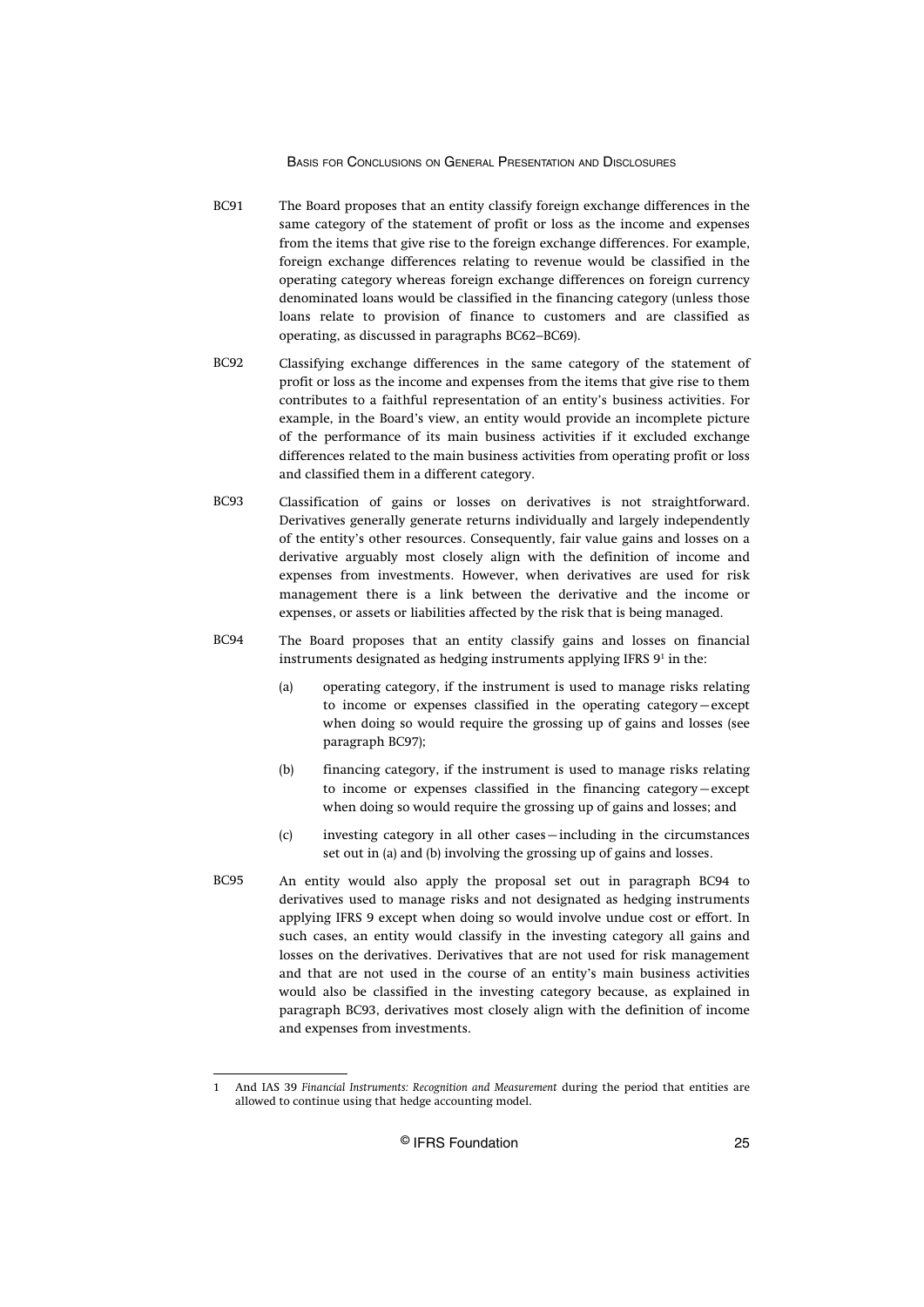- The Board concluded that classifying fair value gains or losses on derivatives in a manner that reflects an entity's risk management instead of classifying them in a single category would provide a more faithful representation of an entity's activities. BC96
- However, when a hedging instrument hedges a group of items with offsetting risk positions and the hedged items are classified in multiple categories of the statement of profit or loss, applying the proposals in paragraphs BC90–BC95 would require grossing up of the fair value gains or losses. In such circumstances, paragraphs 6.6.4 and B6.6.15 of IFRS 9 require entities to present gains or losses on the hedging instrument in a separate line item to avoid the grossing up of gains and losses from a single hedging instrument. Therefore, the Board proposes that if the proposals in paragraphs BC90–BC95 would result in the grossing up of gains or losses, those gains or losses should instead be classified in the investing category. The Board proposes that these items be classified in the investing category because, as explained in paragraph BC93, derivatives most closely align with the definition of income and expenses from investments. BC97
- When an entity designates derivatives in a hedging relationship applying IFRS 9, the link between the derivative and the risk it is used to manage is clear because of the eligibility criteria and documentation requirements for hedge accounting. However, an entity may use a derivative to manage a risk without designating a hedging relationship for the purposes of IFRS 9. When an entity does not apply hedge accounting to a derivative, the link between the derivative and the managed risk may be less clear. In some cases, identifying the categories affected by the risk(s) managed using nondesignated derivatives may involve undue cost or effort—for example, when risks are managed by a central treasury. For such cases, the Board proposes to require entities to classify gains and losses in the investing category. BC98
- Some stakeholders were concerned that the Board's proposals for classification treat derivatives designated as hedging instruments in the same way as non-designated derivatives which could be seen as undermining the hedge accounting requirements. The Board noted that the recognition and measurement requirements for derivatives including the hedge accounting requirements are unchanged by these proposals. BC99
- Also, the Board's proposals do not affect constraints in IFRS Standards on the presentation of gains or losses on derivatives and other financial instruments used for risk management. Specifically, IFRS Standards only permit entities to include components of fair value gains and losses in the line item 'interest revenue calculated using the effective interest method' if those arise from designated hedging instruments. BC100
- The Board has concluded that the proposals described in paragraph BC94 should also apply to fair value gains and losses on non-derivative financial instruments designated as hedging instruments applying IFRS 9. The Board believes that this approach appropriately reflects the entity's risk management activities in the classification of income and expenses in the BC101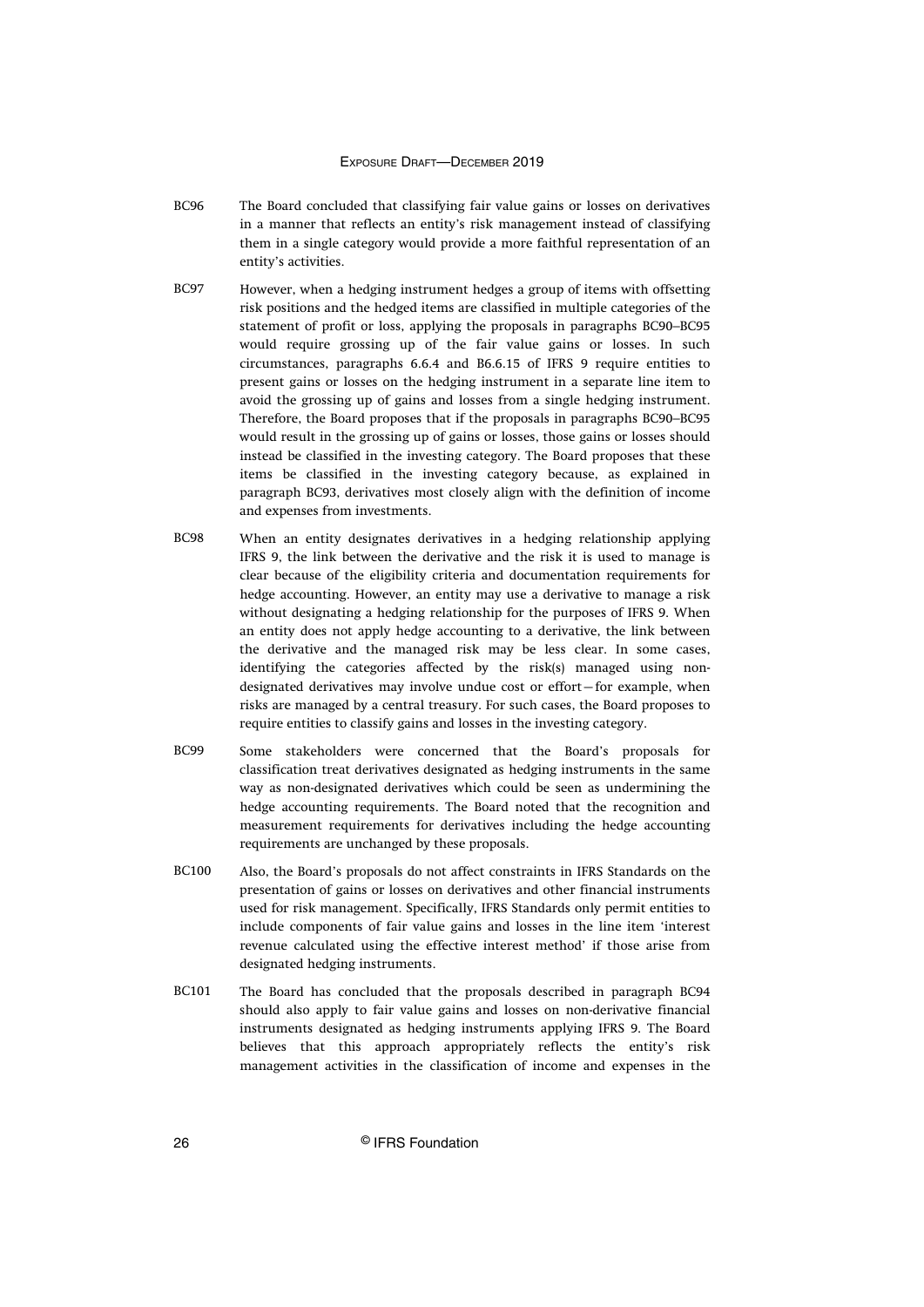statement of profit or loss. This approach is also consistent with current practice for many entities.

<span id="page-27-0"></span>The Board considered applying a similar approach to that described in paragraph BC94 to non-derivative financial instruments used for risk management that are not designated as hedging instruments applying IFRS 9. However, the Board rejected this approach because it may be costly for an entity to identify the categories affected by the risk(s) managed and monitor whether the entity is holding the financial instrument for risk management. This is because entities may hold non-derivative financial instruments for multiple purposes, including risk management. This is different from derivatives, which are often held only for the purpose of risk management. Applying a similar approach to that described in paragraph BC94 to nonderivative financial instruments not designated as hedging instruments may also involve significant judgement, leading to inconsistent application and reduced comparability. Income and expenses on these non-derivative financial instruments would be classified in the operating, investing or financing categories applying the Board's general proposals. **BC102** 

## **Line items to be presented in the statement of profit or loss (paragraphs 65–67 and B44)**

- The Board proposes to require entities to present income or expenses from financing activities as a line item in the statement of profit or loss. The separate line item would enable users of financial statements to identify income and expenses that arise from financing activities separately from other income and expenses classified in the financing category, facilitating their analysis of the entity's financing. BC103
- The Board also considered requiring entities to present the other income and expenses classified in the financing category as separate line items in the statement of profit or loss. However, the Board concluded such a requirement would be unnecessary because: BC104
	- (a) IFRS Standards already require the separate presentation of interest revenue accounted for using the effective interest method. Consequently, entities would be required to present a separate line item for interest revenue on cash and cash equivalents.
	- (b) the proposed requirements for disaggregation would apply to other income and expenses classified in the financing category.
- Due to the Board's proposal to require entities to present income or expenses from financing activities as a separate line item, the requirement in IAS 1 to present finance costs would be redundant and is proposed to be withdrawn. BC105
- Following on from the proposals for integral and non-integral associates and joint ventures (see paragraphs BC77–BC89), the Board proposes to remove the requirement to present a single line item for the share of profit or loss from associates and joint ventures accounted for using the equity method and replace it with a requirement to present the share of profit or loss from BC106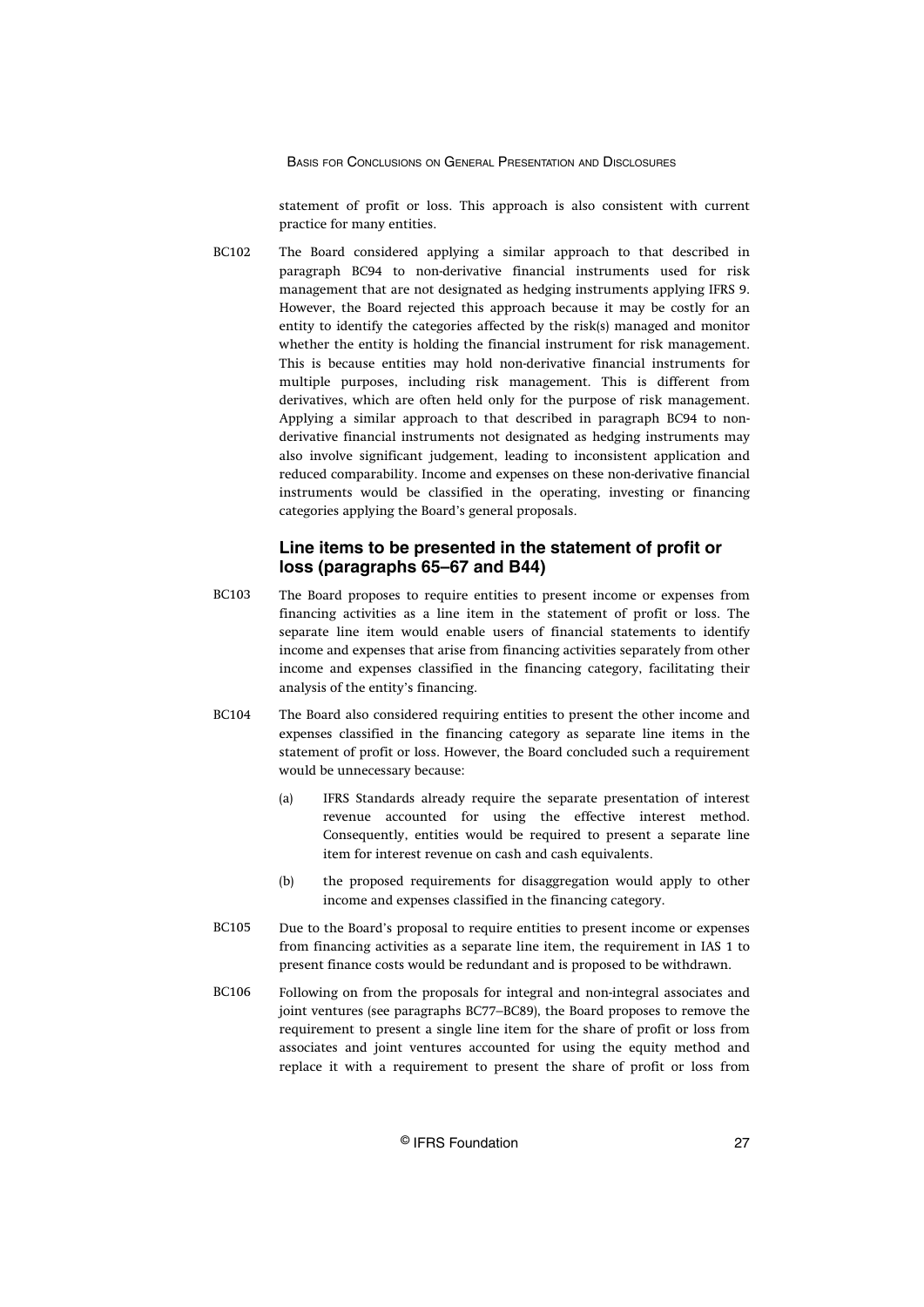integral associates and joint ventures separately from the share of profit or loss from non-integral associates and joint ventures.

<span id="page-28-0"></span>In response to requests from some users of financial statements, the Board considered whether to require entities to present depreciation, amortisation and research and development expenses as separate line items in the statement of profit or loss. The Board rejected such a requirement because it would not, in all cases, result in useful information. For example, for entities that present their primary analysis of expenses using the function of expense method, a requirement to present depreciation as a separate line item would mean the cost of sales would exclude depreciation, potentially understating the cost of sales for that entity. Also, research and development expenses may include allocations of natural expenses such as employee benefits and depreciation. Requiring an entity that presents its primary analysis of expenses using the nature of expense method to present a research and development expenses line item could result in misleading information about the line items presented using the nature of expense method—for example the line item 'employee benefits' would not include employee benefits relating to research and development. BC107

#### **Relationship between required line items and the proposed categories in the statement of profit or loss**

The Board considered how the proposed new categories and subtotals would affect the way entities apply requirements for presentation of line items in the statement of profit or loss. The Board noted that, applying the proposed classification requirements, an entity might be required to disaggregate a required line item, for example impairment losses on financial instruments, and present it in different categories of the statement of profit or loss. The Board concluded such an outcome is appropriate because it would help achieve a faithful representation of each of the categories in the statement of profit or loss. BC108

# **Presentation of operating expenses (paragraphs 68–72 and B45–B48)**

- The Board proposes that an entity present in the statement of profit or loss an analysis of expenses included in operating profit or loss based on either the nature or the function of the expenses, using whichever method provides the most useful information. BC109
- Both the nature of expense and the function of expense methods of analysis can provide useful information. Information about the nature of expenses allows users of financial statements to analyse the detailed components of an entity's operating expenses, helping them to forecast those expenses for future periods. Information that aggregates expenses by function facilitates the calculation of some performance metrics and margins. However, users have raised concerns that useful information can be lost because entities choose which method to use and because, in practice, many entities use a mixture of both methods. IAS 1 requires an entity to choose a method that is reliable and more relevant. The Board proposes to strengthen this by requiring BC110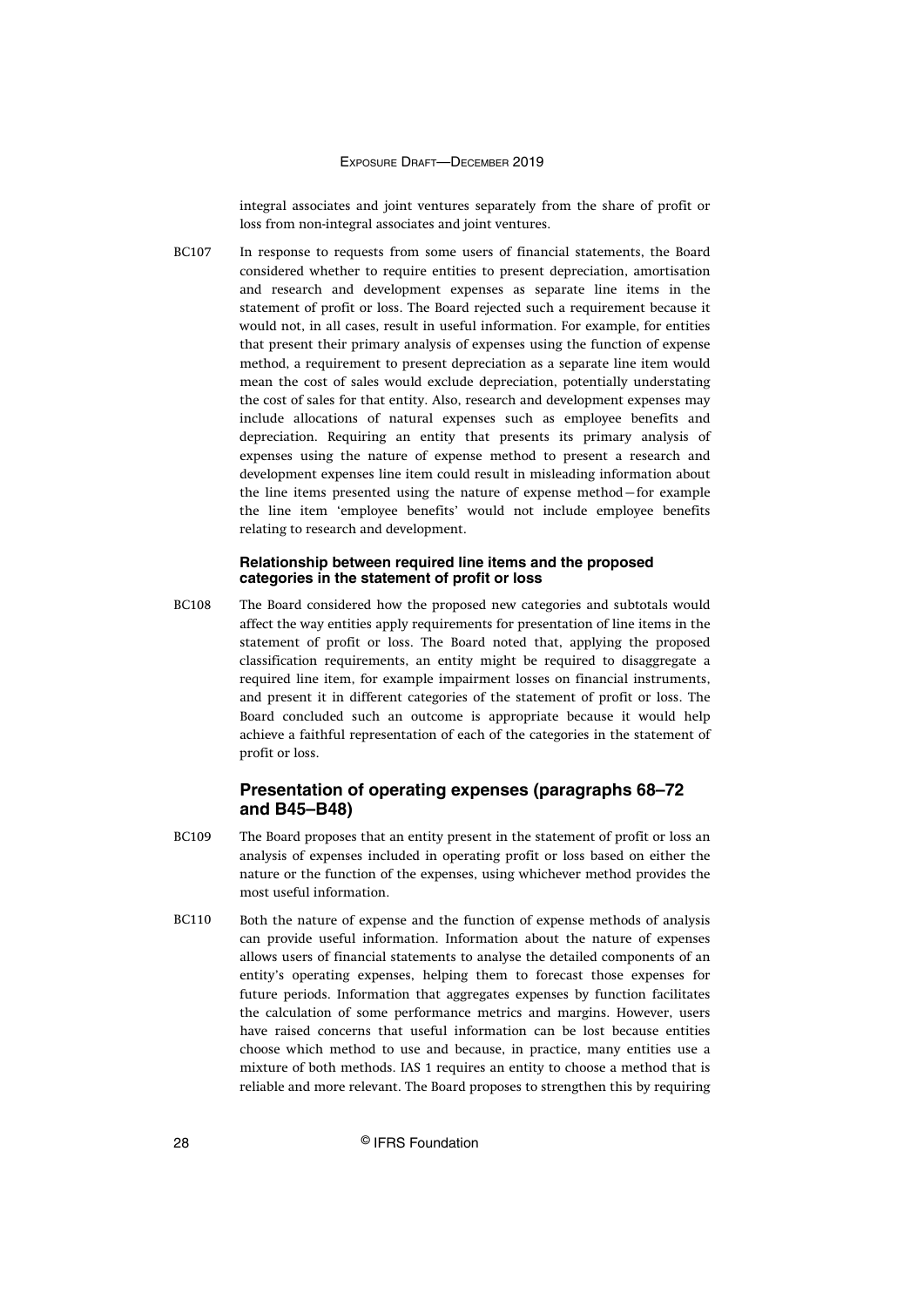an entity to use the single method that would provide the most useful information to the users of its financial statements, considering the entity's particular circumstances. To help entities assess which method is most useful in their circumstances, the Board proposes to provide a set of factors for entities to consider when making this assessment.

- IAS 1 requires an entity presenting an analysis of expenses using the function of expense method to provide information about the nature of its expenses. The Board proposes to strengthen this by requiring such entities to, in a single note to the financial statements, disclose an analysis of its total operating expenses using the nature of expense method. This proposal reflects feedback from users of financial statements that analysing expenses using the function of expense method can lead to a loss of useful information. Information is lost because functional line items combine expense items with different natures that respond differently to changes in the economic environment, making it difficult for users to forecast future operating expenses. Information about the nature of operating expenses also enables direct comparison with information provided in the statement of cash flows. BC111
- The Board considered requiring an entity that presents its primary analysis of expenses using the function of expense method to disclose an analysis of each functional line item by nature. Requiring this analysis would provide users of financial statements with information to help them better forecast an entity's functional line items. However, feedback from preparers of financial statements suggested that this approach would be significantly more complex and costly to apply than the Board's proposed approach. Therefore, the Board decided to limit the requirement to an analysis of total operating expenses using the nature of expense method. BC112
- The Board heard from some preparers of financial statements that even the proposed requirement may be costly for entities to implement, particularly for those that operate multiple purchase systems making it difficult to track information about the nature of the total costs incurred. Such entities may not always retain information about the nature of the costs capitalised and, therefore, may find it difficult to disclose an analysis of expenses by nature. Other preparers, however, either provide this analysis today or could provide it with limited costs. The strong support for this proposal from users of financial statements has led the Board to conclude that the benefits of having information about operating expenses by nature would be likely to exceed the costs. The Board intends to seek further feedback on the likely costs and benefits of this proposal during consultation on the Exposure Draft. BC113
- The Board considered requiring an entity that presents its primary analysis of expenses using the nature of expense method to disclose in the notes an analysis of expenses using the function of expense method. However, it rejected such a requirement because there was no evidence of demand from users of financial statements for this disclosure. BC114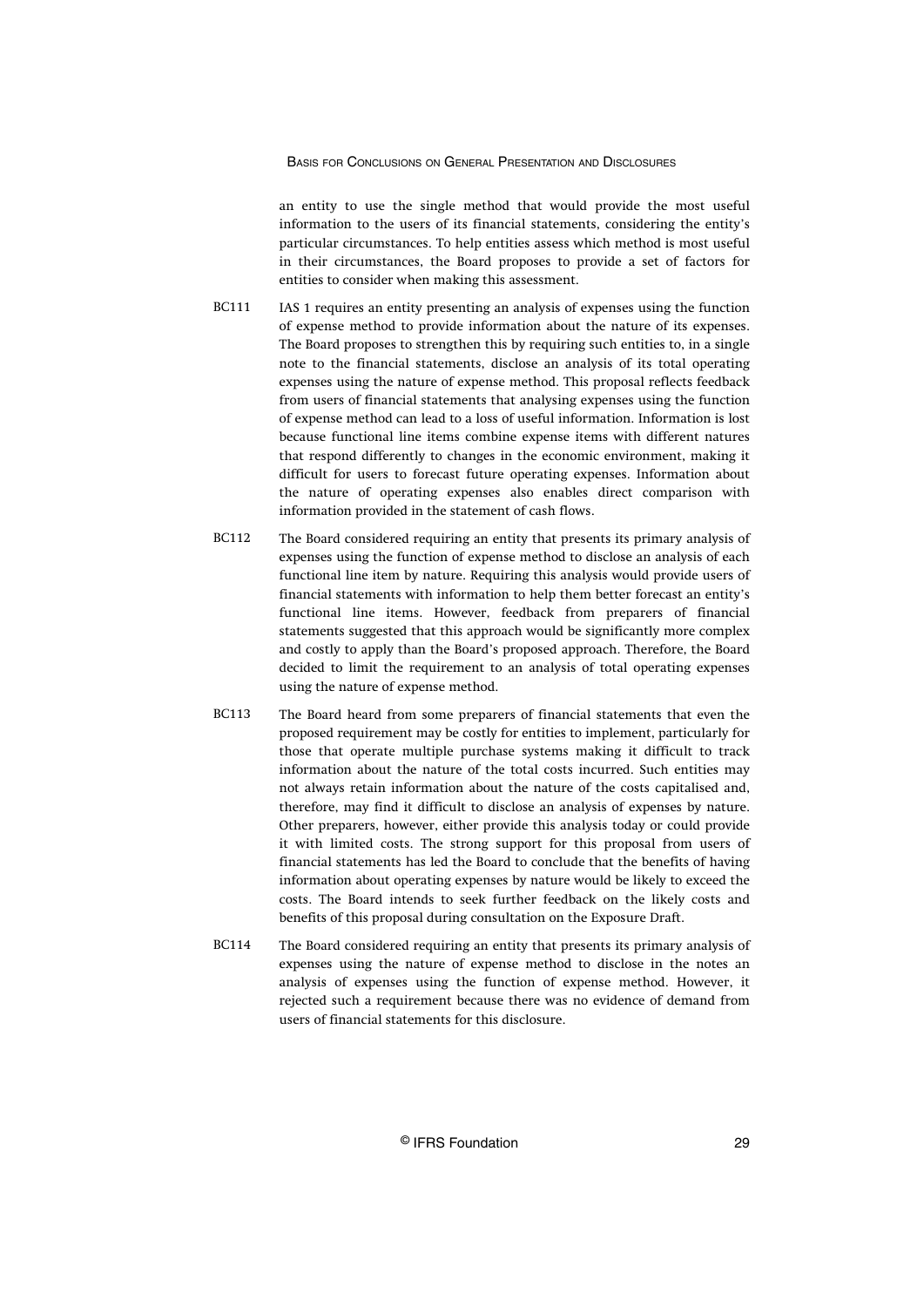#### **Relationship between required line items and the requirements for presentation of operating expenses**

- <span id="page-30-0"></span>The Board noted that expense line items required to be presented in the statement of profit or loss by paragraph 68 are expenses analysed by nature applying the Board's description of the nature of expense method. BC115
- To ensure that these line items continue to be presented prominently, the Board proposes to require entities to present them separately in the statement of profit or loss whichever method of analysis of operating expenses is used. BC116

## **Statement presenting comprehensive income (paragraphs 73–81 and B49–B52)**

- IAS 1 requires income and expenses included in other comprehensive income to be categorised into income and expenses that may be reclassified (recycled) to profit or loss in subsequent periods and items that are permanently reported outside profit or loss and will not be reclassified. This creates two categories of income and expenses included in other comprehensive income. To increase the understandability of amounts included in other comprehensive income, the Board proposes to create more descriptive labels for these two categories of other comprehensive income, that is, income and expenses to be included in profit or loss in the future when specific conditions are met and remeasurements permanently reported outside profit or loss. BC117
- The Board considered requiring an entity to present a subtotal of profit or loss and remeasurements permanently reported outside profit or loss. However, the Board concluded that such a subtotal would not provide useful information to users of financial statements. BC118

# **Statement of financial position**

# **Line items to be presented in the statement of financial position (paragraphs 82 and B12–B14)**

- The Board proposes to require an entity to present goodwill separately from intangible assets in its statement of financial position. Goodwill is an asset that is not identifiable and is measured only as a residual; it cannot be measured directly. Therefore, the Board considers that the characteristics of goodwill are sufficiently different from those of intangible assets to warrant separate presentation.<sup>2</sup> BC119
- To help users of financial statements to analyse returns from integral associates and joint ventures separately from other investments, the Board proposes to require an entity to present investments in integral associates and joint ventures separately from investments in non-integral associates and joint ventures. Paragraphs BC77–BC89 discuss the basis for the split between integral and non-integral associates and joint ventures. BC120

<sup>2</sup> For similar reasons, in its Goodwill and Impairment project, the Board is exploring whether it should require an entity to present an amount representing total equity before goodwill in its statement of financial position.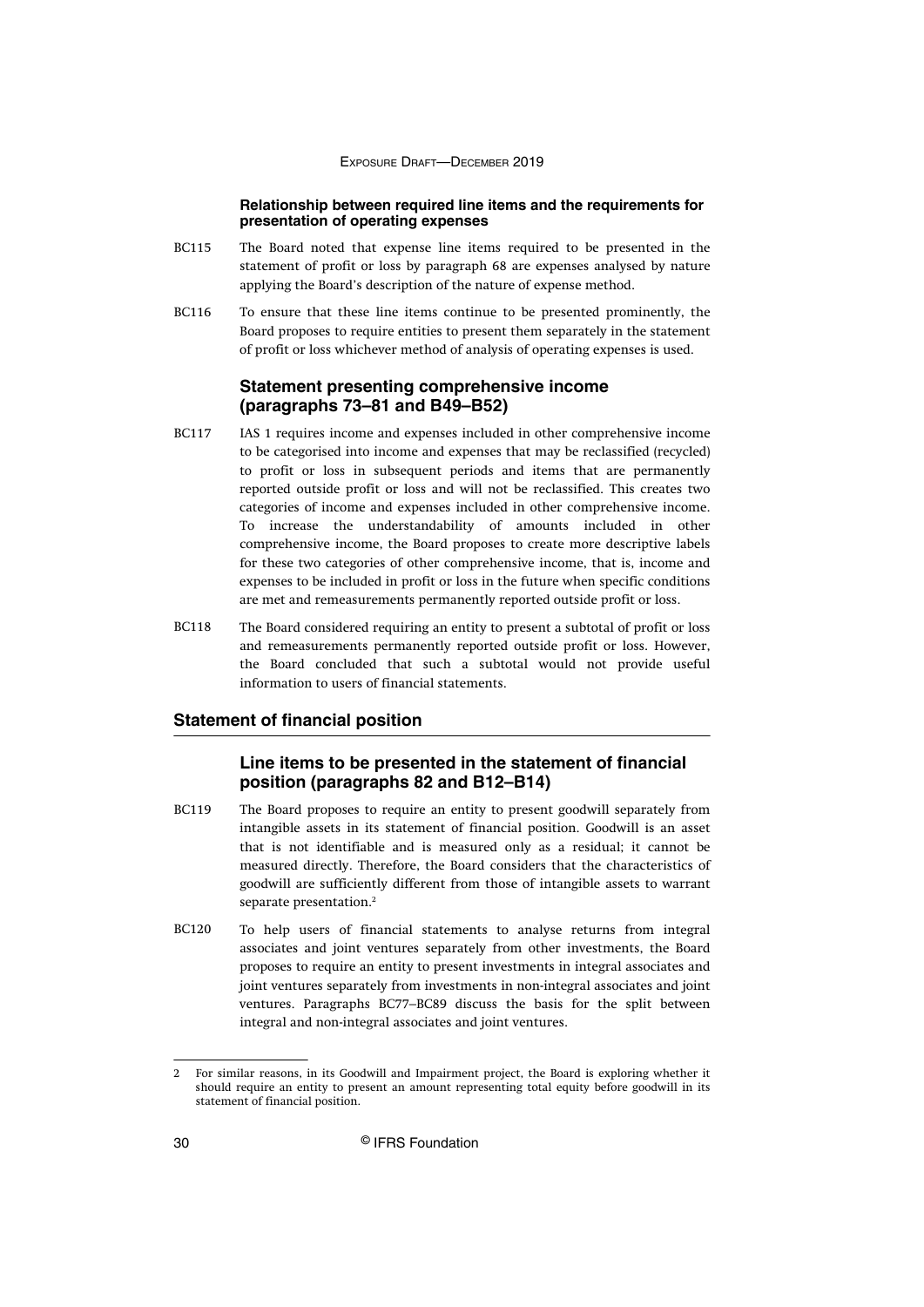<span id="page-31-0"></span>As a result of proposals for integral and non-integral associates and joint ventures, the Board proposes to remove the requirement to present a single line item representing investments accounted for using the equity method. BC121

#### **Unusual income and expenses**

- The Board observed that many entities disclose unusual or similarly described expenses (and a few disclose unusual income). However, the way entities provide this information varies significantly and it is often not clear how or why items have been identified as unusual. BC122
- Stakeholders commented on the use of the terms 'unusual' and 'infrequent' and discussed possible definitions in feedback on the 2017 Discussion Paper *Disclosure Initiative—Principles of Disclosure:* BC123
	- (a) many users of financial statements agreed that the Board should develop requirements for the disclosure of unusual income and expenses because the separate presentation or disclosure of unusual or infrequent income and expenses provides information that is useful in making forecasts about future cash flows. Also, definitions and requirements developed by the Board could make such income and expenses more transparent and comparable across entities and could reduce entities' opportunistic classification of expenses as unusual. However, a few users commented that defining unusual or infrequent income and expenses may be difficult because they are entity-specific and identifying them would involve significant judgement.
	- (b) many respondents that are not users said that the Board should not develop definitions for unusual or infrequent income and expenses because those items vary across entities and industries and their identification involves significant judgement. They suggested that the Board could consider instead developing general requirements for the disclosure and faithful representation of such items, for example, requiring them to be classified and presented consistently over time or labelled in a clear and non-misleading way.
- The Board acknowledges that any requirement to disclose unusual income and expenses would require entities to exercise judgement in deciding which income and expenses are unusual. However, the Board proposes to define and require entities to disclose unusual income and expenses to provide information to users of financial statements about the persistence of income and expenses. The proposed disclosure would enable users to identify income and expenses which may not persist and to analyse them separately when predicting an entity's future cash flows. BC124
- The Board proposes that information about unusual income and expenses should be disclosed in the notes rather than presented in the statement(s) of financial performance. The Board concluded that disclosure in the notes would enable entities to provide a more complete description and analysis of such income and expenses. Disclosure in the notes also provides users of financial statements with a single location to find information about such BC125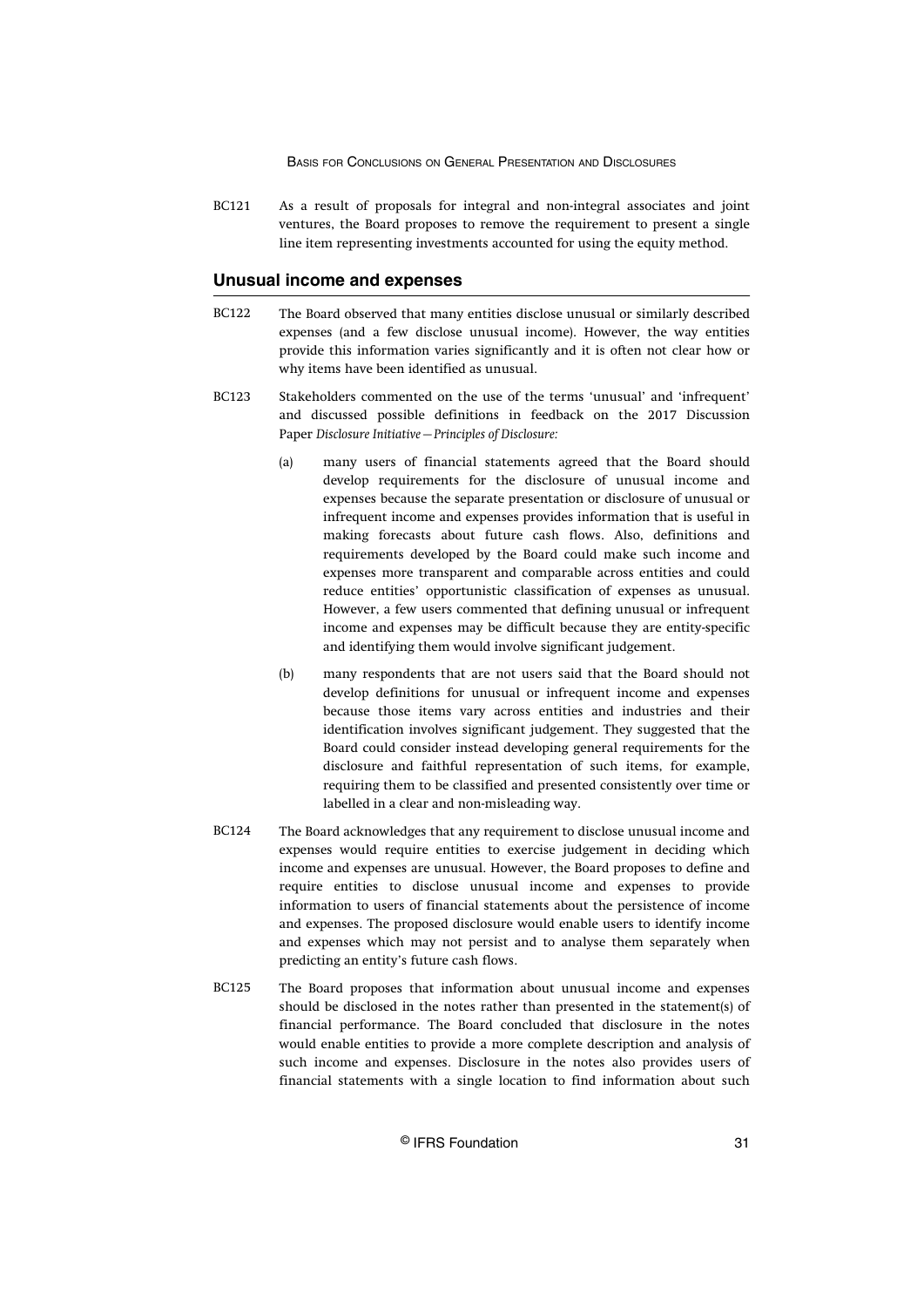income and expenses and addresses some stakeholders' concerns that unusual income and expenses may be given more prominence than other information in the statement(s) of financial performance.

- Some stakeholders suggested that, given the importance some users of financial statements attach to the disclosure of unusual income and expenses, operating profit before unusual income and expenses should be added to the list of subtotals specified by IFRS Standards and the requirements relating to analysis of operating expenses by function or by nature adjusted accordingly. In their view, no longer being able to present an operating profit subtotal before unusual items would be a significant step back from current practice. The Board has not proposed adding this subtotal because, in some cases, presentation of an operating profit before unusual income and expenses subtotal could result in a presentation that mixes natural and functional line items. Users have told the Board that they do not find mixed presentation useful and want to see all operating expenses analysed by one characteristic (nature or function). BC126
- In developing its proposals for unusual income and expenses, the Board considered: BC127
	- (a) how to define unusual income and expenses (see paragraphs BC129–BC136);
	- (b) whether remeasurements are unusual income and expenses (see paragraphs BC137–BC139);
	- (c) what information an entity should provide about unusual income and expenses and where that information should be provided (see paragraphs BC140–BC144); and
	- (d) how unusual income and expenses relate to management performance measures (see paragraph BC180).
- The Board noted that its proposal for unusual income and expenses is different from the requirement for presentation of extraordinary items that was removed from IAS 8 in 2003. Extraordinary items were defined as clearly distinct from the ordinary activities of an entity and were presented in their own category after tax, separately from profit or loss from ordinary activities. Unusual income and expenses, on the other hand, are classified in categories in the statement(s) of financial performance together with 'usual' income and expenses, according to their nature, function or other characteristics. The notion of extraordinary items is not referred to in the Exposure Draft. The Board noted that, as a result of proposals for categories in the statement of profit or loss, entities would be required to classify all income and expenses in one of the categories and would be prohibited from creating a separate category for extraordinary items. BC128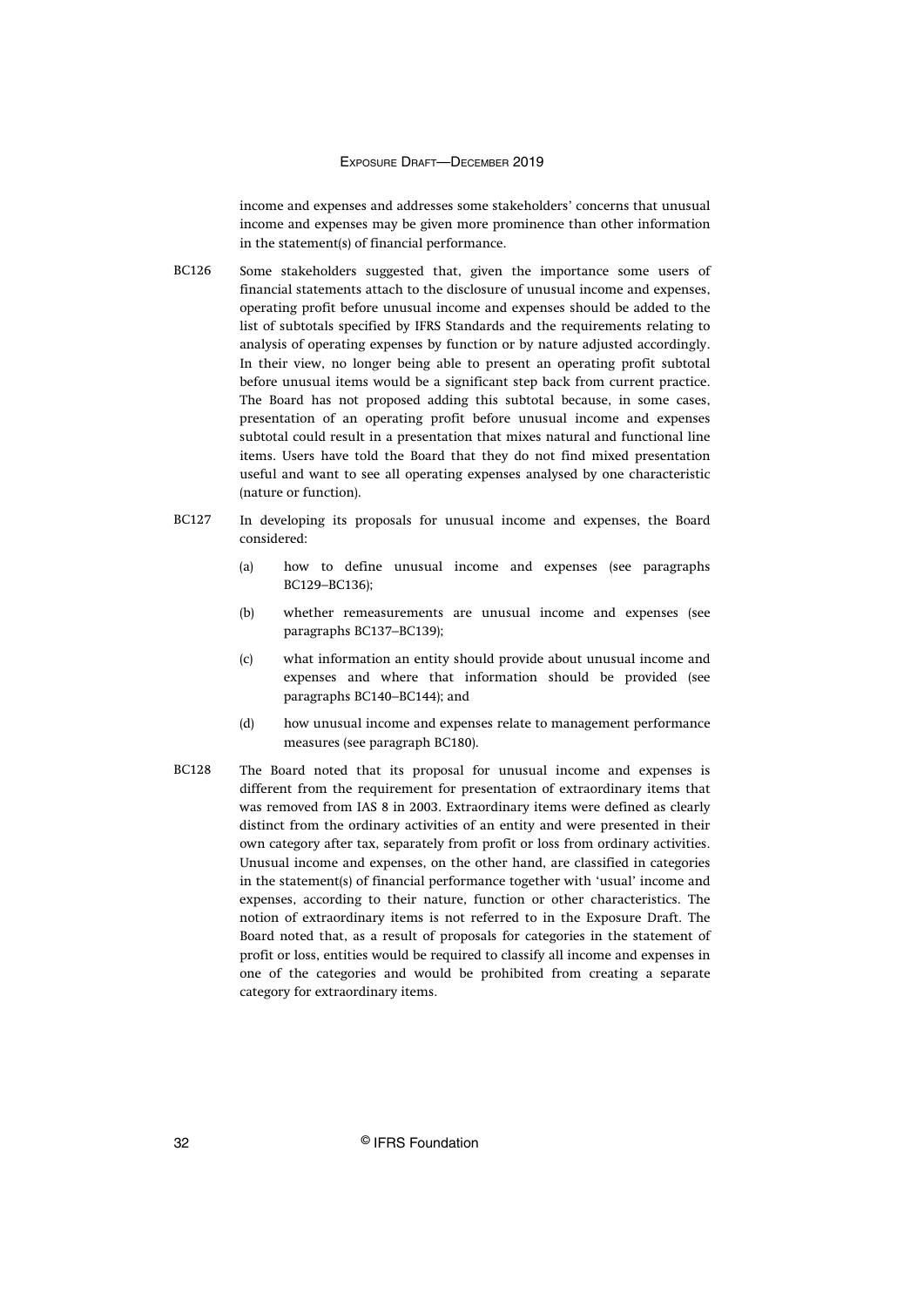# **Definition of unusual income and expenses (paragraph 100)**

- <span id="page-33-0"></span>The Board proposes to define unusual income and expenses as income and expenses with limited predictive value. The Board decided that defining unusual items in this way would: BC129
	- (a) address the need of users of financial statements for information about income and expenses that are unlikely to persist and so have limited predictive value (see paragraph BC124); and
	- (b) help preparers of financial statements identify unusual income and expenses by providing them with a concept that underpins the identification of unusual income and expenses.
- Though most unusual items currently disclosed are unusual expenses, entities can have unusual income. Disclosure of both unusual income and unusual expenses contributes to a faithful representation of an entity's performance, helping to ensure that entities provide information that is neutral and complete. Therefore, the definition of unusual items refers to both income and expenses. The Board considered specifying that information about unusual items should be neutral but rejected this as unnecessary because neutrality applies to all items included in the financial statements. BC130
- The proposed definition of unusual income and expenses requires an entity to assess whether it is reasonable to expect that income and expenses similar in type or amount will not arise for several future annual reporting periods. The Board proposes using the term 'reasonable to expect' because this term is used in other IFRS Standards and so should be familiar to entities applying the requirement. BC131
- The Board did not indicate a specific period over which an entity should assess whether it is reasonable to expect that similar income or expenses will not arise. However, it did not intend to require an entity to consider all possible future reporting periods nor to consider only a short period. Considering all possible future reporting periods would be impractical and would result in few cases of income or expenses being identified as unusual and resulting in a loss of potentially useful information. Considering only a short period could result in income and expenses that have predictive value being identified as unusual. Specifying the period over which an entity should consider whether a similar income or expense will arise would be arbitrary and might not lead to the identification of all income and expenses that have limited predictive value. BC132
- The Board recognises that, when assessing whether income and expenses are unusual, it may be helpful to consider the nature of transactions or other events that gave rise to the income or expenses. For example, an entity might conclude that income or expenses (for example, impairment losses) are: BC133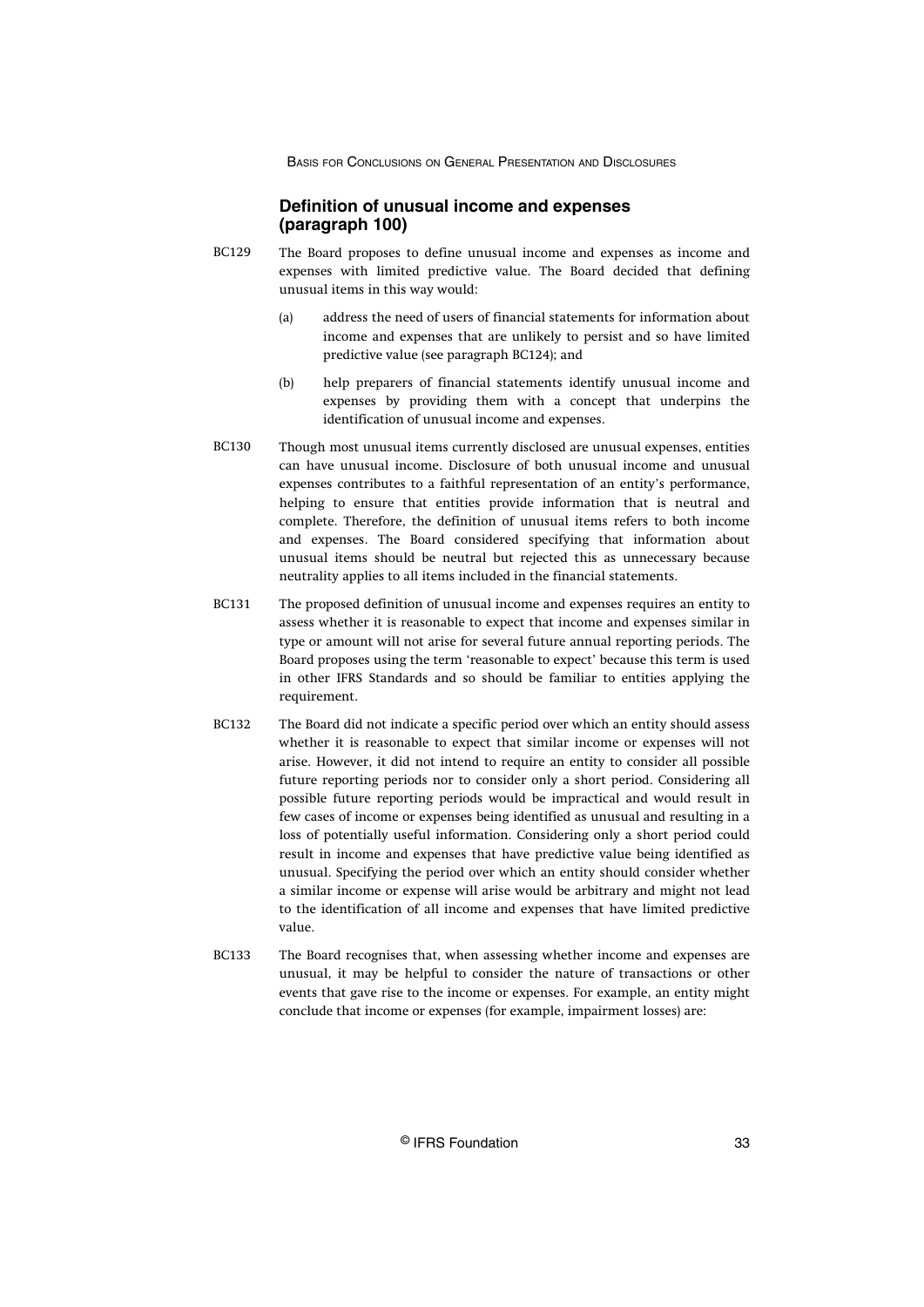- <span id="page-34-0"></span>(a) not reasonably expected to arise for several future annual reporting periods and, therefore, should be classified as unusual income and expenses, and the transactions or other events that gave rise to the income or expenses are unusual in nature (for example, an earthquake in a non-earthquake prone zone); and
- (b) reasonably expected to arise for several future annual reporting periods and, therefore, should not be classified as unusual income or expenses and the transactions or other events that gave rise to the income or expenses are usual in nature (for example, a drop in product prices).
- However, the Board concluded that although unusual income or expenses often result from transactions or other events that are unusual in nature, this is not always the case. Transactions or other events that are unusual in nature can give rise to 'usual' income or expenses. For example, an earthquake may give rise to increased costs that are expected to arise for a number of years, and as such are not unusual expenses. Therefore, the Board did not include reference to the nature of underlying transactions and other events in the definition of unusual income and expenses. BC134
- The Board noted that an entity need not consider individual transactions when assessing whether income or expenses are unusual. A type of income or expense arising from a group of transactions may be assessed as unusual income or expense. BC135
- The proposed definition requires entities to consider whether similar income or expense will recur in the future. It does not require entities to consider whether a similar income or expense has occurred in the past. The occurrence of income or expense in the past does not necessarily indicate that similar income or expense will occur in the future. Therefore, an item of income or expense that occurred in a previous period but is not reasonably expected to recur for several future reporting periods would be identified as an unusual income or expense. BC136

# **Remeasurements (paragraphs 102 and B72)**

- The Board proposes that recurring measurements of assets or liabilities measured at current value would not normally be classified as unusual. This is the case even when amounts of income or expense recognised are expected to vary from period to period. BC137
- Some users of financial statements view gains or losses arising from changes in current value measurements (including fair value measurements) as having limited predictive value. However, current values are likely to change each reporting period and therefore gains or losses from remeasurement are expected to arise in each reporting period. Consequently, such gains or losses are likely to be similar in type to gains or losses expected in future reporting periods and would not normally meet the definition of unusual income and expenses. BC138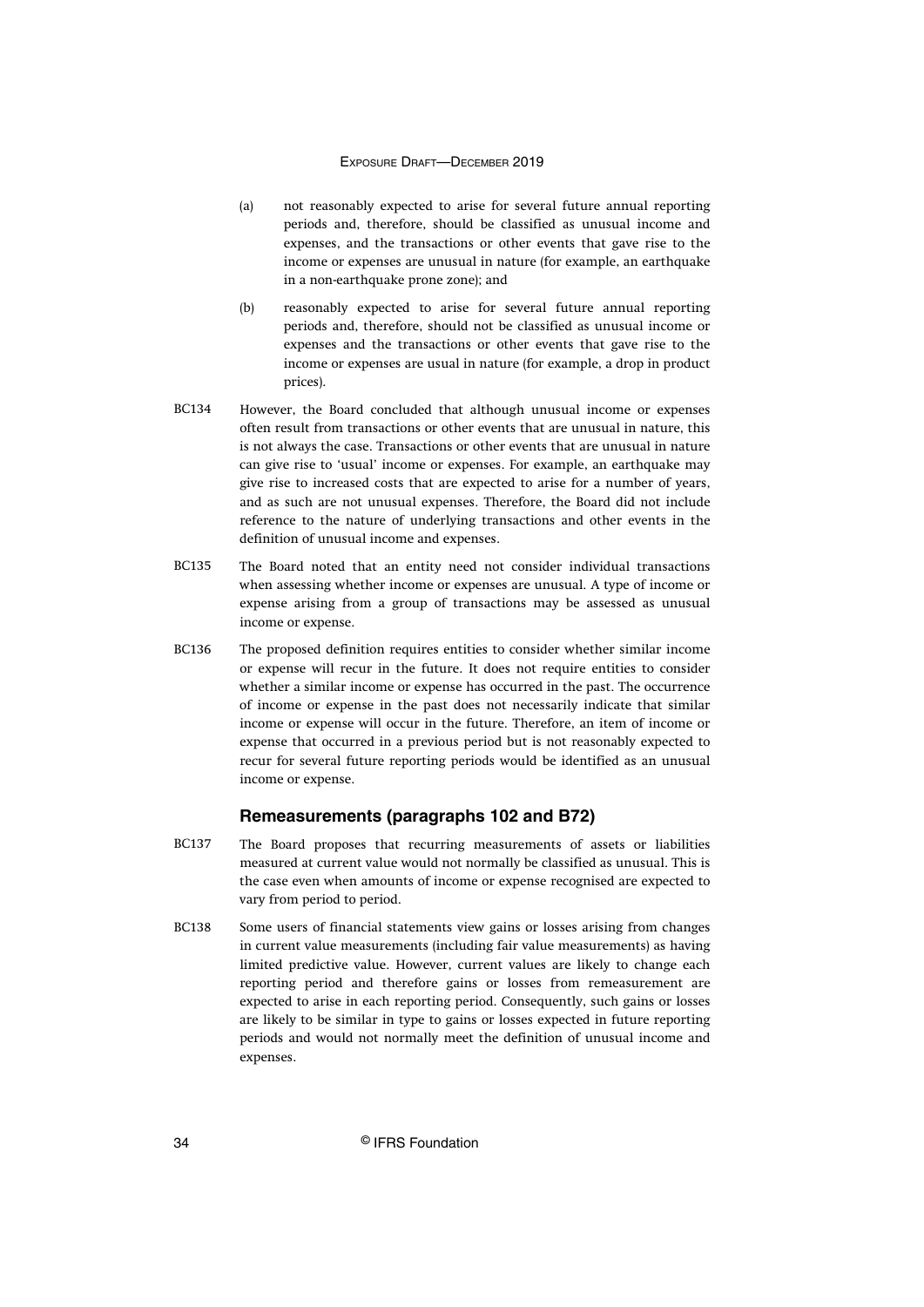<span id="page-35-0"></span>Because of the potential volatility of gains or losses from remeasurements, the range of the amount reasonably expected to arise in future reporting periods may be wider than that for other categories of income or expense. Consequently, a wide range of gains or losses may be considered similar in amount. BC139

# **Information to be disclosed about unusual income and expenses (paragraph 101)**

- The Board proposes that, in the note disclosure about unusual income and expenses, an entity attribute unusual income and expenses to the line items presented in the statement(s) of financial performance, thus enabling users of financial statements to assess the effect of unusual income and expenses on those line items and on subtotals. BC140
- Some unusual expenses—for example, unusual restructuring costs—can include expenses with different natures (for example, staff costs, impairments and legal costs). Users of financial statements said they find the information provided by the nature of expense method useful. Therefore, the Board proposes that an entity also attribute unusual expenses to the line items using the nature of expense method it presents in the statement of profit or loss or discloses in the notes (see paragraphs BC109–BC114). BC141
- The Board proposes that an entity provide a description of the underlying transactions or other events that gave rise to unusual income or expenses. Information about the underlying transactions or other events that gave rise to unusual income or expenses is useful because it enables users of financial statements to understand what caused the unusual income or expense and to assess the entity's classification of the income or expense as unusual. BC142
- The Board considered requiring entities to identify income and expenses related to unusual income and expenses. Transactions or other events that give rise to unusual income and expenses may also give rise to related income or expenses that do not meet the proposed definition of unusual income and expenses. For example, a sale may give rise to unusual revenue. In earning that revenue, the entity may incur related costs, including staff costs, inventory cost and taxes, which may not meet the definition of unusual expenses. Users of financial statements may find information about the related income and expenses useful even though they do not meet the definition of unusual income and expenses. BC143
- However, the Board rejected this approach because it may be difficult for preparers of financial statements to identify related income and expenses and it may be costly to track them. Such difficulties and costs may lead to inconsistent application of the requirement, making the resulting information less useful. Therefore, the Board does not propose to require an entity to provide information about income and expenses related to unusual income or expenses unless the related income or expenses are themselves unusual. BC144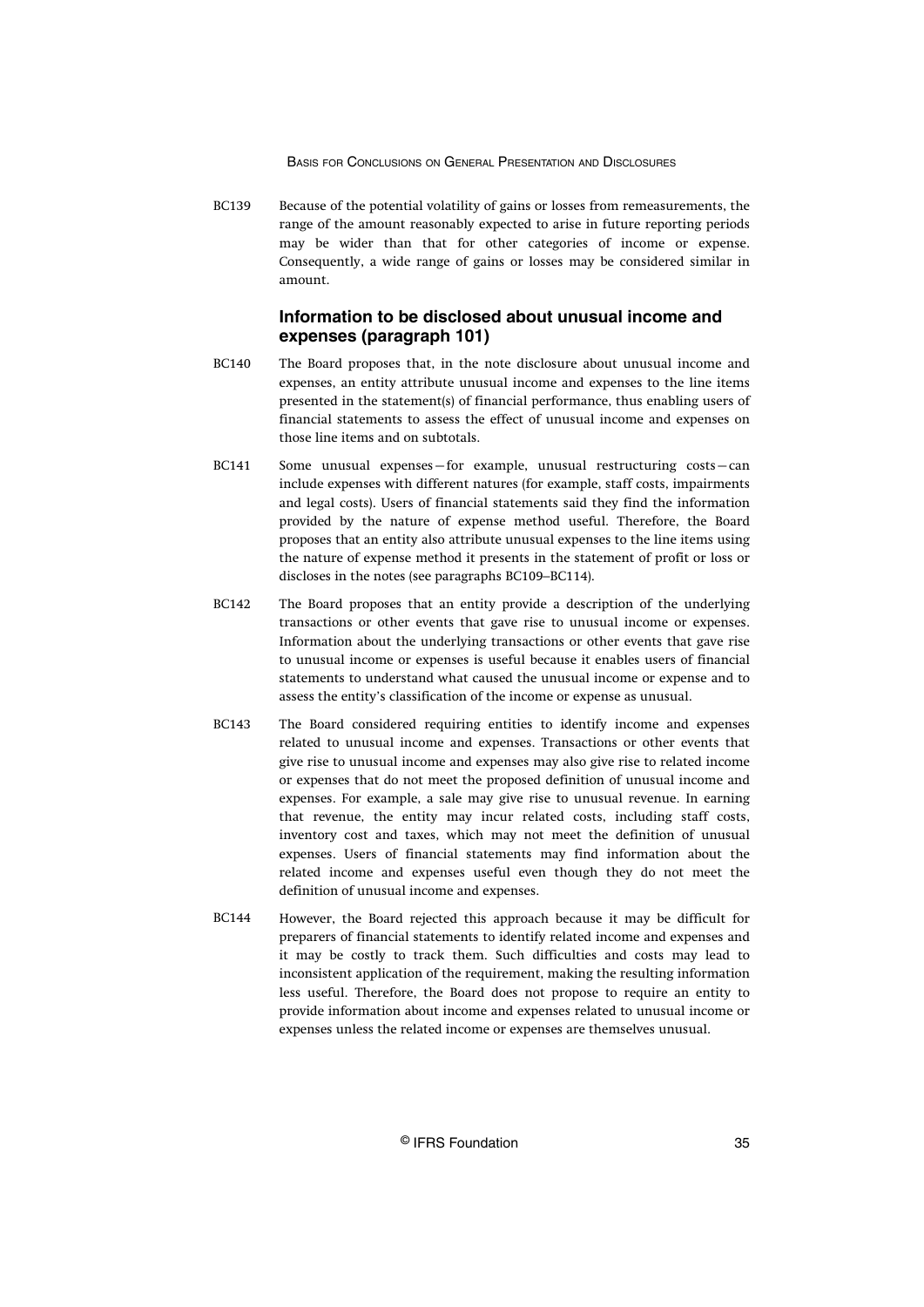### **Management performance measures**

- When an entity provides one or more performance measures that meet the definition of management performance measures, the Board proposes to require entities to disclose information about such measures in their financial statements. BC145
- Research undertaken as part of the Primary Financial Statements project, feedback received on the 2017 Discussion Paper *Disclosure Initiative—Principles of Disclosure* and the 2015 Agenda Consultation indicated that: BC146
	- (a) many entities disclose financial information outside the financial statements by providing management-defined performance measures in communications with users of financial statements; and
	- (b) users consider that information provided by such measures can be useful because it provides insight into:
		- (i) how management views the entity's financial performance;
		- (ii) how a business is managed; and
		- (iii) the persistence or sustainability of an entity's financial performance.
- However, users of financial statements expressed concerns about the quality of disclosures provided about these measures. According to users, in some cases, the disclosures: BC147
	- (a) lack transparency in how the management-defined performance measures are calculated;
	- (b) lack clarity regarding why these measures provide management's view of the entity's performance;
	- (c) create difficulties for users trying to reconcile the measures to the related measures specified by IFRS Standards; and
	- (d) are reported inconsistently from period to period.
- Including disclosures about these measures in the financial statements could help address some of the concerns expressed by users of financial statements. However, some stakeholders raised concerns about including managementdefined performance measures in financial statements prepared applying IFRS Standards, which were that: BC148
	- (a) management-defined performance measures may be incomplete or biased and therefore including them in the financial statements may be misleading to users of financial statements;
	- (b) management-defined performance measures may be given undue prominence or legitimacy by including them in the financial statements; and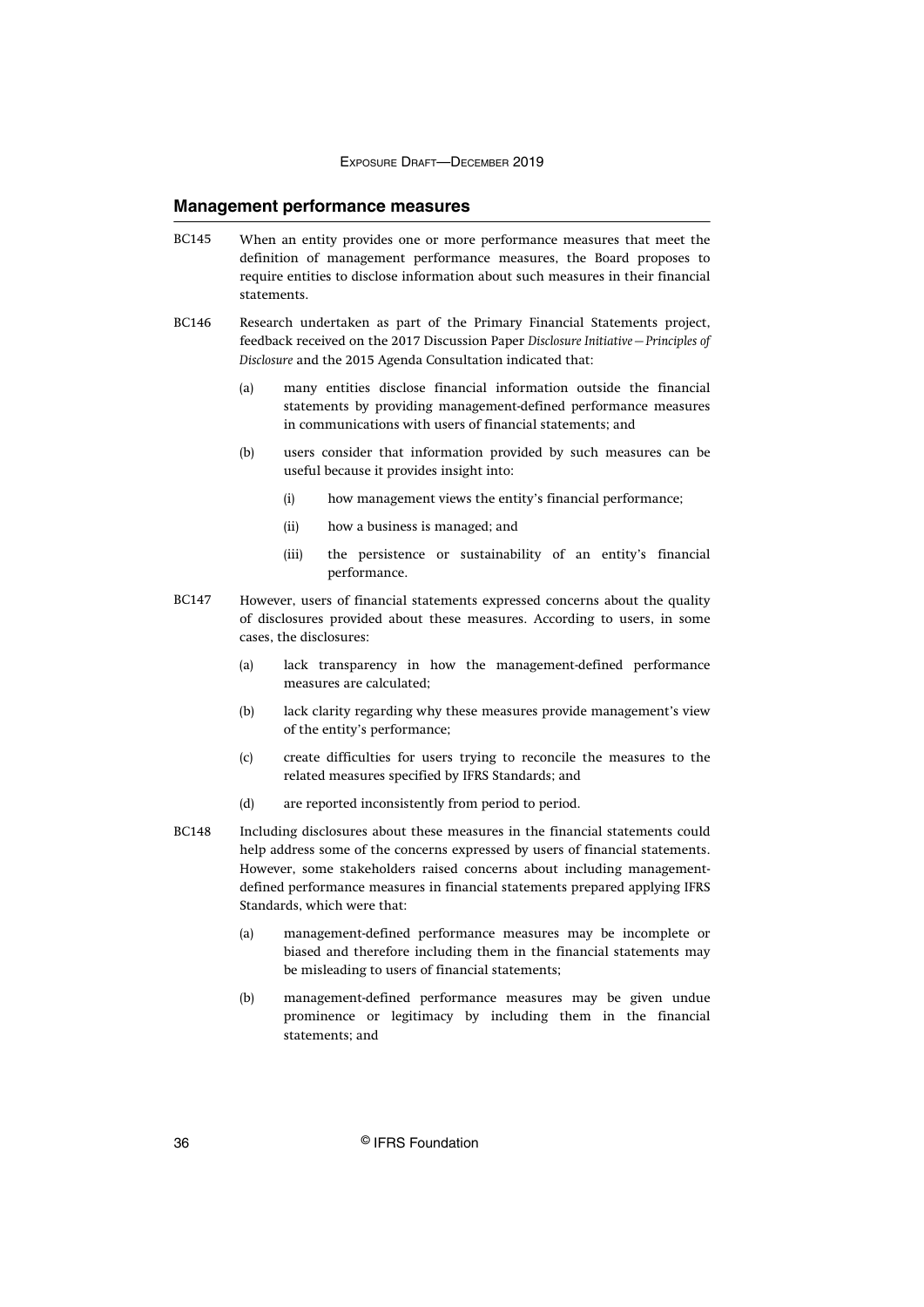- (c) some adjustments made in calculating management-defined performance measures may be difficult to audit—for example, adjustments made when an entity calculates its performance measures using accounting policies that do not comply with IFRS Standards.
- The Board considered the concerns raised, noting that management-defined performance measures that meet the definition of management performance measures, and would thus be included in the financial statements: BC149
	- (a) would be subject to the general requirement for information to faithfully represent what it purports to represent, which would not be met if measures were misleading (see paragraph BC158).
	- (b) would rarely be presented in the statement(s) of financial performance (see paragraphs BC163–BC166).
	- (c) are similar to segment measures of profit or loss in that they are based on management's view. Segment measures of performance are included in the financial statements and are audited.
- Some stakeholders also expressed concerns that management performance measures may proliferate if they are included in the financial statements. The Board noted that it is difficult to predict the effect of the proposals on the number of management performance measures an entity would use. While it is possible that the use of such measures would increase as a result of the Board's proposals, it is also possible that the use of management performance measures would decline if entities choose to use the proposed new subtotals to communicate their performance instead. Paragraphs BC304–BC307 include further discussion of the expected effects of the proposals for management performance measures on the use of performance measures defined by management. BC150
- The Board acknowledges the concerns of some stakeholders, but concluded that management performance measures can complement measures specified by IFRS Standards, providing users of financial statements with useful insight into management's view of performance and its management of the business. Including these measures in the financial statements would make them subject to the same requirements regardless of the entity's jurisdiction and would improve the discipline with which they are prepared and improve their transparency. BC151
- In developing the requirements for management performance measures, the Board considered: BC152
	- (a) how to define management performance measures (see paragraphs BC153–BC162);
	- (b) where in the financial statements to include information about management performance measures (see paragraphs BC163–BC166); and
	- (c) what information an entity should be required to provide about management performance measures (see paragraphs BC167–BC179).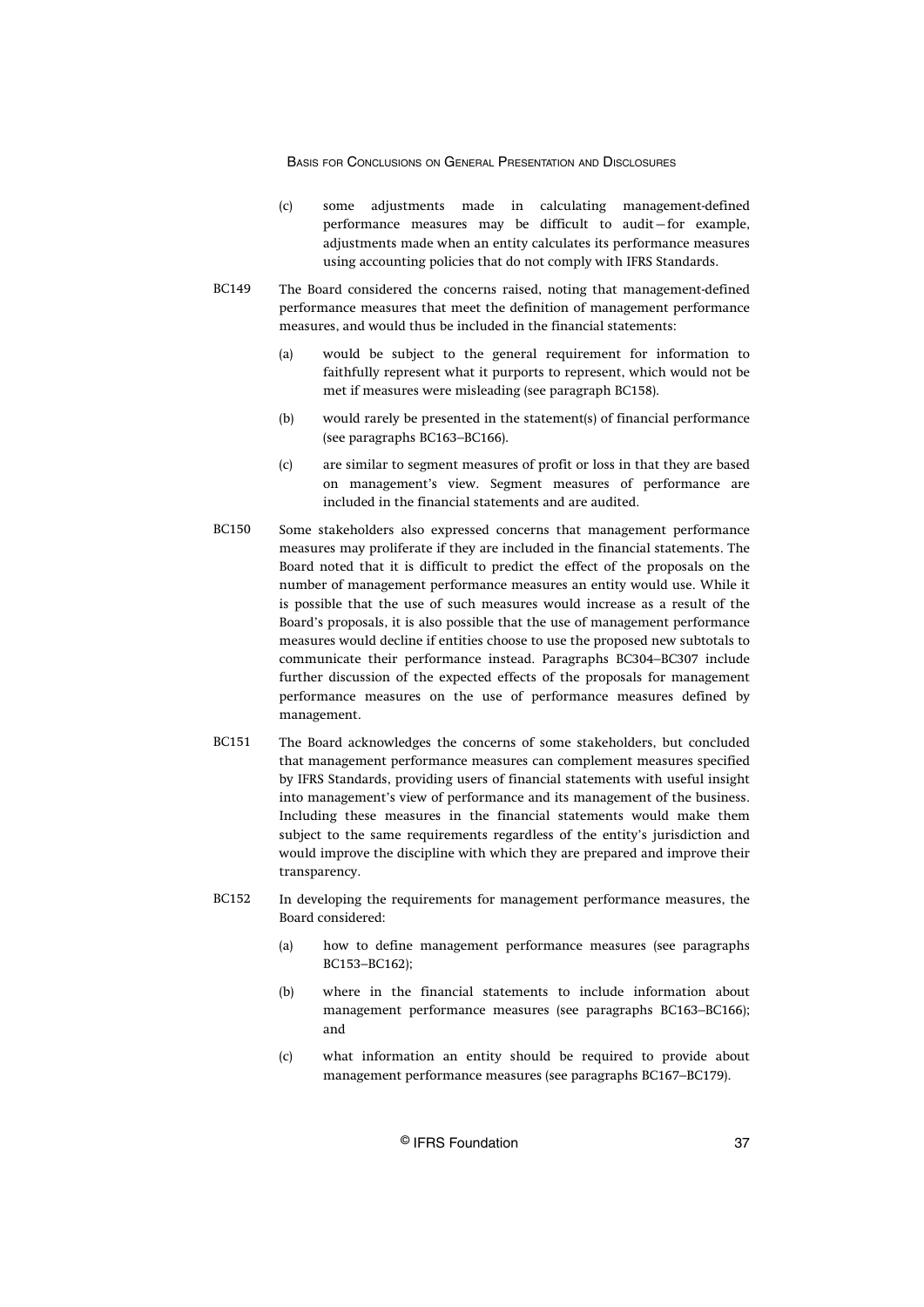# **Definition and restrictions (paragraphs 103–105 and B76–B81)**

- The Board proposes to define management performance measures as subtotals of income and expenses that: BC153
	- (a) are used in public communications, outside financial statements;
	- (b) complement totals or subtotals specified by IFRS Standards (see paragraphs BC168–BC173 for discussion of the proposed specified subtotals); and
	- (c) in management's view, communicate to users of financial statements an aspect of an entity's financial performance.
- Feedback from users of financial statements led the Board to focus on improvements to the reporting of financial performance in the statement(s) of financial performance and the related notes. Therefore, the Board's proposed definition for management performance measures is limited to subtotals of income and expenses. Thus, other financial measures (such as currency adjusted revenue or return on capital employed) and non-financial measures (such as customer retention rate) are not management performance measures and would not be included in the proposed disclosure. BC154
- To address concerns that management performance measures might be misleading, the Board considered whether any specific restrictions should be applied to the calculation of these measures, such as restricting measures to those based on amounts recognised and measured in accordance with IFRS Standards. Such a restriction would have prohibited measures based on accounting policies that do not comply with IFRS Standards, such as measures that apply proportionate consolidation. However, the Board rejected imposing such specific restrictions on how management performance measures are calculated because: BC155
	- (a) such restrictions might prevent entities from disclosing measures that users of financial statements find useful, for example, measures that adjust for some effects of acquisition accounting to facilitate trend analysis;
	- (b) such restrictions might prevent entities from disclosing industrydefined performance measures;
	- (c) such restrictions might create conflict with regulatory guidance that permits or requires some or all of these measures; and
	- (d) the requirement would be inconsistent with the objective of providing management's view of performance.
- The Board's view is that performance measures used in public communications outside the financial statements should be consistent with the performance measures disclosed in the financial statements because: BC156
	- (a) it is hard to justify that a measure, in management's view, communicates performance if an entity is not using it in communicating performance; and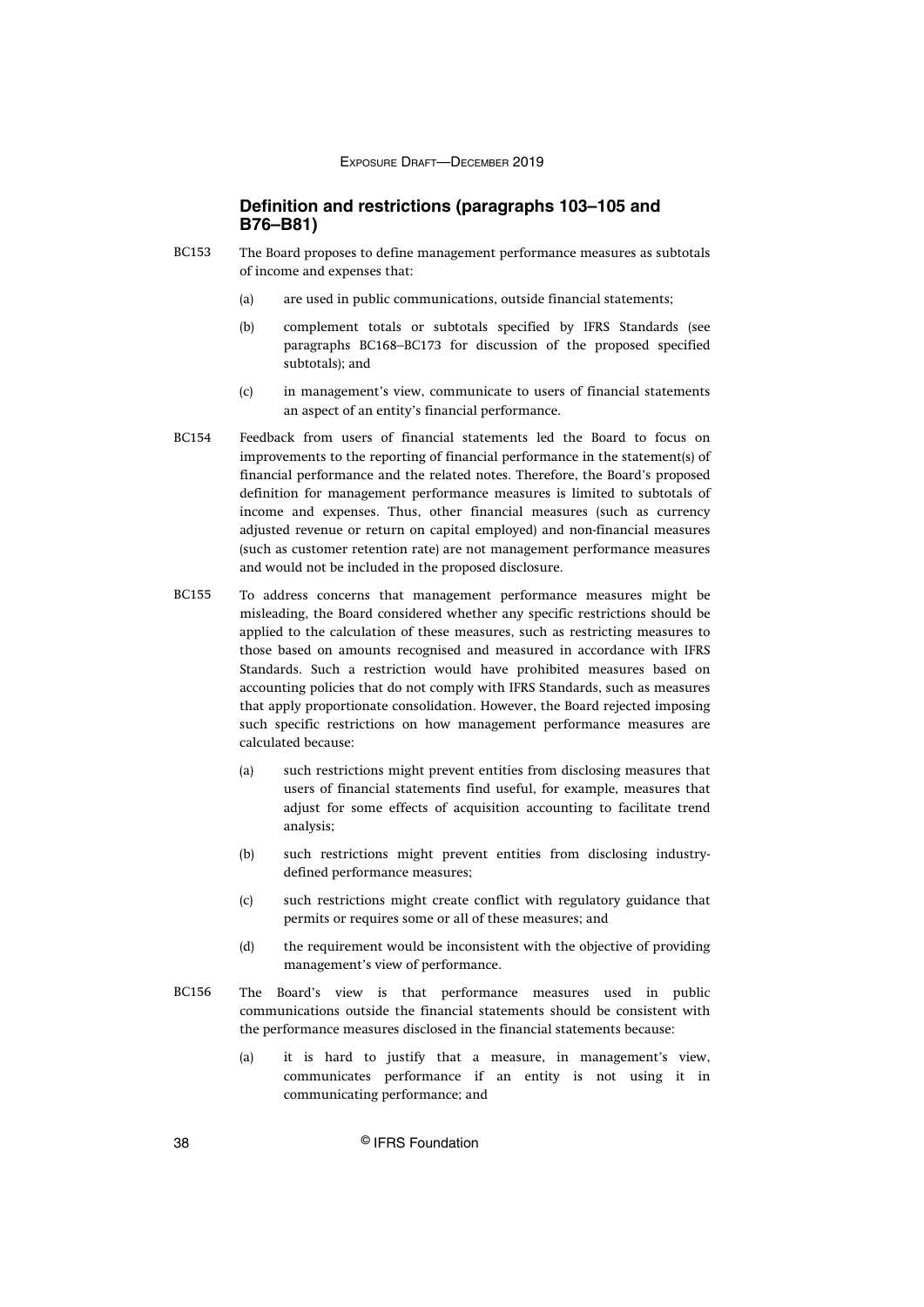- (b) it would be confusing if one entity were to provide two sets of management-defined measures, one within and one outside the financial statements.
- The Board considered defining management performance measures as all subtotals of income and expense included in an entity's annual report. The Board rejected such an approach because: BC157
	- (a) consistent with the feedback received in response to the Exposure Draft on proposed amendments to IFRS 8 *Operating Segments*, it may not be clear what constitutes an annual report; and
	- (b) management may include performance measures in an entity's annual report to comply with regulatory or other requirements.
- The Board noted that management performance measures disclosed in the notes to the financial statements would need to comply with the general requirements for information included in financial statements. That is: BC158
	- (a) the management performance measure must faithfully represent the aspect of financial performance of the entity it purports to represent;
	- (b) the disclosures supporting the management performance measure must comply with the proposed guidance on aggregation and disaggregation, for example, when disclosing reconciling items;
	- (c) comparative information should be provided for the management performance measure and related disclosures; and
	- (d) the management performance measure should be calculated consistently from one period to the next and be subject to change only if the new measure provides more useful information.
- Some stakeholders argue that there should be no restriction on when an entity can disclose information about its management performance measures. In their view, one of the main objectives of the management performance measure proposals is to provide users of financial statements with enough information to prevent them from being misled by these measures. They argue that restricting the disclosure of information about management performance measures to situations when those measures faithfully represent an aspect of an entity's performance is inconsistent with that objective because: BC159
	- (a) the requirements of IFRS Standards cannot prevent disclosure of potentially misleading measures outside the financial statements. While in some jurisdictions local law or regulation may prevent the disclosure of such measures, this is not always the case.
	- (b) the requirement that a management performance measure must faithfully represent an aspect of an entity's performance would prevent the disclosure of useful information about such measures in circumstances when users are most likely to be misled.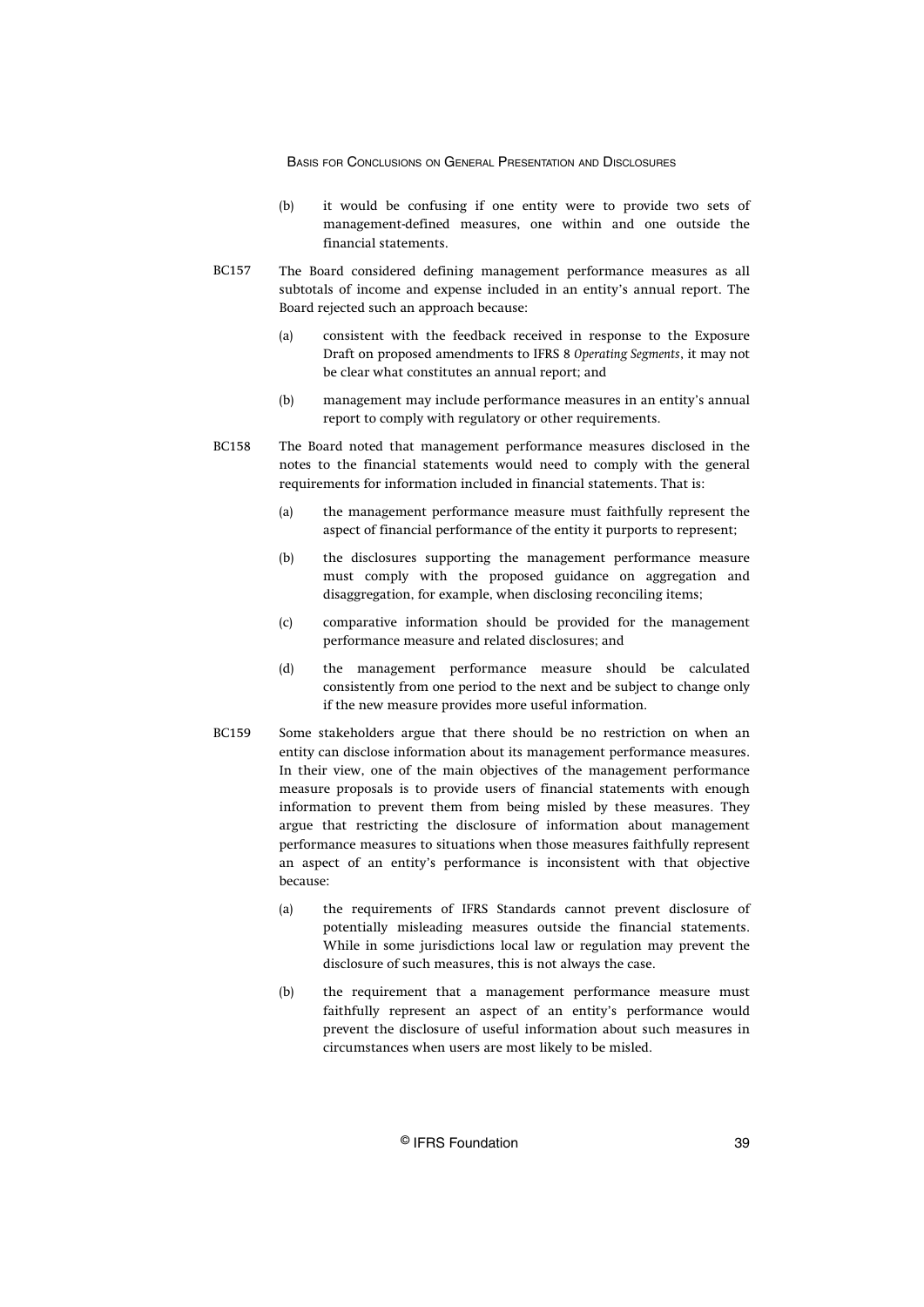- (c) entities wishing to avoid the proposed disclosure requirements could do so by disclosing performance measures outside the financial statements that they believe would be assessed by their auditors or regulators as not providing a faithful representation.
- These stakeholders also note that IFRS 8 does not place a similar explicit restriction on the disclosure of segment information which reflects the views of management. BC160
- The Board acknowledges that including information about such measures in the financial statements may increase transparency about these measures. However, the Board thinks that all information included in the financial statements should provide a faithful representation of what it purports to represent. A management-defined performance measure that does not faithfully represent an aspect of an entity's performance should not be included in the financial statements as a management performance measure. BC161
- The Board also considered whether it should specifically state that management performance measures should not be misleading. The Board rejected such a proposal as unnecessary because misleading measures would not provide a faithful representation of the financial performance of the entity. BC162

# **Location of information about management performance measures (paragraphs 106, 110 and B82–B85)**

- The Board proposes that an entity disclose management performance measures and all related information in a single note. Disclosing management performance measures and the related information in a single location improves the transparency of those measures by: BC163
	- (a) providing management performance measures together with the information needed to understand those measures; and
	- (b) helping users of financial statements to identify and locate the related information.
- To address the concerns of some stakeholders that management performance measures could be misleading and should not be given prominence, the Board considered prohibiting entities from presenting management performance measures in the statement(s) of financial performance. However, paragraphs the Board proposes to move from IAS 1 to the draft IFRS [X] require entities to present line items, headings and subtotals in the statement(s) of financial performance that are not required by IFRS Standards if that information is relevant to an understanding of the entity's financial performance. Prohibiting an entity from presenting management performance measures in the statement(s) of financial performance may prevent them from complying with this requirement. Therefore, the Board does not propose prohibiting an entity from presenting management performance measures in the statement(s) of financial performance. BC164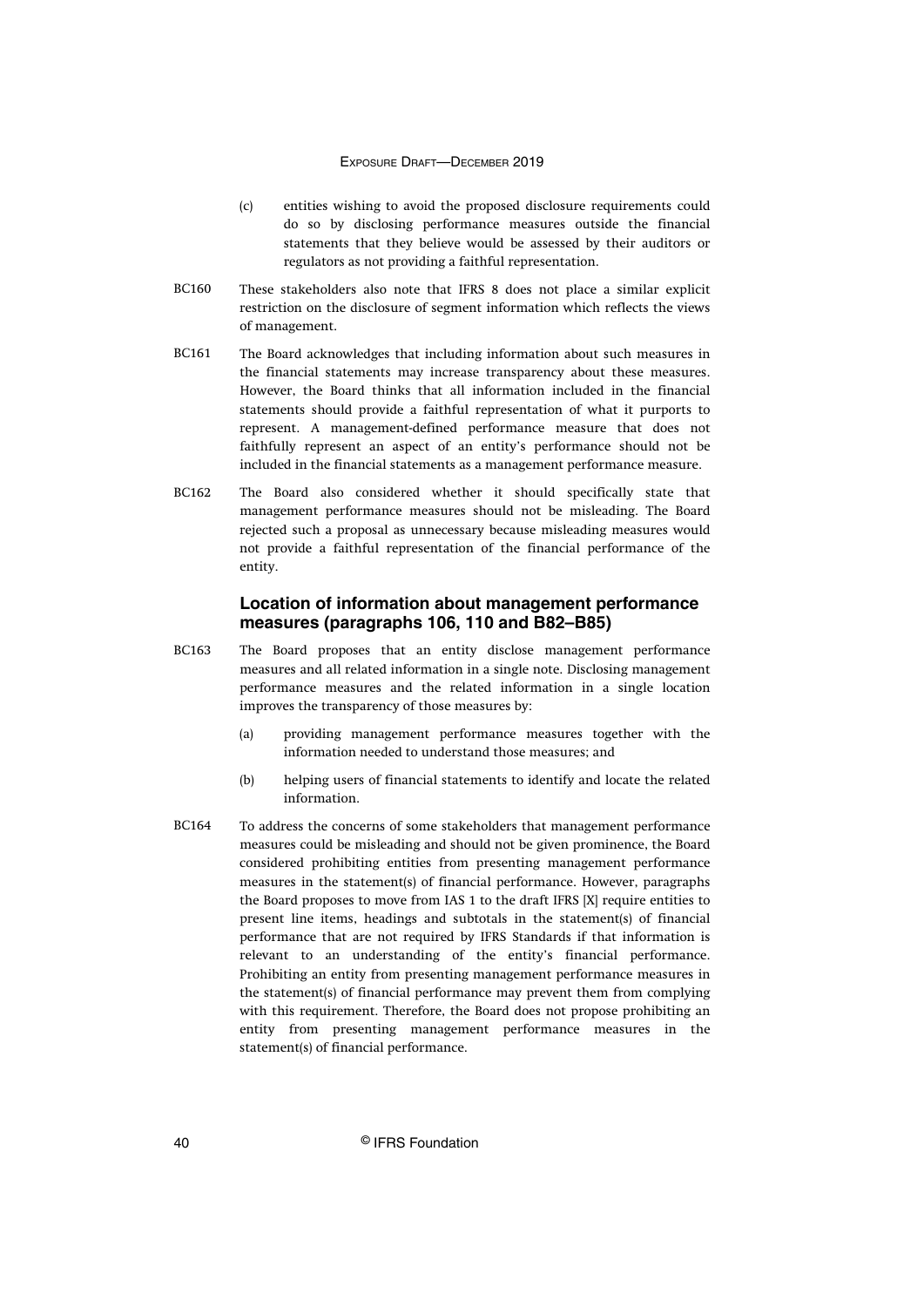- However, the Board expects that few management performance measures would meet the requirements for presentation as a subtotal in the statement(s) of financial performance. To meet the requirements, such subtotals must: BC165
	- (a) fit into the structure of the proposed categories (see paragraph BC28);
	- (b) not disrupt the presentation of an analysis of expenses in the operating category using either the function of expense or nature of expense method (see paragraph BC109); and
	- (c) comprise amounts recognised and measured applying IFRS Standards.
- The Board is, however, proposing to prohibit entities from using columns to present a management performance measure in the statement(s) of financial performance. Prohibiting the use of columns further restricts the circumstances in which such measures may be presented in the statement(s) of financial performance, which helps address the concerns of some stakeholders that doing so would give them undue prominence. Additionally, this restriction is consistent with the Board's objective of improving the comparability of information provided in the statement(s) of financial performance. BC166

# **Information to be disclosed about management performance measures (paragraphs 106–108)**

- Transparency is enhanced by an entity clearly stating the purpose and limitations of management performance measures. In presenting management's view, a management performance measure is entity-specific and requires management's judgements about what is useful to users of financial statements. Users require sufficient information about those judgements to understand the information the management performance measure provides and how it provides a faithful representation of an aspect of an entity's performance. Therefore, the Board proposes that an entity disclose a description of each management performance measure, explaining how it has been calculated, and why and how it communicates information about an entity's performance. An entity would also be required to explain that the management performance measure is entity-specific by disclosing that the measure provides a management view of financial performance and stating that it is not necessarily comparable with measures used by other entities. BC167
- The Board proposes that an entity provide a reconciliation to the most directly comparable total or subtotal specified by IFRS Standards for each management performance measure, making these measures more transparent. The Board also noted that, because the Board's proposals increase the number of subtotals specified by IFRS Standards, these reconciliations would contain fewer reconciling items than today making them more understandable. BC168
- Because a management performance measure is complementary to the totals or subtotals in IFRS Standards, it is important for users of financial statements to understand how such measures relate to these totals or subtotals. A reconciliation provides users with information about how the management BC169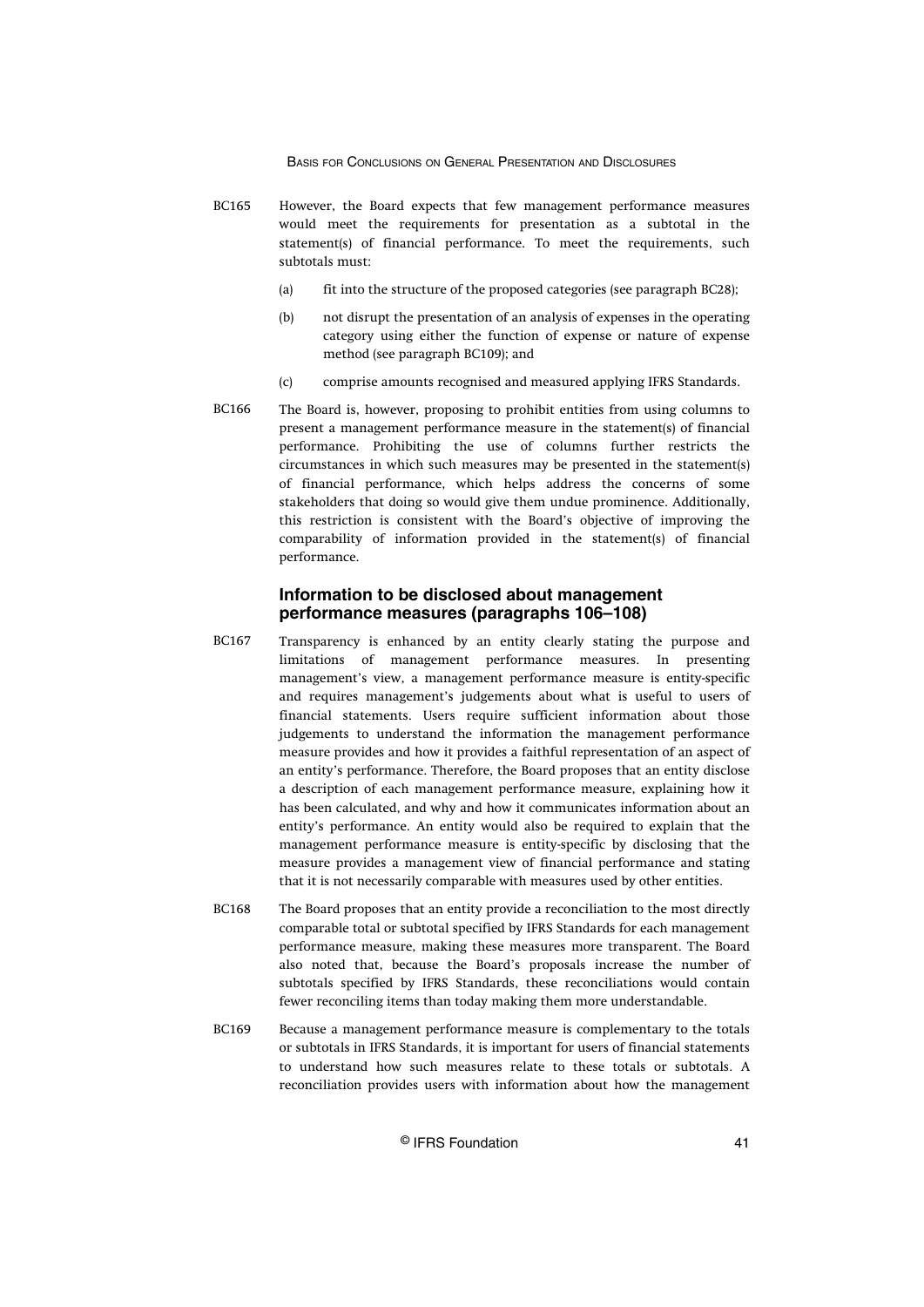performance measure is calculated and how the measure compares to similar measures provided by other entities. The reconciliation also provides users with the information required to make their own adjustments to the management performance measure, should they decide that adjustments are needed.

- However, the Board recognises that some subtotals currently not specified by IFRS Standards are commonly used in the financial statements and are well understood by users of financial statements. Providing a reconciliation for such measures would not provide additional information because their purposes and relationship to totals or subtotals specified by IFRS Standards are well understood and would usually be apparent from their presentation in the statement(s) of financial performance. BC170
- Therefore, the Board proposes to specify a list of subtotals that are not considered management performance measures including gross profit or loss (revenue less cost of sales) and similar subtotals, operating profit or loss before depreciation and amortisation, profit or loss from continuing operations, and profit or loss before income tax. These subtotals would thus be specified by IFRS Standards and management performance measures could be reconciled to these subtotals. BC171
- The Board also considered whether to define earnings before interest, tax, depreciation and amortisation (EBITDA). However, the Board noted that, although EBITDA is one of the most commonly used measures in communications with users of financial statements, it is not used in some industries such as finance. Furthermore, users have no consensus about what EBITDA represents, other than it being a useful starting point for various analyses. Its calculation is diverse in practice. Consequently, EBITDA measures may meet the definition of management performance measures. BC172
- The Board also considered whether a measure calculated as operating profit or loss before depreciation and amortisation would provide similar information to many of the EBITDA measures that are currently provided. However, the Board concluded it should not describe operating profit or loss before depreciation and amortisation as EBITDA. To do so would imply that operating profit or loss is the same as earnings before interest and tax which is not the case because operating profit or loss does not include, for example, income from investments or from equity-accounted associates and joint ventures. In other words, the Board was concerned about the difference between what the measure represents and the meaning of the EBITDA acronym. However, as discussed in paragraph BC171, the Board has included operating profit or loss before depreciation and amortisation in the list of IFRS specified subtotals. Consequently, an EBITDA measure equal to that amount would not be a management performance measure. BC173
- The Board proposes an entity provide sufficient explanation to help users of financial statements understand any changes in management performance measures or in how they are calculated; the entity would also quantify the effect of such changes. Comparability from period to period is enhanced by the provision of information about changes in these measures. BC174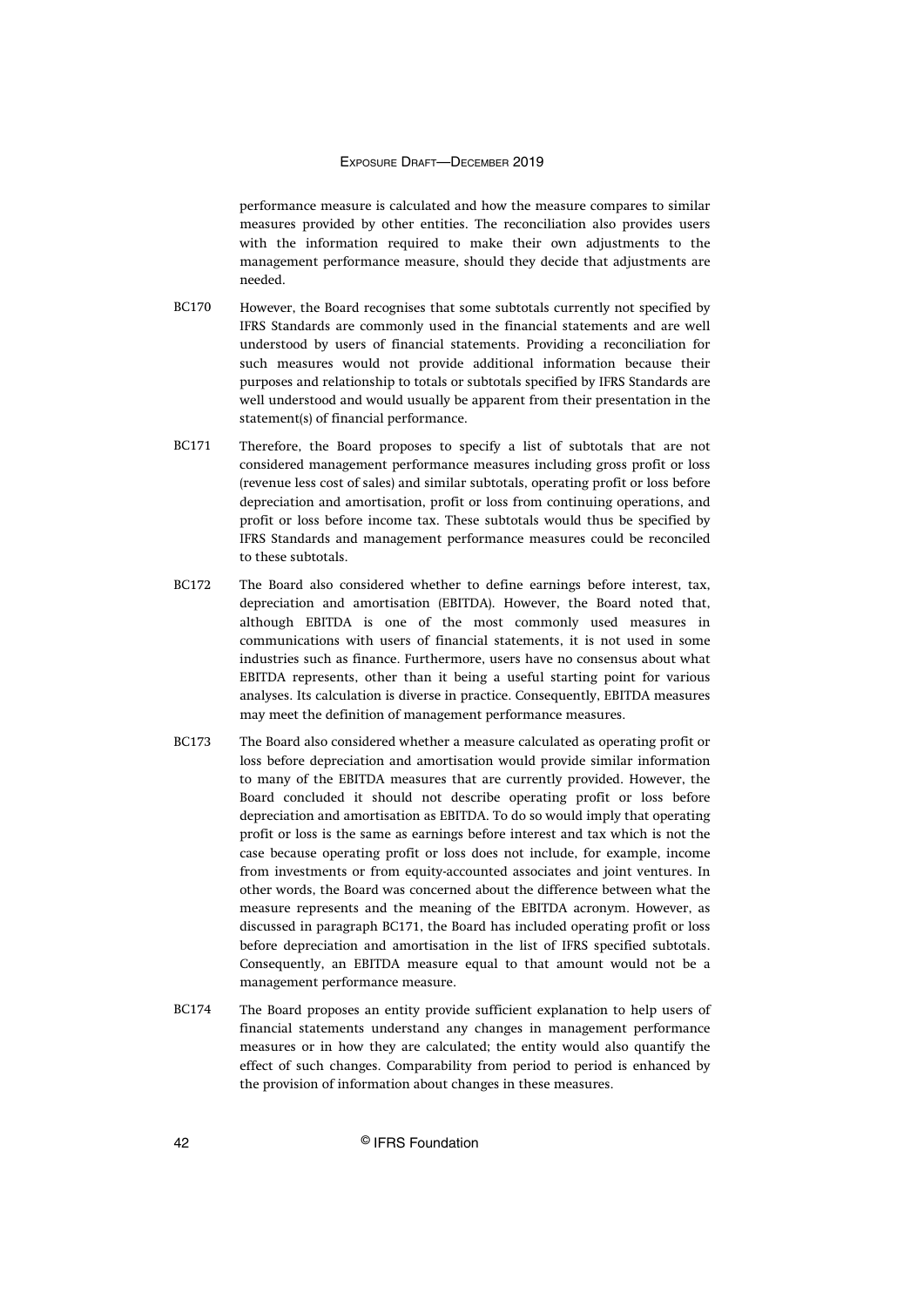- The Board considered whether it should require a five-year historical summary of management performance measures. However, it rejected this requirement because changes in accounting standards may make it difficult or costly for entities to disclose comparable measures beyond the time frame set out in those changes. BC175
- IAS 33 requires some entities to disclose their earnings per share and permits an entity to disclose adjusted earnings per share measure(s). The Board considered whether an adjusted earnings per share that is based on the entity's management performance measures should be required. It rejected this approach because it would introduce complexity when entities have more than one management performance measure, if these measures are not calculated consistently. BC176
- However, the Board considered feedback that earnings per share information was important to users of financial statements and that one of the benefits of management performance measures to users is the detailed information that can be used to calculate a related earnings per share figure. To calculate such an earnings per share figure, users need information about the earnings adjustments attributable to the parent and the tax effects of those adjustments. Therefore, the Board proposes an entity should disclose separately the effect of income tax and the amount attributable to noncontrolling interests for each reconciling item between a management performance measure and the most directly comparable total or subtotal specified by IFRS Standards. The Board decided to propose this disclosure at the level of individual adjustments made in calculating a management performance measure rather than at the level of the total adjustment because it gives users information needed to select which adjustments they want to consider in arriving at an adjusted earnings per share measure used in their analysis. BC177
- The Board noted that some preparers of financial statements have said the disclosure of the tax and non-controlling interest effects for individual adjustments may be complex and costly. To alleviate the costs of preparing disclosures about the tax effect of management performance measure adjustments, the Board proposes a simplified approach for calculating the income tax effect of the reconciling items. The Board concluded that this simplified approach would provide users of financial statements with a reasonable estimate of the income tax effect of adjustments, making it clear when the tax effect of an adjustment is materially different to the effect calculated applying the entity's effective tax rate. The Board noted that this approach is similar to the approach for determining the income tax effect on items of other comprehensive income set out in IAS 12 *Income Taxes*. BC178
- The Board considered, but rejected, requiring an entity to disclose the reasons for any differences between its management performance measures and its operating segment measures of performance. The Board concluded that, based on evidence of current practice and feedback from outreach meetings, such disclosure would not provide useful information, might result in boilerplate disclosures and would add unnecessary complexity to the proposals. BC179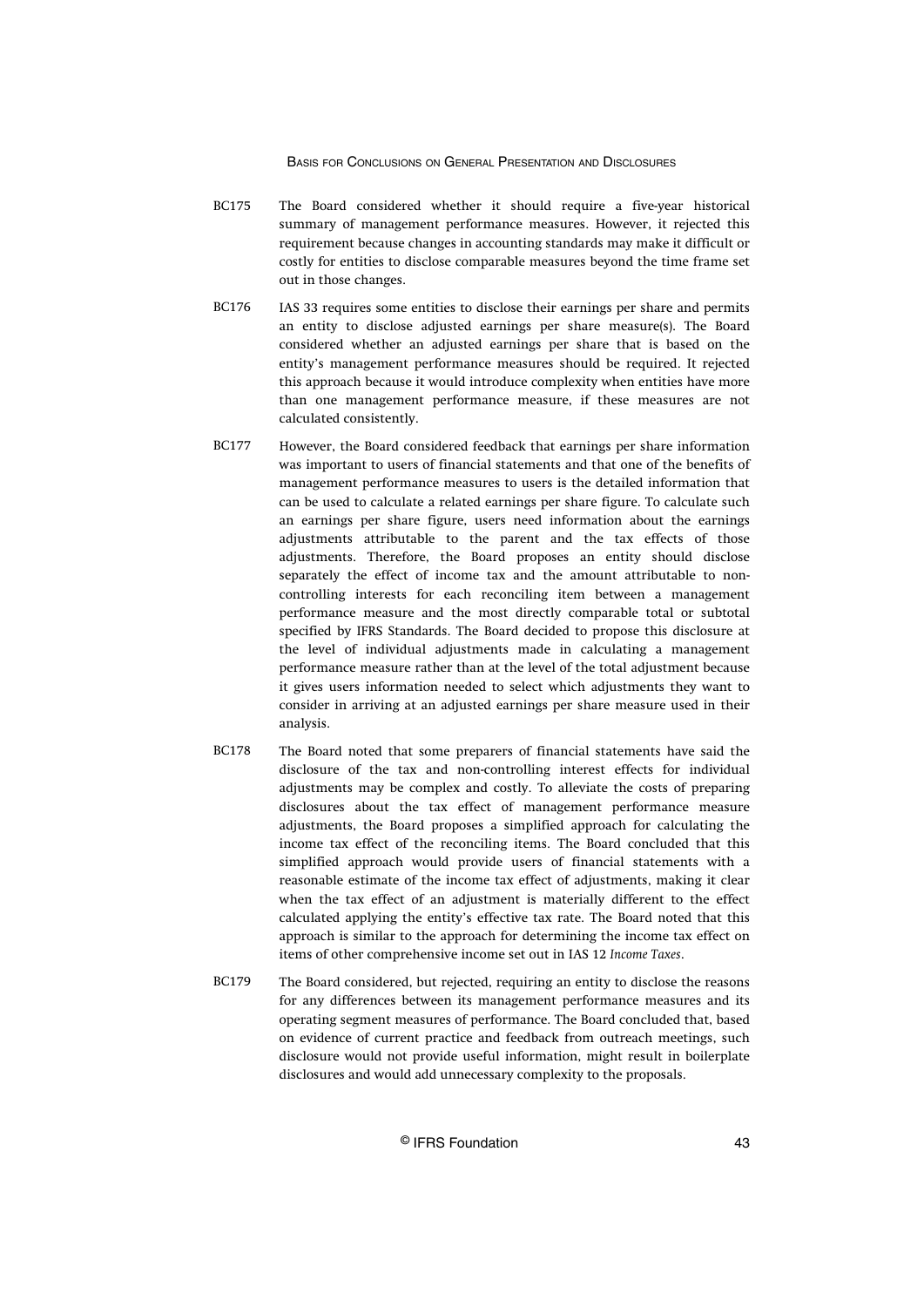# **Relationship of unusual income and expenses with management performance measures (paragraph B75)**

- The Board noted that entities often adjust for unusual income and expenses when disclosing management-defined performance measures and that, in some cases, such an adjustment may make the separate disclosure of unusual income or expenses unnecessary. However, the Board proposes to require all entities to disclose information about unusual income and expenses because: BC180
	- (a) not all entities communicate performance using management-defined performance measures. Therefore, not all entities would be required to provide the proposed disclosures for management performance measures. Such entities would have no management performance measures and, hence, would not provide information about unusual income and expenses unless the Board required such information.
	- (b) the proposals for management performance measures do not require entities to adjust for unusual income and expenses. Therefore, users would not be provided with the information that they need about such income and expenses on a consistent basis.

# **Effective date and transition**

- The Board proposes to require entities to apply draft IFRS [X] after a transition period of 18–24 months starting on the date of publication, with retrospective application. BC181
- In deciding on a transition period, the Board noted that because its proposals affect presentation and disclosure only, they should be more straightforward to implement than changes affecting recognition and measurement. Consequently, the Board concluded that the proposed transition period of 18–24 months would allow sufficient time for entities to make any necessary updates to their systems, collect the information needed to restate comparatives, and resolve any operational challenges. BC182
- The Board's proposals are expected to result in extensive changes to the statement(s) of financial performance. If comparatives in that statement(s) are not restated, there is a risk that the information included in the statement(s) of financial performance could be misleading. Also, because the proposals affect presentation and disclosure requirements only, entities would not need to consider periods before the start of the earliest comparative period. So, restatement of comparatives should be relatively straightforward. Therefore, the Board proposes retrospective application. BC183
- Paragraph 10 of IAS 34 requires an entity to present, at a minimum, the same subtotals as in the most recent annual financial statements. In the first year of application of this proposed Standard, an entity may have different subtotals in its most recent annual financial statements from those required by the proposed Standard. Consequently, the entity would be prevented from presenting the subtotals required by the proposed Standard in its interim financial report. The Board concluded that presenting the subtotals required by the proposed Standard would provide useful information to users of BC184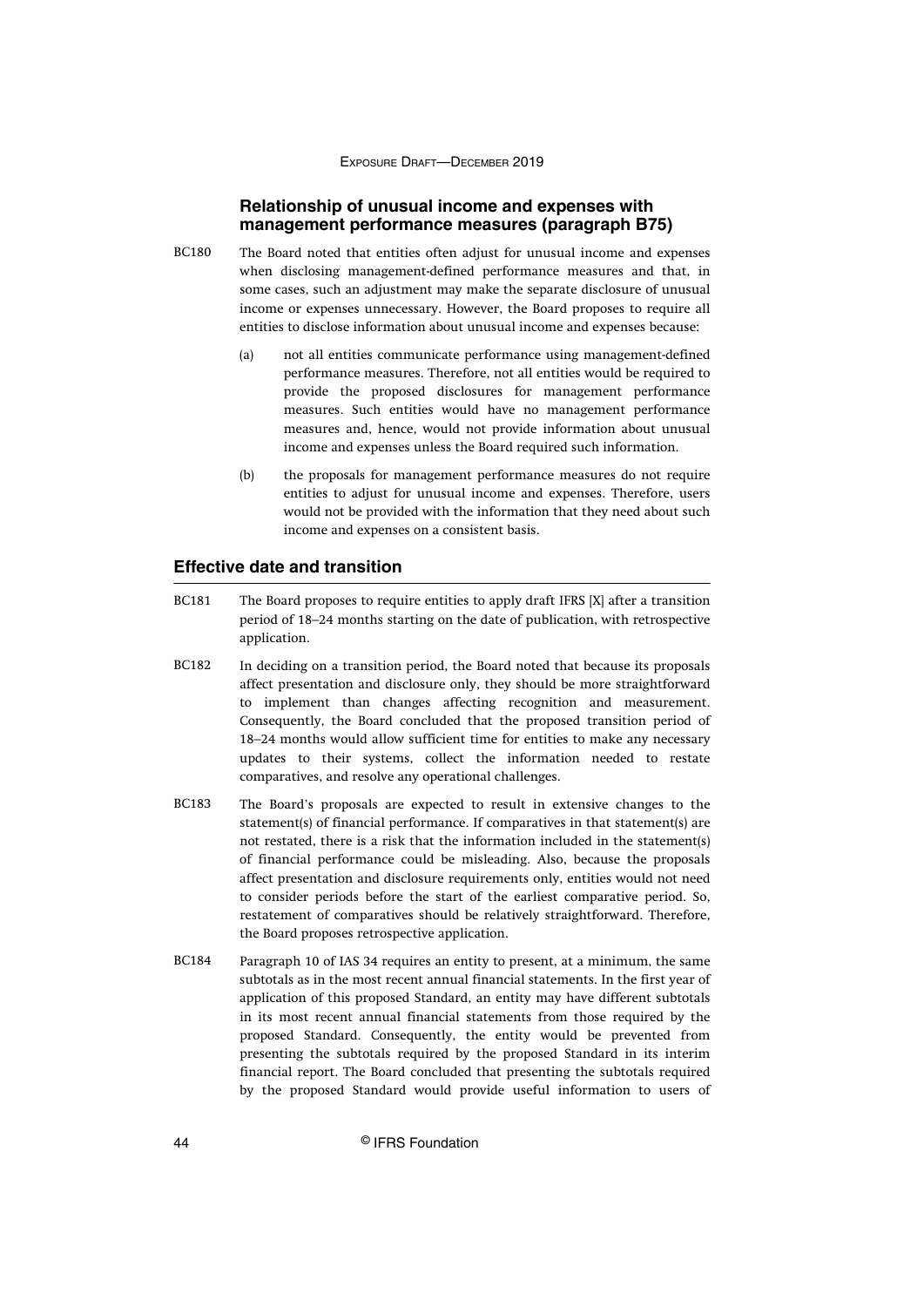financial statements. Therefore, the Board proposes that, in the first year of application of the proposed Standard, an entity present the proposed headings and subtotals in condensed financial statements in interim financial report(s), for both the current and comparative periods.

## **Proposed amendments to other IFRS Standards**

# **IAS 7 Statement of Cash Flows**

- As discussed in paragraph BC12, the Board proposes only limited changes to the statement of cash flows. Those changes include: BC185
	- (a) specifying a consistent starting point for the indirect method of reporting cash flows from operating activities (see paragraphs BC186–BC188);
	- (b) eliminating options for the classification of interest and dividend cash flows (see paragraphs BC189–BC204); and
	- (c) introducing new requirements for the classification of cash flows from investments in associates and joint ventures (see paragraphs BC205–BC208).

#### **Starting point for the indirect method**

- The Board observed that entities use different starting points for the indirect method for reporting operating cash flows such as profit or loss, profit or loss from continuing operations, profit or loss before tax or operating profit or loss. BC186
- The Board proposes to require all entities to use the same starting point for the indirect method because users of financial statements have indicated that the diversity in practice reduces comparability between entities, making their analyses more difficult. BC187
- The Board proposes to use operating profit or loss as the starting point rather than profit or loss because: BC188
	- (a) using operating profit or loss, an entity needs to present fewer adjustments to the starting point, which simplifies the presentation of the operating cash flows category. This is because, compared to profit or loss, operating profit or loss includes fewer income and expenses for which the cash effects are classified as investing or financing cash flows. For example, operating profit or loss does not include the share of profit or loss of associates and joint ventures.
	- (b) the difference between cash flows from operating activities and operating profit or loss provides a measure of operating accruals. Some users of financial statements find such a measure useful because it helps them understand how operating profit or loss is converted into cash flows.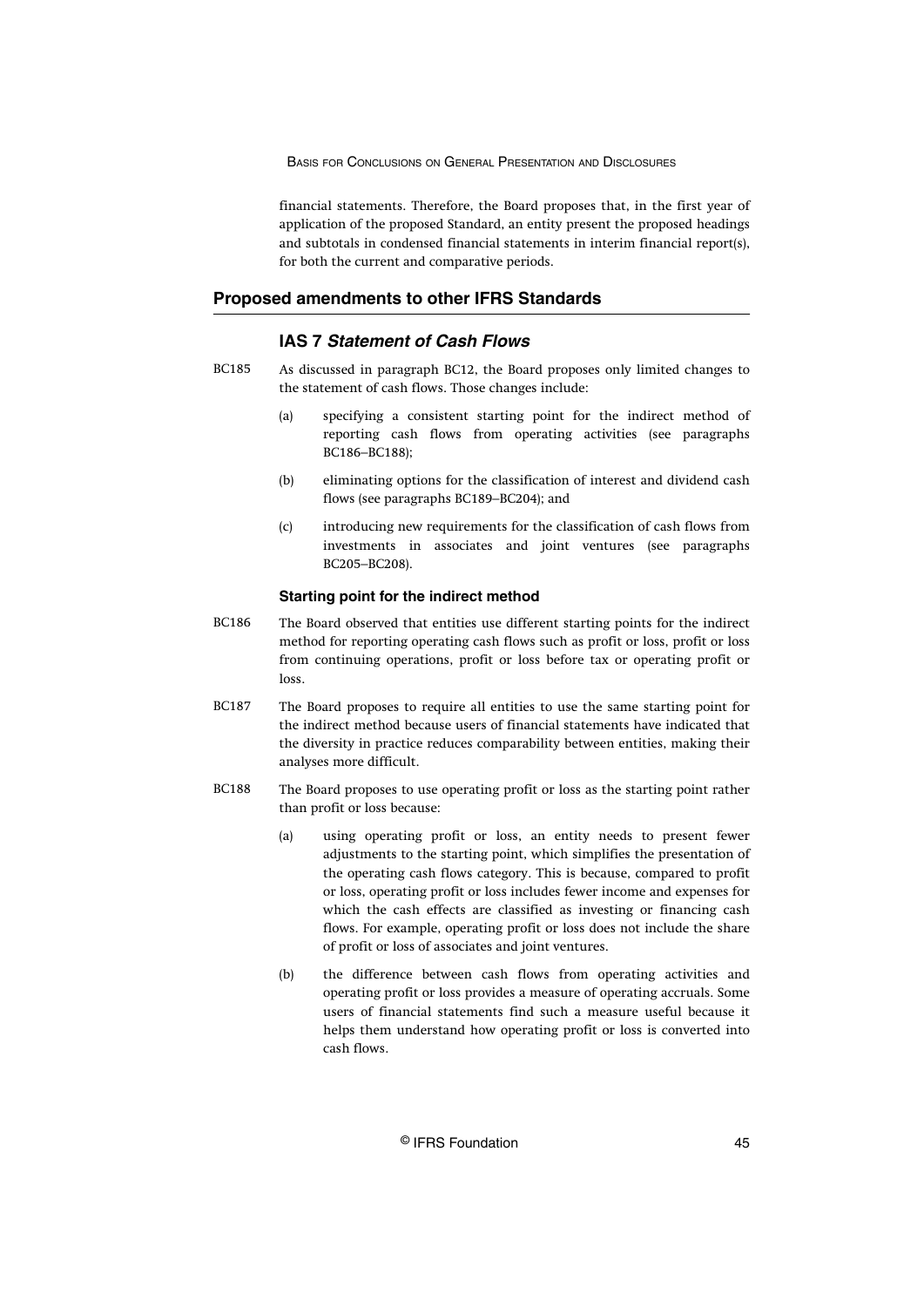#### **Classification of interest and dividend cash flows**

- IAS 7 permits entities to choose an accounting policy for classifying interest and dividend cash flows in the statement of cash flows. As a result, classification varies, even among entities in the same industry. BC189
- The Board proposes to remove this classification choice for most entities, because users of financial statements have indicated that the diversity in classification between entities in the same industry: BC190
	- (a) reduces comparability, making their analysis more difficult; and
	- (b) is often not meaningful—that is, the different classifications of these cash flows do not necessarily convey information about the role of interest and dividends in the entity's business activities.

#### Dividends paid

- The Board proposes that all entities should classify dividends paid as cash flows from financing activities because dividends paid are a price of obtaining financing. BC191
- IAS 7 currently allows classification of dividends paid as cash flows from operating activities. Paragraph 34 of IAS 7 explains that classifying dividends paid as cash flows from operating activities may assist users of financial statements with determining an entity's ability to pay dividends out of operating cash flows. However, the Board no longer supports that rationale for classifying dividends paid as cash flows from operating activities because: BC192
	- (a) classifying dividends paid in this way does not provide a faithful representation of the operating cash flows. Dividend payments are financing in nature.
	- (b) when assessing cash flows available to pay dividends, users tend to use other measures, such as free cash flow, which take into account cash needed for capital expenditure.
	- (c) users can continue comparing dividends paid with cash flows from operating activities if they wish, because IAS 7 requires the disclosure of dividends paid.

#### Dividends received and interest paid and received

- The Board considered two approaches for classifying dividends received and interest paid and received: BC193
	- (a) seeking to align, to the extent possible, the classification in the statement of profit or loss with the classification in the statement of cash flows. Doing so would mean the classification of dividends received and interest paid and received would depend on the entity's main business activities (see paragraphs BC194–BC202).
	- (b) requiring all entities to classify dividends received, interest paid and interest received as operating cash flows (see paragraphs BC203–BC204).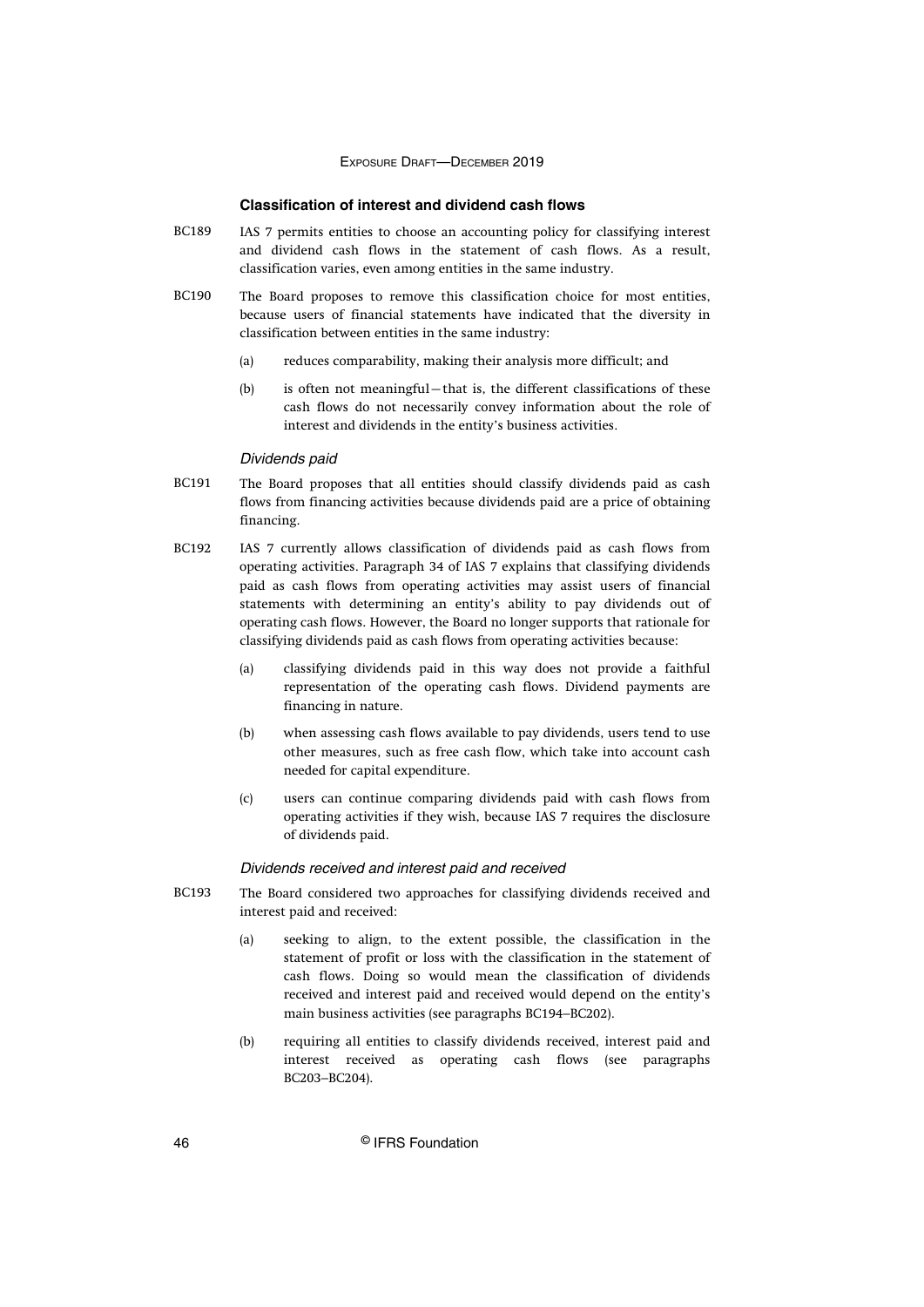- The Board proposes the approach described in paragraph BC193(a) because, when alignment can be achieved, it can increase the understandability of the resulting information. However, the Board is not proposing full alignment between the categories in the statement of profit of loss and the statement of cash flows (see paragraph BC30). BC194
- As it did for classification in the statement of profit or loss, the Board distinguished the following types of entities in developing its proposed approach for the statement of cash flows: BC195
	- (a) entities that provide financing to customers as a main business activity or invest in the course of their main business activities in assets that generate a return individually and largely independently of other entity resources (see paragraphs BC198–BC202); and
	- (b) entities whose main business activities do not include any of those described in (a) (see paragraphs BC196–BC197).
- The Board proposes that the entities described in paragraph BC195(b) classify: BC196
	- (a) cash receipts from interest and dividends as cash flows from investing activities. The Board proposes this classification because, in most cases, the related income is expected to be classified in the investing category in the statement of profit or loss.
	- (b) cash payments arising from interest incurred as cash flows from financing activities. The Board proposes this classification because interest paid represents the cost of obtaining financing. The related interest expenses are classified in the financing category in the statement of profit or loss by such entities (see paragraph BC37).
	- (c) cash payments arising from interest capitalised applying IAS 23 *Borrowing Costs* as part of the cost of an asset as cash flows from financing activities. The Board proposes this classification to avoid requiring potentially arbitrary allocations between operating and investing activities and because this approach would result in the consistent classification of interest paid, regardless of whether it has been capitalised.<sup>3</sup>
- The Board expects the proposed approach in paragraph BC196 to align the classification of interest and dividends in the statement of cash flows with the classification in the statement of profit or loss in most cases. The Board acknowledges that this approach does not achieve full alignment. For example: BC197

<sup>3</sup> The Exposure Draft *Annual Improvements to IFRSs 2010–2012 Cycle* issued in May 2012 proposed to amend IAS 7 *Statement of Cash Flows* to require that interest paid that is capitalised be classified either as operating or investing in line with the nature of the underlying asset to which those payments were capitalised—for example, inventory (operating), and property, plant and equipment (investing). The Board did not proceed with the amendments because of concerns raised about the implementation of the amendment, including concerns that applying the requirements would result in arbitrary allocations.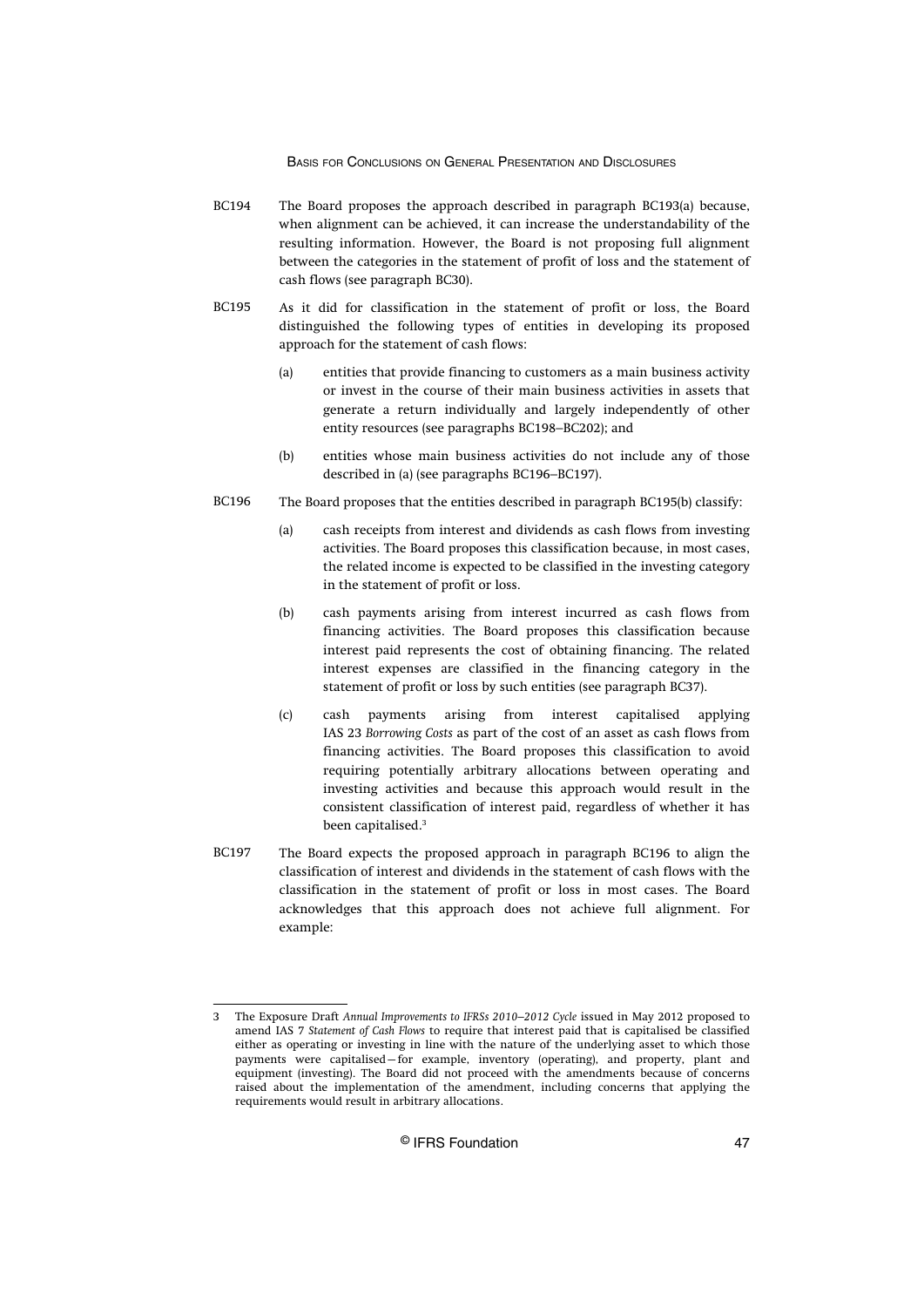- (a) interest revenue from cash and cash equivalents is classified in the financing category in the statement of profit or loss, whereas all interest received is classified as cash flows from investing activities in the statement of cash flows; and
- (b) interest capitalised as part of the cost of an item of property, plant and equipment would be recognised in profit or loss through depreciation expenses, which would be included in operating profit or loss, whereas capitalised interest paid would be included in cash flows from financing activities.

However, the Board concluded that classification of interest or dividend cash flows in a single category in the statement of cash flows is more useful than full alignment.

- The Board noted that the proposed approach described in paragraph BC196 could not be applied without modification to the entities described in paragraph BC195(a). This is because applying the approach to such entities without modification: BC198
	- (a) would result in cash flows that are operating in nature being classified as investing or financing cash flows (for example, interest paid on deposits would be classified as financing by a bank); and
	- (b) may not result in alignment with the classification of related dividend and interest income and expenses in the statement of profit or loss.
- The Board considered whether to require the entities described in paragraph BC195(a) to fully align the classification of dividends received and interest paid and received with the classification of the related income and expenses in the statement of profit or loss. However, the Board rejected this approach because it may be costly for entities to split dividends received and interest paid and received between different categories of the statement of cash flows when the related income and expenses are classified in multiple categories of the statement of profit or loss. The Board also understands that some users of financial statements question the usefulness of the statement of cash flows for entities of the type described in paragraph BC195(a) and, therefore, the benefits of such an approach may not outweigh the costs. BC199
- Instead, the Board proposes to require the entities described in paragraph BC195(a) to classify each type of cash flow (dividends received, interest paid and interest received) in a single category of the statement of cash flows, even if related income and expenses are in more than one category in the statement of profit or loss. The Board prefers this approach over full alignment because: BC200
	- (a) the presentation of cash flows is simplified, in that each type of cash flow is classified in a single category of the statement of cash flows; and
	- (b) the classification of each type of cash flow in a single category is consistent with current practice and with the Board's proposed approach in paragraph BC196.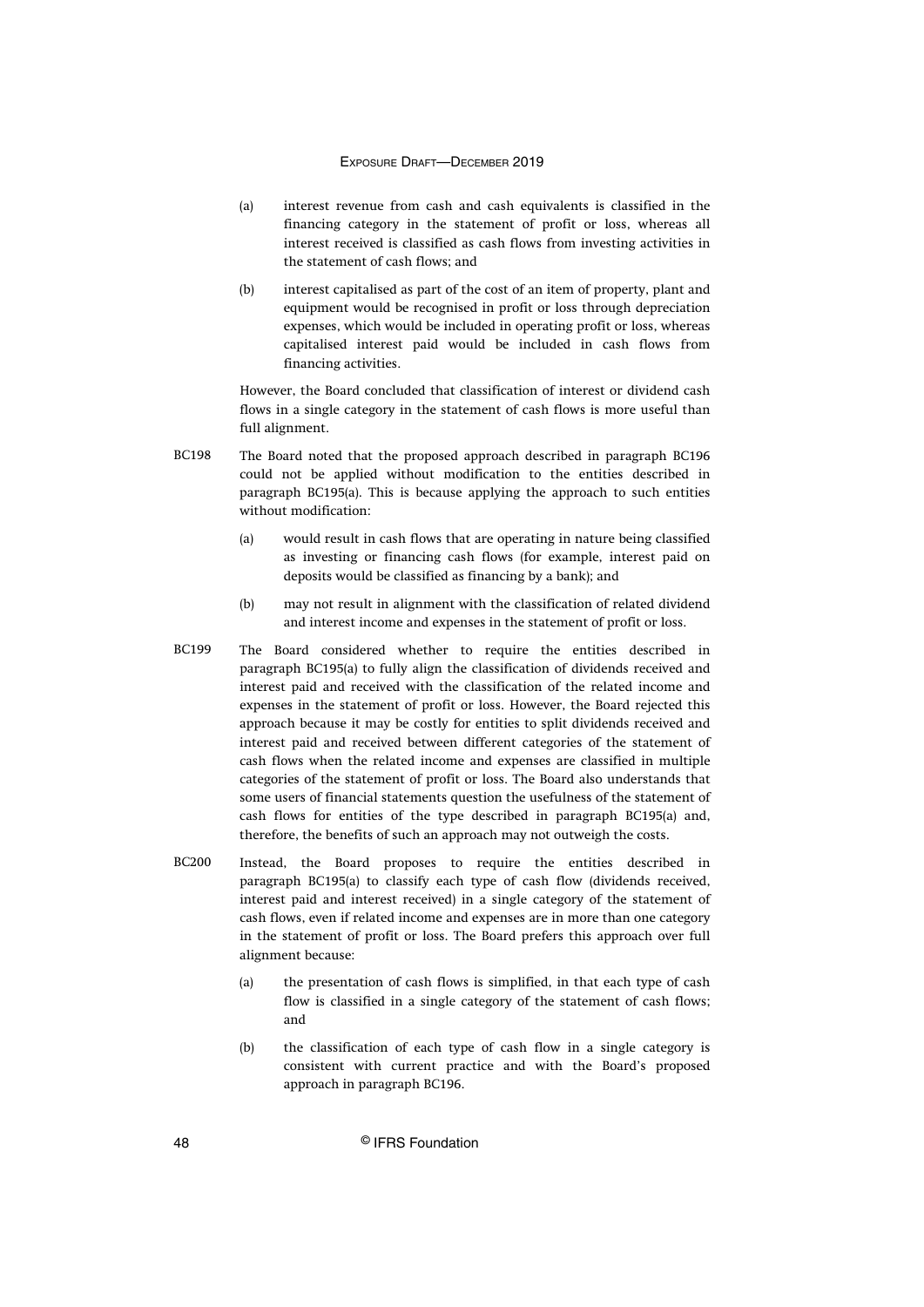- Applying the Board's proposed approach described in paragraph BC200, the Board considered requiring an entity to determine the single category for classification of each type of cash flow either by making an accounting policy choice or by reference to the category in the statement of profit or loss that includes most of the related income or expenses. The Board proposes the first approach because the second approach could result in the inconsistent classification of cash flows over time. BC201
- Applying the proposed approach, the Board expects that, in most cases, interest payments would be classified in the same category of the statement of cash flows as repayment of the principal. Consequently, the Board proposes to delete the example in paragraph 12 of IAS 7 that illustrates when an entity might classify cash flows from a single transaction in multiple categories in the statement of cash flows. BC202
- The Board also considered an alternative approach described in paragraph BC193(b), which would be requiring all entities to classify dividends received, interest paid and interest received as operating cash flows. This approach would have had some advantages: BC203
	- (a) it would have achieved the Board's objective of eliminating options for the classification of interest and dividend cash flows.
	- (b) it would have allowed users of financial statements to easily identify where in the statement of cash flows interest received and paid and dividends received had been classified, because they would all have been classified as operating cash flows. This would have been particularly beneficial to users comparing a large number of companies using electronic reports.
	- (c) it would have been consistent with the principle in IAS 7 that cash flows from transactions and other events that enter into the determination of profit or loss should be classified in operating activities.
	- (d) unlike the Board's proposed approach, it would not have required amending the definition of investing activities to include the receipt of interest and dividends.
	- (e) it would have been less costly for preparers of financial statements to apply because:
		- (i) classifying these cash flows would have been less complex than applying the Board's proposed approach; and
		- (ii) for many entities this approach would not have resulted in a change to existing practice.
- However, the Board rejected the approach described in paragraph BC193(b) because: BC204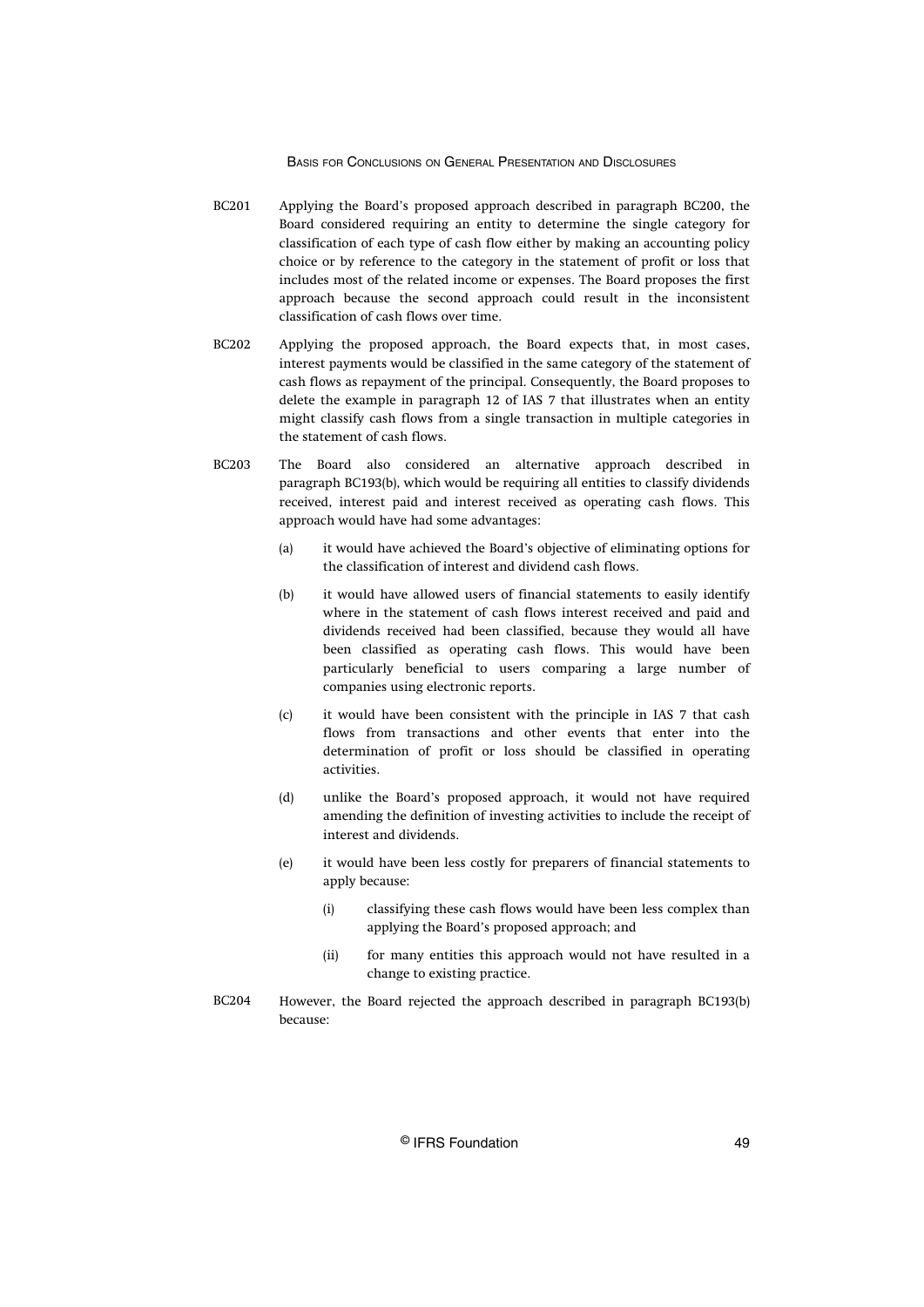- (a) the approach would be inconsistent with the proposed definition of financing activities in IAS 7. The definition in IAS 7 captures interest paid, but applying this approach interest paid would be classified as cash flows from operating activities.
- (b) the approach would not align operating profit or loss with the operating cash flows category of the statement of cash flows (see paragraph BC194). As a consequence, the difference between cash flows from operating activities and operating profit or loss would be a poorer measure of operating accruals than the difference that would result from applying the Board's proposed approach (see paragraph BC188(b)).

## **Classification of cash flows from investments in associates and joint ventures**

- The Board proposes to require an entity to present the share of profit or loss of integral associates and joint ventures separately from the share of profit or loss of non-integral associates and joint ventures in the statement of profit or loss. The Board also proposes to require a split between integral and nonintegral associates and joint ventures in the statement of cash flows because the link between income and expenses and their related cash flows is important to many users of financial statements. BC205
- The Board proposes that an entity should classify, as cash flows from investing activities, cash flows from the acquisition and sale of investments in associates and joint ventures. This is consistent with the IAS 7 definition of cash flows from investing activities. The Board proposes that all entities should classify as cash flows from investing activities dividends received from associates and joint ventures accounted for using the equity method. This is consistent with its proposal to require all entities to exclude the share of profit or loss of associates and joint ventures from the operating profit or loss subtotal in the statement of profit or loss (see paragraph BC83). BC206
- The Board considered alternative approaches for classifying cash flows from the acquisition and disposal of, and dividends received from, integral associates and joint ventures. The approaches would be to present the cash flows: BC207
	- (a) as operating activities to respond to the views of some stakeholders that the operating category better represents the nature of these transactions.
	- (b) in a separate category of the statement of cash flows closer to operating activities. This would be similar to the Board's approach for integral associates and joint ventures in the statement of profit or loss.
- However, the Board rejected the approach in paragraph BC207(a) because classifying these cash flows in the operating category would be inconsistent with the definitions of investing and operating cash flows in IAS 7. It would also be inconsistent with the Board's proposal to exclude the share of profit or loss of integral associates and joint ventures from the operating profit or loss subtotal. The Board rejected the approach in paragraph BC207(b) because it BC208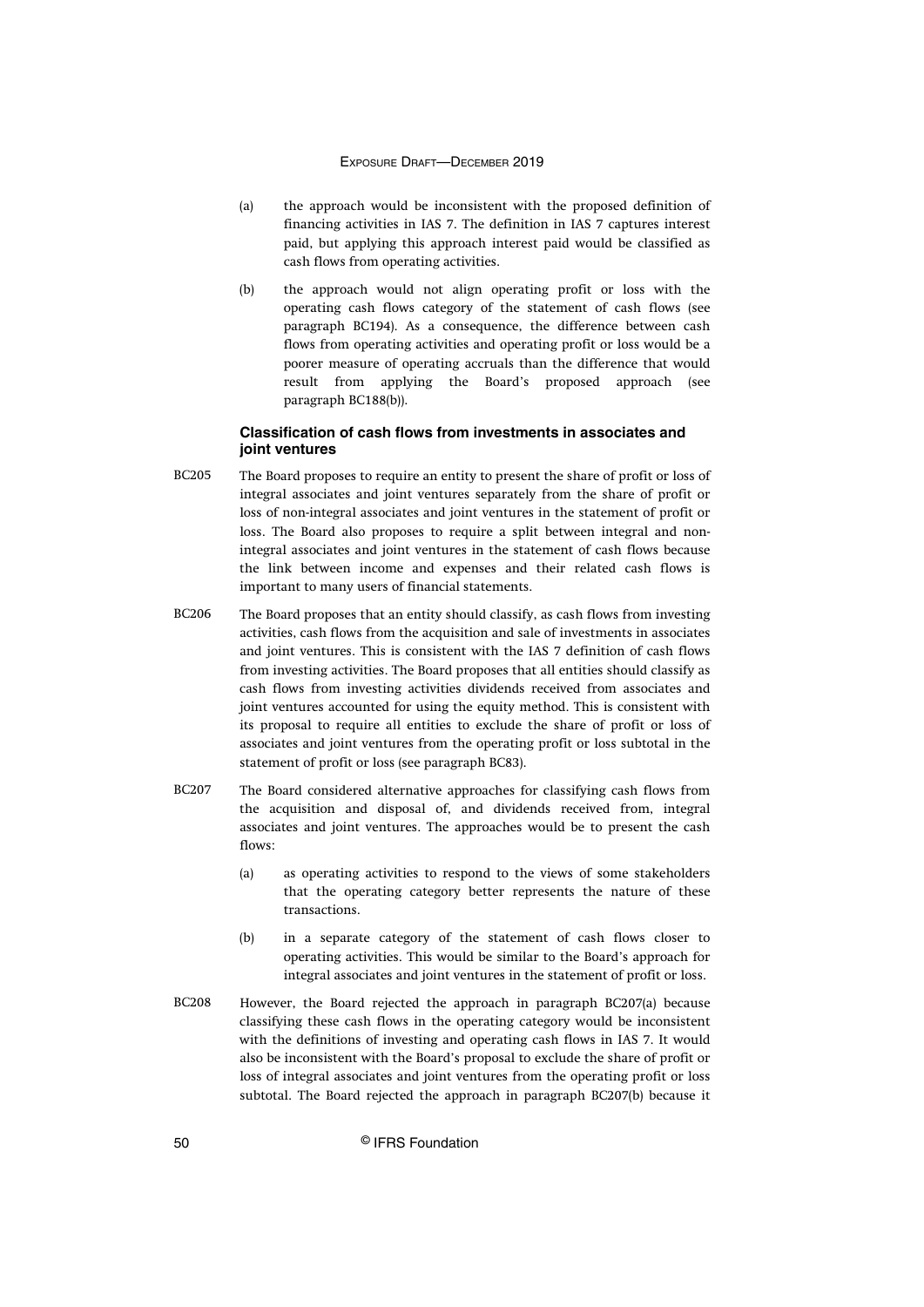would result in investing cash flows, as defined in IAS 7, being presented outside the investing category. A new category would also result in increased complexity in the statement of cash flows.

# **IFRS 12 Disclosure of Interests in Other Entities**

- As discussed in paragraph BC79, the Board proposes to require an entity to classify its investments in associates and joint ventures accounted for using the equity method as either integral to an entity's main business activities or non-integral to those activities. BC209
- To achieve this, the Board proposes to amend IFRS 12 to introduce a definition of integral and non-integral associates and joint ventures. The proposed definition is based on the proposed definition of income and expenses from investments. The purpose of this approach is for income and expenses from associates and joint ventures to be classified in the investing category only when they would meet the definition of income and expenses from investments. This approach is also easier and more understandable than developing a definition for integral and non-integral associates and joint ventures that is not based on an existing definition. BC210
- The Board further proposes introducing a set of indicators to help an entity determine which associates and joint ventures are integral to an entity's main business activities. Given the wide range of possible business relationships between an entity and its associate or joint venture, the Board concluded that it is not possible to develop an exhaustive list of criteria that could encompass all possible business scenarios and has instead proposed a list of indicators. During Board deliberations concerns were expressed whether, given the importance of the consistent classification of income and expenses, the proposed definitions and indicators would be sufficient to enable an entity to distinguish between integral and non-integral associates and joint ventures on a consistent basis. BC211
- The Board also proposes amending IFRS 12 to require separate disclosures about integral and non-integral associates and joint ventures.  $R$  $C$ 212
- To help users of financial statements understand the judgements made by an entity, the Board further proposes requiring an entity to disclose significant judgements and assumptions it made to assess whether associates and joint ventures accounted for using the equity method are integral or not, and disclosure requirements relating to any changes in classification. BC213

# **IAS 33 Earnings per Share**

The Board proposes amending IAS 33 to restrict the numerator used to calculate adjusted earnings per share to subtotals presented in IFRS Standards or a management performance measure that is attributable to holders of equity claims of the parent. BC214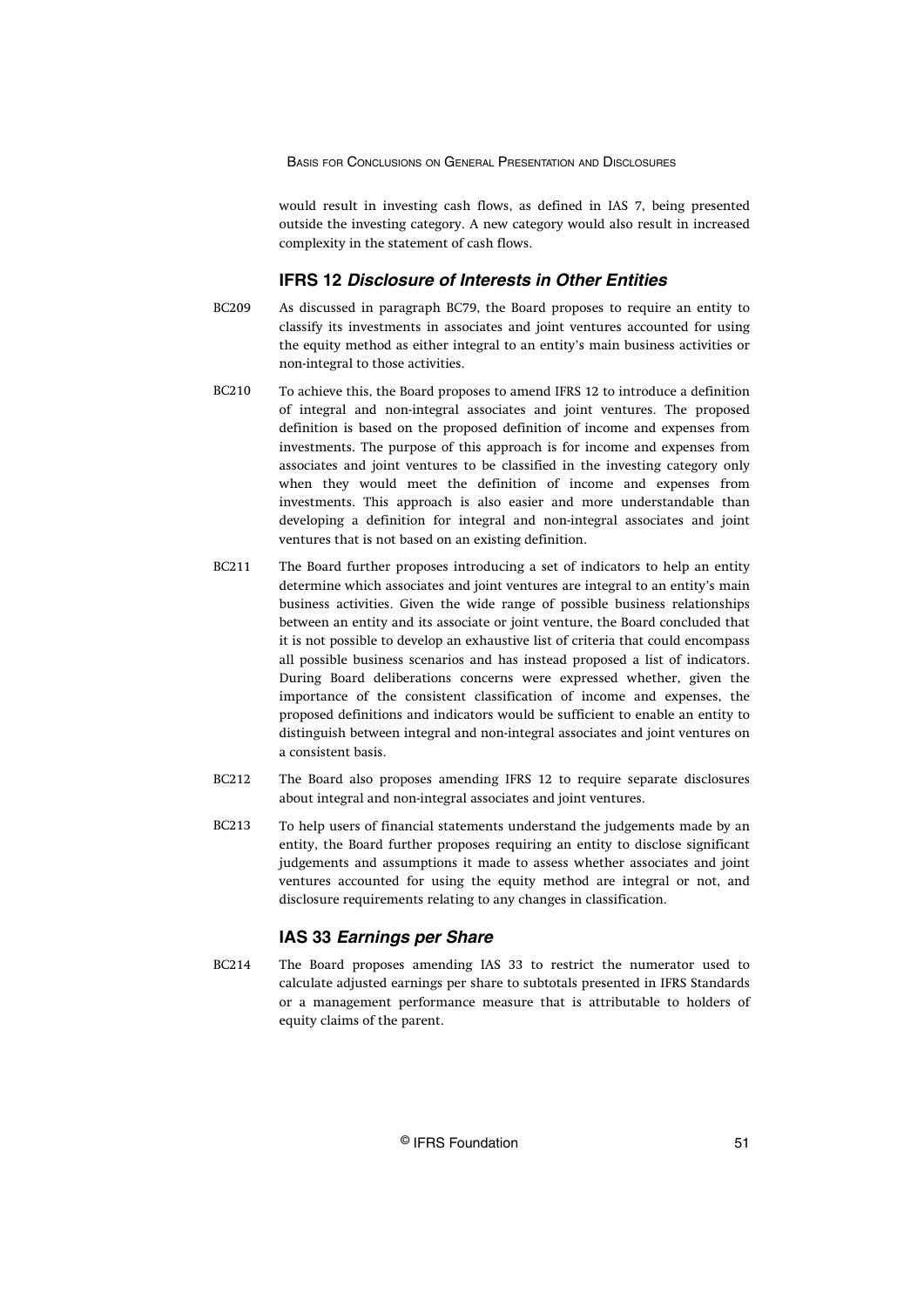- Currently, applying the IAS 33 requirements, an adjusted earnings per share could be calculated based on any component of the statement(s) of financial performance. The numerator used in an adjusted earnings per share need not be a subtotal specified by IFRS Standards or a management performance measure. Because adjusted earnings per share result in fewer disclosure requirements than those for management performance measures, users of financial statements would receive less information if an entity chose to disclose an adjusted earnings per share instead of a management performance measure. Restricting the numerator used in adjusted earnings per share to subtotals presented in IFRS Standards or a management performance measure attributable to holders of equity claims of the parent means that users should receive the same information about adjusted earnings per share as they receive for management performance measures. BC215
- The Board has decided that adjusted earnings per share based on management performance measures may provide useful information to users of financial statements. Therefore, it proposes to state that management performance measures can be used as numerators when an entity discloses adjusted earnings per share. BC216
- The Board considered the implications of the earnings per share proposal in paragraph BC214 for entities required by local law or regulation to disclose an adjusted earnings per share. If such an entity concludes that the numerator used in the earnings per share measure required by local law or regulation meets the definition of a management performance measure, that entity would be permitted to disclose the measure in its financial statements. If, however, the entity does not identify the numerator as a management performance measure, the earnings per share measure required by local law or regulation would be disclosed only outside the financial statements. BC217
- The Board also proposes to specify that adjusted earnings per share can only be disclosed in the notes and cannot be presented in the primary financial statements. To be understood by users of financial statements, adjusted earnings per share calculations require additional information and reconciliation to the measures presented in the primary financial statements. This additional information and reconciliations can only be provided in the notes. Disclosure in the notes also addresses the concerns of some stakeholders that adjusted measures of performance should not be given more prominence than measures specified by IFRS Standards. BC218

## **IAS 34 Interim Financial Reporting**

- The Board proposes amending IAS 34 to require disclosure of information about management performance measures in the notes to an entity's condensed interim financial statements. BC219
- Some users of financial statements requested that information about management performance measures be disclosed in the notes to all interim financial reports, including when entities present a set of condensed financial statements. Such disclosures would allow users to better understand management performance information released at the same time as the BC220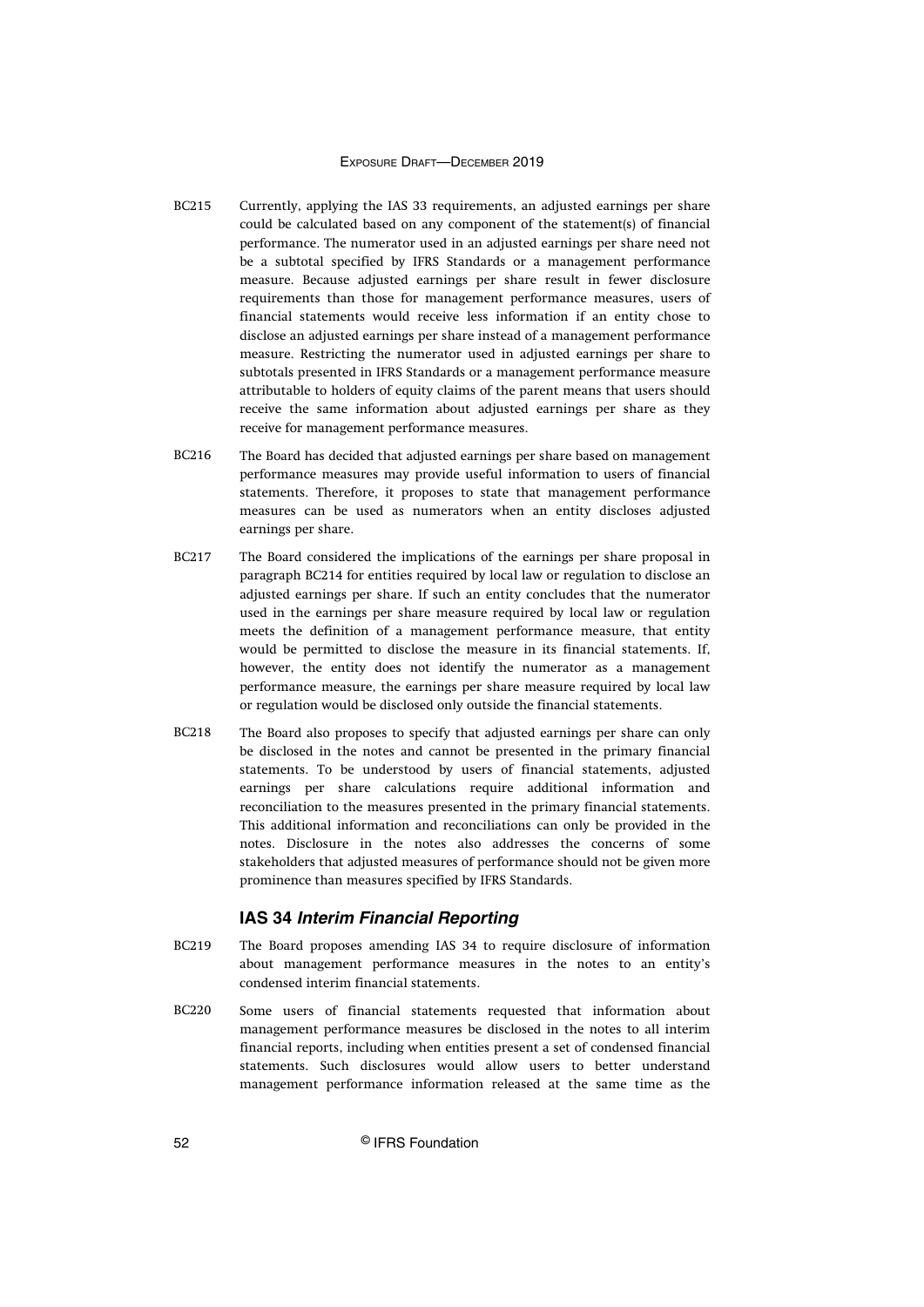interim financial report. Requiring information about management performance measures in interim financial reports would provide users with transparent information about management performance measures and allow them to analyse all aspects of an entity's performance on a timely basis.

- Consistent with the objective of condensed interim financial reports an entity would not need to duplicate previously reported information about management performance measures—for example, information about why management thinks a management performance measure communicates aspects of the entity's performance. BC221
- In response to the concerns of some preparers of financial statements regarding the costs of preparing the disclosure of the income tax and noncontrolling interest effects of reconciling items between the management performance measure and the subtotals specified by IFRS Standards, the Board considered not requiring this disclosure in condensed financial statements. However, it rejected this approach because omitting this information from condensed financial statements could undermine the usefulness of the management performance measure disclosures. The Board noted that its proposed requirements for determining the tax effect of management performance measure adjustments should also reduce the costs of providing this information (see paragraph BC178). BC222
- The Board also proposes to amend IAS 34 to align the description of unusual items in that Standard with the Board's proposed definition of unusual income and expenses. BC223
- Some users of financial statements have told the Board they want information presented or disclosed using the nature of expense method in the condensed financial statements. The Board has decided not to propose such a requirement because it would be inconsistent with the objective of condensed financial statements, which is to provide an update on the latest complete set of annual financial statements. BC224
- The Board proposes requirements for the presentation of headings and subtotals in condensed financial statements in condensed interim financial report(s) in the first year an entity applies draft IFRS [X] (see paragraph BC184). BC225

# **IAS 8 Accounting Policies, Changes in Accounting Estimates and Errors**

- IAS 1 includes requirements relating to the general features of financial statements as well as general presentation and disclosure requirements. The Board proposes to move the paragraphs setting out general features of financial statements from IAS 1 to IAS 8 as well as some disclosure requirements and to withdraw IAS 1. BC226
- The paragraphs the Board proposes to move to IAS 8 unchanged include: BC227
	- (a) the definition of material (part of paragraph 7 of IAS 1);
	- (b) the requirements relating to fair presentation and compliance with IFRS Standards (paragraphs 15–24 of IAS 1);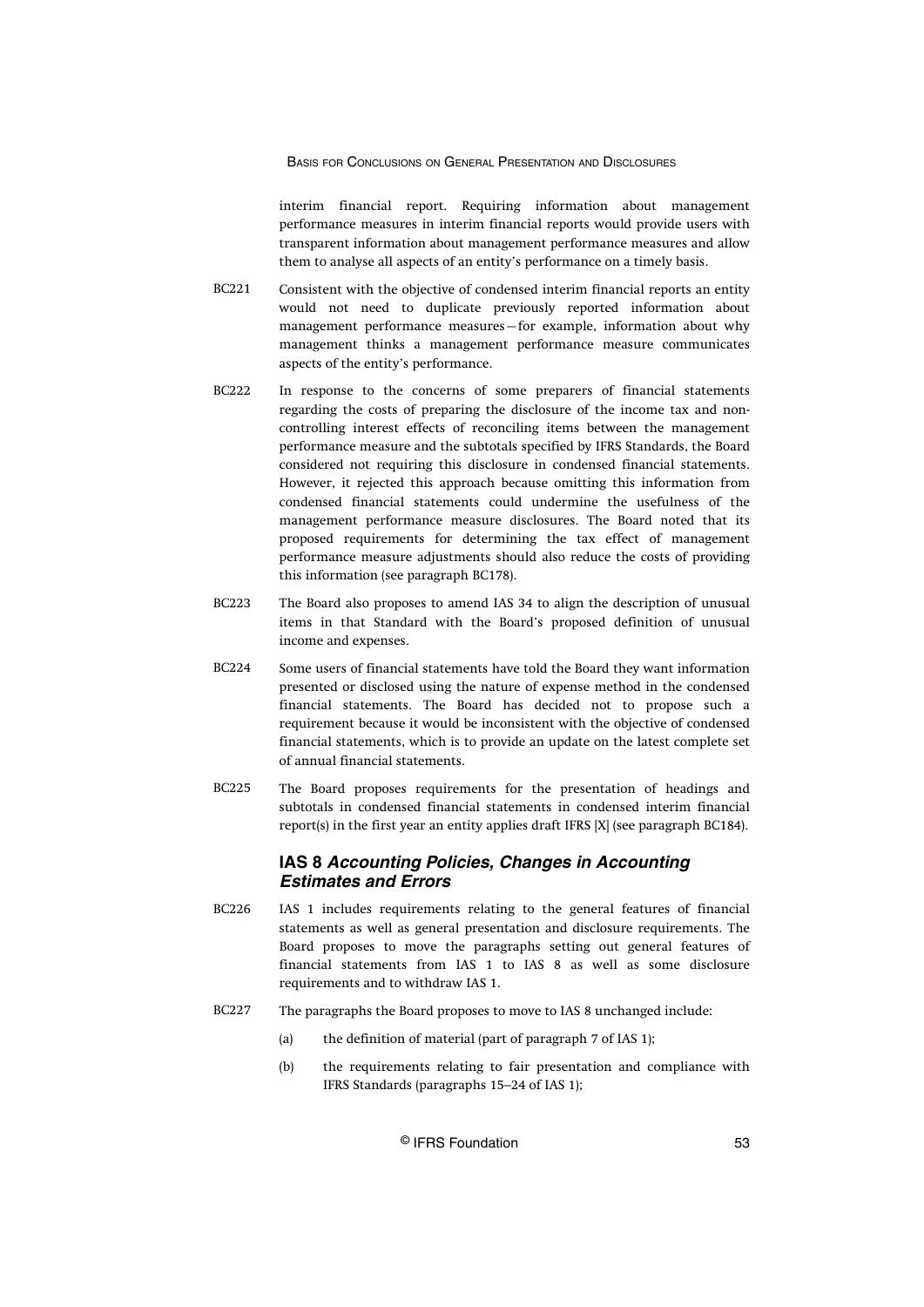- (c) the requirements relating to going concern (paragraphs 25–26 of IAS 1);
- (d) the requirements relating to the accrual basis of accounting (paragraphs 27–28 of IAS 1); and
- (e) the requirements relating to disclosures of accounting policies and sources of estimation uncertainty (paragraphs 117–133 of IAS 1).
- The Board considered retaining these requirements in IAS 1 or moving the requirements to the proposed draft IFRS [X] on presentation and disclosure, but concluded that they would fit better with the content of IAS 8. BC228
- In the light of proposed additions to IAS 8, the Board is also proposing to amend IAS 8 to: BC229
	- (a) change the title of the Standard to *Basis of Preparation, Accounting Policies, Changes in Accounting Estimates and Errors*; and
	- (b) revise the objective and scope paragraphs.

# **IFRS 7 Financial Instruments: Disclosures**

- The Board proposes to move paragraphs 80A and 136A from IAS 1 to IFRS 7. These paragraphs set out requirements for disclosures relating to puttable instruments classified as equity in accordance with paragraphs 16A–16B or paragraphs 16C–16D of IAS 32 *Financial Instruments: Presentation*. The Board concluded that disclosure requirements specific to a type of financial instrument would better fit in an IFRS Standard dealing with other financial instruments than in a general presentation and disclosure Standard. BC230
- As equity instruments subject to these disclosure requirements are currently outside the scope of IFRS 7, the Board also proposes to amend the scope of IFRS 7 to reflect the relocation of those paragraphs. BC231

## **Expected effects of the proposals**

- The Board is committed to assessing and sharing knowledge about the likely costs of implementing proposed new requirements and the likely ongoing application costs and benefits of those requirements—these costs and benefits are collectively referred to as 'effects'. The Board gains insight on the likely effects of proposed new requirements through its formal exposure of the proposals and through its fieldwork, analysis and consultations. BC232
- The paragraphs that follow discuss the likely effects of the proposed requirements, including: BC233
	- (a) a summary of effects analysis (see paragraphs BC236–BC247);
	- (b) entities affected by the Board's proposals (see paragraphs BC248–BC249);
	- (c) the likely effects of the proposals on the quality of financial reporting (see paragraphs BC250–BC277);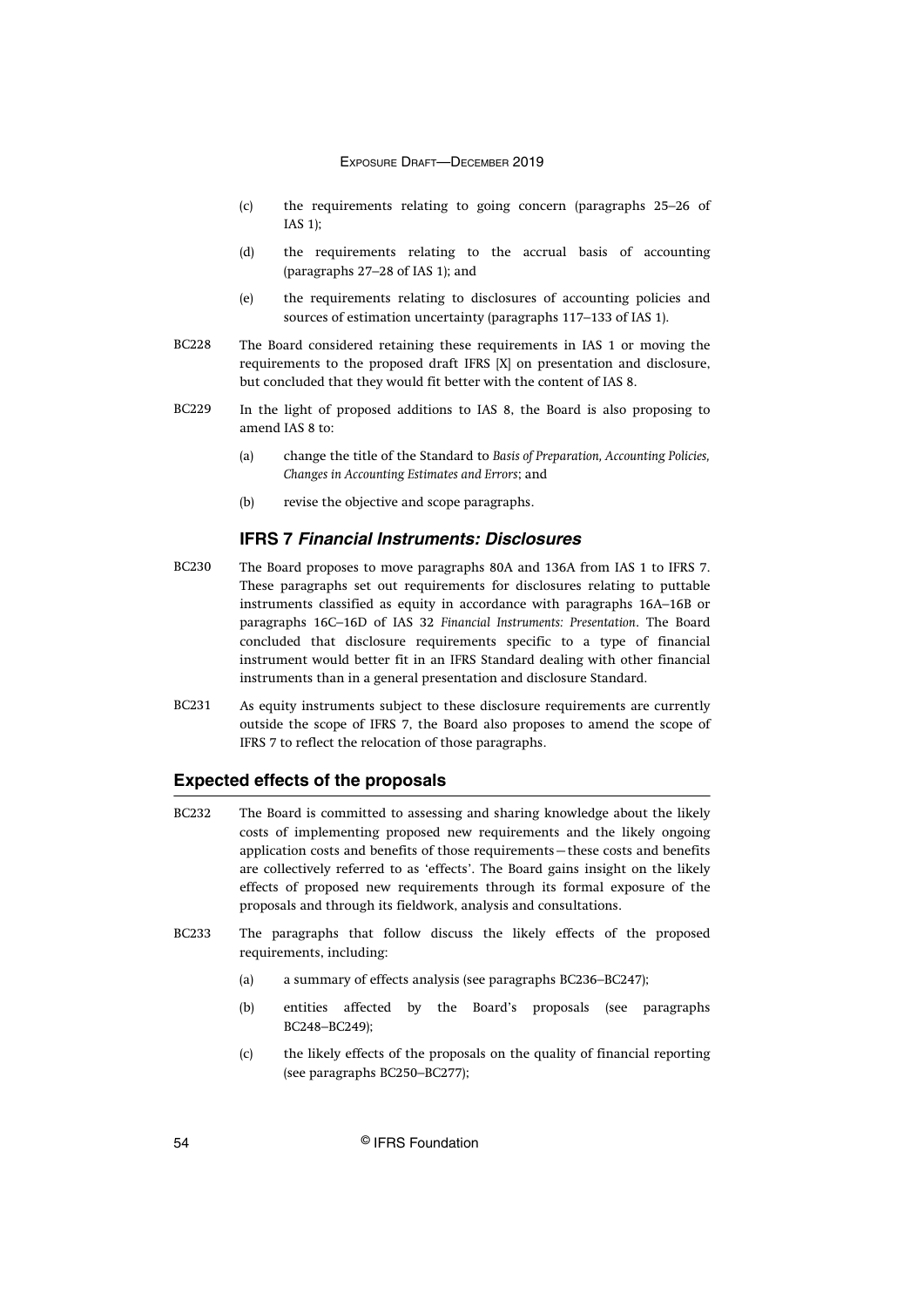- (d) the likely effects of the proposals on how information is reported in the financial statements (see paragraphs BC279–BC280);
- (e) the likely costs of the proposals (see paragraphs BC281–BC300); and
- (f) other effects of the proposals (including the likely effects on electronic reporting, use of management-defined performance measures, and consequences for contracts and agreements) (see paragraphs BC301–BC312).
- The analysis of these effects (the effects analysis) is mainly qualitative, rather than quantitative. Initial and subsequent costs and benefits are likely to vary among stakeholders. Quantifying costs and, particularly, benefits, is both a subjective and a difficult process. No sufficiently well-established and reliable techniques quantify either costs or benefits in this type of analysis. The analysis is also of the likely effects of the proposed requirements rather than the actual effects, because these cannot be known prior to application. The actual effects are one aspect that is considered through the Board's postimplementation reviews. BC234
- The Board has sought to understand the potential effects of its proposals throughout the development of the Exposure Draft. The project and its likely effects were discussed on 23 separate occasions with the Board's advisory bodies and standing consultative groups, including the Capital Markets Advisory Committee, the Global Preparers Forum, the Emerging Economies Group and the Accounting Standards Advisory Forum. The implications of the proposals for electronic reporting were discussed with the IFRS Taxonomy Consultative Group. Furthermore, Board members and staff performed extensive outreach with external stakeholders from February 2016 to June 2019. Over 100 outreach meetings were conducted with stakeholders; more than 50 of those meetings were with users of financial statements. Other meetings included preparers of financial statements, academics, regional standard-setters, regulators and other stakeholders. The Board also considered the results from: BC235
	- (a) an analysis of the reporting practices of 100 entities in various industries;
	- (b) a review of selected academic literature and reports and guidance published by other organisations; and
	- (c) research on regulatory requirements in different jurisdictions in relation to measures defined by management.

## **Summary of effects analysis**

#### **What are the main changes expected to the financial statements?**

The Board's proposals are expected to result in changes to: BC236

- (a) the presentation of subtotals in the statement of profit or loss;
- (b) the presentation of information about associates and joint ventures accounted for using the equity method;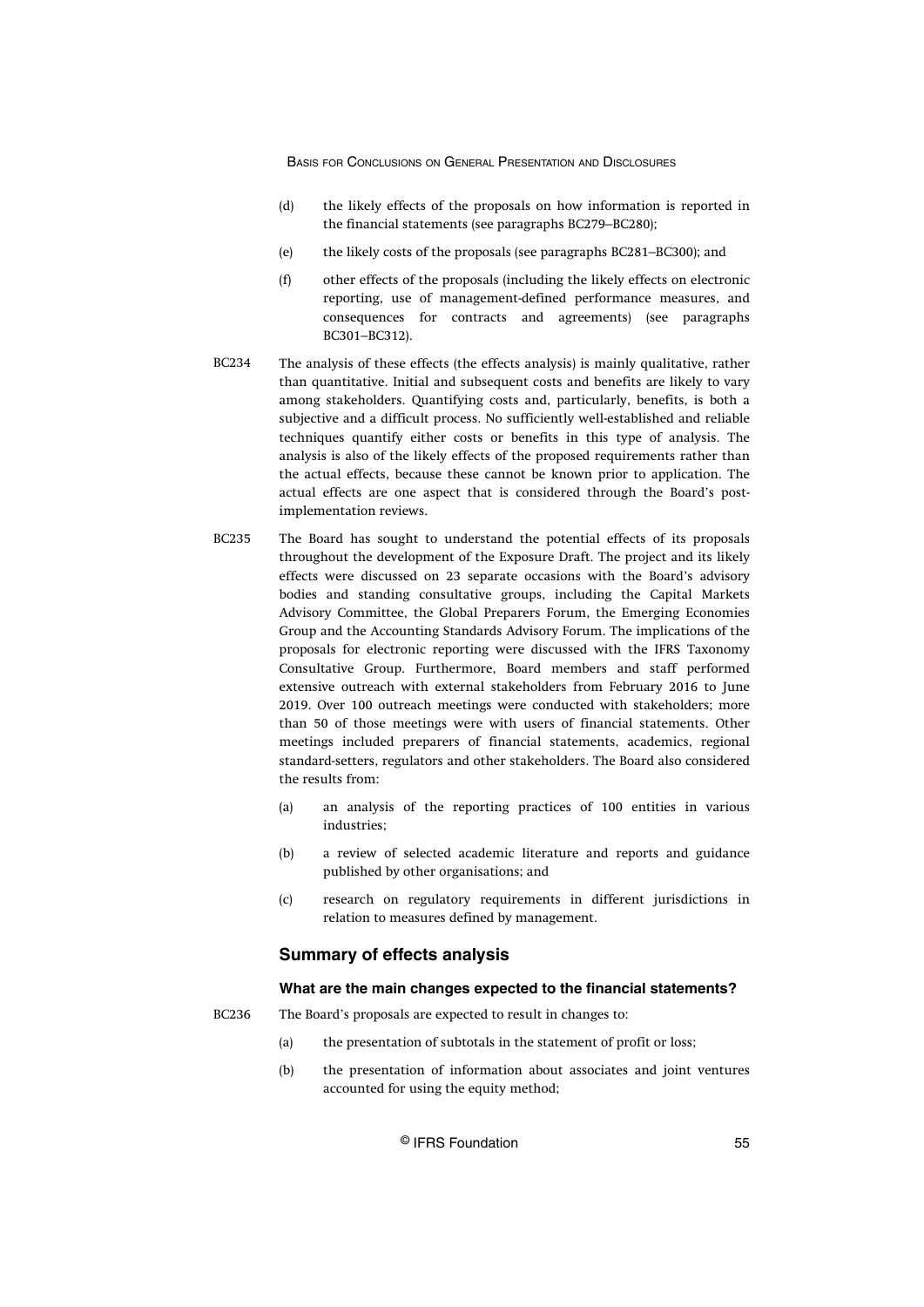- (c) the disaggregation of information in the financial statements, including unusual income and expenses;
- (d) the information provided about management-defined performance measures; and
- (e) the presentation of information in the statement of cash flows.
- Table 1 summarises the expected effects of the Board's proposals on each of the components of the financial statements. Only the Board's proposals on the disaggregation of financial information are expected to affect the statement of changes in equity. BC237

| <b>Key proposals</b>                                                                      | Likely effects on how information is reported in the<br>financial statements                                                                                                                                                                                                                                                                           |  |
|-------------------------------------------------------------------------------------------|--------------------------------------------------------------------------------------------------------------------------------------------------------------------------------------------------------------------------------------------------------------------------------------------------------------------------------------------------------|--|
| Expected effects on the statement of profit or loss                                       |                                                                                                                                                                                                                                                                                                                                                        |  |
| defined<br>Requiring<br>subtotals<br>and categories in the statement<br>of profit or loss | $\bullet$<br>Presenting an 'operating profit or loss' subtotal would<br>be new for some entities. In addition, many of the<br>entities that already present the measure labelled<br>operating profit or loss would need to change how they<br>calculate it.                                                                                            |  |
|                                                                                           | Distinguishing between 'integral' and 'non-integral'<br>associates and joint ventures and presenting an 'operat-<br>ing profit or loss and income and expenses from<br>integral associates and joint ventures' subtotal would<br>be new for almost all entities that have investments in<br>associates and joint ventures.                             |  |
|                                                                                           | The investing category would be new for most entities.<br>However, entities who invest in the course of their main<br>business activities such as banks and insurers are<br>expected to be less affected by this requirement.                                                                                                                          |  |
|                                                                                           | Presenting a financing category and a 'profit or loss<br>before financing and income tax' subtotal would be new<br>for most entities. However, entities such as banks are<br>likely to be exempt from this requirement. In addition,<br>many of the entities that already present such a subtotal<br>today would need to change how they calculate it. |  |
| Analysis of operating expenses<br>by nature or by function                                | Some entities would need to change the method they<br>$\bullet$<br>use to analyse operating expenses.                                                                                                                                                                                                                                                  |  |
|                                                                                           | Some entities would need to stop using a mixed<br>٠<br>approach to analyse operating expenses.                                                                                                                                                                                                                                                         |  |

## **Table 1 Summary of expected effects on the financial statements**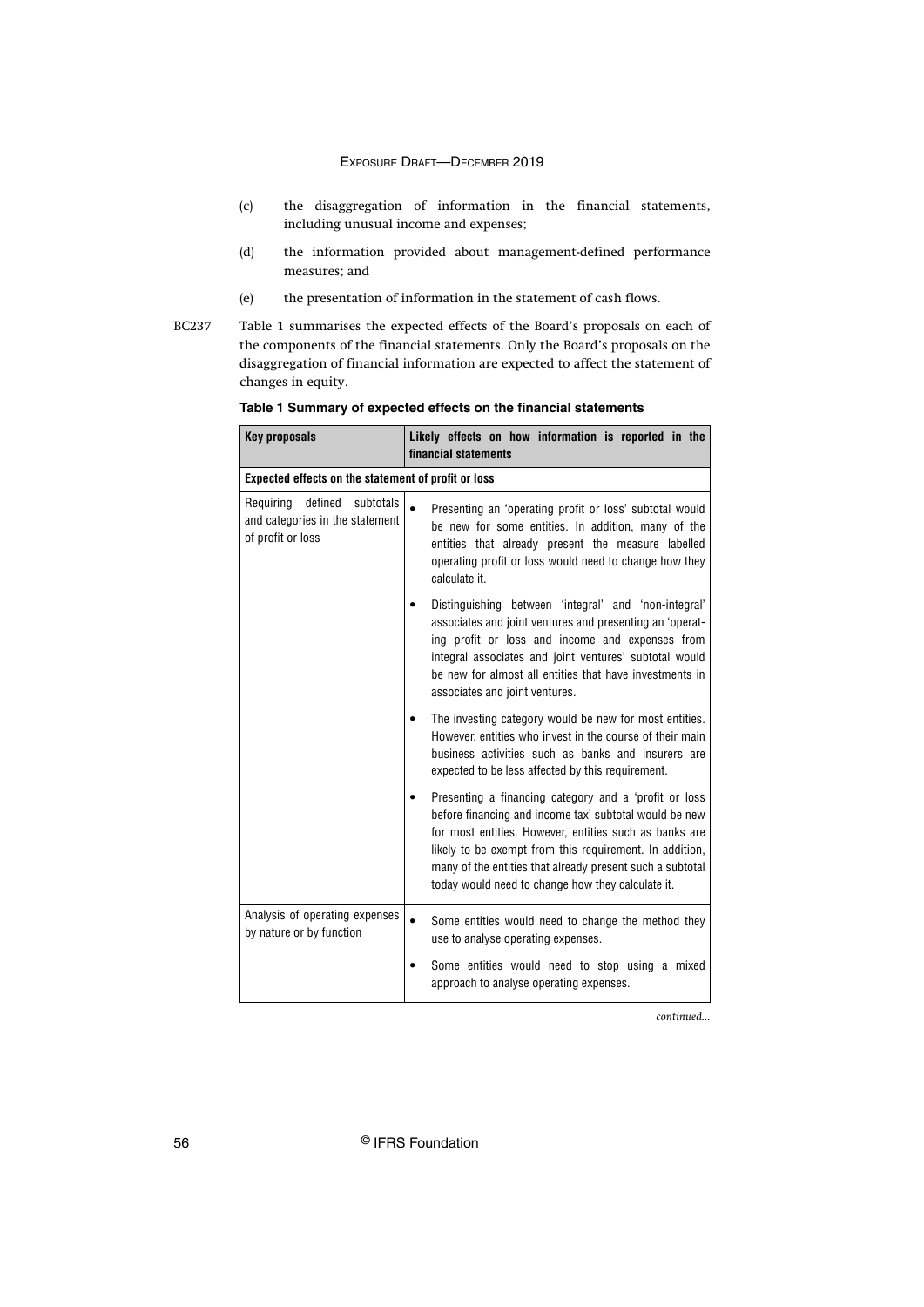*<sup>...</sup>continued*

| Key proposals                                              | Likely effects on how information is reported in the<br>financial statements                                                                                                                                                                                                                                                 |  |
|------------------------------------------------------------|------------------------------------------------------------------------------------------------------------------------------------------------------------------------------------------------------------------------------------------------------------------------------------------------------------------------------|--|
| <b>Expected effects on the statement of cash flows</b>     |                                                                                                                                                                                                                                                                                                                              |  |
| Starting point for the indirect<br>method                  | $\bullet$<br>Using operating profit or loss as the starting point for<br>the indirect method would be a change for most<br>entities.                                                                                                                                                                                         |  |
| Classification of interest and<br>dividends                | $\bullet$<br>Many entities would need to change the classification of<br>interest received and interest paid. Some entities would<br>need to change the classification of dividends received.<br>For those entities, cash flows from operating activities<br>would change.                                                   |  |
|                                                            | A few entities would need to change the classification of<br>dividends paid.                                                                                                                                                                                                                                                 |  |
| <b>Expected effects on the notes</b>                       |                                                                                                                                                                                                                                                                                                                              |  |
| Unusual income and expenses                                | $\bullet$<br>Disclosing information about unusual income and<br>expenses would be new for many entities. Many of the<br>entities that already disclose such information today<br>would need to change how they identify unusual<br>income and expenses and would need to provide<br>additional information about such items. |  |
| Management<br>performance measures                         | Some entities would need to include management<br>$\bullet$<br>performance measures in the notes, rather than only<br>outside the financial statements.                                                                                                                                                                      |  |
|                                                            | Most entities would need to provide more disclosures<br>$\bullet$<br>about their management performance measures than<br>they do today, including a reconciliation and the tax and<br>non-controlling interests effect for each adjustment.                                                                                  |  |
|                                                            | Some entities would need to provide such disclosures<br>in the financial statements, rather than only outside the<br>financial statements.                                                                                                                                                                                   |  |
|                                                            | Some entities do not use management performance<br>measures as defined and would not be affected by the<br>proposals.                                                                                                                                                                                                        |  |
| Analysis of operating expenses<br>by nature or by function | $\bullet$<br>Many of the entities that present their primary analysis<br>of expenses by function would need to provide<br>additional information in the notes about the nature of<br>operating expenses.                                                                                                                     |  |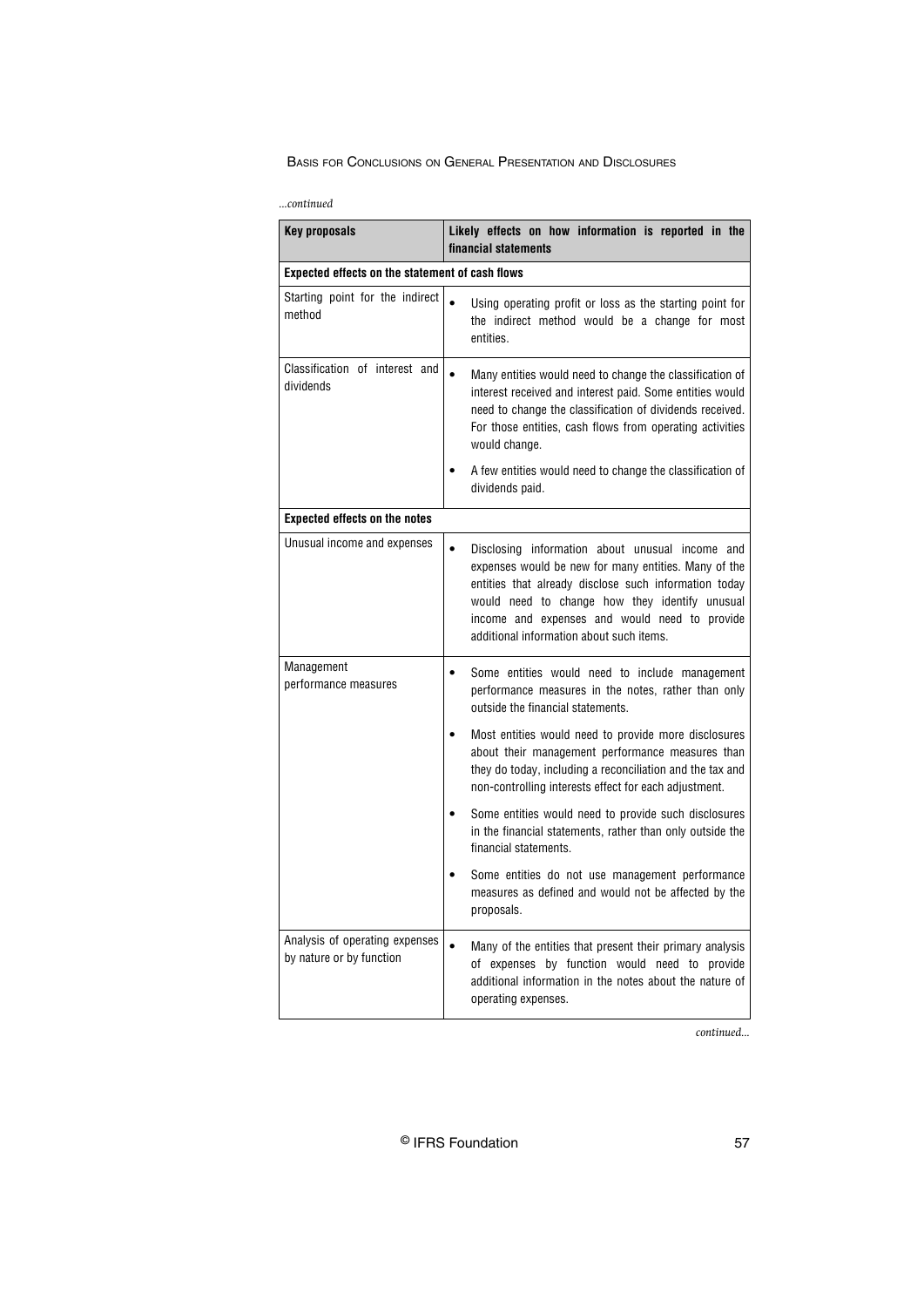#### *...continued*

| Key proposals                                                                                | Likely effects on how information is reported in the<br>financial statements                                                            |
|----------------------------------------------------------------------------------------------|-----------------------------------------------------------------------------------------------------------------------------------------|
|                                                                                              | Expected effects on aggregation and disaggregation in the financial statements                                                          |
| financial  <br>Role of primary<br>statements and notes and<br>aggregation and disaggregation | Many entities are expected to change the level of<br>disaggregation provided both in the primary financial<br>statements and the notes. |

## **What are the expected benefits to users of financial statements?**

- The Board's proposals would provide users of financial statements with better information to make economic decisions, with a focus on improving the information included in the statement of profit or loss. In particular, the proposals aim to improve how information is communicated in the financial statements and thus improve the quality of financial reporting by: BC238
	- (a) providing additional relevant information, particularly about financial performance;
	- (b) enhancing comparability across entities; and
	- (c) improving the transparency and discipline of reporting about some management-defined performance measures.
- Specifically, the main expected benefits are: BC239
	- (a) providing users of financial statements with additional relevant information about an entity's performance, including information about:
		- (i) the operating performance of an entity, including its main business activities, through the operating profit or loss subtotal, for all entities;
		- (ii) the performance of an entity before the effect of financing decisions, through the profit or loss before financing and income tax subtotal, for most entities;
		- (iii) returns from an entity's investments, through separate presentation in the investing category, for most entities;
		- (iv) the performance of investments accounted for using the equity method—with separate information about investments integral to an entity's main business activities and about investments that are not;
		- (v) unusual income and expenses, which would help users of financial statements assess the persistence of the entity's earnings and, therefore, assess expected future cash flows; and
		- (vi) management performance measures.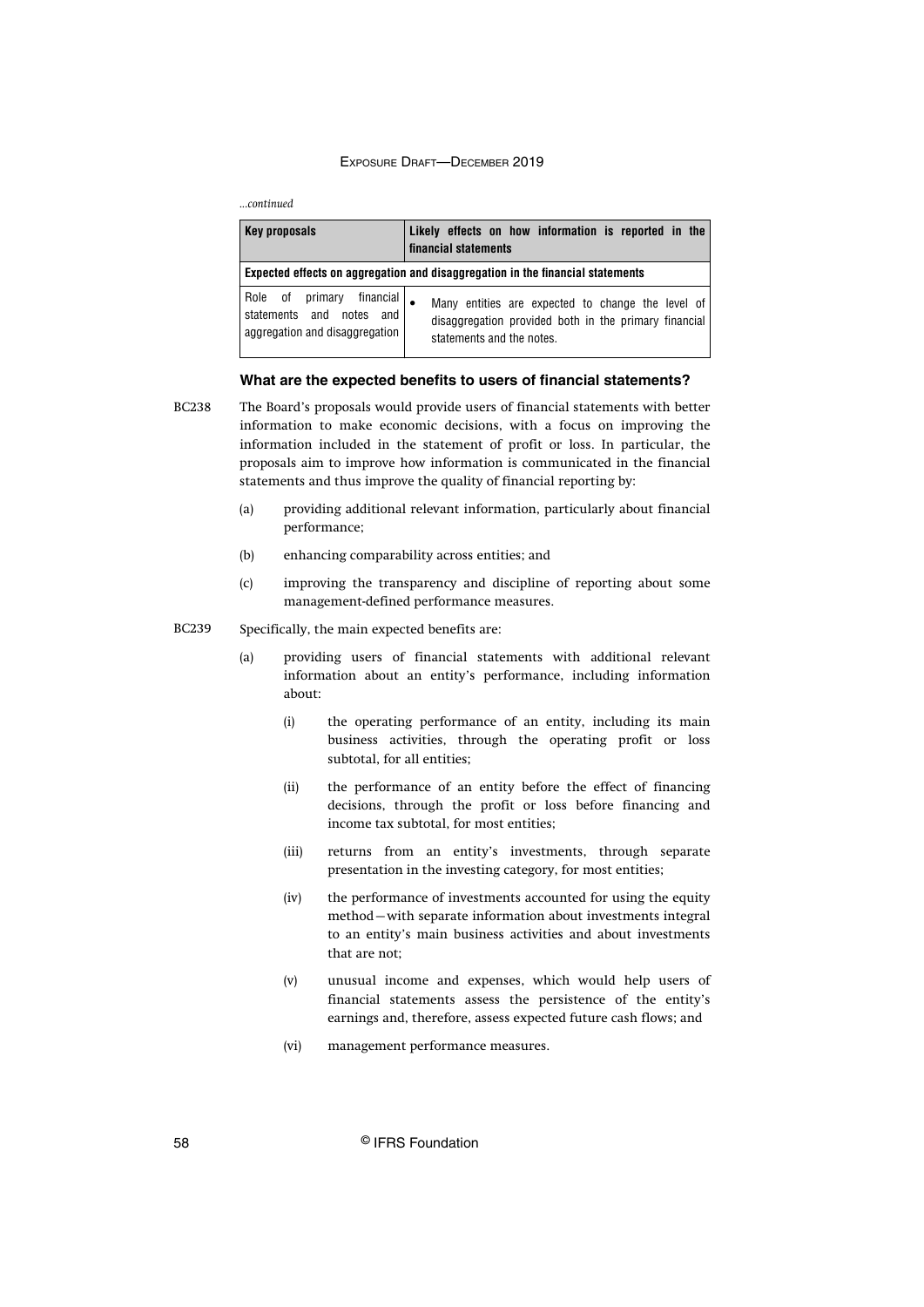- (b) providing additional relevant information through improved disaggregation, including disaggregation of total operating expenses by nature and disaggregation of large 'other' balances.
- (c) enabling users to find and compare information between entities and between periods, including the information described in (a), by:
	- (i) defining three new subtotals in the statement of profit or loss;
	- (ii) defining unusual income and expenses;
	- (iii) strengthening requirements for disaggregation;
	- (iv) removing options for the classification of interest and dividend cash flows in the statement of cash flows; and
	- (v) requiring a consistent starting point for the indirect method of reporting cash flows from operating activities.
- (d) introducing transparency and discipline in the reporting of some management-defined performance measures. The proposals for management performance measures would enable users to analyse and adjust entity-specific information about performance. Users would know where to find information about management-defined performance measures and would have more complete information about these measures including how and why they are prepared. In addition, information about the effect on tax and non-controlling interests of these adjustments would enable users to accept or reject adjustments and calculate their own measure of adjusted earnings per share.

#### **What are the expected costs of implementation and application?**

- The Board's proposals would only affect presentation and disclosure requirements—they would not affect recognition and measurement requirements. Therefore, in general, the proposals would be likely to have fewer significant system implications for entities than new or amended IFRS Standards that affect recognition and measurement requirements. BC240
- Entities' costs to implement and apply the proposed requirements would vary because their practices now vary. For example, the Board's proposals could be similar to the existing reporting practices of some entities, and such entities would incur limited costs. Also, some entities may have most of the required information available through their existing systems and, as such, would incur limited costs. BC241
- The feedback received in outreach so far indicates that the proposals that could be costly to implement in particular circumstances include the following: BC242
	- (a) classifying income and expenses in the operating, investing and financing categories in the statement of profit or loss;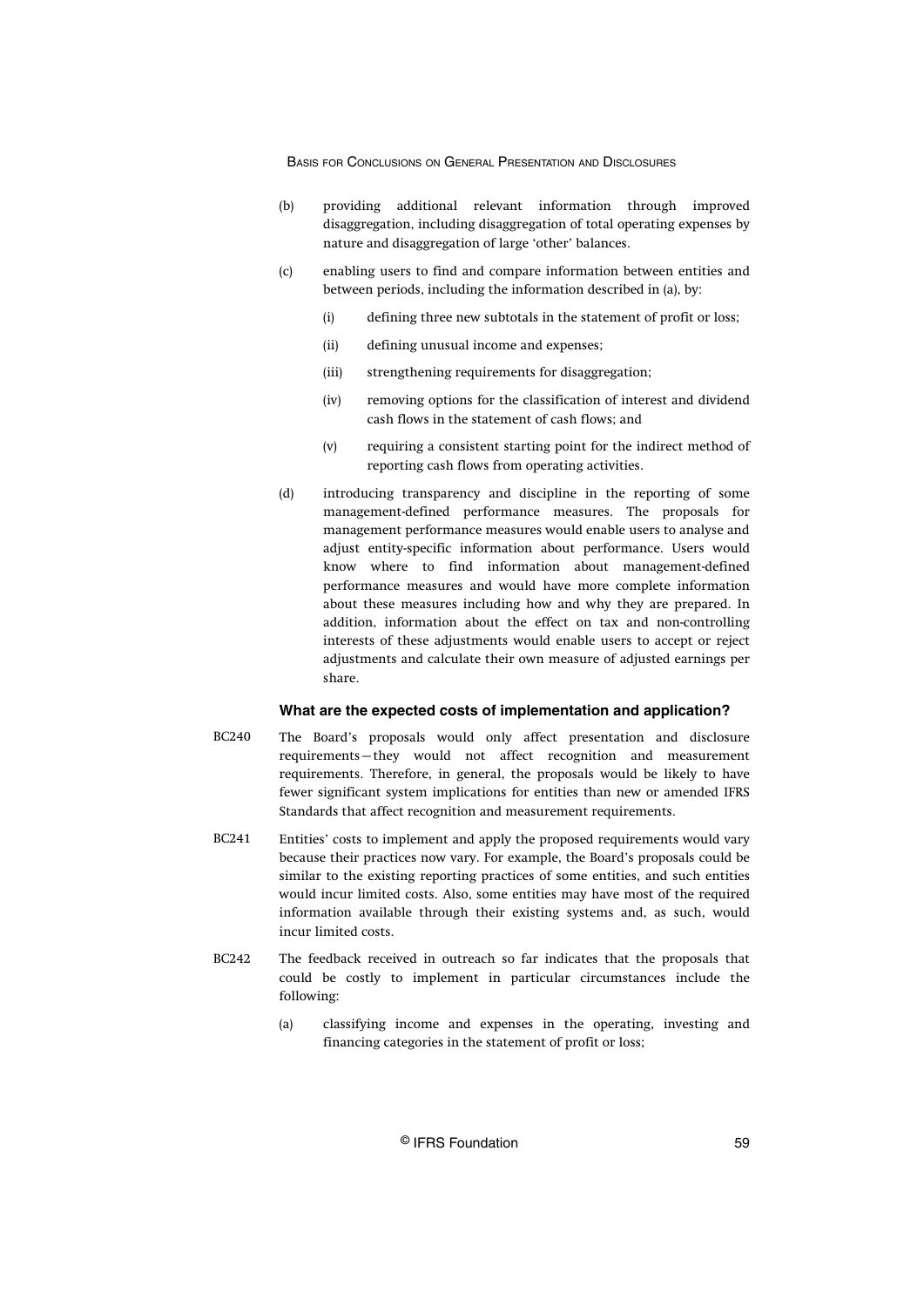- (b) disclosing an analysis of total operating expenses by nature, if an entity that presents its analysis of expenses by function currently discloses limited information about the nature of their expenses;
- (c) identifying the effect on tax and non-controlling interests of the adjustments made in calculating management performance measures; and
- (d) applying judgement, for example, in identifying which associates and joint ventures are integral or non-integral or in identifying unusual income and expenses.
- The Board has proposed simplified approaches where it assessed that the approach that would provide the most useful information to users of financial statements would result in costs that would exceed the benefits. For example, the Board proposes simplified approaches to calculating the tax effect of management performance measure adjustments (see paragraph BC178), and to allocating some income and expenses to the categories in the statement of profit or loss (see paragraph BC95). The Board also proposes simplified requirements for analysis of expenses by nature (see paragraphs BC109–BC114). For proposals that require the application of judgement, the Board proposes application guidance to facilitate the process, for example relating to unusual income and expenses and definitions of integral and nonintegral associates and joint ventures. BC243
- Most of the costs for entities would relate to process changes required to implement the proposals and some entities may need to adjust their systems. Some of the proposals, particularly the proposed disclosures about unusual income and expenses and management performance measures, would also result in ongoing process costs. BC244
- The proposals would also add costs for users of financial statements–mostly implementation costs required for adjusting models and analyses to the proposed new structure of the financial statements. The Board expects the implementation of the proposals by entities to ultimately save costs for users by enabling them to spend less time obtaining the information they need for their analyses than is currently the case. BC245

## **Overall assessment**

- The Board concluded that the benefits in terms of expected improvements to financial reporting as a result of proposals in draft IFRS [X] outweigh the expected costs of implementing and applying the proposals. BC246
- Paragraphs BC248–BC312 provide a more detailed analysis of the expected effects of the Board's proposals. BC247

## **Entities affected by the Board's proposals**

The draft IFRS [X] would apply to all entities preparing financial statements applying IFRS Standards. BC248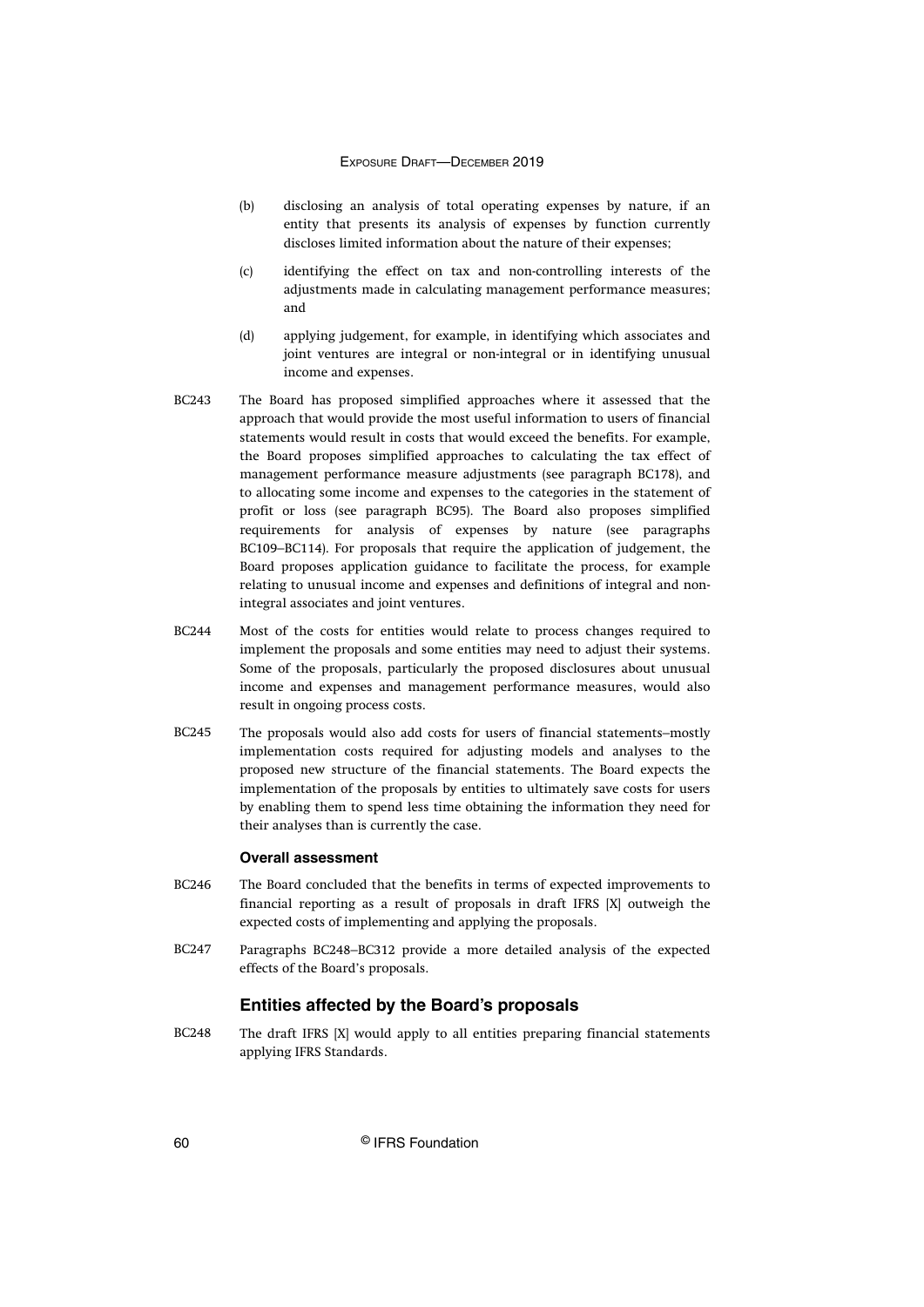The magnitude of change introduced by the proposals would differ depending on the presentation and disclosure practices currently used by entities and the nature and range of their business activities. As explained in paragraph BC240, the proposals would not affect recognition and measurement of any assets, liabilities, equity, income or expenses. BC249

# **The likely effects of the proposals on the quality of financial reporting**

- Assessing how the proposed requirements are likely to affect the quality of financial reporting, the Board has identified improvements regarding: BC250
	- (a) the relevance of information about financial performance (see paragraphs BC251–BC264);
	- (b) the comparability of information (see paragraphs BC265–BC274); and
	- (c) the transparency of information about financial performance (see paragraphs BC275–BC277).

## **How the proposals would provide relevant information about financial performance**

- The Board's proposals would result in entities providing additional relevant information, mostly about financial performance, which includes information about: BC251
	- (a) the operating performance of an entity, including its main business activities, through the operating profit or loss subtotal, for all entities;
	- (b) the performance of an entity before the effect of financing decisions, through the profit or loss before financing and income tax subtotal, for most entities;
	- (c) returns from an entity's investments, through separate presentation in the investing category, for most entities;
	- (d) the performance of investments accounted for using the equity method—with separate information about investments integral to an entity's main business activities and about investments that are not;
	- (e) unusual income and expenses, which would help users of financial statements assess the persistence of an entity's earnings and, therefore, assess expected future cash flows; and
	- (f) income, expenses, assets, liabilities and equity through improved disaggregation, including the disaggregation of total operating expenses by nature and the disaggregation of large 'other' balances.
- Feedback from users of financial statements suggests that managementdefined performance measures that entities currently use to communicate with users can provide relevant information. However, as these measures are defined by entities and not by IFRS Standards, the Board's proposals for management performance measures focus on their transparency (see paragraphs BC146–BC148). BC252

### © IFRS Foundation 61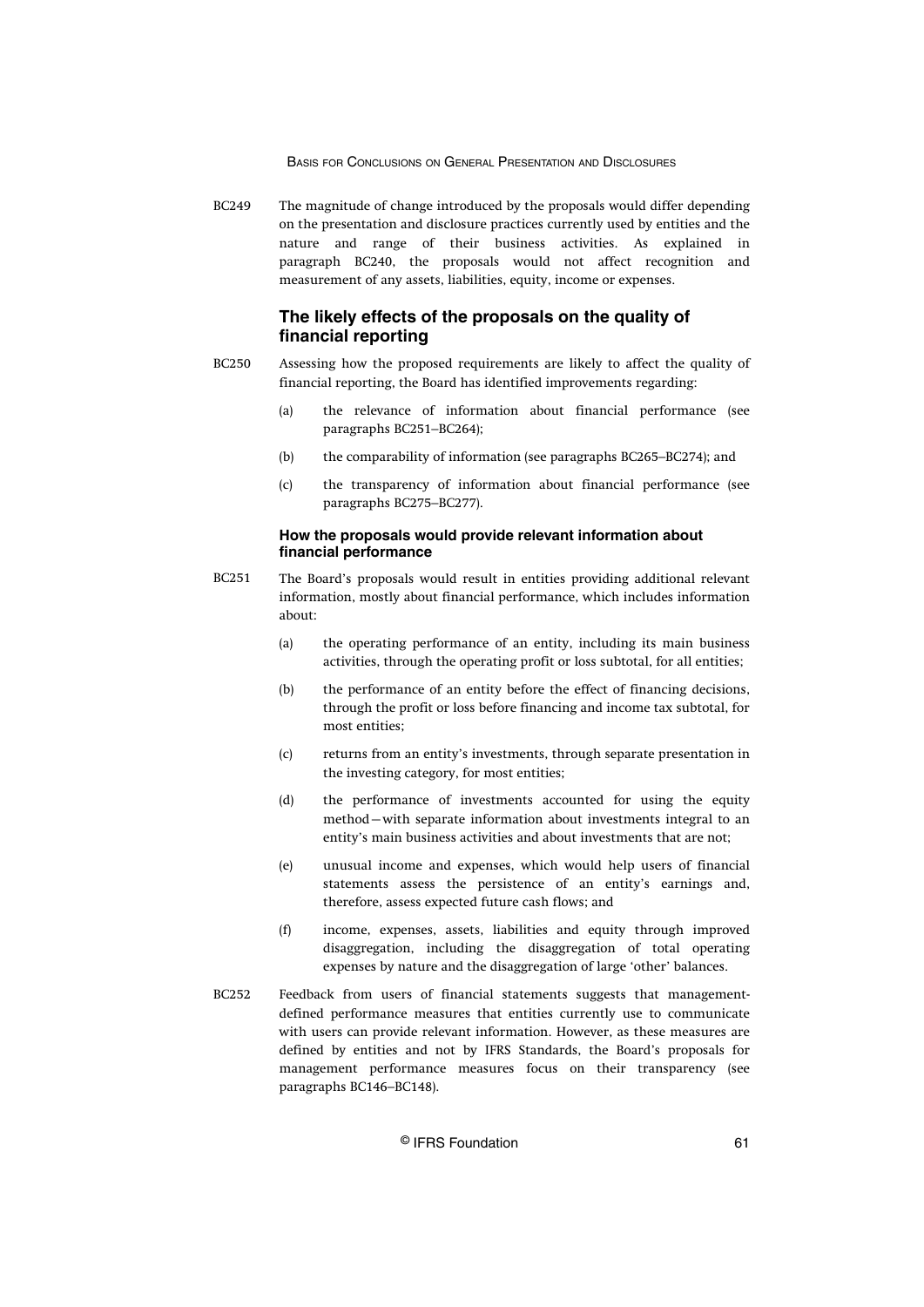#### Operating profit or loss

Operating profit or loss is one of the most commonly presented subtotals in the financial statements. For example, in the 100 sample entities the Board analysed (see Table A.1 in the Appendix), 63 entities presented the measure labelled operating profit or loss. The majority of users of financial statements who responded to a survey by the CFA Institute wanted standard-setters to define key subtotals for entities to present in the primary financial statements, such as operating profit or loss.<sup>4</sup> Research on the line items and subtotals presented by entities from 46 countries showed that value relevance is highest for measures in the middle of the income statement, for example, the operating profit or loss subtotal.<sup>5</sup> By requiring all entities to present a consistently defined operating profit or loss subtotal, the Board's proposals would provide users with relevant information about an entity's financial performance. BC253

## Profit or loss before financing and income tax

- EBIT is another widely used performance measure that aims to distinguish an entity's value-generating activities from its value distribution to capital providers and tax authorities. A study of EUROSTOXX 50 companies by Mazars in 2016 reported that the 34 industrial companies surveyed reported EBIT, usually as a subtotal in the statement(s) of financial performance. EBIT is commonly used for screening and ratio analysis, or as a starting point for forecasting cash flows.<sup>6</sup> A survey by the CFA Institute in 2016 found that 45.9% of 431 (mostly buy-side respondents) investors use EBIT in their analysis.<sup>7</sup> BC254
- Although the Board proposes to require and define profit or loss before financing and income tax rather than EBIT, for the reasons explained in paragraph BC47, the Board expects users of financial statements will use the proposed subtotal as they currently use the subtotals (such as EBIT) that seek to portray the performance of entities before financing and income tax, and, as such, the subtotal will provide relevant information to users. BC255

### Investing category

Users of financial statements told the Board that they consider income and expenses arising from some items (for example, income from some investments) separately from those that reflect an entity's day-to-day business operations (some users refer to these as 'non-core' or 'non-operating' items). Users value these items using different valuation assumptions to the operating items (in terms of cash, risk and growth profiles). The Board's proposal to require separate information about income and expenses from investments BC256

<sup>4</sup> CFA Institute, 'Bridging the Gap: Ensuring Effective Non-GAAP and Performance Reporting', November 2016. Available [here.](https://www.cfainstitute.org/-/media/documents/article/position-paper/bridging-the-gap-ensuring-non-gaap-and-performance-reporting.ashx)

<sup>5</sup> Barton J., Hansen, T. B., and Pownall, G., 'Which Performance Measures Do Investors Around the World Value the Most—and Why?', *The Accounting Review*, vol 85, no 3, May 2010, pp 753–89.

<sup>6</sup> Mazars, 'The use of alternative performance measures in financial information current practice of European listed companies', as of 30 June 2016 and 31 December 2015. Available [here](https://www.efrag.org/Assets/Download?assetUrl=%2Fsites%2Fwebpublishing%2FMeeting%20Documents%2F1901071411331719%2F05-04%20Mazars%20Report%20-%20Use%20of%20APMs%20in%20Europe%20for%20FY2016%20-%20TEG%2019-04-16%20-%20for%20background%20only.pdf).

<sup>7</sup> CFA Institute, 'Bridging the Gap: Ensuring Effective Non-GAAP and Performance Reporting', November 2016.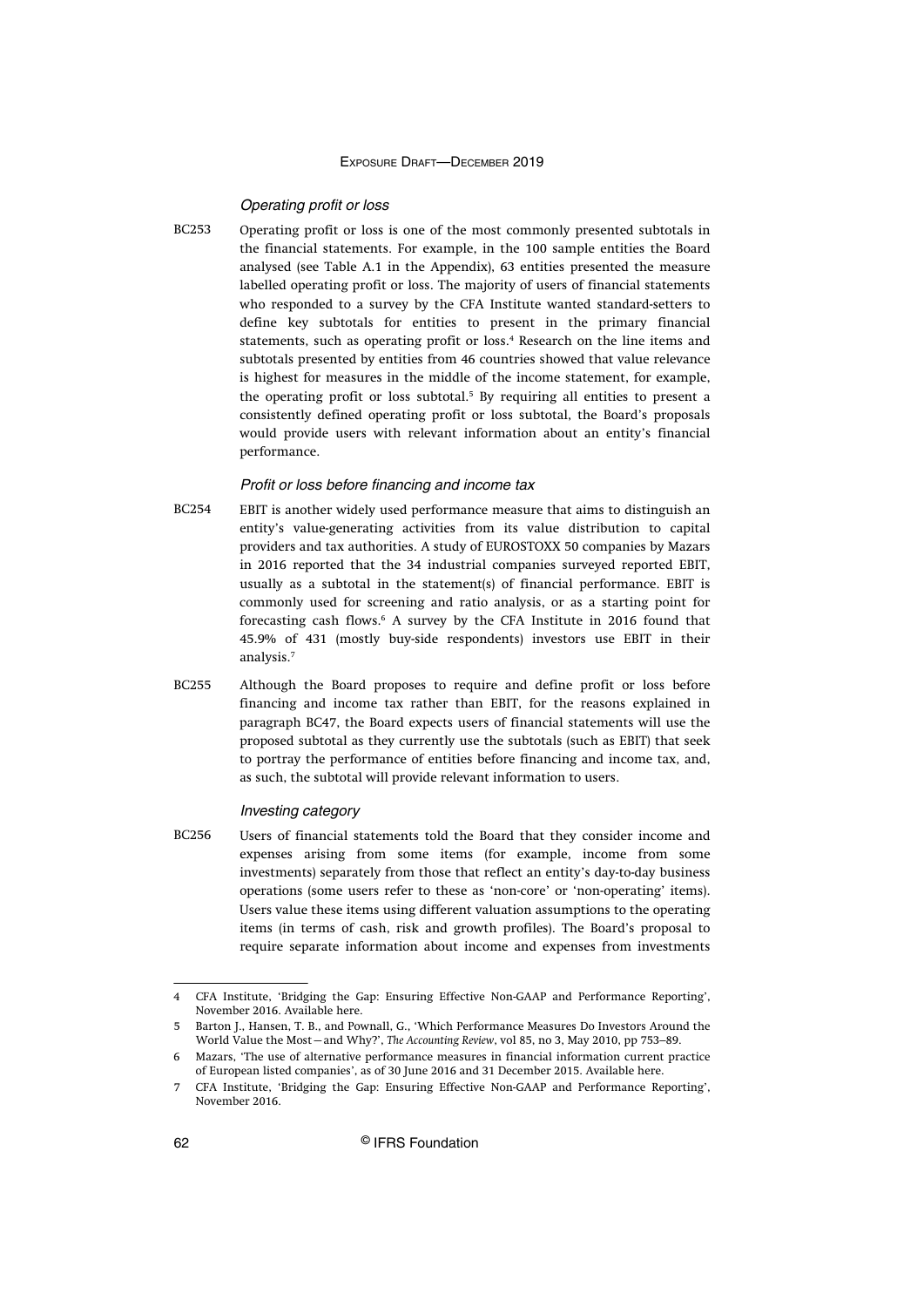would help ensure this information is consistently defined and disaggregated from operating activities, providing users with relevant information for their analysis.

#### Integral and non-integral associates and joint ventures

- The Board's proposals for presentation of integral and non-integral associates and joint ventures should provide users of financial statements with the information to analyse results from associates and joint ventures whose business activities are integral to the entity's business activities, and distinguish those results from income and expenses from other investments. BC257
- The proposals to separately present results, assets and cash flows arising from integral and non-integral associates and joint ventures should enable entities to faithfully represent the performance of different business activities. BC258

#### Unusual income and expenses

- Analysts believe earnings are high quality if they are backed by operating cash flows, are sustainable and repeatable, reflect economic reality, and reflect consistent reporting choices over time.<sup>8</sup> In other words, users of financial statements are seeking to identify the extent to which the earnings are likely to recur. The Board expects that the note disclosure of unusual income and expenses can provide relevant information to users, by helping them identify the extent to which income and expenses reported in one period are expected to arise in future periods. BC259
- The Board proposes that an entity shall disclose in the notes a narrative description of the transactions or other events that give rise to unusual income and expenses that are not expected to arise for several future annual reporting periods. The proposal would require disclosure of all unusual income and expenses so the Board expects this to enable users of financial statements to obtain complete information about unusual income and expenses, thus contributing to a faithful representation of the entity's performance. BC260

#### **Disaggregation**

- Users of financial statements have told the Board that information is sometimes aggregated to the extent that relevant information is omitted. BC261
- To help preparers of financial statements provide relevant information, the Board proposes to describe the steps involved in and considerations for determining appropriate aggregation and disaggregation. The Board expects that the proposals would help an entity identify and disclose material information, which in turn, would provide users of financial statements with relevant information for making economic decisions. BC262

<sup>8</sup> Brown, L. D., Call, A. C., Clement, M. B., and Sharp, N. Y., 'Inside the "Black Box" of Sell-Side Financial Analysts', *Journal of Accounting Research*, vol 53, no 1, March 2015, pp 1–47.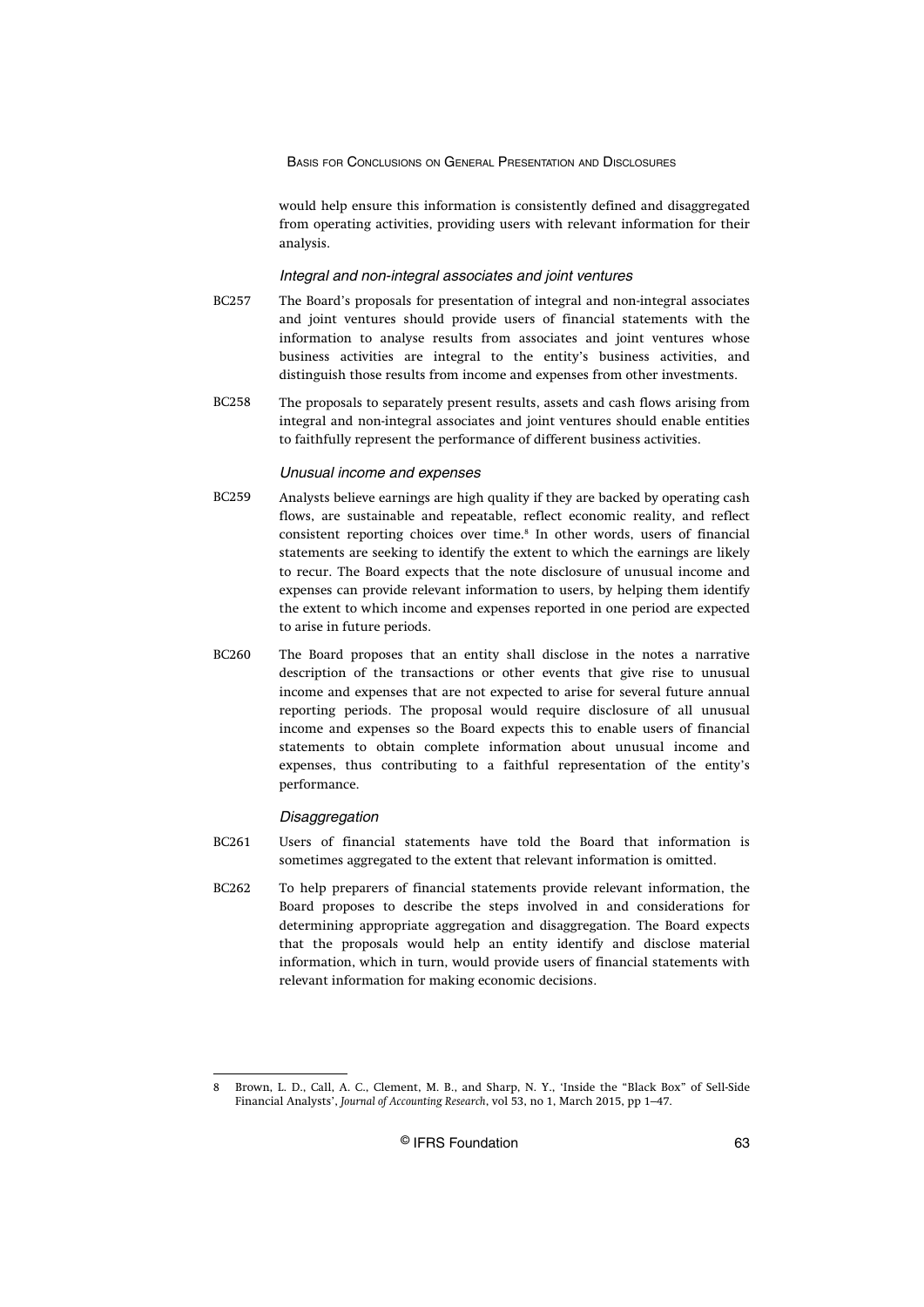- The Board further expects that the proposed specific requirements for disaggregating large balances consisting of individually immaterial items would lead to entities providing more explanation of what is included in these items and thus achieve a more complete, and therefore a more faithful, representation of such items. BC263
- The Board also found that many entities that present the analysis of their expenses by function disclose in the notes limited additional information on the nature of their expenses. Users of financial statements have told the Board that they find an analysis of expenses by nature useful but that it is sometimes missing or incomplete. The requirement for entities that present the analysis of their operating expenses by function to provide an analysis of total operating expenses by nature would provide users with additional relevant information needed for their analyses. BC264

#### **How the proposals would improve comparability**

## Comparability between entities

- Users of financial statements have told the Board that the structure and content of the statement(s) of financial performance vary even among entities operating in the same industry. This diversity makes it difficult for users to compare financial performance between entities. Users have told the Board they need comparable subtotals in the statement(s) of financial performance for screening, ratio analyses and as a starting point for their own analyses. These users observed that, while many entities already present additional subtotal(s) in accordance with paragraph 85 of IAS 1, these additional subtotal(s) are not comparable because entities present different subtotals or calculate similarly labelled subtotal(s) differently. By defining and requiring some of the most relevant measures of performance, the proposals would enable users to compare different aspects of performance between entities, for example: BC265
	- (a) the operating profit or loss subtotal should enable users to compare results from main business activities of entities in the same industry and of entities in different industries; and
	- (b) the profit or loss before financing and taxes subtotal should enable users to compare the performance of entities before the effect of financing.
- Users of financial statements have also told the Board that inconsistencies in classification of income and expenses can reduce comparability. For example, some entities include interest expense on a net defined benefit liability in the measure labelled operating profit or loss while others include the expense in finance costs. The proposals would require more consistent classification of such income and expenses, which should improve comparability. Consistent classification should also enable users to more easily adjust the amounts presented if the required classification of particular income or expenses differs from those users' need for analyses. BC266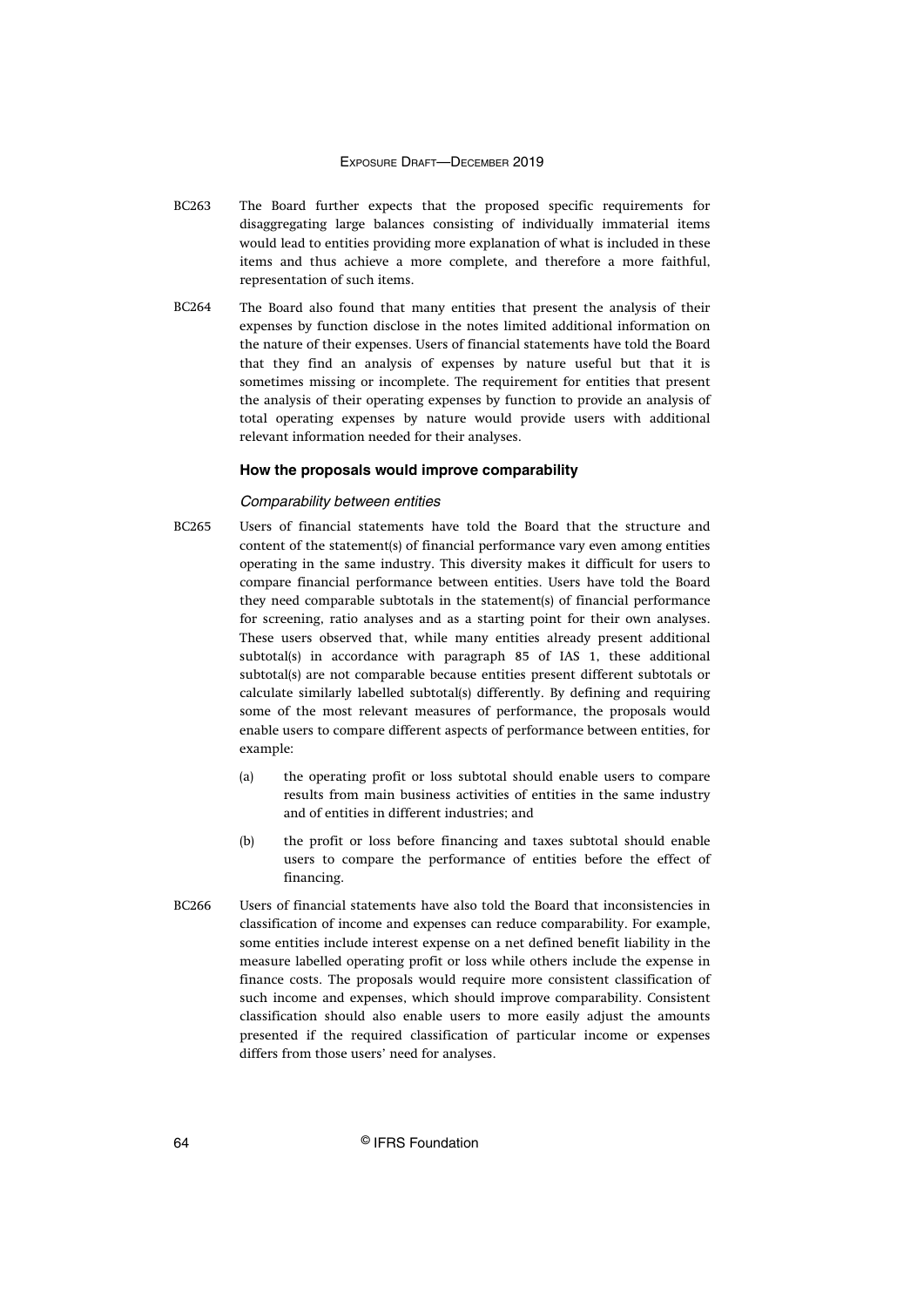- Appropriate disaggregation can enhance the comparability of information available to users of financial statements. For example, academic research indicates that imprecision in requirements on the disaggregation of financial information affects the content of financial statements and can have a major effect on the comparability of entities operating in different jurisdictions.<sup>9</sup> The Board's specific proposals on disaggregation (relating to subtotals and minimum line items), together with the proposed definitions, principles and requirements for aggregation and disaggregation, should result in information being provided that will significantly improve users' ability to compare information between entities and for the same entity over time. BC267
- Users of financial statements have told the Board that information about unusual income and expenses is useful for assessing the persistence or sustainability of an entity's financial performance. However, users observed variability in the way entities currently define and include in the financial statements information about unusual income and expenses. The Board expects that: BC268
	- (a) the proposed definition of unusual income and expenses and the proposed required disclosure of such items in the notes would result in more comparable information across entities, which would help users with their analyses; and
	- (b) the proposed requirement to disclose unusual income and expenses in a single location in the notes would make it easier for users to find and compare such items.
- As discussed in paragraph BC111, having information about the nature of operating expenses for all entities would enable users of financial statements to compare inputs used in operations, regardless of whether entities present an analysis of expenses by nature or by function in their statement of profit or loss. BC269
- The Board observed diversity in practice–entities currently use different starting points for the indirect method of reporting cash flows from operating activities, which users of financial statements say hinders comparisons and analyses. The Board expects that the proposal for using the operating profit or loss subtotal as a consistent starting point for the indirect method of reporting cash flows from operating activities would address diversity in practice and, therefore, help users analyse and compare entities' operating cash flows. BC270
- Academic research shows that the presentation options in IAS 7 lead to diversity in the presentation of interest and dividend cash flows. A study of 798 entities from 13 European countries found that 76% included interest paid in cash flows from operating activities, 60% included interest received and 50% included dividends received. The study concluded that such diversity in presentation hinders the comparability of reported cash flows from BC271

<sup>9</sup> Libby, R., and Emett, S. A., 'Earnings Presentation Effects on Manager Reporting Choices and Investor Decisions', *Accounting and Business Research*, vol 44, no 4, July 2014, pp 410–38.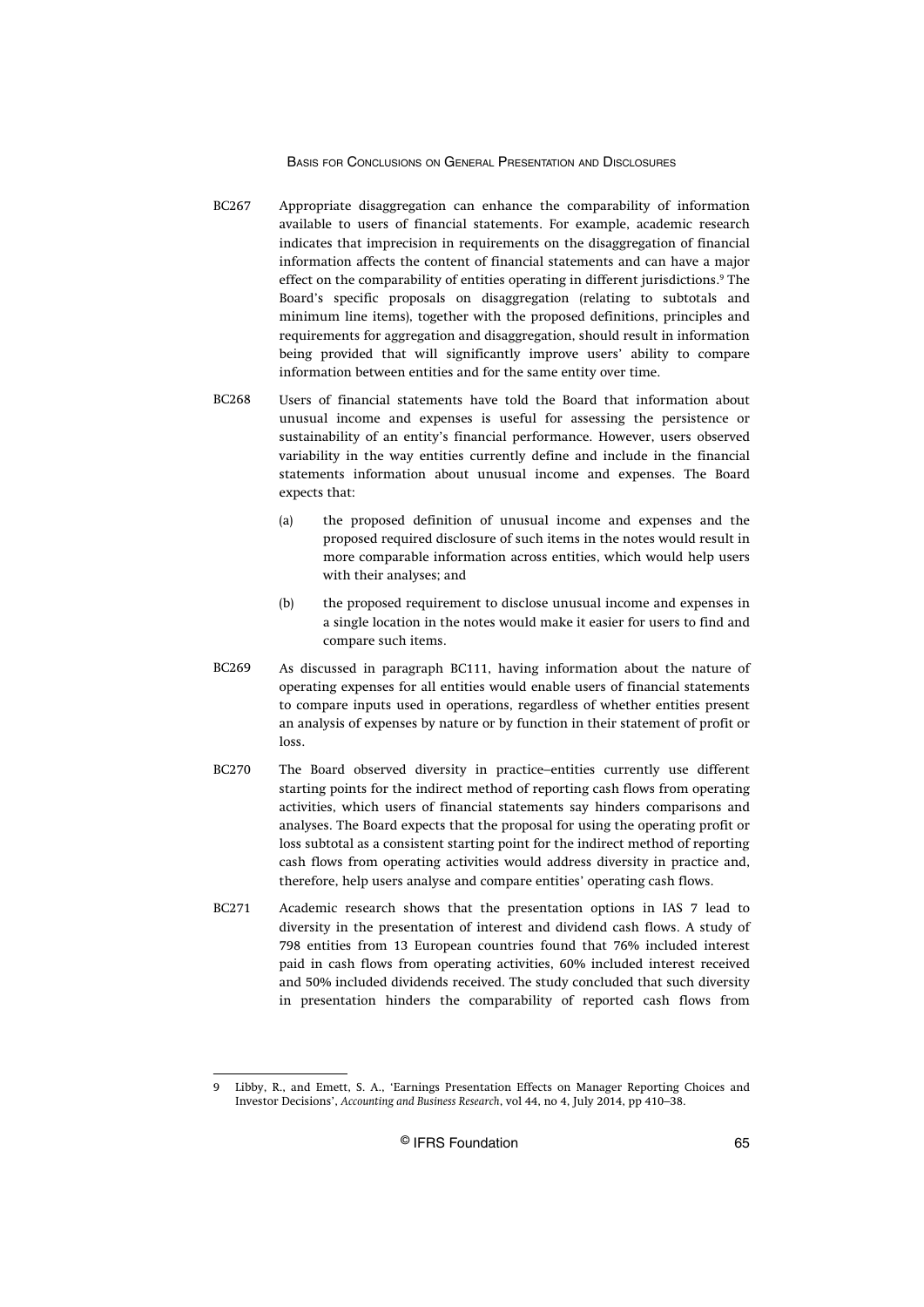operating activities.<sup>10</sup> The Board has also observed significant diversity in practice in the presentation of cash flows arising from interest and dividends (see Tables A.7.1–A.7.4 in the Appendix). Many users of financial statements told the Board that they would prefer not to have to spend as much time searching for information about interest and dividend cash flows, and making such information more comparable. Therefore, the Board proposes to remove options for the classification of interest and dividends paid or received in the statement of cash flows and to prescribe a single classification for each of these items.

The Board proposes that an entity would be required to present additional minimum line items in the statement of financial position for goodwill, investments in integral associates and joint ventures (accounted for using the equity method), and investments in non-integral associates and joint ventures (accounted for using the equity method). Entities would also be required to separately present the share of profit or loss of, and cash flows from investments in, integral and non-integral associates and joint ventures in the statement of profit or loss and the statement of cash flows, respectively. These additional minimum line items should reduce diversity in the location and disaggregation of these items, and, therefore improve comparability between entities. BC272

#### Comparability from period to period for an individual entity

- Users of financial statements expressed concerns that the classification of unusual income and expenses by entities is inconsistent over time. The Board expects that the proposed definition of unusual income and expenses, together with the related requirements, would result in more consistent classification of unusual income and expenses. Applying the proposed definition and related requirements would, therefore, provide users with information they can compare from period to period for an individual entity. BC273
- Users of financial statements also expressed concerns that it is not always clear from the disclosures currently provided by many entities how and why the calculation of management-defined performance measures has changed since a previous reporting period. The Board proposes that management performance measures would be subject to the general requirements for consistency of presentation and classification over time. Applying the proposal, if the way management performance measures are calculated changes, sufficient explanation would be required to help users understand the reasons for, and the effect of, the change. Such explanation, along with the required restatement of comparative information, would improve the comparability of information from period to period for an individual entity. BC274

<sup>10</sup> Gordon, E. A., Henry, E., Jorgensen, B. N., and Linthicum, C. L., 'Flexibility in Cash-flow Classification Under IFRS: Determinants and Consequences', *Review of Accounting Studies*, vol 22, no 2, June 2017, pp 839–72.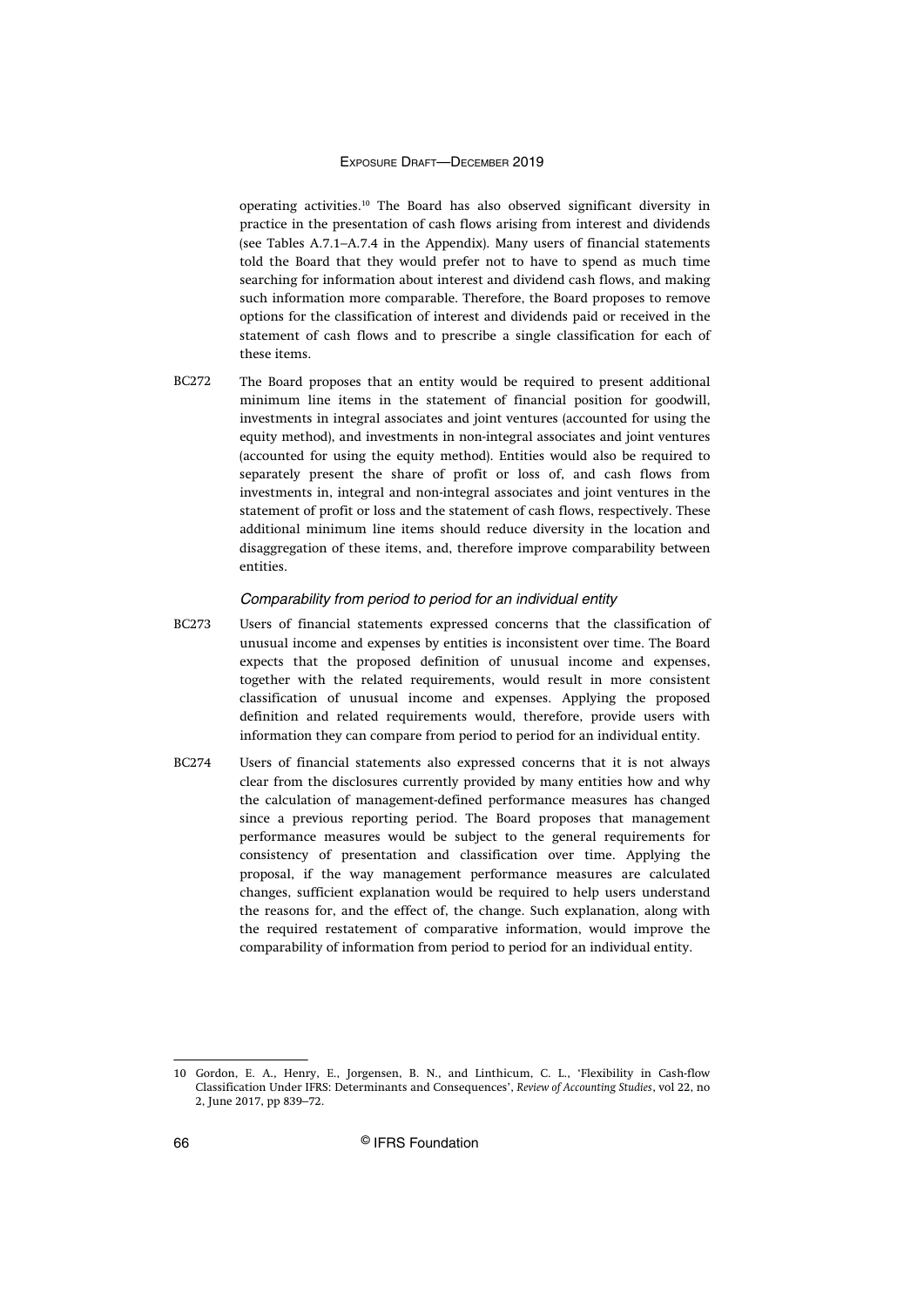## **How the proposals would improve transparency of reporting of management-defined performance measures**

- As discussed in paragraph BC252, management-defined performance measures may provide relevant information. For example, a survey by the CFA Institute showed that users of financial statements found management-defined performance measures useful in many ways, including as a valuation input, as an indicator of accounting quality and as a starting point for analysis.<sup>11</sup> The Board's proposals focus on improving the transparency of managementdefined performance measures thus enabling users to better assess their relevance. BC275
- Users of financial statements: BC276
	- (a) said that the calculation of management-defined performance measures and the reasons for providing those measures sometimes lack transparency.
	- (b) said that, when provided, this information is often difficult to find, as it may be scattered across different parts of the annual report.
	- (c) said that the quality of the disclosures provided about managementdefined performance measures varies between jurisdictions and depends on whether the measures are subject to regulation, the nature of those regulations and how strictly the regulations are enforced. For example, it is not always clear from the disclosures in the financial statements how these measures relate to measures defined in IFRS Standards.
	- (d) said that they often do not have enough information to make their own adjustments when they disagree with items adjusted for in these measures.
	- (e) are not always aware that information about management-defined performance measures provided outside the financial statements is usually not audited.
- The Board expects that the proposals to define management performance measures and require disclosure of information about those measures in the financial statements would improve the discipline in using such measures (including bringing the measure within the scope of an audit in some jurisdictions) and improve their transparency. In particular requiring disclosure of: BC277
	- (a) information about management performance measures in a single location, including the reconciliation to the most directly comparable total or subtotal specified by IFRS Standards, should allow users of financial statements to more easily obtain complete information about such measures; and

<sup>11</sup> CFA Institute, 'Investor Uses, Expectations and Concerns on Non-GAAP Financial Measures', September 2016. Available [here.](https://www.cfainstitute.org/-/media/documents/support/advocacy/investor-uses-expectations-concerns-on-non-gaap.ashx)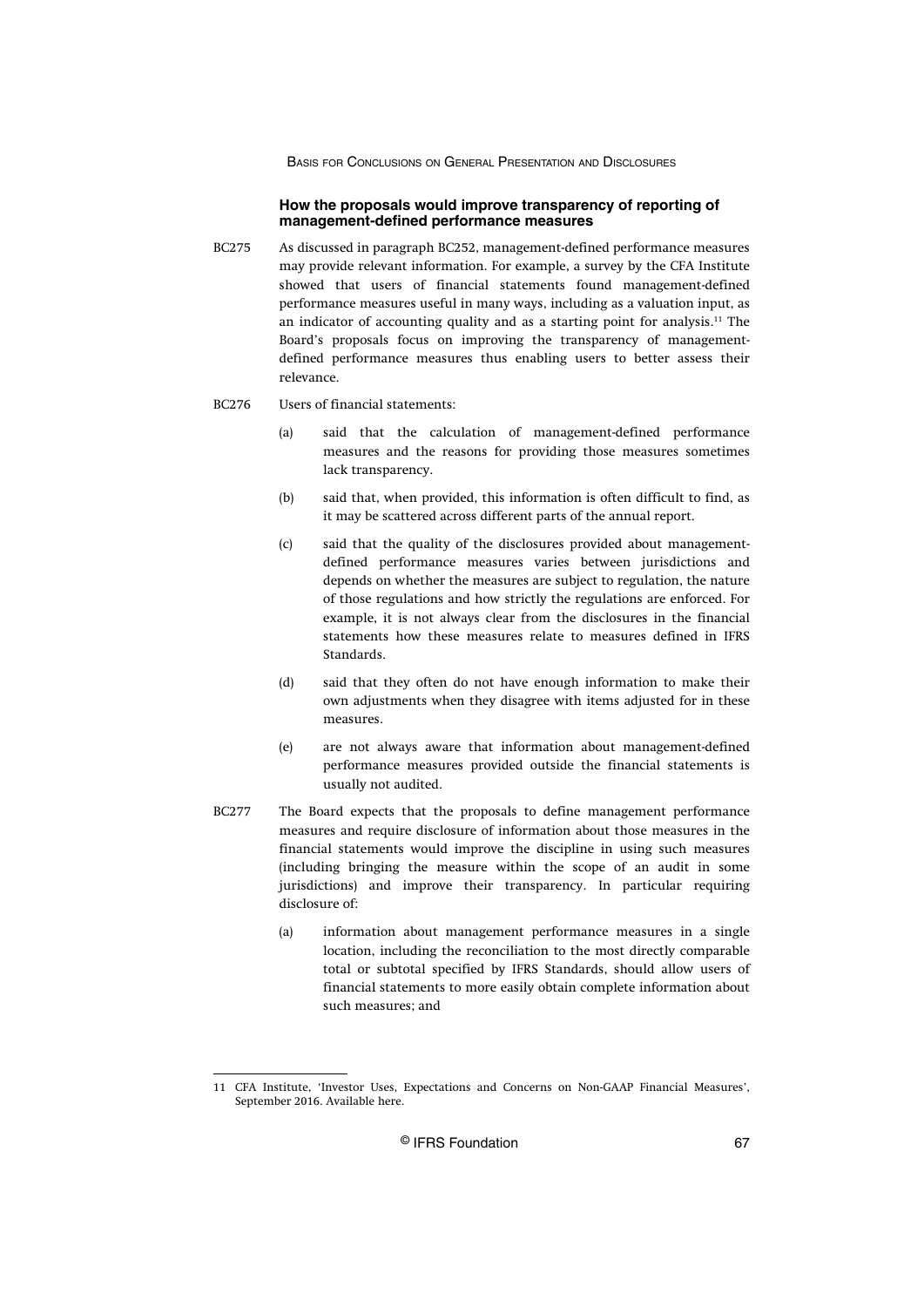- (b) the effect on tax and non-controlling interests of management performance measure adjustments would enable users to change the treatment of particular adjustments in their analysis of earnings if they disagree with the treatment of that adjustment.
- The Board's proposals are consistent with the findings of another survey by the CFA Institute that showed that users of financial statements supported reporting management-defined performance measures in the financial statements.<sup>12</sup> BC278

# **The likely effects of the proposals on how information is reported in the financial statements**

- The tables in this section summarise the expected effect of the Board's proposals on how information is reported in the financial statements. The Board expects no significant change to the statement of changes in equity to result from the proposals other than changes arising from the proposed requirements for disaggregation. BC279
- The Board analysed a sample of 100 annual reports for 2017–18, prepared applying IFRS Standards. The results of this analysis are summarised in the Appendix. The tables below include cross-references to the findings, where applicable. BC280

| <b>Current situation</b> |                                                                                                                                                                                                                                                                               | Likely effects of the proposals on how<br>information is reported                                                                                                                                                                                                                               |
|--------------------------|-------------------------------------------------------------------------------------------------------------------------------------------------------------------------------------------------------------------------------------------------------------------------------|-------------------------------------------------------------------------------------------------------------------------------------------------------------------------------------------------------------------------------------------------------------------------------------------------|
|                          | <b>Operating profit or loss</b>                                                                                                                                                                                                                                               |                                                                                                                                                                                                                                                                                                 |
|                          | Operating profit or loss is not defined or<br>required by IFRS Standards.                                                                                                                                                                                                     | Operating profit or loss would be defined<br>and required by IFRS Standards.                                                                                                                                                                                                                    |
|                          | Many entities present a subtotal labelled<br>operating profit or loss in the statement<br>of profit or loss (see Table A.1 in<br>Appendix).                                                                                                                                   | All entities would present an operating<br>profit or loss subtotal. The presentation<br>of an operating profit or loss subtotal<br>would be new for some entities.                                                                                                                              |
|                          | Those subtotals are not comparable<br>between entities, even within the same<br>industry (in the sample of 100 entities<br>the Board analysed, there are at least<br>nine different definitions of operating<br>profit or loss).<br>In some cases, it is unclear how entities | The Board's proposed definition is likely<br>to be different from the definitions many<br>entities currently use. Consequently,<br>entities' operating profit or loss applying<br>the Board's proposals could be different<br>from the operating profit or loss subtotal<br>they currently use. |
|                          | have defined operating profit or loss.                                                                                                                                                                                                                                        | Important subtotals similar to gross<br>profit, such as net interest income for<br>banks can continue to be presented,<br>above operating profit or loss.                                                                                                                                       |

#### **Table 2 Expected effects on the statement(s) of financial performance**

<sup>12</sup> CFA Institute, 'Bridging the Gap: Ensuring Effective Non-GAAP and Performance Reporting', November 2016.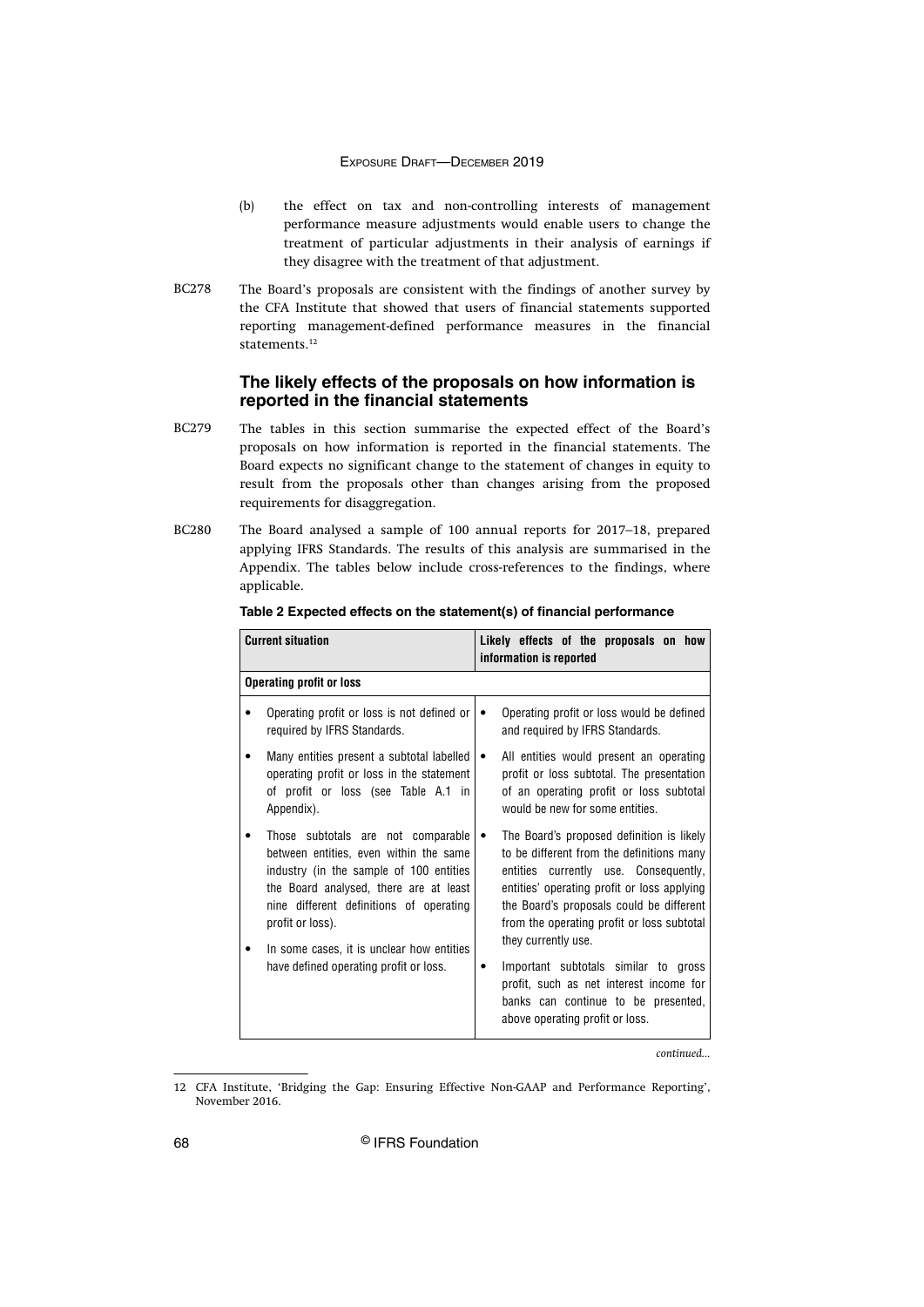| …continued |
|------------|
|------------|

| <b>Current situation</b>                                                                                                                                                                                                                                                                                                                                                                                                                                                                                                                                          | Likely effects of the proposals on how<br>information is reported                                                                                                                                                                                                                                                                                                                                                                                                                                                                                                                                                                                                                                                                                                                               |  |
|-------------------------------------------------------------------------------------------------------------------------------------------------------------------------------------------------------------------------------------------------------------------------------------------------------------------------------------------------------------------------------------------------------------------------------------------------------------------------------------------------------------------------------------------------------------------|-------------------------------------------------------------------------------------------------------------------------------------------------------------------------------------------------------------------------------------------------------------------------------------------------------------------------------------------------------------------------------------------------------------------------------------------------------------------------------------------------------------------------------------------------------------------------------------------------------------------------------------------------------------------------------------------------------------------------------------------------------------------------------------------------|--|
| Income and expenses from associates and joint ventures                                                                                                                                                                                                                                                                                                                                                                                                                                                                                                            |                                                                                                                                                                                                                                                                                                                                                                                                                                                                                                                                                                                                                                                                                                                                                                                                 |  |
| IAS 1 requires presentation of the share<br>of profit or loss of associates and joint<br>ventures as a separate line item but does<br>not specify its location.<br>Most entities present a single line item<br>and do not distinguish between different<br>types of associates and joint ventures.<br>There is diversity in the classification of<br>this line item-some entities include it in<br>the measure labelled operating profit or<br>loss, others present it below the measure<br>labelled operating profit or loss (see<br>Table A.2 in the Appendix). | All entities would consistently classify<br>income and expenses from associates<br>and joint ventures in the categories of the<br>statement of profit or loss.<br>Operating profit or loss would exclude<br>$\bullet$<br>the share of profit or loss of all<br>associates and joint ventures accounted<br>for using the equity method, which would<br>change<br>for<br>entities.<br>be<br>some<br>a<br>Consequently, those entities' operating<br>profit or loss would change applying the<br>Board's proposals.<br>Making a distinction between integral and<br>non-integral<br>associates<br>and<br>ioint<br>ventures and presenting the operating<br>profit or loss and income and expenses<br>from integral associates<br>and joint<br>ventures subtotal would be new for most<br>entities. |  |
| <b>Investing category</b>                                                                                                                                                                                                                                                                                                                                                                                                                                                                                                                                         |                                                                                                                                                                                                                                                                                                                                                                                                                                                                                                                                                                                                                                                                                                                                                                                                 |  |
| IFRS Standards currently do not require<br>presentation of or define income and<br>expenses from investments.<br>Some<br>entities<br>include<br>income<br>and<br>from investments<br>the<br>expenses<br>in<br>measure labelled operating profit or loss<br>(labelled other income, for example),<br>other entities include these income and<br>expenses items from investments in a<br>financing category below the measure<br>labelled operating profit or loss. Few<br>entities present a separate investing<br>category.                                       | The investing category would be required<br>$\bullet$<br>and defined by IFRS Standards.<br>Presentation of a separate investing<br>$\bullet$<br>category would be new for most entities.<br>Entities such as investment companies<br>may not be affected or be less affected<br>by this proposal.                                                                                                                                                                                                                                                                                                                                                                                                                                                                                               |  |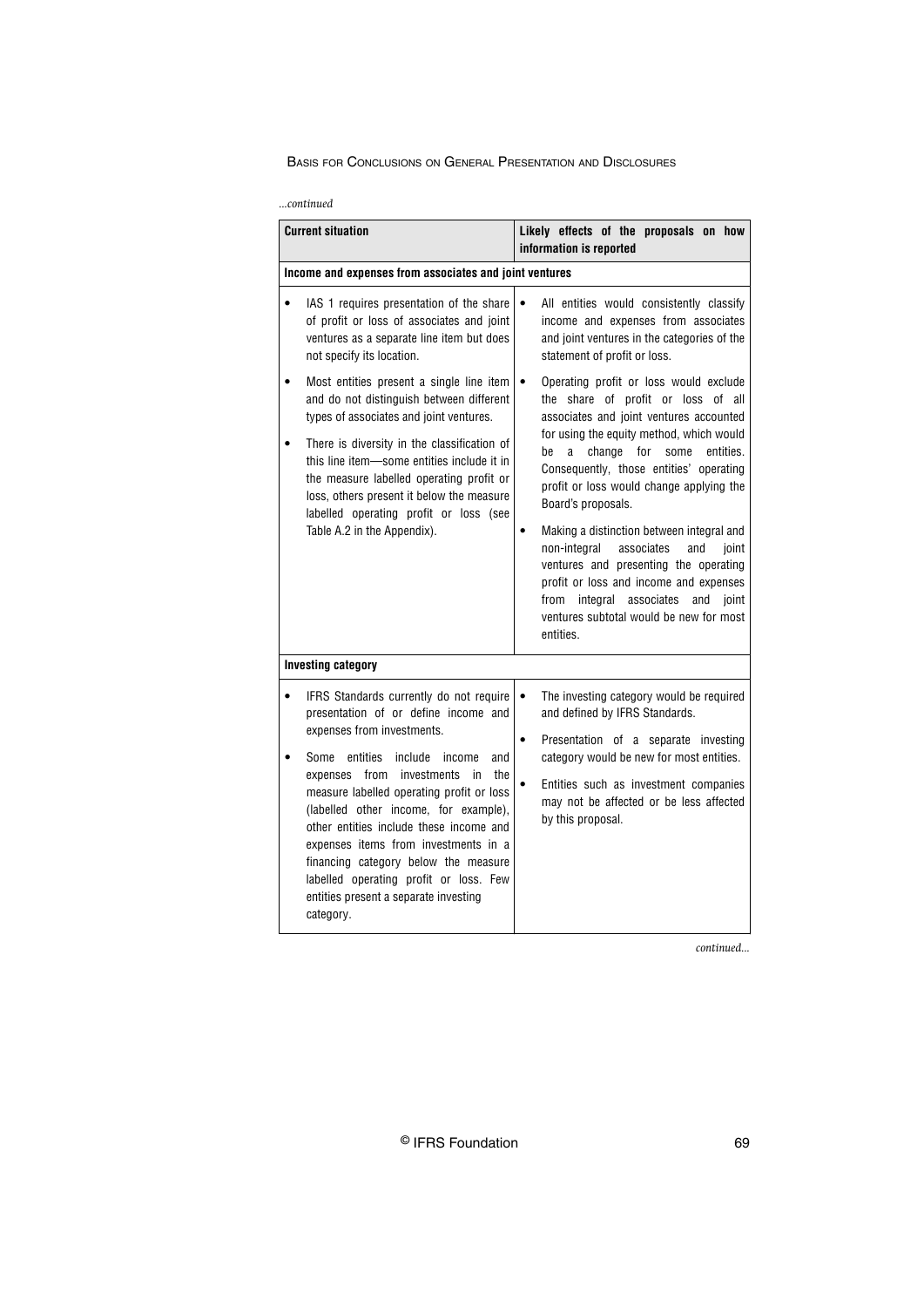#### *...continued*

| <b>Current situation</b>                                                                                                                                                                   | Likely effects of the proposals on how<br>information is reported                                                                                                                                                                                                                                                               |  |
|--------------------------------------------------------------------------------------------------------------------------------------------------------------------------------------------|---------------------------------------------------------------------------------------------------------------------------------------------------------------------------------------------------------------------------------------------------------------------------------------------------------------------------------|--|
| Financing category and the subtotal of profit or loss before financing and income tax                                                                                                      |                                                                                                                                                                                                                                                                                                                                 |  |
| IAS 1 requires that finance costs are<br>presented as a separate line item, but<br>IFRS Standards do not define finance<br>costs.                                                          | The financing category and the profit or<br>loss before financing and income tax<br>subtotal would be defined and required<br>by IFRS Standards.                                                                                                                                                                                |  |
| Some entities present a subtotal labelled<br>profit before interest and tax (or EBIT)<br>(see Table A.3 in the Appendix). Such a<br>subtotal is rarely presented by banks and<br>insurers. | Most entities would present a profit or<br>$\bullet$<br>loss before financing and income tax<br>subtotal. The presentation of such a<br>subtotal would be new for many entities.                                                                                                                                                |  |
| Such subtotals and line items are not<br>comparable between entities.                                                                                                                      | The Board's proposed definition for the<br>$\bullet$<br>subtotal is likely to be different from the<br>definitions entities currently use.                                                                                                                                                                                      |  |
| A common source of diversity is the<br>classification of net interest on net<br>defined benefit liabilities (see Table A.4 in<br>the Appendix).                                            | The finance costs line item would be<br>$\bullet$<br>replaced by the expenses from financing<br>activities line item. The content of those<br>line items is expected to be broadly<br>similar, though there may be some differ-<br>ences.                                                                                       |  |
|                                                                                                                                                                                            | Net interest on net defined benefit liabili-<br>ties would be classified in the financing<br>category-this would be a change for<br>entities that currently classify it in the<br>measure labelled operating profit or loss.                                                                                                    |  |
|                                                                                                                                                                                            | Some entities that provide financing to<br>customers as a main business activity<br>would not present a profit or loss before<br>financing and income tax subtotal which<br>is expected to be consistent with current<br>practice so this aspect of the proposals is<br>expected to have a limited effect on these<br>entities. |  |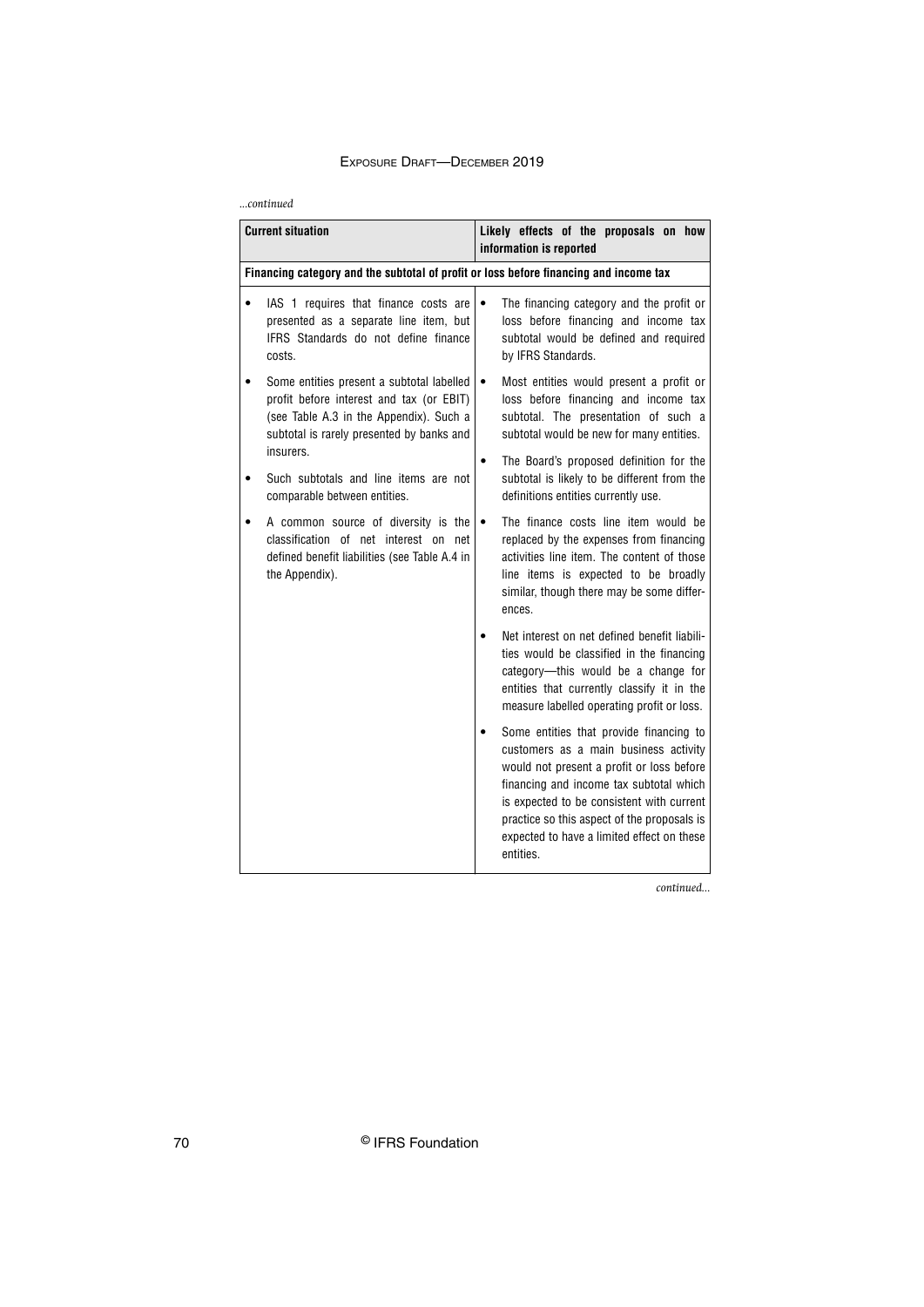| …continued |  |
|------------|--|
|------------|--|

| <b>Current situation</b>                                                                                                                                                                                                                                                                                                                                                                                                                                                                                                                                                                                                                                                                                                                                                                                                                                                                                                                                   | Likely effects of the proposals on how<br>information is reported                                                                                                                                                                                                                                                                                                                                                                                                                                                                                                                                                                                                                                                                                                                                                                                                                                                                                                                                                                                                                                                                            |  |  |
|------------------------------------------------------------------------------------------------------------------------------------------------------------------------------------------------------------------------------------------------------------------------------------------------------------------------------------------------------------------------------------------------------------------------------------------------------------------------------------------------------------------------------------------------------------------------------------------------------------------------------------------------------------------------------------------------------------------------------------------------------------------------------------------------------------------------------------------------------------------------------------------------------------------------------------------------------------|----------------------------------------------------------------------------------------------------------------------------------------------------------------------------------------------------------------------------------------------------------------------------------------------------------------------------------------------------------------------------------------------------------------------------------------------------------------------------------------------------------------------------------------------------------------------------------------------------------------------------------------------------------------------------------------------------------------------------------------------------------------------------------------------------------------------------------------------------------------------------------------------------------------------------------------------------------------------------------------------------------------------------------------------------------------------------------------------------------------------------------------------|--|--|
| Analysis of operating expenses by nature or by function                                                                                                                                                                                                                                                                                                                                                                                                                                                                                                                                                                                                                                                                                                                                                                                                                                                                                                    |                                                                                                                                                                                                                                                                                                                                                                                                                                                                                                                                                                                                                                                                                                                                                                                                                                                                                                                                                                                                                                                                                                                                              |  |  |
| IAS 1 requires entities to select a method<br>for analysing their expenses and allows<br>entities to present their analyses in the<br>statement of profit or loss or disclose it<br>in the notes. When an entity presents its<br>analysis by function, IAS 1 requires<br>disclosure of additional information by<br>nature in the notes.<br>Most entities present their analyses of<br>expenses in the statement of profit or<br>loss. Many entities present an analysis of<br>expenses by function, some present an<br>analysis by nature and some use a mixed<br>A.5.1<br>approach (see<br>Table<br>in<br>the<br>Appendix).<br>Entities that do not present an analysis of<br>expenses by nature in the statement of<br>profit or loss provide additional informa-<br>tion by nature in the notes, with varying<br>level of detail. Only some provide a<br>complete analysis of expenses by nature<br>in the notes (see Table A.5.2 in the<br>Appendix). | $\bullet$<br>All entities would present the analysis of<br>operating expenses in the statement of<br>profit or loss, which would be a change<br>for a few entities.<br>Entities would need to reassess which<br>$\bullet$<br>method to use for the analysis of operat-<br>ing expenses (by nature or by function)<br>based on what is useful for users of<br>financial statements, using the Board's<br>proposed factors. This may lead some<br>entities to change the method they use.<br>An analysis of operating expenses using<br>a mixed method in the statement of profit<br>or loss would be prohibited. Entities that<br>use a mixed method would need to<br>change to the required single approach.<br>Entities that present in the statement of<br>profit or loss their analyses of operating<br>expenses by function would need to<br>disclose in the notes an analysis of their<br>total operating expenses using the nature<br>of expense method. This means some<br>entities that currently disclose in the<br>notes only limited information about the<br>nature of their expenses would need to<br>provide more information. |  |  |
| Minimum line items in the statement of profit or loss                                                                                                                                                                                                                                                                                                                                                                                                                                                                                                                                                                                                                                                                                                                                                                                                                                                                                                      |                                                                                                                                                                                                                                                                                                                                                                                                                                                                                                                                                                                                                                                                                                                                                                                                                                                                                                                                                                                                                                                                                                                                              |  |  |
| IAS 1 requires minimum line items to be<br>presented in the statement of profit or<br>loss but does not specify their location.<br>For example, an entity is required to<br>present:<br>interest revenue calculated using the<br>effective interest method; and<br>impairment losses determined<br>in<br>accordance with Section 5.5<br>0f<br>IFRS 9.                                                                                                                                                                                                                                                                                                                                                                                                                                                                                                                                                                                                      | entity may need to present a<br>An<br>minimum line item in more than one<br>category if the item is comprised of<br>income and expenses that are required to<br>be classified in more than one category.                                                                                                                                                                                                                                                                                                                                                                                                                                                                                                                                                                                                                                                                                                                                                                                                                                                                                                                                     |  |  |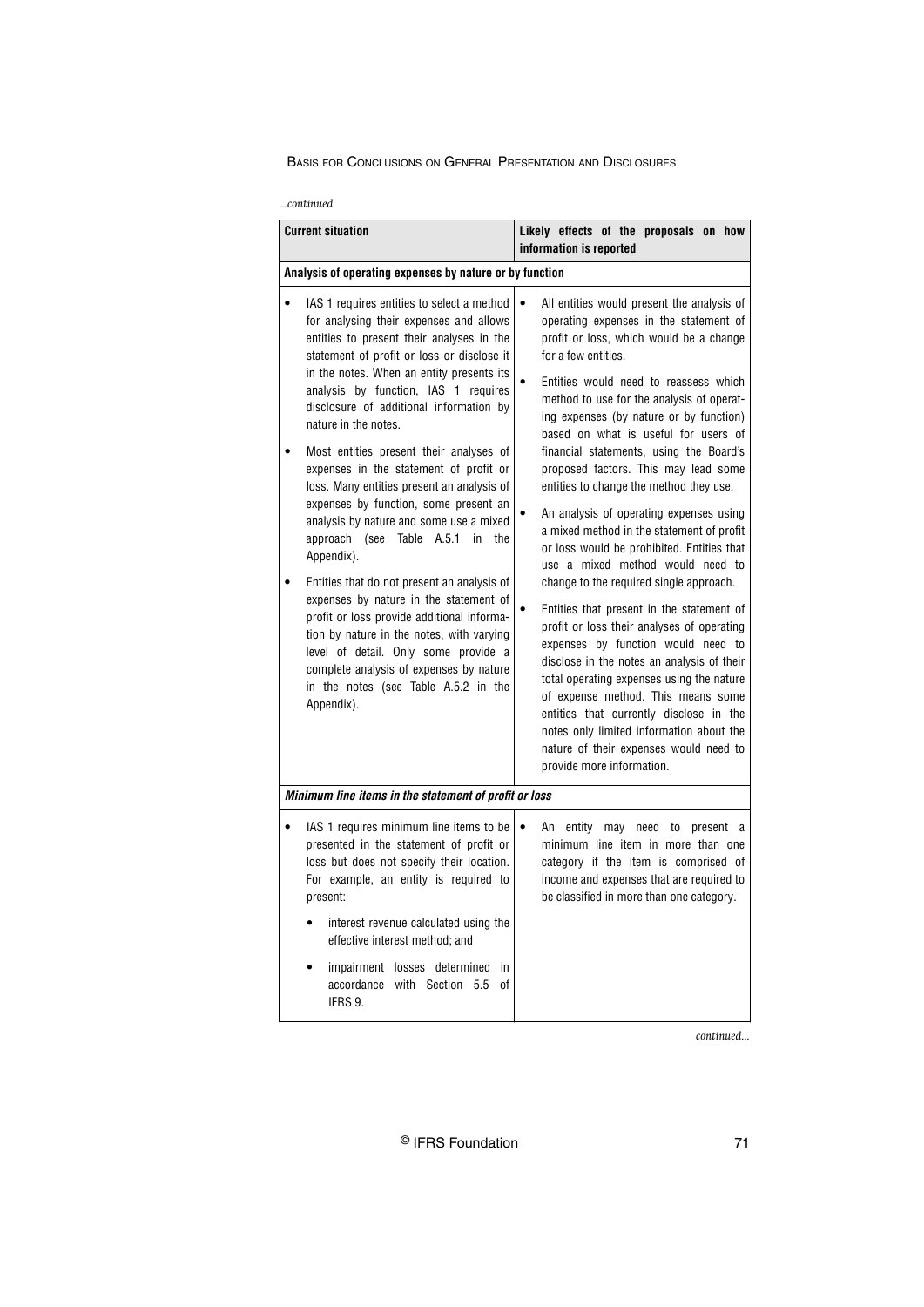## *...continued*

| <b>Current situation</b>                                                                                                                                                                                                                                                                                                                                  | Likely effects of the proposals on how<br>information is reported                                                                                                                                                                                                                                                                                                                                                                                                                           |
|-----------------------------------------------------------------------------------------------------------------------------------------------------------------------------------------------------------------------------------------------------------------------------------------------------------------------------------------------------------|---------------------------------------------------------------------------------------------------------------------------------------------------------------------------------------------------------------------------------------------------------------------------------------------------------------------------------------------------------------------------------------------------------------------------------------------------------------------------------------------|
| Renaming the categories of other comprehensive income                                                                                                                                                                                                                                                                                                     |                                                                                                                                                                                                                                                                                                                                                                                                                                                                                             |
| IAS 1 requires the presentation of two<br>categories in other<br>comprehensive<br>income:<br>other comprehensive income items<br>be<br>reclassified<br>that<br>will<br>not<br>subsequently to profit or loss; and<br>other comprehensive income items<br>that will be reclassified subsequently<br>to profit or loss when specific<br>conditions are met. | The two categories would be relabelled<br>$\bullet$<br>as:<br>remeasurements reported<br>permanently outside profit or loss;<br>and<br>income and expenses to be included<br>in profit or loss in the future when<br>specific conditions are met.<br>This proposal would change the descrip-<br>٠<br>tion but would not affect which items are<br>presented in other<br>comprehensive<br>income or the classification of other<br>comprehensive income items between<br>the two categories. |

# **Table 3 Expected effects on the statement of cash flows**

| <b>Current situation</b>                                                                                                                                                                                                                                                                                                                                                                                                                                                   | Likely effects of the proposals on how<br>information is reported                                                                                                                                                                                                                                          |
|----------------------------------------------------------------------------------------------------------------------------------------------------------------------------------------------------------------------------------------------------------------------------------------------------------------------------------------------------------------------------------------------------------------------------------------------------------------------------|------------------------------------------------------------------------------------------------------------------------------------------------------------------------------------------------------------------------------------------------------------------------------------------------------------|
| Starting point for the indirect method                                                                                                                                                                                                                                                                                                                                                                                                                                     |                                                                                                                                                                                                                                                                                                            |
| IAS 7 refers to the profit or loss total as<br>the starting point for the indirect method<br>for reporting cash flows from operating<br>However, the Illustrative<br>activities.<br>Examples accompanying IAS 7 use the<br>profit before tax subtotal as the starting<br>point.<br>Entities use different starting points for<br>the indirect method, for example, profit<br>or loss, profit before tax or operating<br>profit or loss (see Table A.6 in the<br>Appendix). | Entities would be required to use operat-<br>ing profit or loss as the starting point for<br>the indirect method, which would be a<br>change for many entities.<br>The reconciliation of cash flows might be.<br>simplified by removing some reconciling<br>items that some entities currently<br>present. |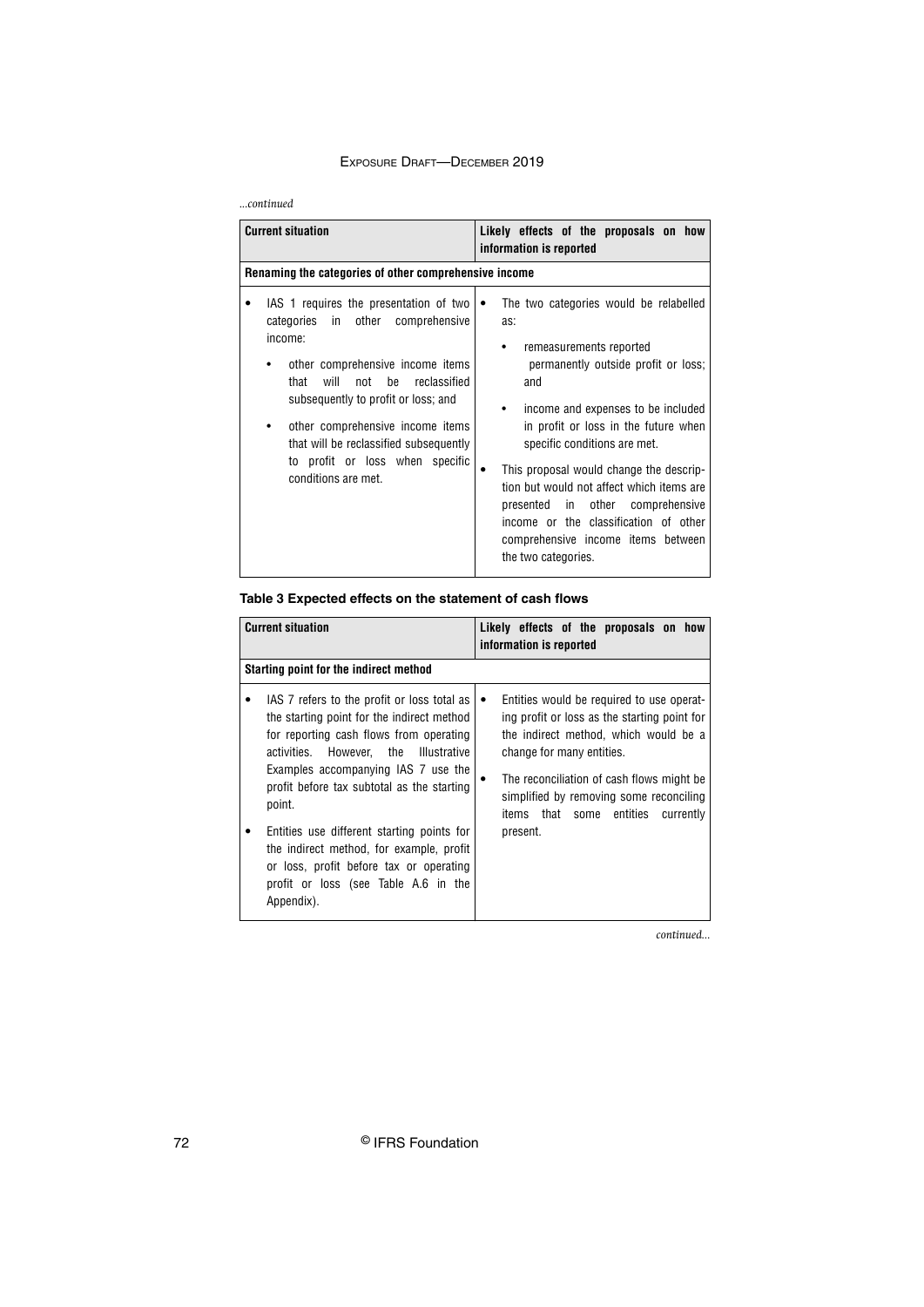| …continued |
|------------|
|------------|

| <b>Current situation</b>                                                                                                                                                                                                                                                             | Likely effects of the proposals on how<br>information is reported                                                                                                                                                                                                                                                                                                                                                                                                                                                                                                                                                                                                                                                                                                                                                                                                                                                     |  |  |  |
|--------------------------------------------------------------------------------------------------------------------------------------------------------------------------------------------------------------------------------------------------------------------------------------|-----------------------------------------------------------------------------------------------------------------------------------------------------------------------------------------------------------------------------------------------------------------------------------------------------------------------------------------------------------------------------------------------------------------------------------------------------------------------------------------------------------------------------------------------------------------------------------------------------------------------------------------------------------------------------------------------------------------------------------------------------------------------------------------------------------------------------------------------------------------------------------------------------------------------|--|--|--|
| <b>Classification of interest and dividend cash flows</b>                                                                                                                                                                                                                            |                                                                                                                                                                                                                                                                                                                                                                                                                                                                                                                                                                                                                                                                                                                                                                                                                                                                                                                       |  |  |  |
| IAS 7 allows options for classification of<br>$\bullet$<br>interest and dividend cash flows.<br>There is diversity in the classification of<br>$\bullet$<br>these cash flows as operating, financing<br>or investing cash flows (see Tables<br>A.7.1-A.7.4 in the Appendix).         | The proposals would result in a more<br>consistent classification of interest and<br>dividend cash flows.<br>Applying the Board's proposals, entities<br>(except those that provide financing to<br>customers as a main business activity or<br>invest in the course of their main<br>business activities) would be required to<br>classify interest and dividends received<br>as investing cash flows and interest paid<br>as financing cash flows. This would be a<br>change for entities that currently classify<br>such cash flows as cash flows from<br>operating activities. Consequently, those<br>entities' reported cash flows from operat-<br>ing activities may change applying the<br>Board's proposals.<br>Entities such as banks and investment<br>companies may not be affected or be less<br>affected by this proposal.<br>Few entities would need to change the<br>classification of dividends paid. |  |  |  |
| Cash flows from investments in integral and non-integral associates and joint ventures                                                                                                                                                                                               |                                                                                                                                                                                                                                                                                                                                                                                                                                                                                                                                                                                                                                                                                                                                                                                                                                                                                                                       |  |  |  |
| IAS 7 provides a few examples of cash<br>flows that arise between the entity and its<br>investments in associates and joint<br>ventures but does not provide classifica-<br>tion guidance for those cash flows.                                                                      | The separate presentation of cash flows<br>from investments in integral and non-<br>integral associates and joint ventures<br>would be new for most entities.                                                                                                                                                                                                                                                                                                                                                                                                                                                                                                                                                                                                                                                                                                                                                         |  |  |  |
| Entities generally do not distinguish<br>different types of associates and joint<br>ventures in the statement of cash flows.<br>In a sample of 100 entities, 77 entities<br>had cash flows from investments in<br>associates and joint ventures and none<br>made such a distinction. |                                                                                                                                                                                                                                                                                                                                                                                                                                                                                                                                                                                                                                                                                                                                                                                                                                                                                                                       |  |  |  |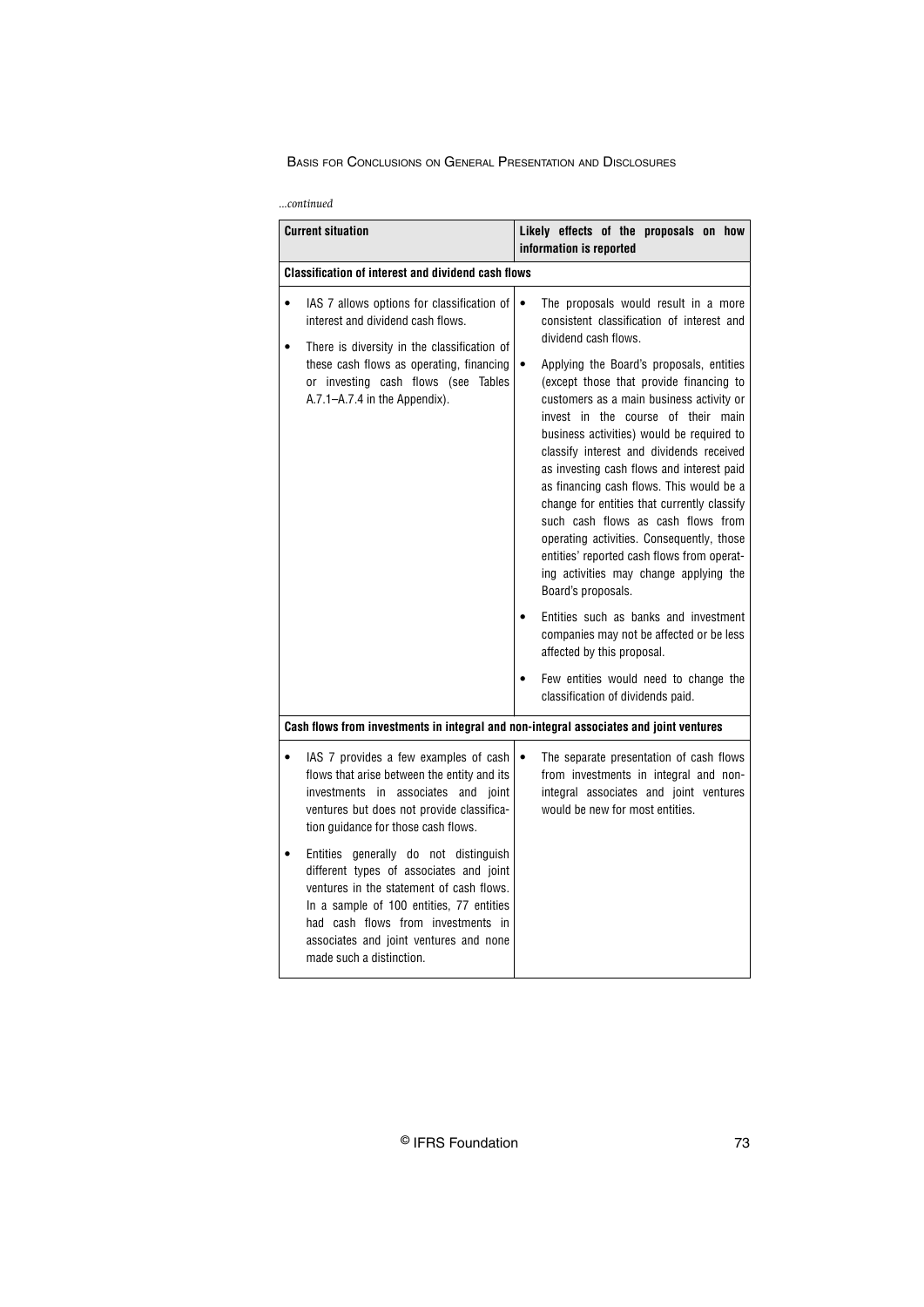# **Table 4 Expected effects on the statement of financial position**

| <b>Current situation</b>                                                                                                                                                                                                                                                                                                                                                                                                                                                                                                                                                                                                                                                                                                                        | Likely effects of the proposals on how<br>information is reported                                                                                                                                                                                                                     |
|-------------------------------------------------------------------------------------------------------------------------------------------------------------------------------------------------------------------------------------------------------------------------------------------------------------------------------------------------------------------------------------------------------------------------------------------------------------------------------------------------------------------------------------------------------------------------------------------------------------------------------------------------------------------------------------------------------------------------------------------------|---------------------------------------------------------------------------------------------------------------------------------------------------------------------------------------------------------------------------------------------------------------------------------------|
| <b>Presentation of goodwill</b>                                                                                                                                                                                                                                                                                                                                                                                                                                                                                                                                                                                                                                                                                                                 |                                                                                                                                                                                                                                                                                       |
| IAS 1 does not require goodwill to be<br>separately presented.<br>Many entities currently present goodwill<br>٠<br>as a separate line item in the statement<br>of financial position and others disclose<br>it in the notes (see Table A.8 in the<br>Appendix).                                                                                                                                                                                                                                                                                                                                                                                                                                                                                 | Entities would be required to separately<br>$\bullet$<br>present goodwill as a line item in the<br>statement of financial position, which<br>would be a change for some entities.                                                                                                     |
| Presentation of investments in integral and non-integral associates and joint ventures                                                                                                                                                                                                                                                                                                                                                                                                                                                                                                                                                                                                                                                          |                                                                                                                                                                                                                                                                                       |
| IAS 1 requires presentation of invest-<br>ments accounted for using the equity<br>method as a line item, but does not<br>require entities to distinguish between<br>integral and non-integral associates and<br>joint ventures.<br>Entities generally do not make such a<br>distinction in the statement of financial<br>position. In a sample of 100 entities, 77<br>entities had investments in associates<br>and joint ventures and none of them<br>made such a distinction. One entity<br>disclosed in the notes information about<br>amounts of investments in associates<br>and joint ventures that represent an<br>extension<br>0f<br>the<br>entity's<br>business<br>separately from those associates and<br>joint ventures that do not. | Entities would be required to present in<br>the statement of financial position invest-<br>ments in integral associates and joint<br>ventures separately from investments in<br>non-integral<br>associates<br>and<br>joint<br>ventures, which would be a change for<br>most entities. |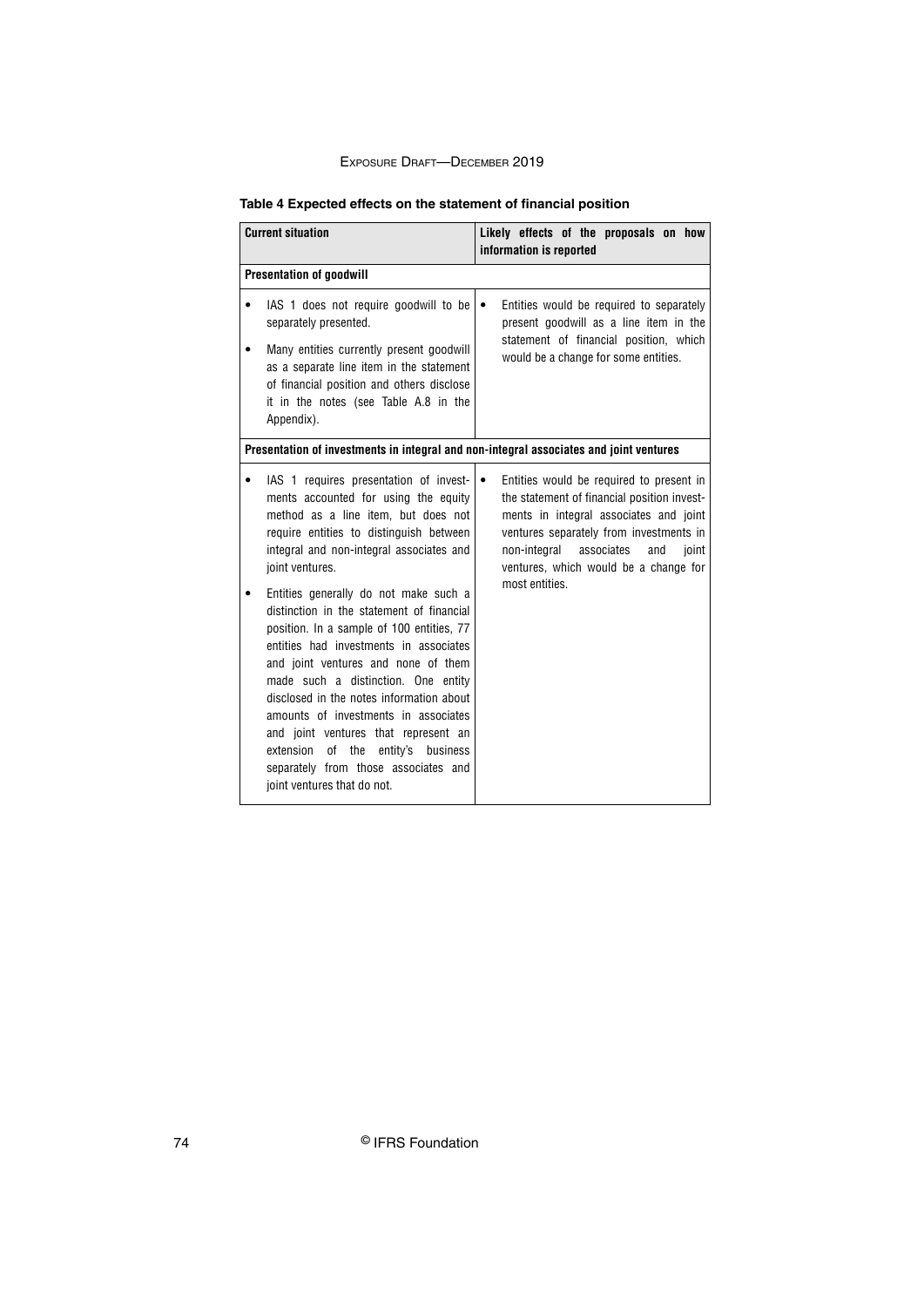## **Table 5 Expected effects on the notes**

| <b>Current situation</b>                                                                                                                                                                                                                                                                                                                                                                                                                                                                                                                                                                                                                                                                                                                                                                                  | Likely effects of the proposals on how<br>information is reported                                                                                                                                                                                                                                                                                                                                                                                                                                                                                                                                                             |
|-----------------------------------------------------------------------------------------------------------------------------------------------------------------------------------------------------------------------------------------------------------------------------------------------------------------------------------------------------------------------------------------------------------------------------------------------------------------------------------------------------------------------------------------------------------------------------------------------------------------------------------------------------------------------------------------------------------------------------------------------------------------------------------------------------------|-------------------------------------------------------------------------------------------------------------------------------------------------------------------------------------------------------------------------------------------------------------------------------------------------------------------------------------------------------------------------------------------------------------------------------------------------------------------------------------------------------------------------------------------------------------------------------------------------------------------------------|
| <b>Unusual income and expenses</b>                                                                                                                                                                                                                                                                                                                                                                                                                                                                                                                                                                                                                                                                                                                                                                        |                                                                                                                                                                                                                                                                                                                                                                                                                                                                                                                                                                                                                               |
| IAS 1 does not provide specific require-<br>ments for the disclosure in the notes of<br>unusual income and expenses nor is this<br>term defined.<br>Some entities present in the statement(s)<br>of financial performance or disclose in<br>the notes information about unusual or<br>similarly labelled items (as defined by the<br>entity). Of those entities, many disclose<br>adjustments for<br>items<br>unusual<br>as<br>management-defined<br>performance<br>measures (see Table A.15 in the<br>Appendix).<br>from<br><b>Items</b><br>excluded<br>management-<br>performance<br>defined<br>measures<br>are<br>commonly labelled as non-recurring,<br>exceptional, special or one-time items.<br>The way entities present information<br>about unusual or infrequent items varies<br>significantly. | All entities would be required to identify<br>unusual income and expenses applying<br>the proposed definition, and disclose in<br>the notes additional information about<br>these income and expenses, which would<br>be a change for many entities.<br>For some entities, the proposals would<br>mean a change in items that they<br>currently describe as<br>non-recurring,<br>infrequent or unusual.<br>Disclosing unusual income and expenses<br>in a separate note might be a change<br>from current practice when entities<br>present unusual income and expenses in<br>the statement(s) of financial perform-<br>ance. |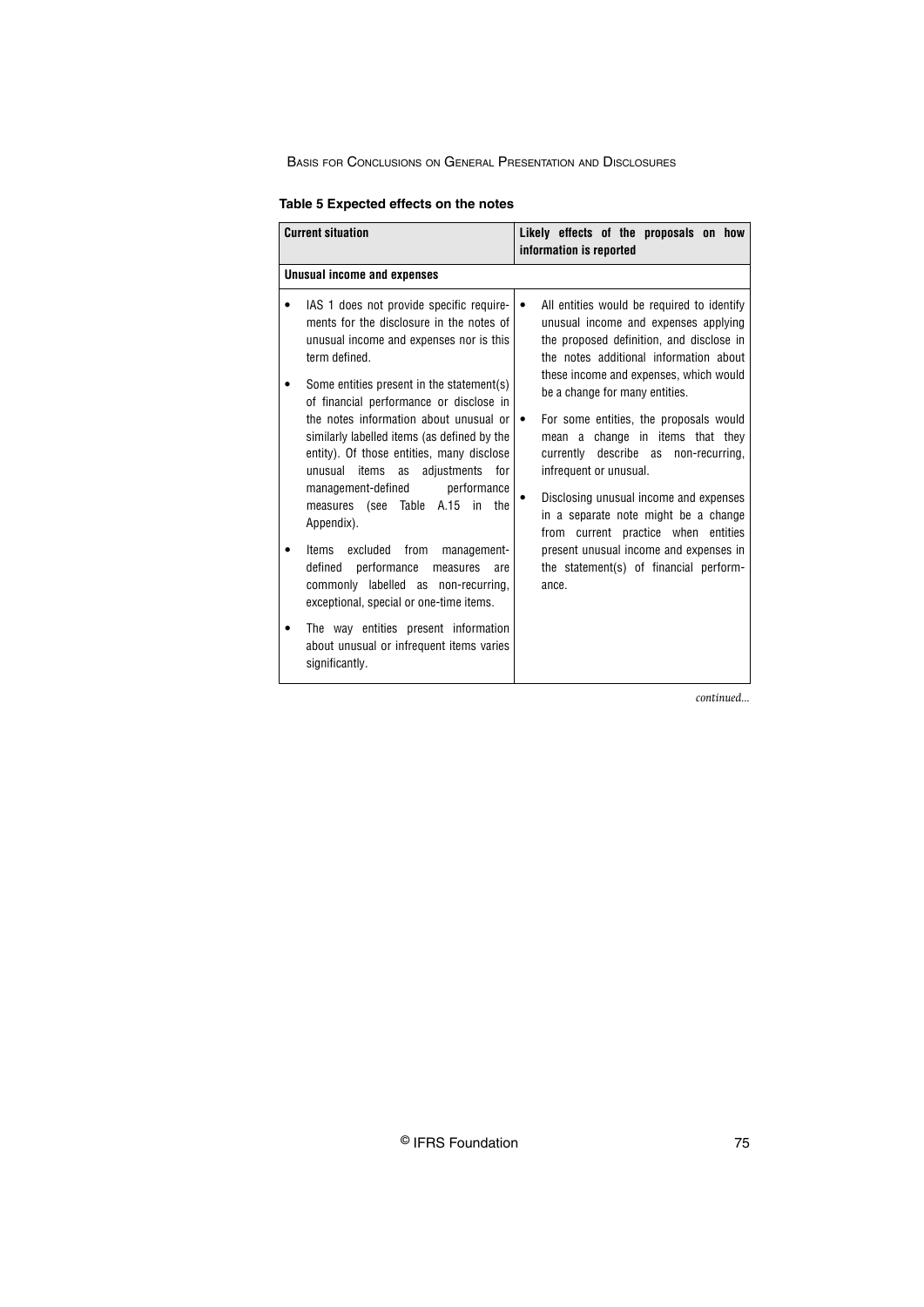#### *...continued*

| <b>Current situation</b>                                                                                                                                                                                                                           |           | Likely effects of the proposals on how<br>information is reported                                                                                                                                                                                                                                   |
|----------------------------------------------------------------------------------------------------------------------------------------------------------------------------------------------------------------------------------------------------|-----------|-----------------------------------------------------------------------------------------------------------------------------------------------------------------------------------------------------------------------------------------------------------------------------------------------------|
| <b>Management performance measures</b>                                                                                                                                                                                                             |           |                                                                                                                                                                                                                                                                                                     |
| There are no specific requirements in<br>IFRS Standards about management-<br>defined performance measures that are<br>not subtotals presented in accordance<br>with paragraph 85 of IAS 1 or segment<br>measures.                                  | $\bullet$ | Entities would be required to include<br>measures that they identify as meeting<br>the definition of management perform-<br>ance measures in the notes. This would<br>be a change for entities that currently<br>only include such measures in communi-<br>cations other than financial statements. |
| Many entities provide management-<br>defined performance measures, such as<br>adjusted operating profit or loss and<br>adjusted profit or loss (see Table A.10 in<br>the Appendix).                                                                | $\bullet$ | Entities would not be<br>permitted to<br>management<br>performance<br>present<br>using<br>in<br>columns<br>the<br>measures<br>statement(s) of financial performance,                                                                                                                                |
| Entities use such measures<br>in the<br>other<br>financial<br>statements<br>and<br>in<br>communications with users of financial<br>(see Table A.11 in the<br>statements<br>Appendix).                                                              | $\bullet$ | which would be a change for some<br>entities-particularly entities operating in<br>jurisdictions where the use of columns is<br>common.                                                                                                                                                             |
| Some entities present such measures as<br>a subtotal in the statement of profit or<br>loss; a few entities use a columnar<br>approach to present these measures (see<br>Table A.11 in the Appendix).                                               |           | The proposals on subtotals and disaggre-<br>gation would<br>prevent entities<br>from<br>presenting some management-defined<br>performance<br>measures<br>the<br>in<br>statement(s) of financial performance,<br>which might be a change for some<br>entities.                                       |
| In the calculation of their management-<br>defined performance measures entities<br>commonly adjust for items such as<br>restructuring costs with gain or losses<br>on disposal and acquisition-related costs<br>(see Table A.13 in the Appendix). |           | The<br>introduction of newly defined<br>subtotals in IFRS Standards may reduce<br>the use of some management-defined<br>performance measures once these new<br>subtotals become established.                                                                                                        |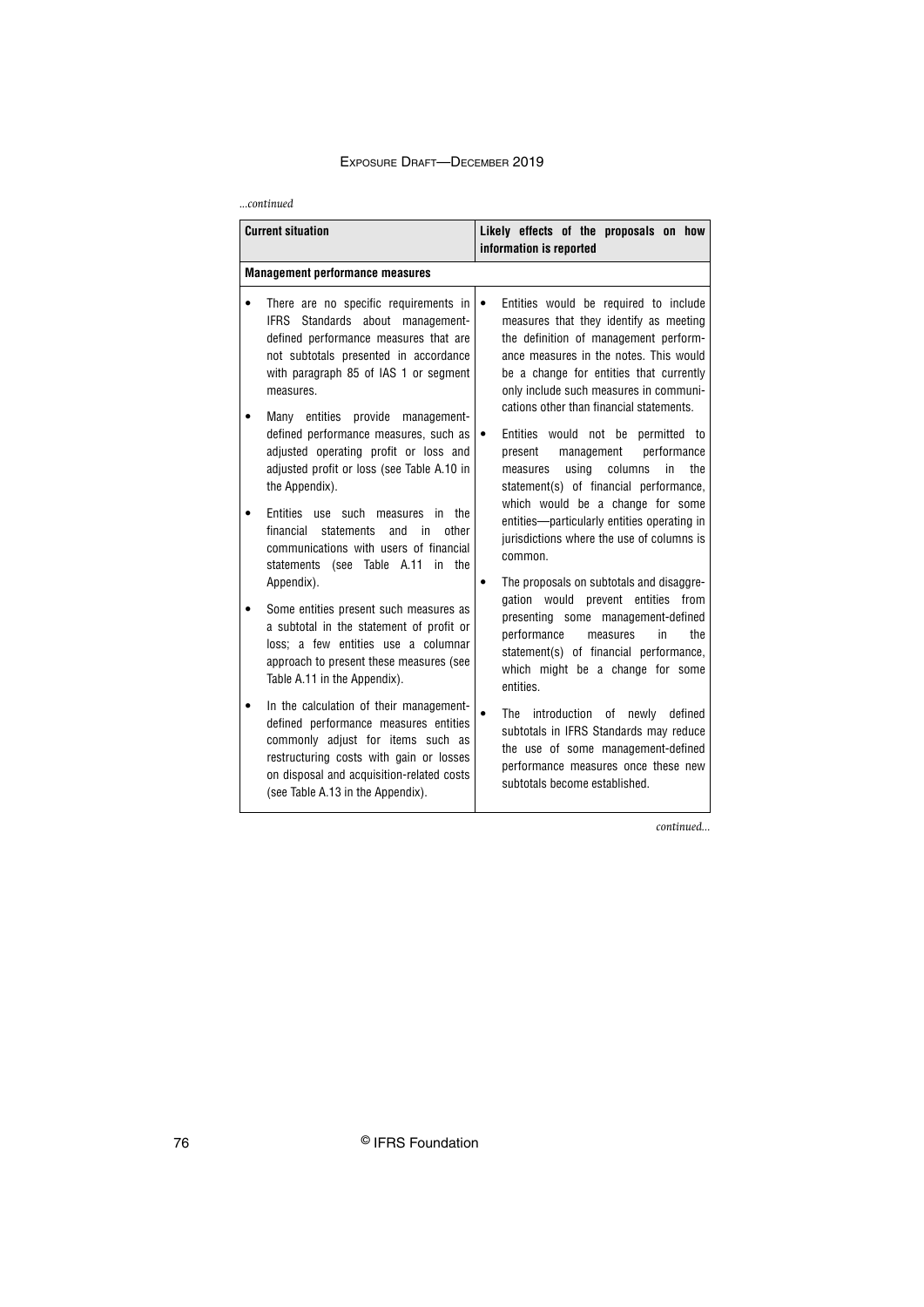| continued |
|-----------|
|-----------|

| <b>Current situation</b>                                                                                                                                                                                                                                                                      | Likely effects of the proposals on how<br>information is reported                                                                                                                                                                                                                                                                                                                                             |  |
|-----------------------------------------------------------------------------------------------------------------------------------------------------------------------------------------------------------------------------------------------------------------------------------------------|---------------------------------------------------------------------------------------------------------------------------------------------------------------------------------------------------------------------------------------------------------------------------------------------------------------------------------------------------------------------------------------------------------------|--|
| Many entities reconcile such measures to<br>measures specified by IFRS Standards,<br>applying regulatory requirements in their<br>jurisdiction.<br>A few entities provide the effect of tax<br>and non-controlling interest for each<br>reconciling item (see Table A.12 in the<br>Appendix). | Entities using management performance<br>٠<br>measures would be required to provide a<br>note in the financial statements about<br>these measures. Most entities do not<br>currently provide a note about manage-<br>ment-defined performance measures so<br>providing a note would be a change for<br>most entities. For entities that do provide<br>a note the contents of the note would<br>likely change. |  |
|                                                                                                                                                                                                                                                                                               | Entities would be required to provide a<br>reconciliation<br>in the notes of their<br>management performance measures to<br>the most directly comparable total or<br>subtotal specified by IFRS Standards.<br>Many entities already provide such<br>reconciliations,<br>although<br>they<br>are<br>sometimes only provided outside the<br>financial statements.                                               |  |
|                                                                                                                                                                                                                                                                                               | The reconciliation provided may change<br>as a result of the requirements to<br>reconcile to the most directly comparable<br>total or subtotal specified by IFRS<br>Standards (including newly proposed<br>subtotals).                                                                                                                                                                                        |  |
|                                                                                                                                                                                                                                                                                               | For many entities, the disclosure of the<br>$\bullet$<br>effect<br>tax<br>non-controlling<br>$_{0n}$<br>and<br>interests of each reconciling item would<br>be new. For some this would require<br>disaggregating information about tax and<br>non-controlling interest they currently<br>provide in aggregate.                                                                                                |  |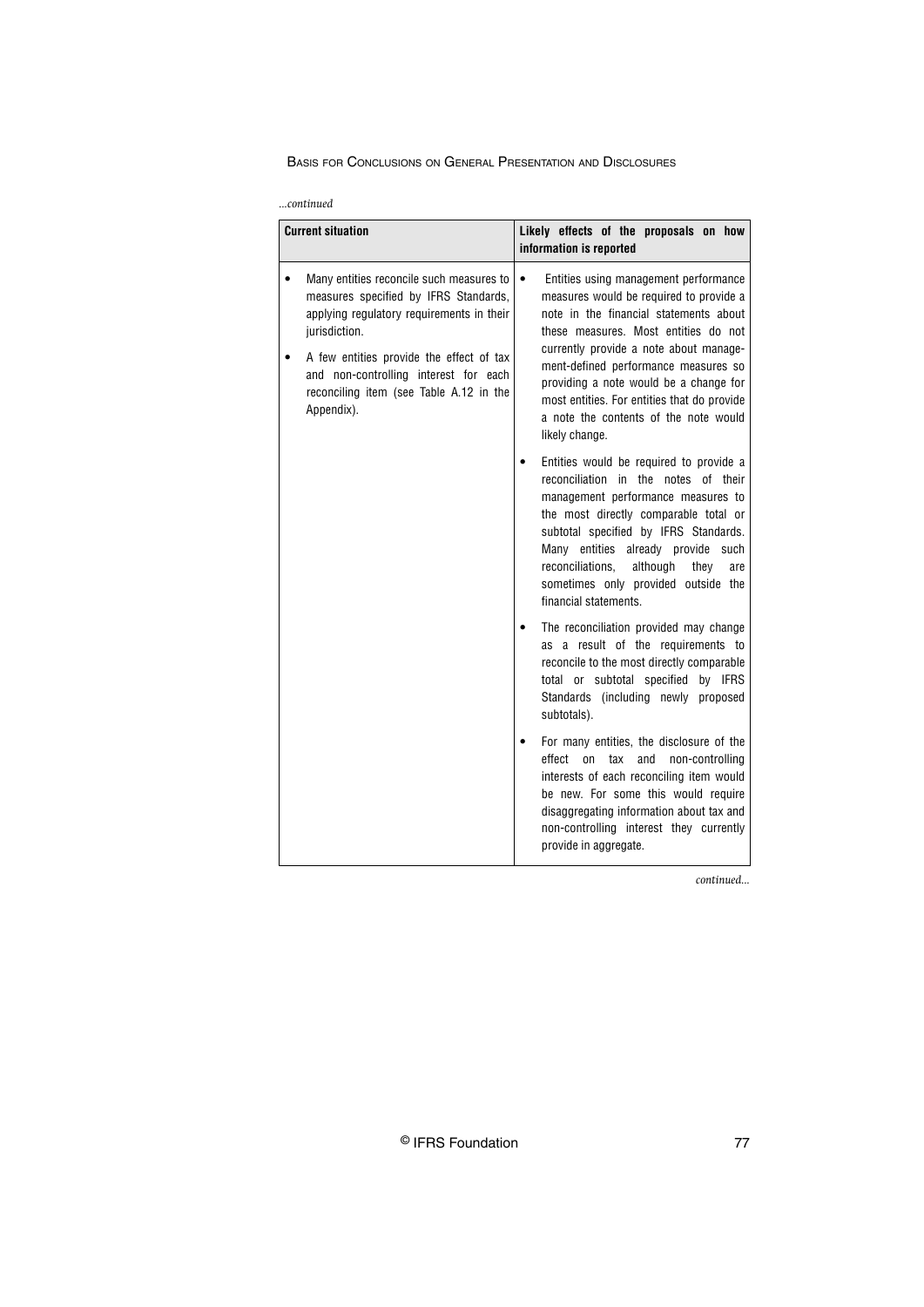#### *...continued*

| <b>Current situation</b>                                                                                                                                                                                                                                                                                                                                                                                                                                                                                                                                                                                                                                                                                                                                                                                    | Likely effects of the proposals on how<br>information is reported                                                                                                                                                                                                                                                                                                                                                                                                                                                                                                                                                                                                                                                                                                                   |  |
|-------------------------------------------------------------------------------------------------------------------------------------------------------------------------------------------------------------------------------------------------------------------------------------------------------------------------------------------------------------------------------------------------------------------------------------------------------------------------------------------------------------------------------------------------------------------------------------------------------------------------------------------------------------------------------------------------------------------------------------------------------------------------------------------------------------|-------------------------------------------------------------------------------------------------------------------------------------------------------------------------------------------------------------------------------------------------------------------------------------------------------------------------------------------------------------------------------------------------------------------------------------------------------------------------------------------------------------------------------------------------------------------------------------------------------------------------------------------------------------------------------------------------------------------------------------------------------------------------------------|--|
| IFRS Standards currently do not define<br>or require presentation of EBITDA.<br>Many entities use EBITDA in financial<br>statements or in other communications<br>with users of financial statements (see<br>Table A.9 in the Appendix).                                                                                                                                                                                                                                                                                                                                                                                                                                                                                                                                                                    | If an entity identifies EBITDA as a<br>$\bullet$<br>management performance measure, it<br>would need to provide the disclosures in<br>the notes required for management<br>performance measures, including the<br>reconciliation.<br>However, if an entity discloses in the<br>notes a measure that is calculated as<br>operating profit or loss before deprecia-<br>tion and amortisation, that measure<br>would not be considered a management<br>performance measure and the disclo-<br>sures for management performance<br>measures would not be required.                                                                                                                                                                                                                      |  |
| Adjusted earnings per share                                                                                                                                                                                                                                                                                                                                                                                                                                                                                                                                                                                                                                                                                                                                                                                 |                                                                                                                                                                                                                                                                                                                                                                                                                                                                                                                                                                                                                                                                                                                                                                                     |  |
| IAS 33 requires entities to present basic<br>and diluted earnings per share.<br>An entity is permitted to disclose, in<br>addition to basic and diluted earnings per<br>share, amounts per share using a<br>reported component of the statement(s)<br>of financial performance other than one<br>required by IAS 33. Entities are required<br>to provide a reconciliation of the numera-<br>tor to a line item in the statement(s) of<br>financial performance.<br>Of the entities that disclose management-<br>defined performance measures, many<br>disclose adjusted earnings per share.<br>Entities that disclose adjusted earnings<br>per share generally calculate it using<br>numerators that are based on manage-<br>ment-defined<br>performance<br>measures<br>(see Table A.14.2 in the Appendix). | An entity would still be permitted to<br>disclose in the notes, in addition to basic<br>and diluted earnings per share, per share<br>of performance<br>usina<br>measures<br>a<br>numerator different from that required by<br>IAS 33.<br>However, such numerator(s) would be<br>limited to amounts based on a subtotal<br>or total specified by IFRS Standards or<br>management performance measures. As<br>a result, the same constraints and disclo-<br>requirements would<br>apply<br>sure<br>tо<br>adjusted earnings per share as<br>to<br>management performance measures.<br>Some entities that currently disclose<br>adjusted earnings per share calculated<br>using a numerator that is not a manage-<br>ment performance measure would need<br>to change their disclosure. |  |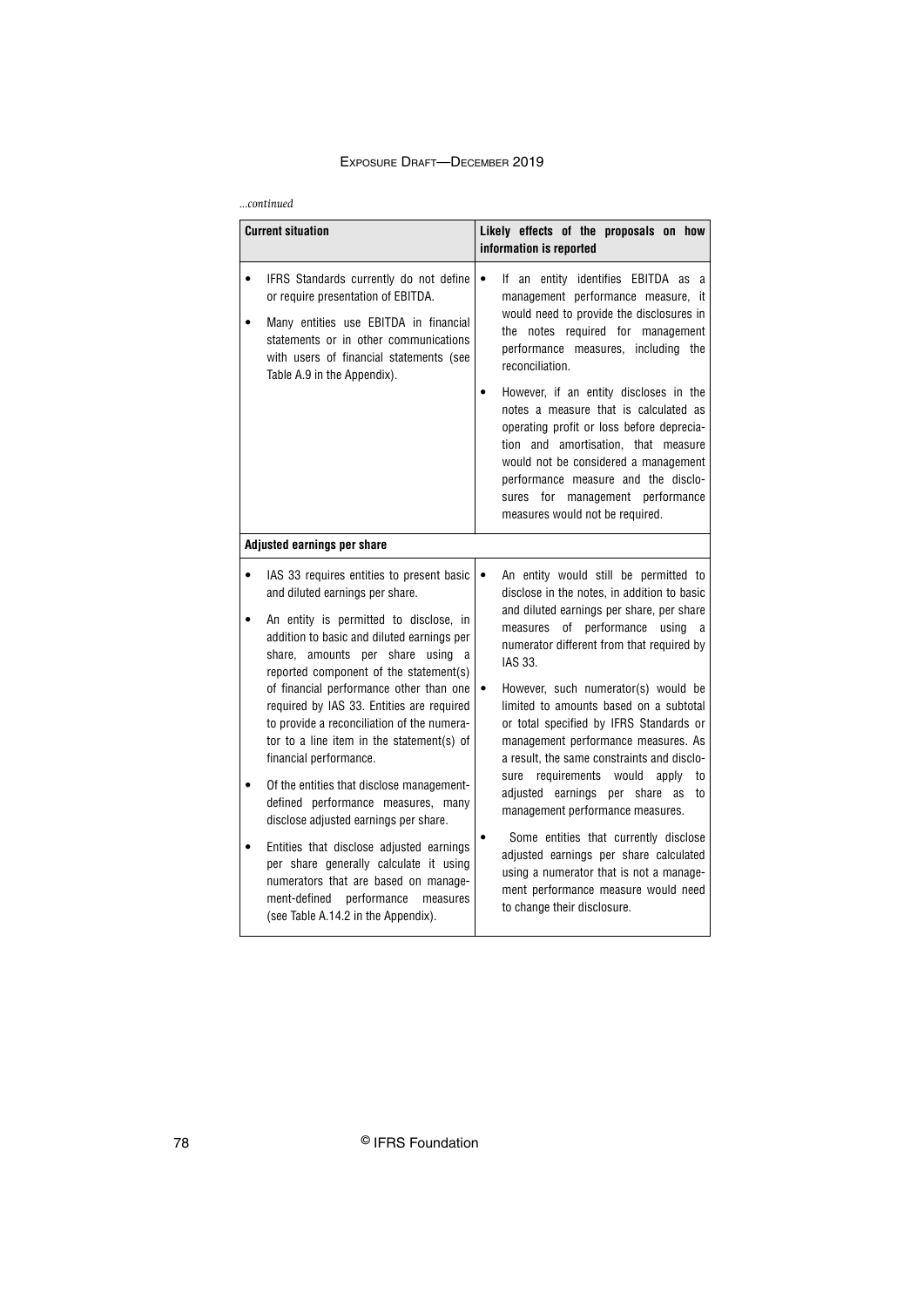| <b>Current situation</b>                                                                                                                                                                                                                                                                                                                                                                                                                                                        | Likely effects of the proposals on how<br>information is reported                                                                                                                                          |
|---------------------------------------------------------------------------------------------------------------------------------------------------------------------------------------------------------------------------------------------------------------------------------------------------------------------------------------------------------------------------------------------------------------------------------------------------------------------------------|------------------------------------------------------------------------------------------------------------------------------------------------------------------------------------------------------------|
| IAS 1 requires separate presentation of<br>each material class of similar items and<br>material items of a dissimilar nature or<br>function.<br>Information provided by some line items<br>is sometimes too highly aggregated to be<br>useful for users of financial statements.<br>For example, some entities present<br>'other' categories in the primary financial<br>statements without providing further<br>disaggregation (see Tables A.16.1–A.16.2)<br>in the Appendix). | Some entities would be required to<br>change disaggregation of groups of<br>items in the financial statements, includ-<br>ing additional disaggregation of groups<br>of items currently labelled as other. |

| Table 6 Expected effects on aggregation and disaggregation in the primary |  |  |
|---------------------------------------------------------------------------|--|--|
| financial statements and the notes                                        |  |  |

# **The likely costs of the proposals**

- As discussed in paragraph BC240, the proposals do not affect recognition and measurement. Therefore, the Board expects that the proposals would be less likely to affect systems and have fewer process implications for entities than new or amended IFRS Standards that affect recognition and measurement requirements. Hence, the Board expects the proposals would be less costly to implement than changes that affect recognition and measurement requirements. BC281
- However, all entities would incur some costs to implement and apply the proposed requirements. These costs would vary depending on the entity's current reporting practices and their type and range of business activities. For some entities, the proposed requirements would be similar to their current reporting practice and, for such entities, the implementation costs are not expected to be significant. The Board expects that: BC282
	- (a) most of the proposed requirements' implementation costs for preparers of financial statements would relate to:
		- (i) the process changes and possible system changes the implementation would require (see paragraphs BC284–BC295); and
		- (ii) training for staff and updating internal procedures, and communicating changes to reported information to external parties (see paragraph BC296); and
	- (b) some of the proposed requirements would also result in ongoing costs, particularly the processes required to prepare proposed disclosures about management performance measures and unusual income and expenses (see paragraph BC297).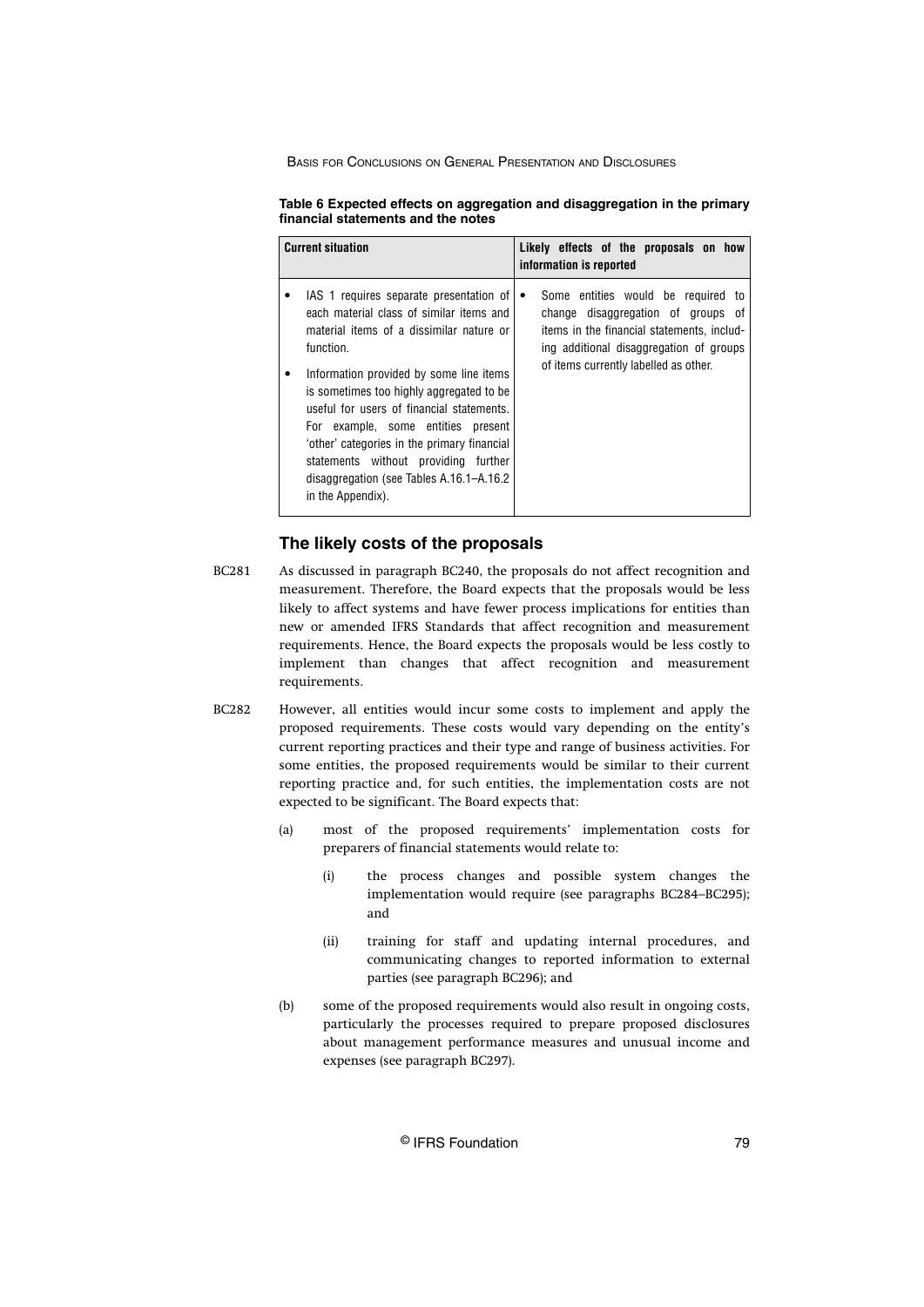Other stakeholders would also incur some costs relating to the proposals, as discussed in paragraphs BC298–BC299. BC283

## **Implementation costs for preparers of financial statements**

- The Board expects that implementation costs would arise mainly from the proposed requirements to: BC284
	- (a) classify income and expenses in the operating, investing and financing categories in the statement of profit or loss;
	- (b) identify integral and non-integral associates and joint ventures;
	- (c) identify unusual income and expenses;
	- (d) apply the requirements for disaggregation;
	- (e) analyse total operating expenses by their nature, when entities present their primary analysis of expenses by function; and
	- (f) identify and provide disclosures in the notes for management performance measures, including disclosure of the effect on tax and non-controlling interests for adjustments made in calculating management performance measures.

## Operating, investing and financing categories

- Entities may need to change their internal processes and possibly adapt their accounting systems to classify their income and expenses into the proposed categories in the statement of profit or loss. The costs of these changes may be higher for entities that: BC285
	- (a) have more than one business activity, including providing finance to customers or investing—such entities may need to use judgement to assess whether providing finance to customers or investing are their main business activities (or they invest in the course of their main business activities). Such entities may also incur costs to classify income and expenses between the operating, investing and financing categories. For example, some entities may incur costs when allocating expenses from financing activities between those expenses that relate to the provision of finance to customers and those that do not (however, such entities could choose to classify all such expenses in the operating category, as discussed in paragraph BC300(a)).
	- (b) have a centralised treasury function managing financing activities and risks—for example, such entities might incur additional costs to classify foreign exchange differences and derivatives to the categories of the statement of profit or loss.
- However, the Board noted that classification may be less costly for some entities, including entities that: BC286
	- (a) have only one main business activity;
	- (b) do not provide financing to customers as a main business activity and do not invest in the course of their main business activities; and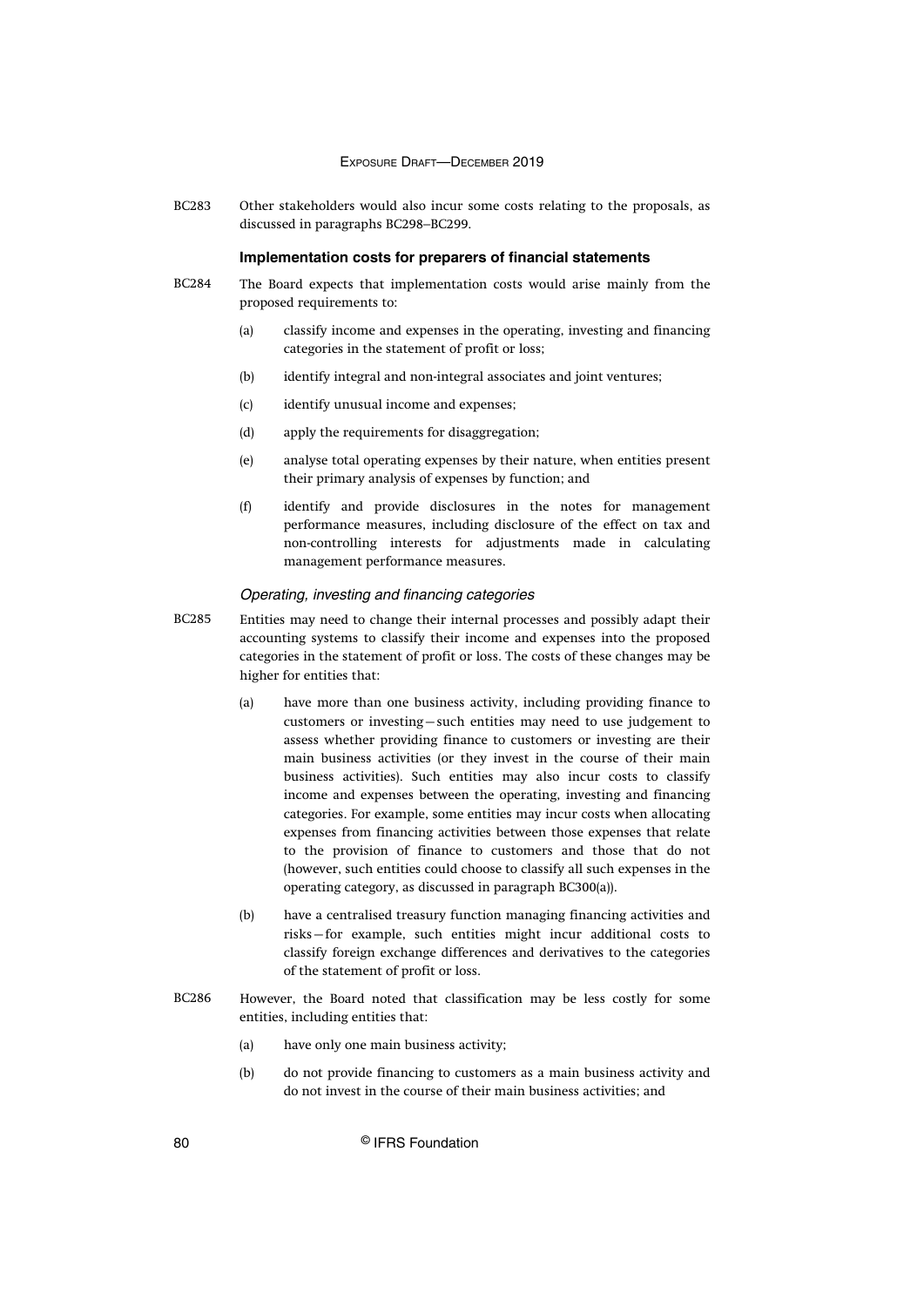(c) provide financing to customers as one of their main business activities and make an accounting policy choice to classify all income and expenses from financing in the operating category.

#### Integral and non-integral associates and joint ventures

Entities may incur costs to implement the proposal to identify integral associates and joint ventures, and to present the operating profit or loss and income and expenses from integral associates and joint ventures subtotal. Entities would need to establish processes to make the distinction between integral and non-integral associates and joint ventures and they would also need to make judgements. To help an entity distinguish associates and joint ventures that are integral from those that are non-integral, the Board proposes a non-exhaustive list of indicators. BC287

#### Unusual income and expenses

Entities may incur costs to implement the proposal to require disclosure in the notes of unusual income and expenses. Processes will need to be established and judgement will be required to identify unusual income and expenses. Some entities already provide similar disclosures and have processes established to identify unusual items; their costs would comprise process adjustments required to apply the Board's proposed definition of unusual income and expenses. BC288

## Analysis of total operating expenses by nature when the primary analysis of expenses is by function

The proposal to disaggregate total operating expenses by nature when the primary analysis of operating expenses is presented by function in the statement of profit or loss might be costly to implement for entities that currently disclose only limited information about the nature of their operating expenses. Such entities may have to adjust their accounting systems to enable them to obtain more detailed information about the nature of inputs used, for example, raw materials used. As discussed in paragraph BC112, so that entities will not have to unbundle cost allocations, for example, amounts allocated to cost of sales, the Board is proposing to require an analysis by nature of total operating expenses, rather than an analysis of operating expenses by nature for each functional expense item presented. BC289

## Note disclosures of management performance measures

Entities that do not communicate using management-defined performance measures would have no management performance measures and therefore incur no costs related to the Board's proposals for management performance measures. In addition, if an entity communicates using measures that are not management performance measures as defined in the proposals, they would not incur costs related to these aspects of the proposals. BC290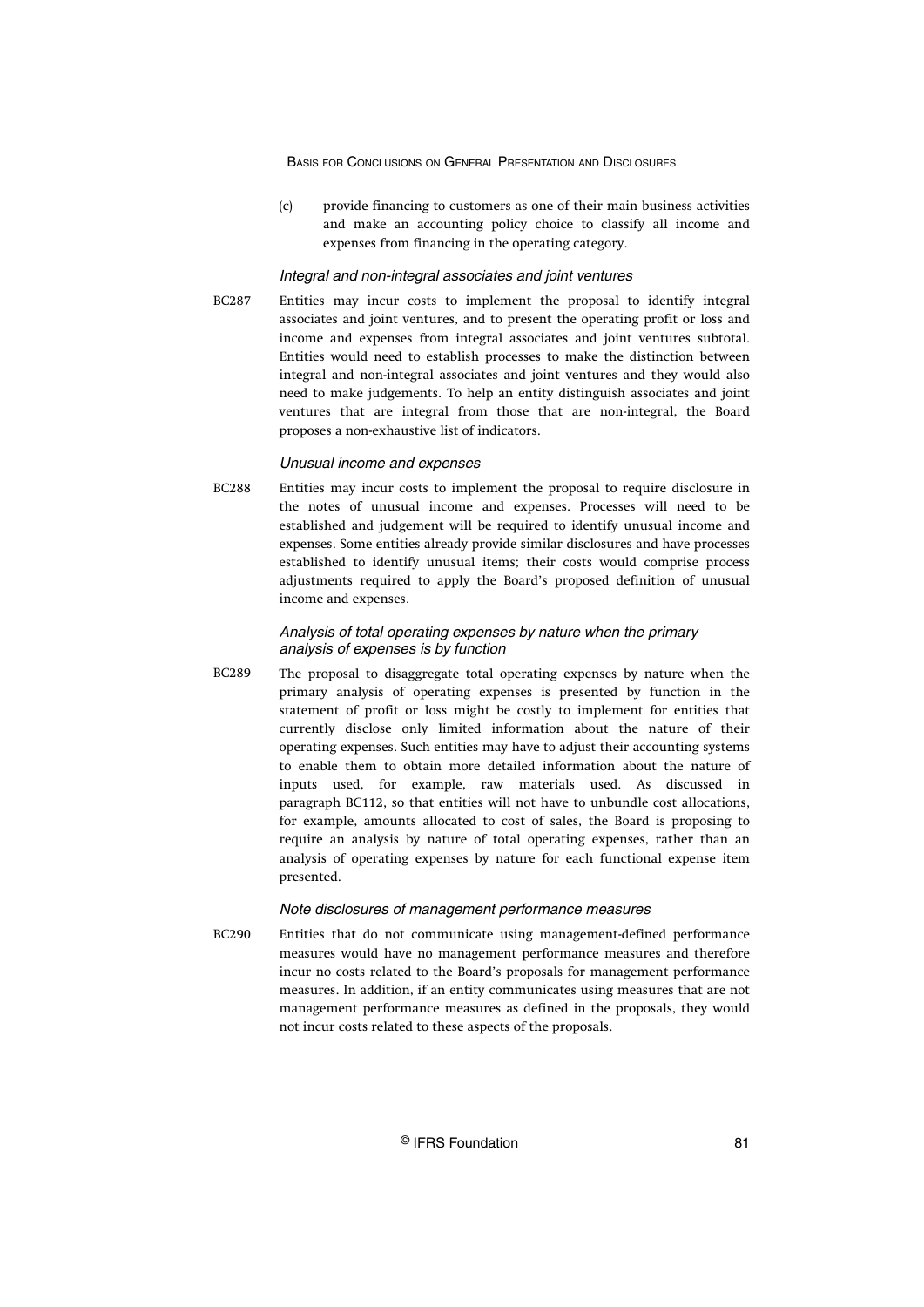- Entities that communicate using measures that meet the definition of management performance measures are expected to incur costs to implement the Board's proposals. The costs will vary. Many entities that communicate using management-defined performance measures provide a reconciliation between their management-defined performance measures and subtotals or totals specified by IFRS Standards, as well as some of the related note disclosures the Board is proposing for management performance measures. For entities currently making these disclosures, the incremental costs of including these disclosures in the financial statements are likely to be limited. BC291
- Few entities currently provide information about the effect on tax and noncontrolling interests of management performance measure adjustments. Most entities that provide information about tax in relation to management-defined performance measures do so in aggregate. Therefore, the proposed requirement to disclose in the notes the effect on tax and non-controlling interests of the adjustments made in calculating management performance measures would result in costs for many entities. Determining the effect on tax could be difficult when an entity has subsidiaries in many jurisdictions. To alleviate these costs, the Board proposes a simplified approach to calculating the effect on tax (see paragraph BC300(c)). BC292

#### Other costs

- The Board expects that the proposed principles and general requirements for aggregation and disaggregation would result in incremental costs for most entities. For some entities, the costs would only be the cost of implementing a process to ensure their disaggregation is consistent with the proposed requirements. For other entities, additional costs may be incurred to apply the requirements, for example, to disaggregate some balances described as other. BC293
- The Board expects that, once an entity has developed processes for classifying income and expenses in the proposed categories, the cost of implementing the proposals for subtotals would be limited. The proposals to present new subtotals and line items would also require entities that report electronically, for example, using the IFRS Taxonomy, to retag their financial statements for those subtotals and related items. Retagging may be a significant one-off exercise. BC294
- The Board expects that the proposal to require operating profit or loss as a consistent starting point for the indirect method of reporting cash flows from operating activities, and the proposals on the classification of interest and dividend cash flows, would not be costly to implement. Entities would already have the information needed to implement these changes. BC295

#### Education and communication

The Board expects that entities would incur costs in educating staff and updating internal procedures. The Board expects that education would be required, for example, in identifying whether associates and joint ventures are integral or non-integral, whether income and expenses are unusual, and in classifying income and expenses in the operating, investing and financing categories. The Board also expects that an entity would incur costs in BC296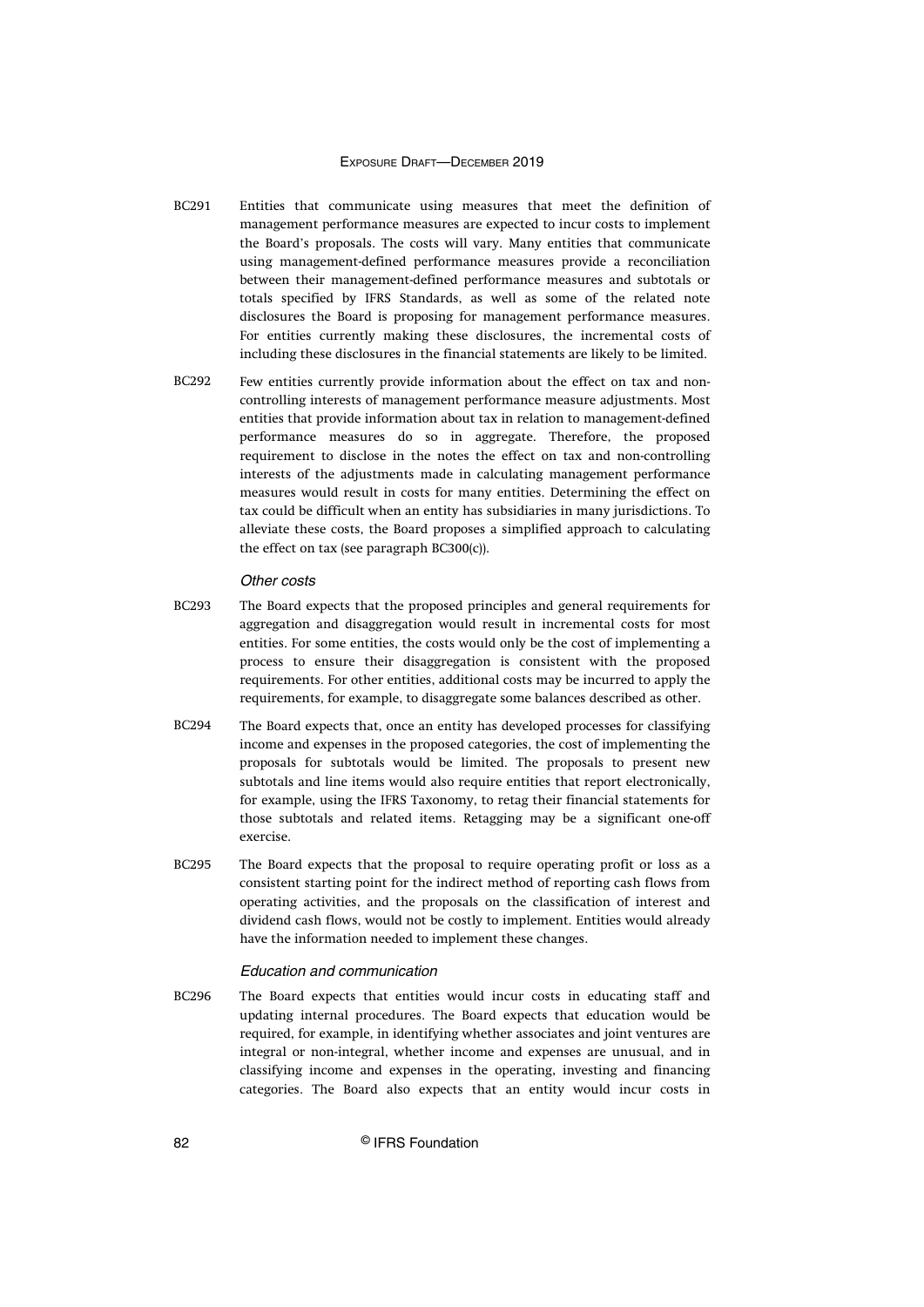communicating changes to their reported information to external parties (for example, investors and lenders). These costs are expected to be incurred when first implementing the proposals.

## **Ongoing costs for preparers of financial statements**

- The Board expects that most costs related to the proposals would be one-off implementation costs. However, there would also be ongoing costs arising from proposals that require the exercise of judgement and processes to apply the requirements, including: BC297
	- (a) identifying unusual income and expenses;
	- (b) providing disclosures relating to management performance measures, particularly the calculation of the income tax effect on the adjustments made in calculating management performance measures;
	- (c) applying disaggregation requirements; and
	- (d) classifying income and expenses into categories of the statement of profit or loss following a business combination or other major business change.

## **Costs for users of financial statements**

The Board expects that users of financial statements would incur costs as a result of its proposals. However, these are mostly initial implementation costs required to adjust their models and analysis methods to the new structure of the financial statements and additional information provided. The Board expects that its proposals would ultimately save costs for users by providing them more directly with the information that they need for their analysis. BC298

### **Costs for regulators**

In some jurisdictions, some of the amounts reported in accordance with IFRS Standards support regulatory objectives such as prudential requirements. Therefore, the proposed changes to presentation and disclosure might affect regulatory treatments for some entities. Regulators use different frameworks in different jurisdictions, and different effects would be expected in those different jurisdictions. The Board expects that regulators might incur costs relating to the proposed requirements. This is because they may need to consider the effect of these changes in presentation and disclosure on their requirements. The associated costs would be expected to vary by jurisdiction based on local requirements. However, as the Board's proposals do not affect recognition and measurement the Board does not expect the proposals to have a significant effect on regulatory requirements. Therefore, the Board expects limited effects on costs for regulators. BC299

## **Cost reliefs**

The Board does not propose specific exemptions to alleviate the costs of application; however, the proposals include simplifications and practical expedients, which are that: BC300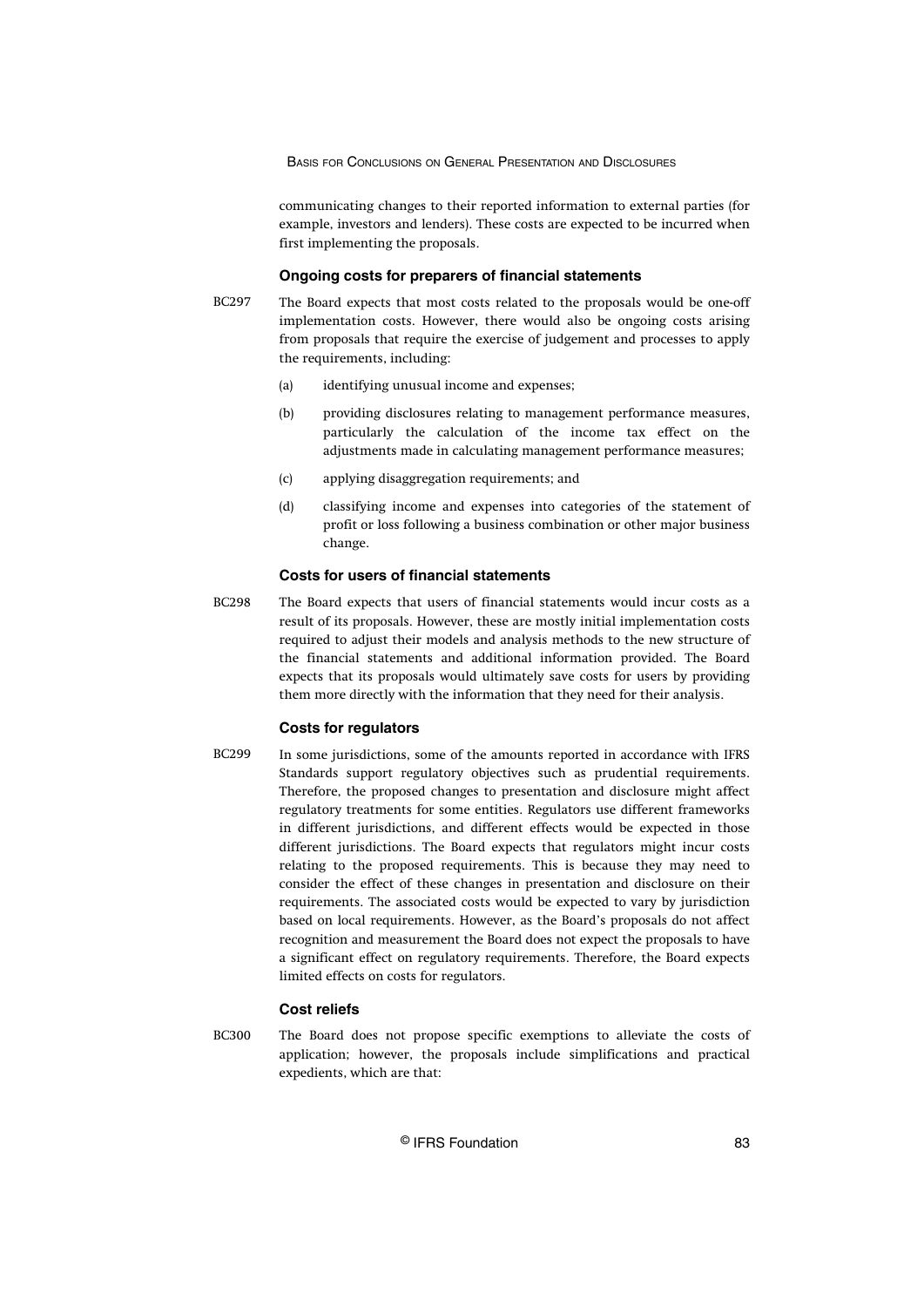- (a) if an entity that provides financing to customers as a main business activity has more than one main business activity, it can elect to classify in the operating category *all* income and expenses from financing activities and *all* income and expenses from cash and cash equivalents, instead of classifying only those income and expenses from financing activities relating to the provision of financing to customers and income and expenses from cash and cash equivalents relating to the provision of financing to customers;
- (b) for derivatives not designated as hedging instruments in accordance with IFRS 9, an entity would be able to classify *all* gains and losses on those derivatives in the investing category if it concludes that it would incur undue cost or effort by classifying gains and losses on those derivatives between three categories in the statement of profit or loss on the basis of its risk management activities; and
- (c) an entity would determine the income tax effect for each item disclosed in the reconciliation between the management performance measure and the most directly comparable subtotal or total specified by IFRS Standards on the basis of a reasonable pro rata allocation of the current and deferred tax of the entity in the tax jurisdiction(s) concerned.

## **Other effects of the proposals**

## **How the proposals would improve the quality of electronic reporting**

- Users of financial statements require electronic data that is: BC301
	- (a) comparable across entities and over time;
	- (b) entity-specific;
	- (c) available in a format that is easy to use;
	- (d) consistently available; and
	- (e) free from errors.<sup>13</sup>
- However, reported electronic data does not always meet the requirements in paragraph BC301. As a result, few users of financial statements use electronic data directly. Many users instead rely on paid services from information intermediaries, such as data aggregators, to cleanse, supplement, aggregate and standardise the tagged data. BC302
- The Board expects the proposals in the draft IFRS [X] would contribute to improving the quality of electronic data. Table 7 analyses the expected effects of each proposal. BC303

<sup>13</sup> The Board does not have any evidence that the proposals would have a significant effect on the number of errors.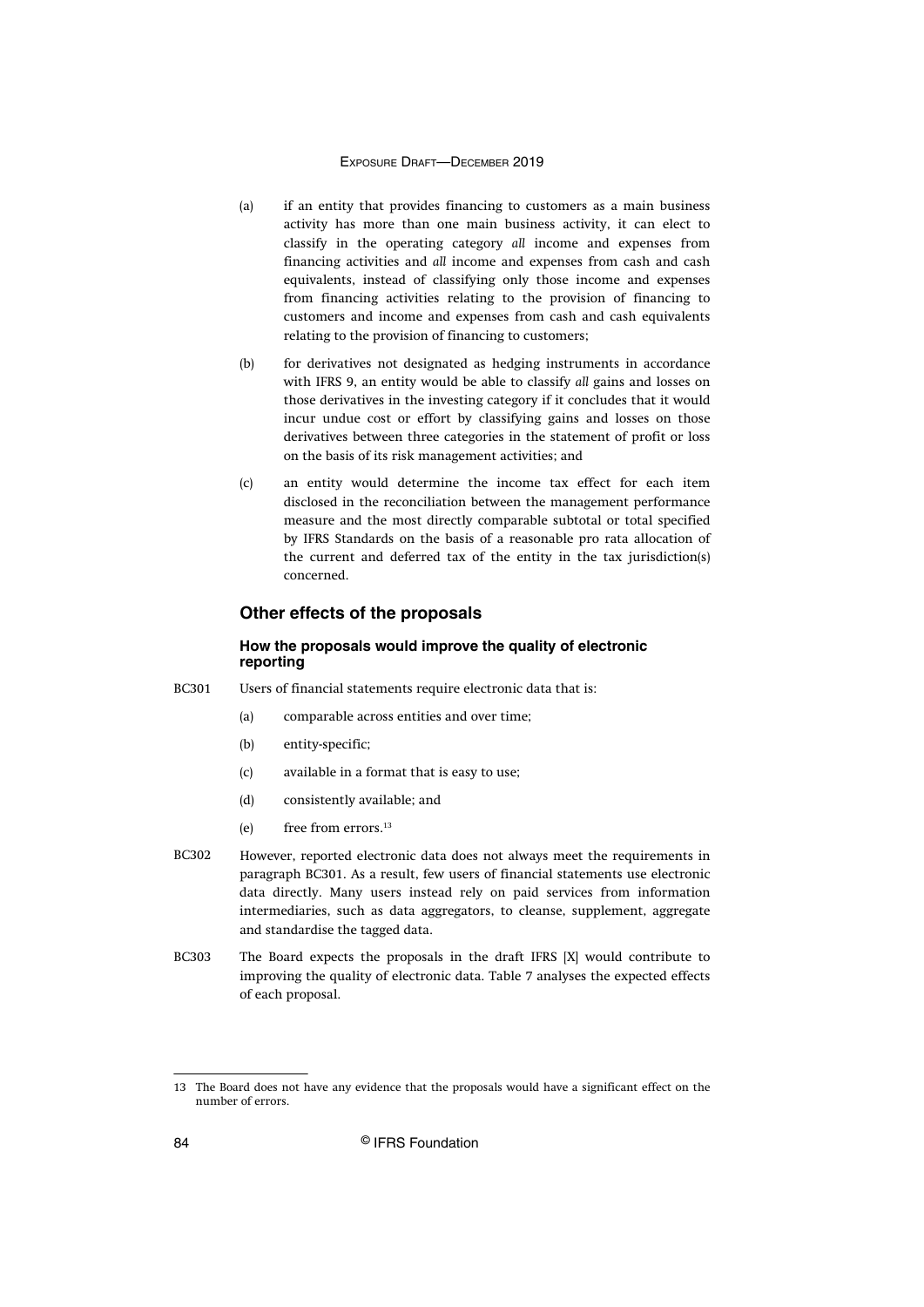| User<br>requirement                             | <b>Current situation</b>                                                                                                                                                                                                                                                                                                                                                                                                                                                          | Likely effects of the proposals in the<br>draft IFRS [X]                                                                                                                                                                                                                                                                                                                                                                                                                 |
|-------------------------------------------------|-----------------------------------------------------------------------------------------------------------------------------------------------------------------------------------------------------------------------------------------------------------------------------------------------------------------------------------------------------------------------------------------------------------------------------------------------------------------------------------|--------------------------------------------------------------------------------------------------------------------------------------------------------------------------------------------------------------------------------------------------------------------------------------------------------------------------------------------------------------------------------------------------------------------------------------------------------------------------|
| Comparable<br>across entities<br>and over time  | Different reporting practices result in<br>entities tagging:<br>different<br>$\bullet$<br>data in<br>comparable<br>ways; and<br>non-comparable<br>data<br>the<br>$\bullet$<br>in<br>same way.<br>Users of financial statements may<br>assume information tagged using the<br>same IFRS Taxonomy element is<br>comparable across entities when it is<br>not.                                                                                                                       | The new proposed structure for the<br>statement of profit or loss and<br>illustrative examples would reduce<br>diversity in reporting practices, which<br>in turn would reduce diversity in<br>tagging.<br>The new proposed defined subtotals<br>should<br>comparable<br>be<br>across<br>entities.                                                                                                                                                                       |
| Entity-specific                                 | Entity-specific information, such as<br>unusual income and expenses and<br>performance<br>management-defined<br>measures, is:<br>tagged using extensions; or<br>$\bullet$<br>$\bullet$<br>not<br>tagged<br>at<br>all—some<br>management-defined<br>perform-<br>ance measures are reported<br>outside financial statements and,<br>therefore, are not required to be<br>tagged by some regulators.<br>Therefore.<br>such<br>information<br>is<br>difficult to extract and analyse. | Unusual income and expenses and<br>disclosures<br>about<br>management<br>performance measures (including the<br>reconciliation to subtotals specified<br><b>IFRS</b><br>Standards) would<br>be<br>bv<br>included in the financial statements,<br>so they would be more likely to be<br>tagged.<br>New IFRS Taxonomy elements result-<br>ing from the proposed new disclo-<br>sure requirements should reduce the<br>need for entities to create their own<br>extensions. |
| Available in a<br>format that is<br>easy to use | Users of financial statements either<br>use information intermediaries or<br>need to spend significant resources<br><b>XBRL</b><br>calculations<br>$-\mathsf{using}$<br>and<br>manual adjustments to:<br>make subtotals comparable; and<br>$\bullet$<br>identify unusual income and<br>$\bullet$<br>expenses and normalise data.                                                                                                                                                  | The cost of using electronic data<br>would be reduced through:<br>enhanced<br>comparability<br>0f<br>$\bullet$<br>subtotals across entities; and<br>required disclosure of unusual<br>income<br>and<br>expenses<br>and<br>management<br>performance<br>measures in a single note, which<br>would make them easier to<br>extract.                                                                                                                                         |

**Table 7 Summary of effects on the quality of electronic data**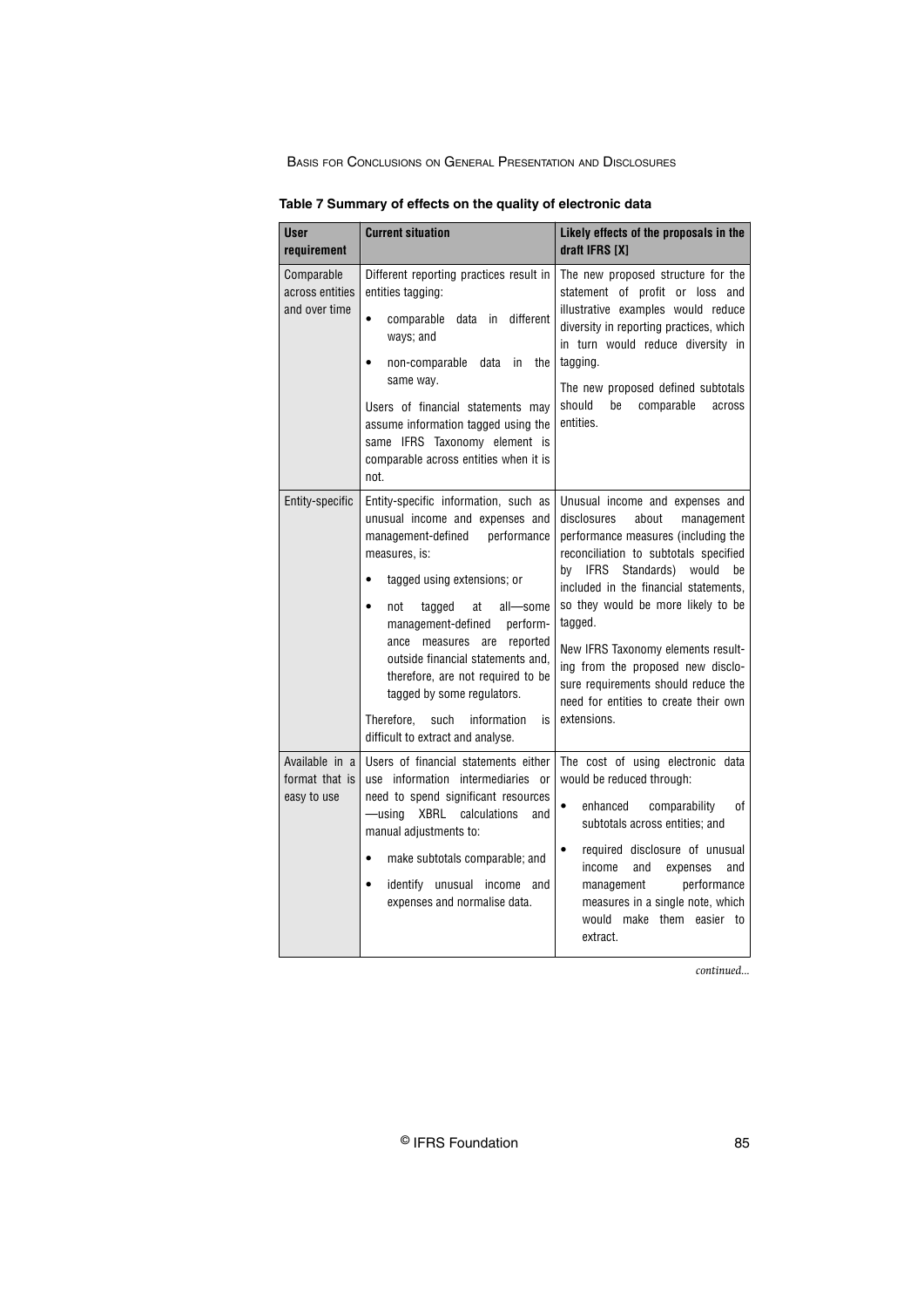#### *...continued*

| <b>User</b><br>requirement | <b>Current situation</b>                                                                                                                                                                                                                                                                                                                 | Likely effects of the proposals in the<br>draft IFRS [X]                                  |
|----------------------------|------------------------------------------------------------------------------------------------------------------------------------------------------------------------------------------------------------------------------------------------------------------------------------------------------------------------------------------|-------------------------------------------------------------------------------------------|
| Consistently<br>available  | The IFRS Taxonomy has elements for<br>commonly-reported line items and<br>subtotals such as operating profit or<br>loss.<br>However, not all entities report such<br>line items and subtotals due to differ-<br>ent reporting practices. This makes it<br>difficult to compare a large sample of<br>entities based on the same criteria. | Defined and comparable subtotals<br>should be consistently available for<br>all entities. |

## **Effects on the use of management-defined performance measures and financial metrics**

- Many entities that apply IFRS Standards communicate performance using management-defined performance measures. The objective of the Board's proposals for these measures is not to increase or decrease their use. However, the Board considered what effects the proposals might have on the use of such measures outside financial statements. BC304
- In particular, the Board considered the effect of these proposals on entities that currently: BC305
	- (a) do not communicate with users of financial statements using management-defined performance measures. Such entities would not be required to disclose in the notes management performance measures applying the Board's proposals.
	- (b) provide management-defined performance measures that would meet the definition of management performance measures. The effects of these proposals could vary, for example:
		- (i) the proposals for new subtotals may make some management performance measures unnecessary. For example, the Board identified operating profit or loss as one of most commonly used management-defined performance measures. Some entities may decide to communicate using the Board's defined operating profit or loss and to stop using a managementdefined performance measure representing adjusted operating profit or loss.
		- (ii) the proposals may lead to some entities using fewer management-defined performance measures, due to the costs associated with complying with the disclosure requirements and the costs of auditing the disclosures.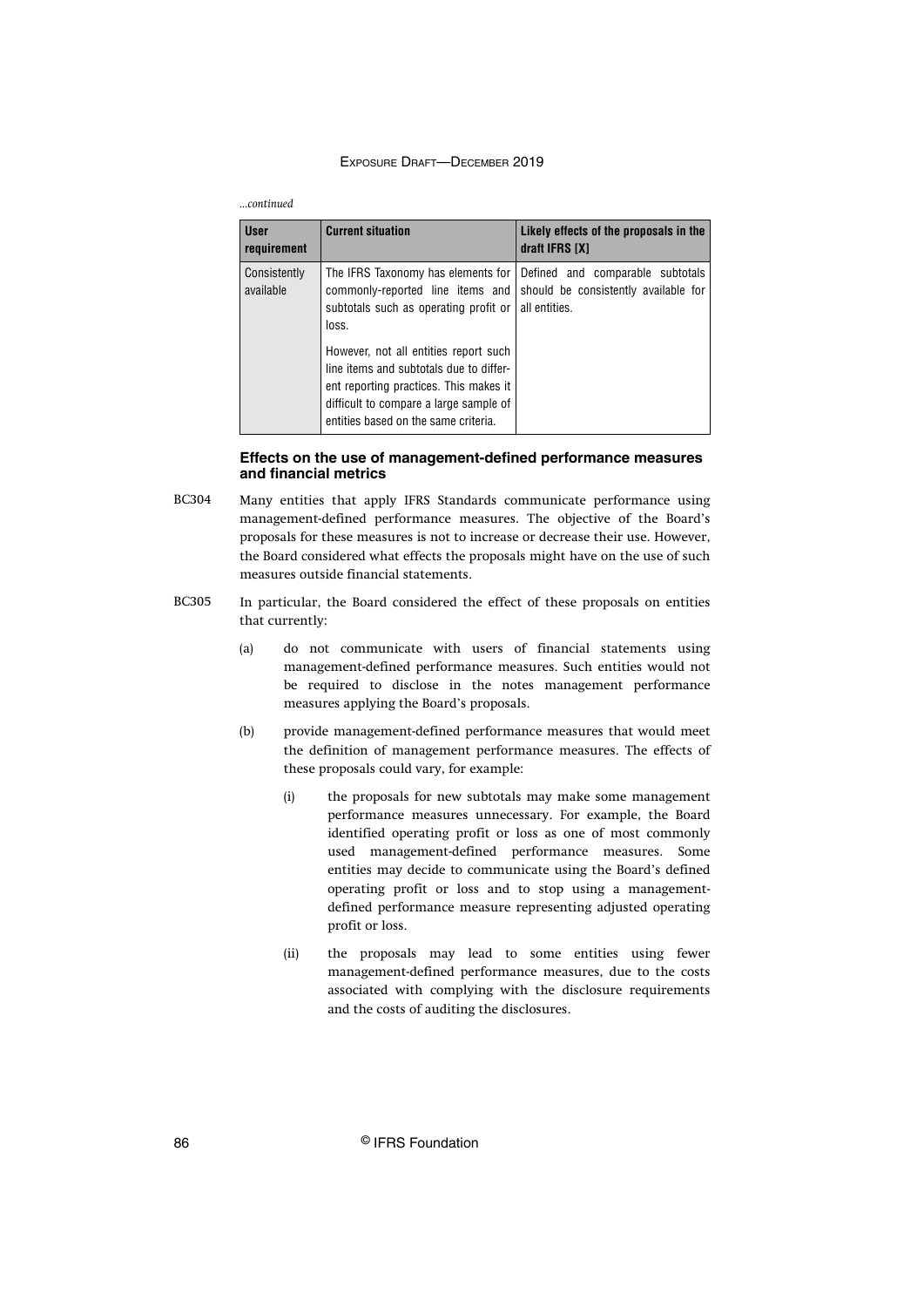- (iii) the proposals may lead to entities communicating using more measures that meet the definition of management performance measures because the proposals may normalise their use in jurisdictions that currently do not use management-defined performance measures in the financial statements.
- The Board's proposals would not affect the recognition and measurement of any assets, liabilities, equity, income or expenses and therefore, in principle, would not affect the calculation of financial metrics. However, the introduction of new subtotals may lead some entities to redefine or reevaluate their financial metrics. For example, measures that use the effect of financing activities as a component may or may not be adjusted to reflect the Board's proposed definition of financing activities. **BC306**
- The Board's proposals for management performance measures are intended to increase the transparency about these measures and improve the discipline with which these measures are provided. BC307

#### Effects on non-professional investors

- The Board noted that the proposals for management performance measures might affect non-professional investors differently from professional investors and that there are a range of possible effects, which are that the proposals might have: BC308
	- (a) positive effects on some non-professional investors because the proposals could help them better understand measures that meet the definition of management performance measures they already use. In addition, the proposals may encourage non-professional investors to make greater use of the information in the financial statements by providing them with better information than they have today. The fact that information about management performance measures is required to be provided in a single note, should also help nonprofessional investors access this information more easily.
	- (b) negative effects on some non-professional investors because the proposals could encourage greater use of measures that meet the definition of management performance measures by non-professional investors who may not be able to understand these measures.
	- (c) no effect on some non-professional investors because they are less likely than other investors to use the financial statements.
- While any of the effects outlined in paragraph BC308 are possible, the Board expects the risk of the negative effect described in paragraph BC308(b) to be low, because non-professional investors already rely on management-defined performance measures. Academic research indicates that non-professional investors may rely more on management-defined measures than other investors.<sup>14</sup> BC309

<sup>14</sup> Bhattacharya, N., Black, E. L., Christensen, T. E., and Mergenthaler, R. D., 'Who Trades on Pro Forma Earnings Information?', *The Accounting Review*, vol 82, no 3, May 2007, pp 581–619.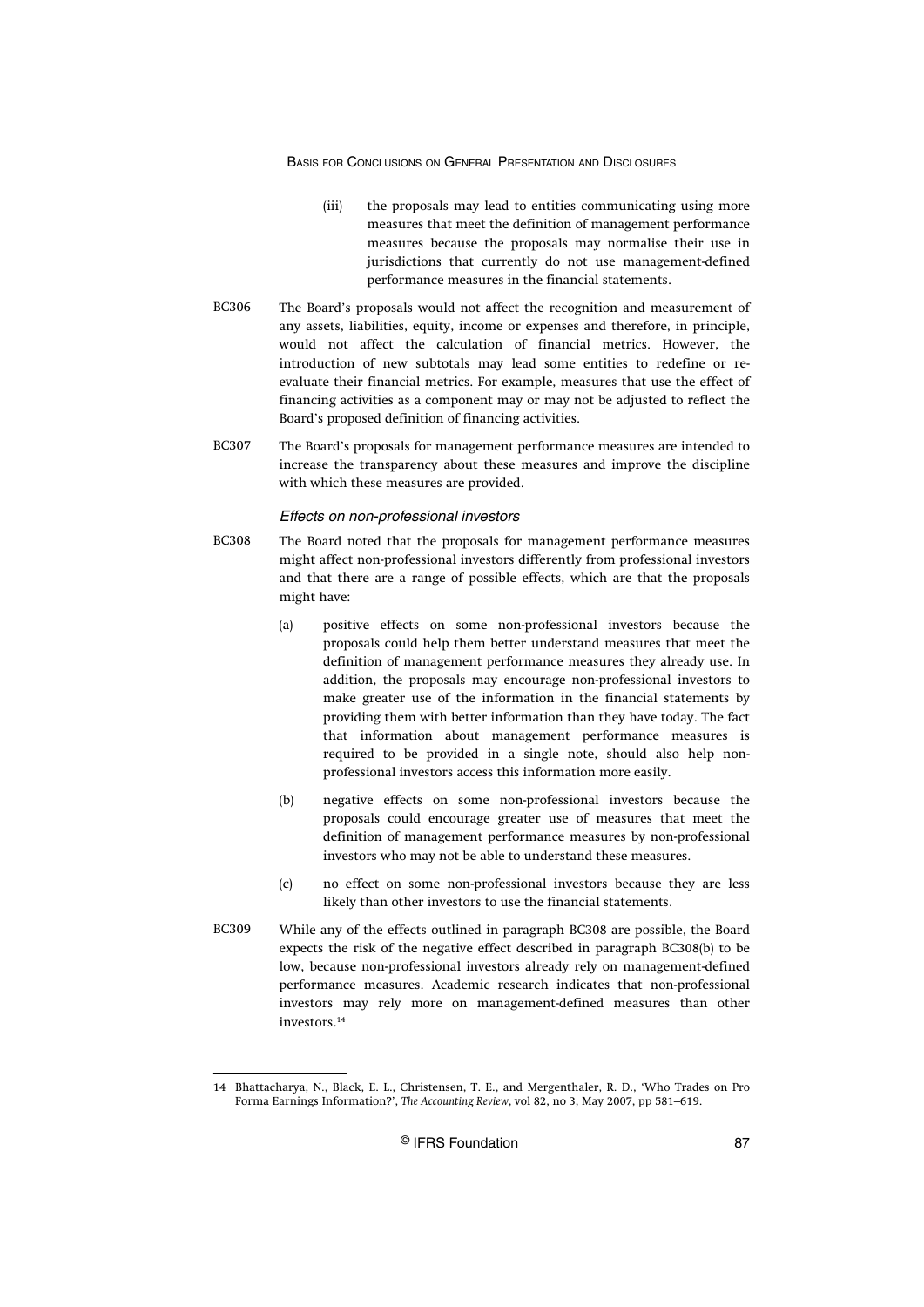Overall, the Board expects that the proposals for management performance measures would create an opportunity for more transparency about these measures in communications both within and outside financial statements, thus potentially benefitting even those investors that currently do not focus on financial statements. BC310

### **Effects on contracts and agreements**

- The Board considered the likely effects that the proposals might have on contracts and agreements. Although the proposals only affect the presentation and disclosure of financial information, and therefore, do not affect entities' financial performance and financial position, the Board noted that, when information reported in financial statements is used to monitor compliance with contracts and agreements, new requirements might affect those contracts and agreements. BC311
- For example, covenants in banking and loan agreements may impose minimum requirements on measures, such as the operating profit or loss subtotal shown in a borrower's financial statements. Many entities that currently present such subtotals may need to change what they include in the subtotals to align them with the proposed definitions of those subtotals (see Table A.1 in the Appendix). In such cases, the parties to a contract or agreement will need to consider how the changes to presentation and disclosure could affect that contract or agreement. However, sometimes loan covenants specify the calculation of such requirements and, therefore, would not be affected by changes in presentation and disclosure. BC312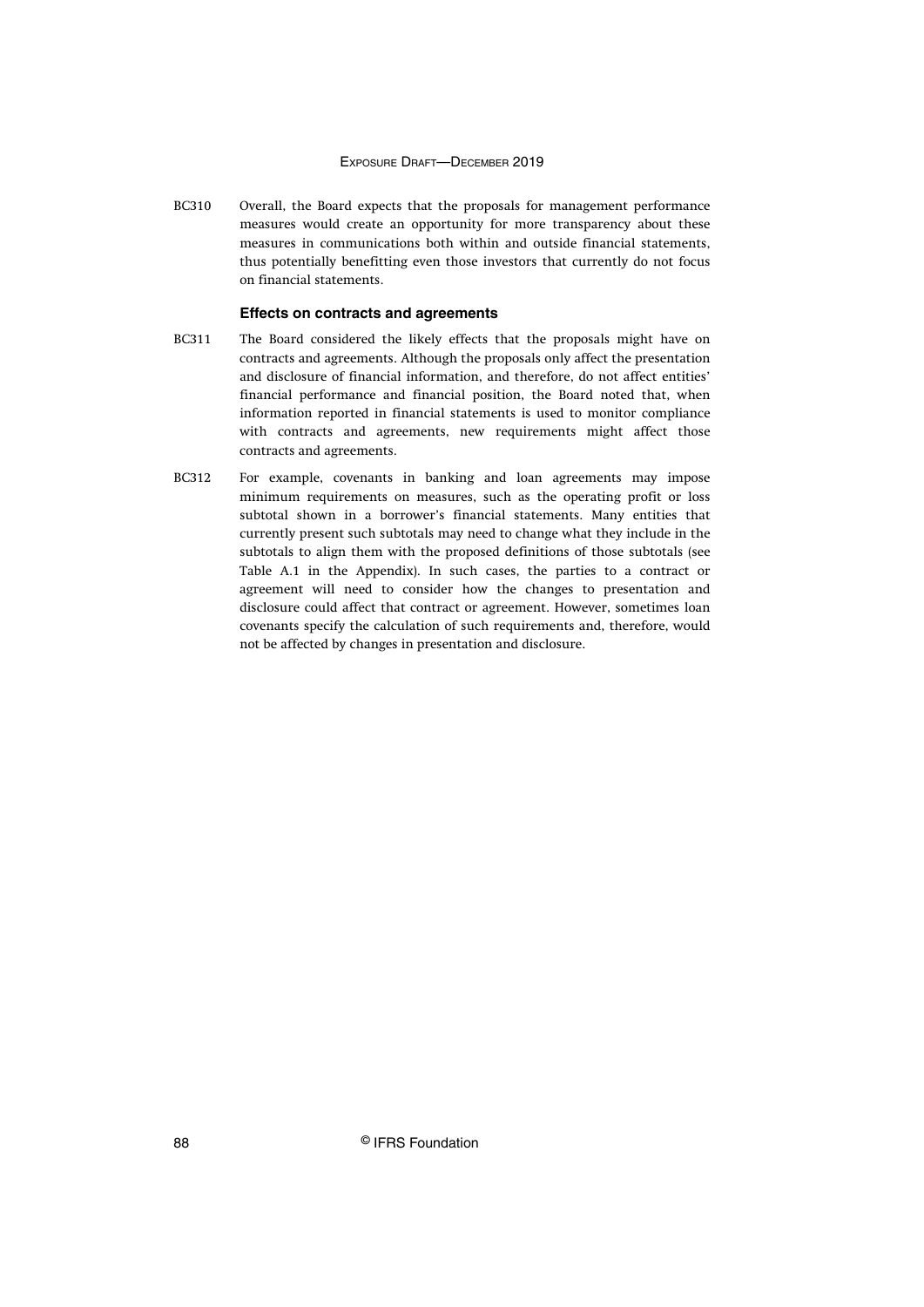## **Appendix—Analysis of current practice**

- The Board analysed a sample of 2017–18 annual reports prepared applying IFRS Standards. The sample comprised 100 listed entities with a large market capitalisation across 26 jurisdictions and 12 industries. The tables below report the Board's findings. A1
- The industries covered were healthcare (10), energy (10), materials (10), industrials (10), IT (10), consumer staples (10), consumer discretionary (10), real estate (5), utilities (5), telecommunication (5), banking (10) and insurance (5). The regions covered were Europe (57), Asia-Oceania (30), Americas (8), and Africa and Middle East (5). A2
- The Board acknowledges that the entities selected and industries represented in the sample may not be a sufficiently representative sample for determining the effect of its proposals globally. However, the Board expects that the analysis to be useful in indicating types of changes that might be expected in practice as a result of the proposals. A3

## **Statement of profit or loss**

| Table A.1—Use of measures labelled operating profit or loss (or a similar label)                   | <b>Number of entities</b> |
|----------------------------------------------------------------------------------------------------|---------------------------|
| Used in the financial statements and presented as a subtotal in the statement of profit<br>or loss | 63                        |
| Used <i>only</i> in sections of the annual report other than the financial statements              | 3                         |
| Not used in the annual report                                                                      | 34                        |
| Total                                                                                              | 100                       |

| Table A.2-Location of share of profit or loss of associates<br>and joint ventures                                                                                        | Above | <b>Below</b> | <b>Total number of</b><br>entities |
|--------------------------------------------------------------------------------------------------------------------------------------------------------------------------|-------|--------------|------------------------------------|
| Location of share of profit or loss of associates and joint<br>ventures relative to the measure labelled operating profit or<br>loss by entities                         | 14    | 36           | 50                                 |
| Location of share of profit or loss of associates and joint<br>ventures relative to the measure labelled EBIT by entities                                                | 2     | 3            | 5                                  |
| Entities that did not present measures labelled EBIT or operat-<br>ing profit or loss or did not present the share of profit or loss of<br>associates and joint ventures | ΝA    | NА           | 45                                 |
| <b>Total</b>                                                                                                                                                             |       |              | 100                                |

One entity presented the following two subtotals in the statement of profit or loss and disclosed in the notes information about associates and joint ventures that represent an extension of the entity's business separately from those associates and joint ventures that do not:

- operating profit or loss before share of profit or loss of associates and joint ventures; and
- operating profit or loss after share of profit or loss of associates and joint ventures.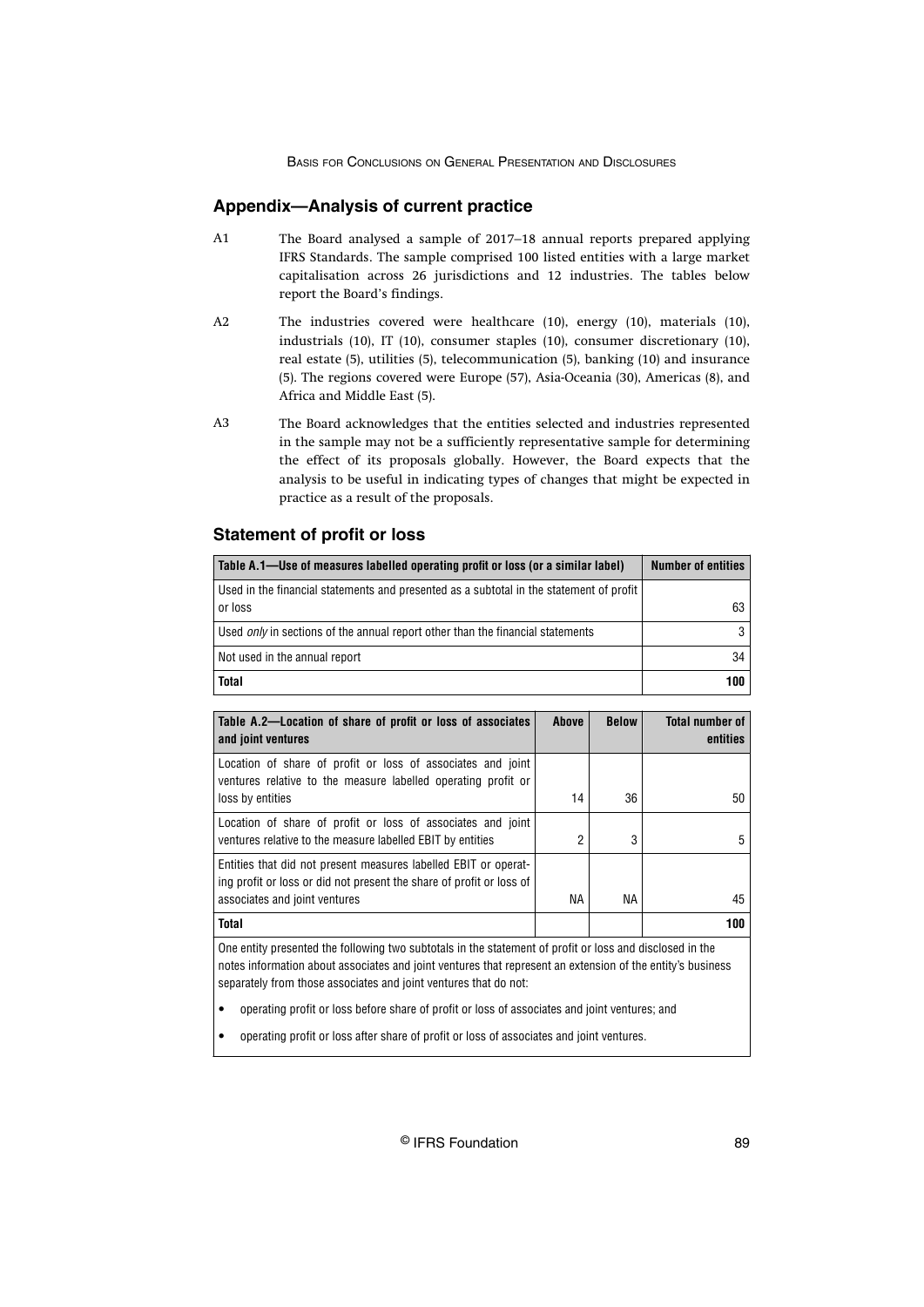| Table A.3-Use of measure labelled profit before<br>financing or EBIT                                                         | <b>Banking and</b><br>insurance | <b>Other</b><br><b>industries</b> | <b>Total number of</b><br>entities |
|------------------------------------------------------------------------------------------------------------------------------|---------------------------------|-----------------------------------|------------------------------------|
| Used in the financial statements                                                                                             |                                 | 21                                | 21                                 |
| Of which presented as a subtotal in the statement of<br>profit or loss                                                       |                                 | 15                                | 15                                 |
| Of which disclosed as a segment measure of perform-<br>ance or in note about financial covenants                             |                                 | 20                                | 20                                 |
| Used only in sections of the annual report other than<br>the financial statements                                            |                                 | 1                                 | 1                                  |
| Not used in the annual report                                                                                                | 15                              | 63                                | 78                                 |
| <b>Total</b>                                                                                                                 | 15                              | 85                                | 100                                |
|                                                                                                                              |                                 |                                   |                                    |
| Table A.4-Classification of net interest on net defined benefit liabilities                                                  |                                 |                                   | <b>Number of entities</b>          |
| Classified in the measure labelled operating profit or loss                                                                  |                                 |                                   | 12                                 |
| Classified in finance costs, below the measure labelled operating profit or loss                                             |                                 |                                   | 25                                 |
| <b>Classification unclear</b>                                                                                                |                                 |                                   | 11                                 |
| Did not present a measure labelled operating profit or loss, nor disclose net interest<br>on net defined benefit liabilities |                                 |                                   | 52                                 |
| <b>Total</b>                                                                                                                 |                                 |                                   | 100                                |
|                                                                                                                              |                                 |                                   |                                    |
| Table A.5.1-Analysis of operating expenses in the statement of profit or loss                                                |                                 |                                   | <b>Number of entities</b>          |
| By nature                                                                                                                    |                                 |                                   | 21                                 |
| By function                                                                                                                  |                                 |                                   | 41                                 |
| Mixed method                                                                                                                 |                                 |                                   | 33                                 |
| No analysis of expenses presented in the statement of profit or loss                                                         |                                 | 5                                 |                                    |
| Total                                                                                                                        |                                 | 100                               |                                    |
|                                                                                                                              |                                 |                                   |                                    |
| Table A.5.2-Analysis of operating expenses by nature                                                                         |                                 |                                   | <b>Number of entities</b>          |
| Analysis of expenses by nature in the statement of profit or loss (see Table A.5.1)                                          |                                 |                                   | 21                                 |

| rasia riigia - riigitala of aparating aspellada st hatara                           |     |
|-------------------------------------------------------------------------------------|-----|
| Analysis of expenses by nature in the statement of profit or loss (see Table A.5.1) | 21  |
| Complete analysis of expenses by nature in the notes                                | 27  |
| Limited analysis of expenses by nature in the notes                                 | 52  |
| <b>Total</b>                                                                        | 100 |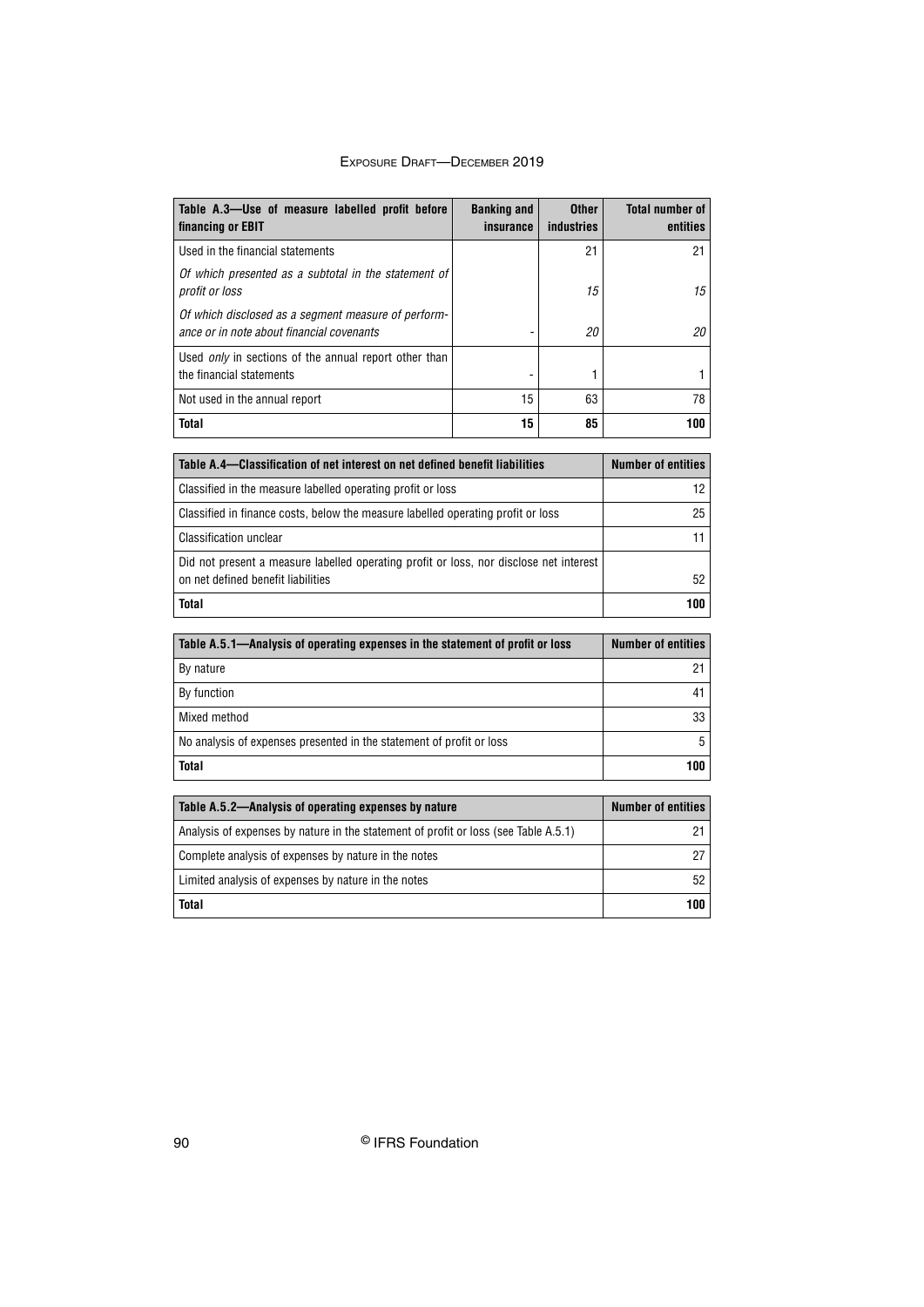# **Statement of cash flows**

| Table A.6-Starting point for the indirect method | <b>Number of entities</b> |
|--------------------------------------------------|---------------------------|
| Profit or loss                                   | 38                        |
| Profit before tax                                | 30                        |
| Operating profit or loss                         | 10                        |
| Other subtotals                                  | 15                        |
| Entities using the direct method                 |                           |
| <b>Total</b>                                     | 100                       |

| Table A.7.1-Classification of interest received in<br>the statement of cash flows | <b>Banking and</b><br>insurance | <b>Other</b><br><b>industries</b> | <b>Total number of</b><br>entities |
|-----------------------------------------------------------------------------------|---------------------------------|-----------------------------------|------------------------------------|
| Operating cash flows                                                              | 9                               | 47                                | 56                                 |
| Investing cash flows                                                              |                                 | 29                                | 30                                 |
| Financing cash flows                                                              |                                 |                                   |                                    |
| <b>Classification unclear</b>                                                     | 5                               | 8                                 | 13                                 |
| <b>Total</b>                                                                      | 15                              | 85                                | 100                                |

| Table A.7.2-Classification of interest paid in the<br>statement of cash flows | <b>Banking and</b><br>insurance | <b>Other</b><br><b>industries</b> | <b>Total number of</b><br>entities |
|-------------------------------------------------------------------------------|---------------------------------|-----------------------------------|------------------------------------|
| Operating cash flows                                                          | 8                               | 51                                | 59                                 |
| Investing cash flows                                                          |                                 |                                   |                                    |
| Financing cash flows                                                          | 3                               | 31                                | 34                                 |
| <b>Classification unclear</b>                                                 | 4                               | 3                                 |                                    |
| <b>Total</b>                                                                  | 15                              | 85                                | 100                                |

| Table A.7.3-Classification of dividends received in  <br>the statement of cash flows | <b>Banking and</b><br>insurance | <b>Other</b><br><b>industries</b> | <b>Total number of</b><br>entities |
|--------------------------------------------------------------------------------------|---------------------------------|-----------------------------------|------------------------------------|
| Operating cash flows                                                                 | 6                               | 32                                | 38                                 |
| Investing cash flows                                                                 | 3                               | 38                                | 41                                 |
| Financing cash flows                                                                 |                                 |                                   |                                    |
| Classification unclear                                                               | 6                               | 15                                | 21                                 |
| <b>Total</b>                                                                         | 15                              | 85                                | 100                                |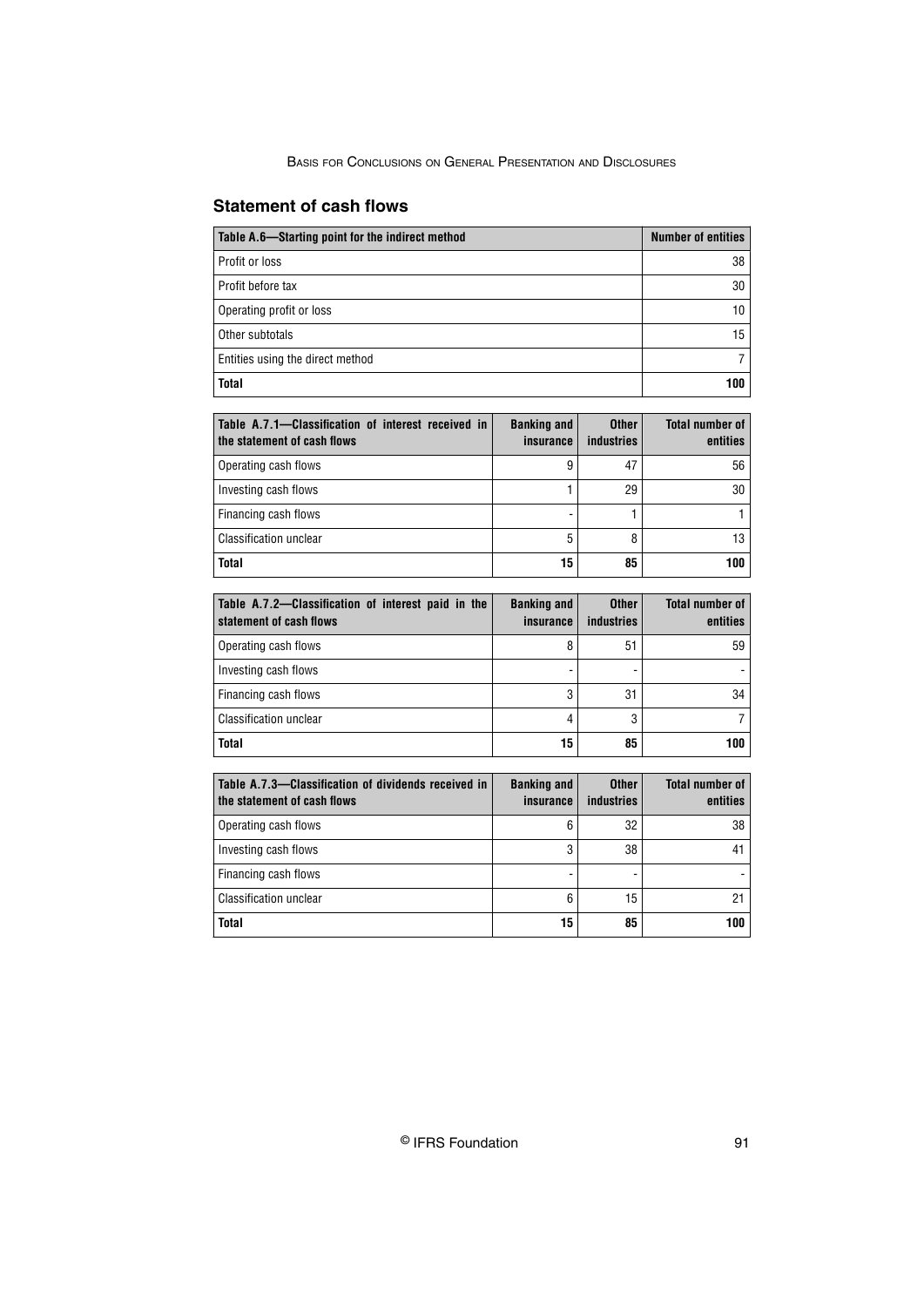| Table A.7.4–Classification of dividends paid in the<br>statement of cash flows | <b>Banking and</b><br>insurance | <b>Other</b><br><b>industries</b> | <b>Total number of</b><br>entities |
|--------------------------------------------------------------------------------|---------------------------------|-----------------------------------|------------------------------------|
| Operating cash flows                                                           |                                 |                                   | 3                                  |
| Investing cash flows                                                           |                                 |                                   |                                    |
| Financing cash flows                                                           | 11                              | 78                                | 89                                 |
| <b>Classification unclear</b>                                                  | 3                               | 5                                 | 8                                  |
| <b>Total</b>                                                                   | 15                              | 85                                | 100                                |

# **Statement of financial position**

| Table A.8—Presentation or disclosure of carrying amount of goodwill  | <b>Number of entities</b> |
|----------------------------------------------------------------------|---------------------------|
| Goodwill presented separately in the statement of financial position | 59                        |
| Goodwill disclosed in the notes                                      | 35                        |
| Goodwill not presented separately or disclosed (may not be material) | 6.                        |
| <b>Total</b>                                                         | 100                       |

# **Management-defined performance measures**<sup>15</sup>

| Table A.9-Use of measure labelled EBITDA                                                                     | <b>Banking and</b><br>insurance | <b>Other</b><br>industries | <b>Total number of</b><br>entities |
|--------------------------------------------------------------------------------------------------------------|---------------------------------|----------------------------|------------------------------------|
| Total used in the financial statements                                                                       |                                 | 42                         | 42                                 |
| Of which presented as a subtotal in the statement of<br>profit or loss                                       |                                 | 4                          |                                    |
| Of which disclosed as a segment measure of<br>performance or in the note about capital structure and<br>debt |                                 | 40                         | 40                                 |
| Of which presented as a subtotal in the statement of<br>cash flows using the indirect method                 |                                 | 2                          | 2                                  |
| Used <i>only</i> in sections of the annual report other than<br>the financial statements                     |                                 | 30                         | 30                                 |
| Not used in the annual report                                                                                | 15                              | 13                         | 28                                 |
| <b>Total</b>                                                                                                 | 15                              | 85                         | 100                                |

<sup>15</sup> See Tables A.1 and A.3 for the use of measures labelled operating profit or loss and profit before financing or EBIT. Such measures are not specified by IFRS Standards and may or may not meet the definition of management performance measures applying the Board's proposals. The analysis in tables A.9–A.14.2 focuses on income and expenses subtotals, other than those measures.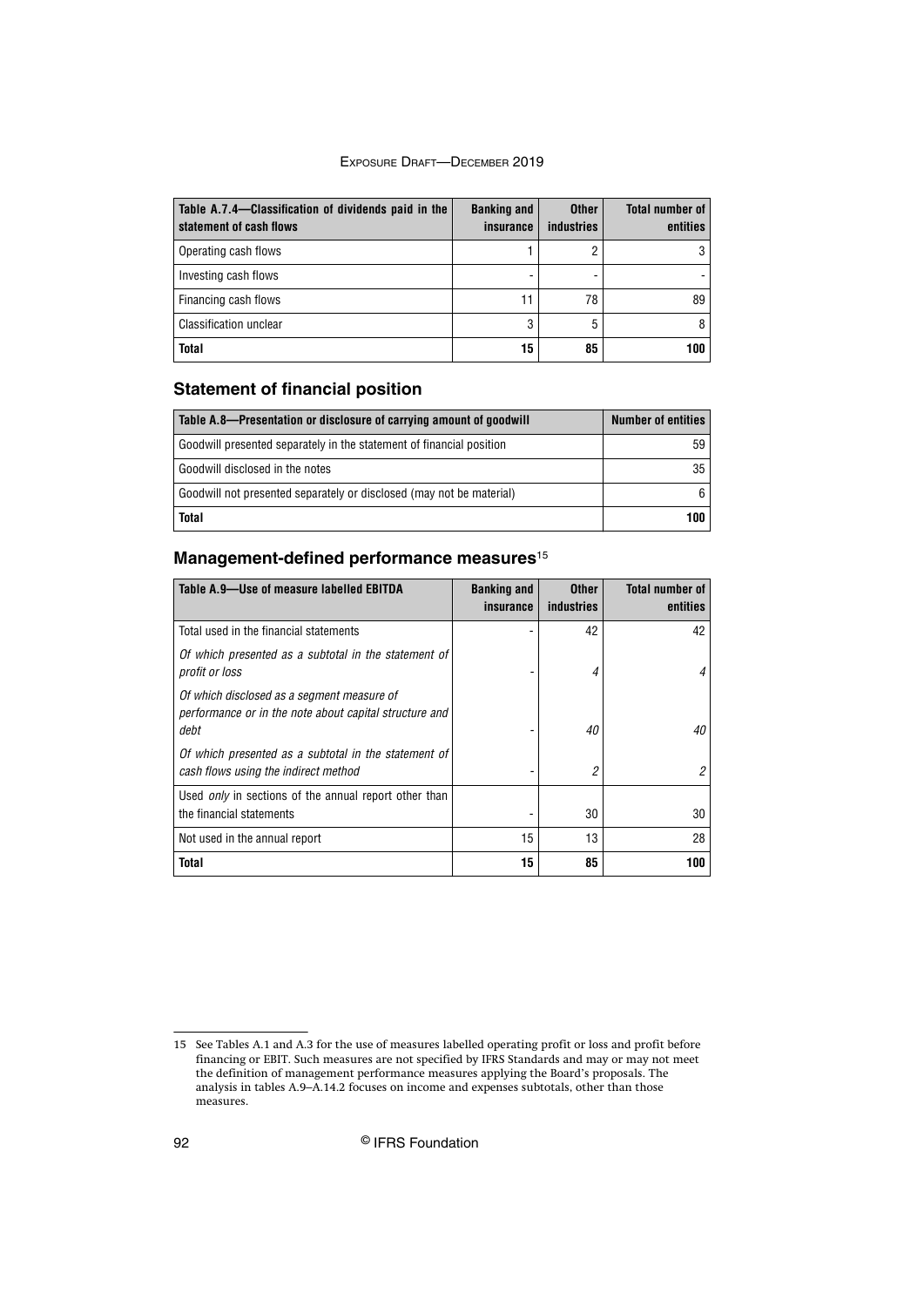| Table A.10—Most common management-defined performance measures other<br><i>than</i> those labelled operating profit or loss, EBIT, profit before financing or EBITDA | Number of<br>entities <sup>(a)</sup> |
|----------------------------------------------------------------------------------------------------------------------------------------------------------------------|--------------------------------------|
| Adjusted profit or similar labels                                                                                                                                    | 33                                   |
| Adjusted operating profit or similar labels                                                                                                                          | 29                                   |
|                                                                                                                                                                      |                                      |
| Adjusted EBITDA or similar labels                                                                                                                                    | 20                                   |
| Adjusted EBIT or similar labels                                                                                                                                      | 11                                   |
| Adjusted profit before tax or similar labels                                                                                                                         | 9                                    |
|                                                                                                                                                                      |                                      |

 $\vert$  (a) Some entities used more than one measure so the total is greater than the sample size.

| Table A.11—Use of measures <i>other than</i> those labelled operating profit or loss,<br><b>EBIT, profit before financing or EBITDA</b> | <b>Number of entities</b> |
|-----------------------------------------------------------------------------------------------------------------------------------------|---------------------------|
| Used in the financial statements <sup>(a)</sup>                                                                                         | 31                        |
| Used <i>only</i> in sections of the annual report other than the financial statements                                                   | 36                        |
| Not used in the annual report                                                                                                           | 33                        |
| <b>Total</b>                                                                                                                            | 100                       |
| Two entities presented the measures using columns in the statement of profit or loss.<br>(a)                                            |                           |

| Table A.12—Reconciliation of measures <i>other than</i> those labelled operating profit<br>or loss, EBIT, profit before financing or EBITDA | <b>Number of entities</b> |
|---------------------------------------------------------------------------------------------------------------------------------------------|---------------------------|
| Total reconciliation provided to measures specified by IFRS Standards                                                                       | 60                        |
| Of which provided tax effect per reconciling item                                                                                           | 13                        |
| Of which provided tax effect in aggregate                                                                                                   | 13                        |
| No reconciliation provided                                                                                                                  | 7                         |
| N/A (entity did not use such measures in annual report)                                                                                     | 33                        |
| <b>Total</b>                                                                                                                                | 100                       |

| Table A.13—Most common adjustments made in calculation of management-<br>defined performance measures              | Number of<br>entities <sup>(a)</sup> |
|--------------------------------------------------------------------------------------------------------------------|--------------------------------------|
| Restructuring costs                                                                                                | 32                                   |
| Gains or losses on disposal                                                                                        | 31                                   |
| Impairment and amortisation of intangible assets                                                                   | 21                                   |
| Acquisition-related costs                                                                                          | 19                                   |
| Fair value changes for financial instruments                                                                       | 16                                   |
| Impairment of property, plant and equipment                                                                        | 15                                   |
| Legal expenses                                                                                                     | 12                                   |
| Share-based payment expense                                                                                        | 9                                    |
| Some entities made more than one of the adjustments listed so the total is greater than the<br>(a)<br>sample size. |                                      |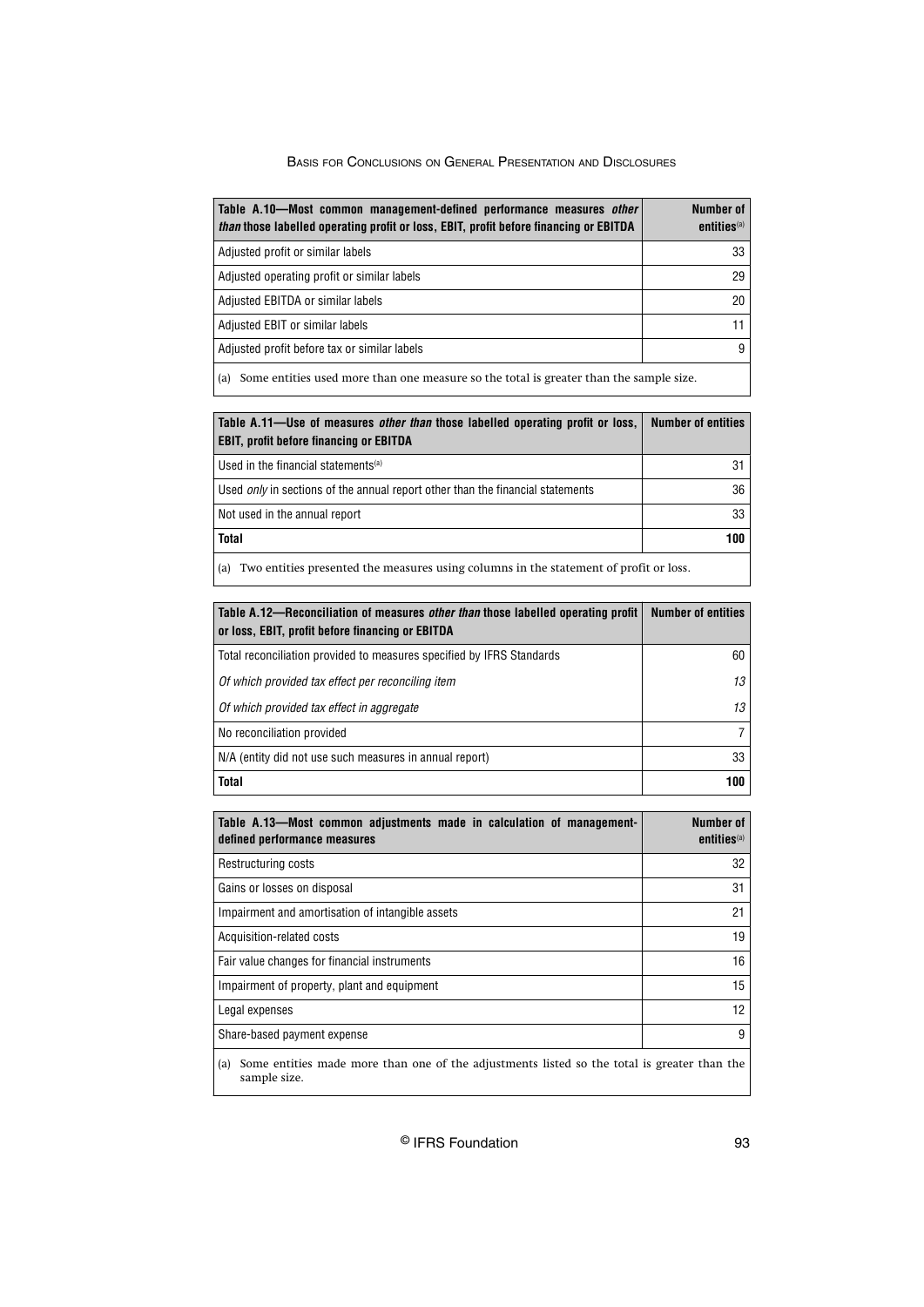| Table A.14.1-Use of adjusted earnings per share                                       | <b>Number of entities</b> |
|---------------------------------------------------------------------------------------|---------------------------|
| Used in the financial statements                                                      | 12                        |
| Used <i>only</i> in sections of the annual report other than the financial statements | 33                        |
| Not used in the annual report                                                         | 55                        |
| <b>Total</b>                                                                          | 100                       |

| Table A.14.2—Alignment of adjusted earnings per share with management-<br>defined performance measures                  | <b>Number of entities</b> |
|-------------------------------------------------------------------------------------------------------------------------|---------------------------|
| Adjusted earnings per share calculated consistently with a management-defined<br>performance measure                    | 38                        |
| Adjusted earnings per share calculated inconsistently with a management-defined<br>performance measure                  | 2                         |
| Unclear whether adjusted earnings per share is calculated consistently with a<br>management-defined performance measure | 3                         |
| Adjusted earnings per share disclosed without accompanying management-defined<br>performance measure                    | 2                         |
| Total adjusted earnings per share used in the annual report                                                             | 45                        |
| No adjusted earnings per share measure used in the annual report                                                        | 55                        |
| <b>Total</b>                                                                                                            | 100                       |

# **Unusual income and expenses**

| Table A.15—Unusual, infrequent or non-recurring items                                                 | <b>Number of entities</b> |
|-------------------------------------------------------------------------------------------------------|---------------------------|
| Information provided in the financial statements about unusual, infrequent or non-<br>recurring items | 48                        |
| Of which disclosed as adjustments to management-defined performance measures                          | 26                        |
| No information in the financial statements about unusual, infrequent or non-recurring<br>items        | 52                        |
| <b>Total</b>                                                                                          | 100                       |

# **General aggregation and disaggregation**

| Table A.16.1—Aggregation in the statement(s) of financial performance                                                                                           | <b>Number of entities</b> |
|-----------------------------------------------------------------------------------------------------------------------------------------------------------------|---------------------------|
| Line items labelled other presented in the statement(s) of financial performance, with<br>further explanation in the notes                                      | 68                        |
| Line items labelled other presented in the statement(s) of financial performance,<br>without further explanation in the notes (some of which may be immaterial) | 22                        |
| No line items labelled other presented in the statement(s) of financial performance                                                                             | 10                        |
| <b>Total</b>                                                                                                                                                    | 100                       |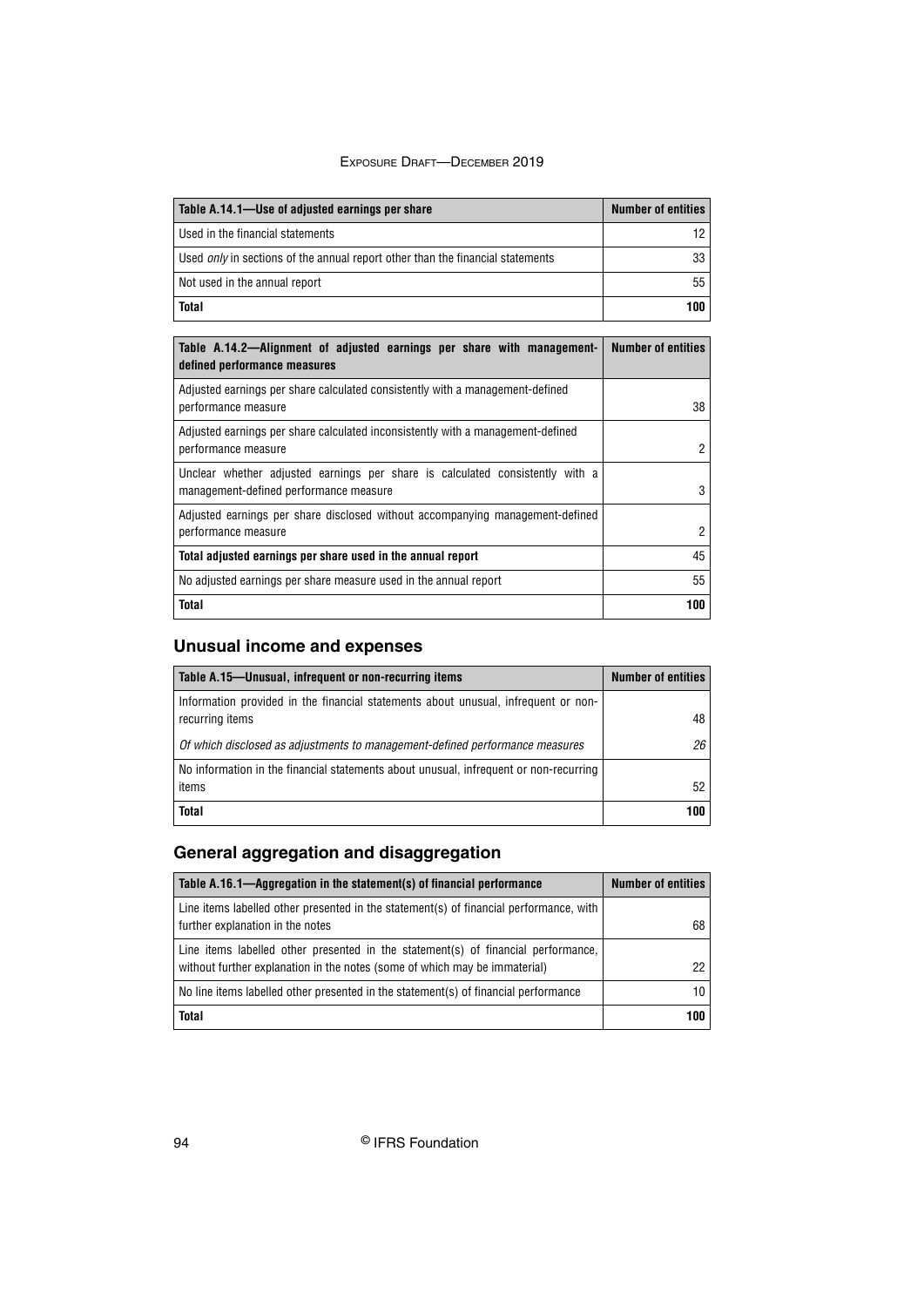| Table A.16.2-Aggregation in the statement of financial position                                                                                           | <b>Number of entities</b> |
|-----------------------------------------------------------------------------------------------------------------------------------------------------------|---------------------------|
| Line items labelled other presented in the statement of financial position, with further<br>explanation in the notes                                      | 88                        |
| Line items labelled other presented in the statement of financial position, without<br>further explanation in the notes (some of which may be immaterial) | 10                        |
| No line items labelled other presented in the statement of financial position                                                                             | 2                         |
| <b>Total</b>                                                                                                                                              | 100                       |